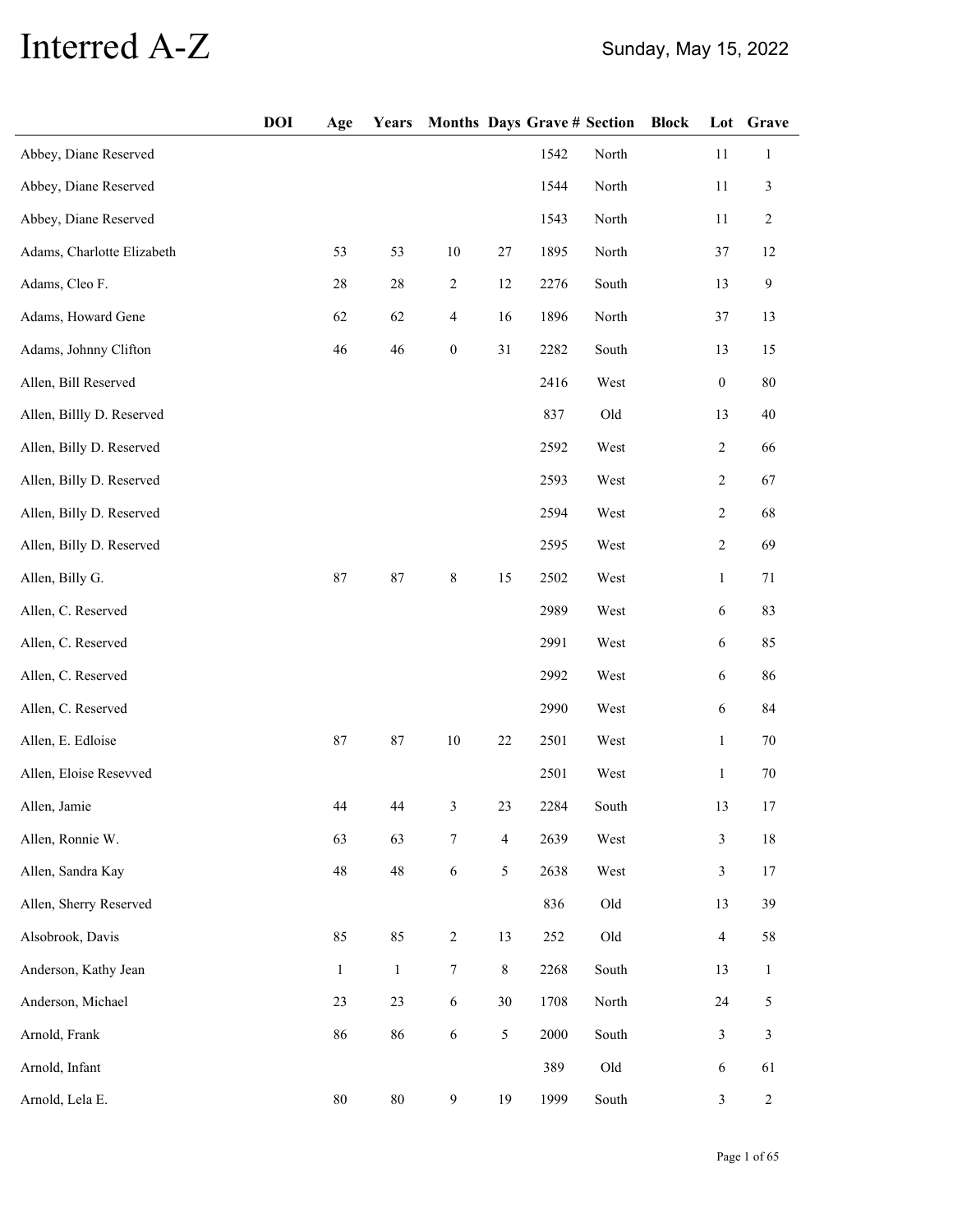|                                     | <b>DOI</b> | Age         | Years       |                  |                |      | Months Days Grave # Section | <b>Block</b> |                          | Lot Grave      |  |
|-------------------------------------|------------|-------------|-------------|------------------|----------------|------|-----------------------------|--------------|--------------------------|----------------|--|
| Arnold, Lucy Mae                    |            | 79          | 79          | $11\,$           | 22             | 2226 | South                       |              | 11                       | 13             |  |
| Arnold, Voddie R.                   |            | $90\,$      | 90          | 6                | $\overline{c}$ | 2227 | South                       |              | 11                       | 14             |  |
| Ashford, Carl Ira                   |            | 76          | 76          | 5                | $\mathbf{1}$   | 992  | Old                         |              | 15                       | 61             |  |
| Ashley, H G (Dalton)                |            | 57          | 57          | $\boldsymbol{0}$ | 31             | 1092 | Old                         |              | 17                       | $27\,$         |  |
| Ashley, Jowel W                     |            |             |             |                  |                | 1094 | Old                         |              | 17                       | 29             |  |
| Ashley, Sabrena Reserved            |            |             |             |                  |                | 1433 | North                       |              | $\overline{2}$           | 12             |  |
| Assobrook, Janice                   |            | 61          | 61          | $\tau$           | $\mathbf{1}$   | 252  | Old                         |              | $\overline{\mathcal{A}}$ | 58             |  |
| B, O                                |            |             |             |                  |                | 1388 | Old                         |              | 21                       | 55             |  |
| Bachman, Kathy Jean                 |            | 14          | 14          | 3                | 27             | 2012 | South                       |              | $\sqrt{3}$               | 15             |  |
| Bailey, Gene Thomas Sr.             |            | 56          | 56          | 11               | 17             | 1711 | North                       |              | 24                       | $\,8\,$        |  |
| Baker, Dave Reserved                |            |             |             |                  |                | 2143 | South                       |              | $\,$ 8 $\,$              | 11             |  |
| Baker, Donna Reserved               |            |             |             |                  |                | 2494 | West                        |              | $\mathbf{1}$             | 63             |  |
| Baker, Fern Reserved                |            |             |             |                  |                | 2142 | South                       |              | $\,$ $\,$                | $10\,$         |  |
| Baker, Hugh Reserved                |            |             |             |                  |                | 2495 | West                        |              | $\mathbf{1}$             | 64             |  |
| Ball, Mattie A                      |            | $78\,$      | 78          | $\overline{c}$   | 16             | 605  | Old                         |              | $10\,$                   | 9              |  |
| Ball, W Carl                        |            | $8\sqrt{1}$ | $8\sqrt{1}$ | $\,$ 8 $\,$      | 19             | 604  | Old                         |              | $10\,$                   | $\,$ $\,$      |  |
| Ballaway, Bobby J Reserved          |            |             |             |                  |                | 400  | Old                         |              | $\boldsymbol{7}$         | 5              |  |
| Barnett, Loyce Marie Reserved       |            |             |             |                  |                | 2140 | South                       |              | $\,$ $\,$                | 8              |  |
| Barnett, Willie Bing                |            | 79          | 79          | $\boldsymbol{0}$ | 6              | 2141 | South                       |              | $\,$ 8 $\,$              | 9              |  |
| Barnett, Willie Bing Reserved       |            |             |             |                  |                | 2141 | South                       |              | $\,$ 8 $\,$              | 9              |  |
| Baugh, Pam N. London                |            | 24          | 24          | 3                | 24             | 1512 | North                       |              | $\,$ 8 $\,$              | 10             |  |
| Beauchamp, Hilda Hodges             |            | $78\,$      | $78\,$      | $\overline{c}$   | 11             | 1877 | North                       |              | 36                       | 10             |  |
| Beauchamp, Otto Elbert              |            | 83          | 83          | $\mathbf{1}$     | $22\,$         | 1878 | North                       |              | 36                       | $11\,$         |  |
| Bedford, Billie Sue Gaines Reserved |            |             |             |                  |                | 2814 | West                        |              | 5                        | 3              |  |
| Bedford, Clyde                      |            | $88\,$      | $88\,$      | $\mathfrak{Z}$   | 18             | 2813 | West                        |              | $\mathfrak s$            | $\overline{c}$ |  |
| Bedford, Reserved                   |            |             |             |                  |                | 2815 | West                        |              | $\mathfrak s$            | 4              |  |
| Beire, Douglas                      |            |             |             |                  |                | 1686 | North                       |              | $22\,$                   | 7              |  |
| Beire, Laura Reserved               |            |             |             |                  |                | 1685 | North                       |              | 22                       | 6              |  |
| Bell, Sereta Mosley                 |            | 63          | 63          | $\mathbf{1}$     | 20             | 2259 | South                       |              | 12                       | 19             |  |
| Benman, Bernard H                   |            |             |             |                  |                | 1116 | Old                         |              | 17                       | 51             |  |
| Benton, Bobby Joe Reserved          |            |             |             |                  |                | 1910 | North                       |              | 38                       | $11\,$         |  |
| Benton, Jennifer Reserved           |            |             |             |                  |                | 1912 | North                       |              | $38\,$                   | 13             |  |
|                                     |            |             |             |                  |                |      |                             |              |                          |                |  |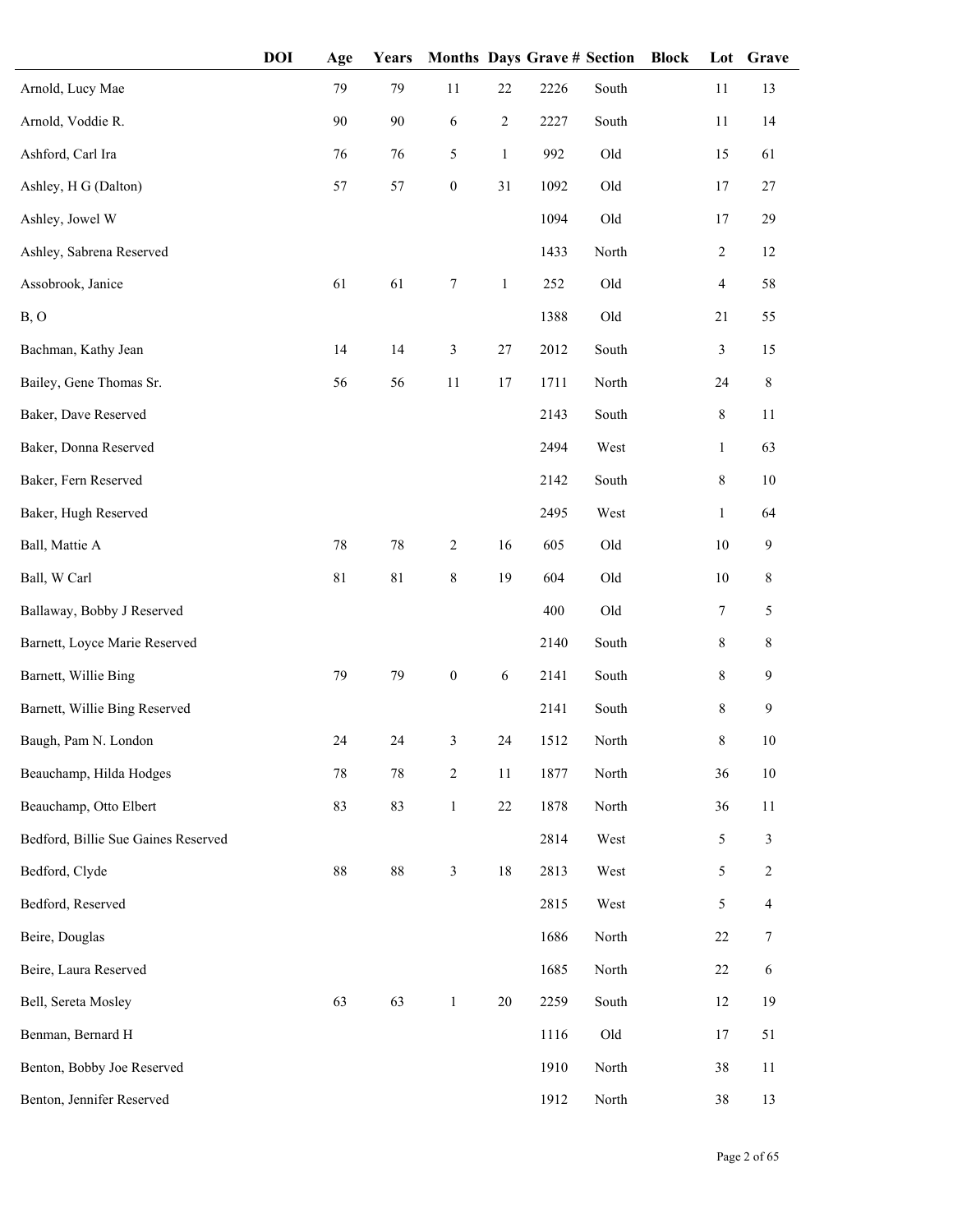|                               | <b>DOI</b> | Age        | Years          |                  |                | <b>Months Days Grave # Section</b> |                | <b>Block</b> |                  | Lot Grave        |
|-------------------------------|------------|------------|----------------|------------------|----------------|------------------------------------|----------------|--------------|------------------|------------------|
| Benton, Jennifer Reserved     |            |            |                |                  |                | 1911                               | North          |              | $38\,$           | $12\,$           |
| Benton, Marlane Reserved      |            |            |                |                  |                | 1546                               | North          |              | 11               | 5                |
| Benton, Marlane Reserved      |            |            |                |                  |                | 1546                               | North          |              | 11               | 5                |
| Benton, Marlane Reserved      |            |            |                |                  |                | 1546                               | North          |              | 11               | $\mathfrak s$    |
| Benton, Zona Marlene Reserved |            |            |                |                  |                | 1909                               | North          |              | 38               | $10\,$           |
| Beson, James R                |            | 66         | 66             | $\boldsymbol{2}$ | 19             | 378                                | $\mathrm{Old}$ |              | 6                | 50               |
| Beson, Mattie A               |            | 75         | 75             | $\overline{4}$   | 14             | 377                                | $\mathrm{Old}$ |              | 6                | 49               |
| Beson, Melissa                |            | 41         | $41\,$         | $10\,$           | 11             | 373                                | $\mathrm{Old}$ |              | 6                | 45               |
| Bibber, John Van Reserved     |            |            |                |                  |                | 3063                               | West           |              | $\boldsymbol{7}$ | 62               |
| Birch, Emmaline Burch         |            |            |                |                  |                | $\,8\,$                            | $\mathrm{Old}$ |              | $\mathbf{1}$     | $12\,$           |
| Bishop, G W                   |            | 82         | 82             | $\boldsymbol{0}$ | 31             | 665                                | Old            |              | 11               | $\sqrt{2}$       |
| Bishop, Henry W               |            | $77\,$     | $77\,$         | $11\,$           | $27\,$         | 1228                               | $\mathrm{Old}$ |              | 19               | 29               |
| Bishop, Illegible Marker      |            |            |                |                  |                | 550                                | $\mathrm{Old}$ |              | 9                | $21\,$           |
| Bishop, J E                   |            | 79         | 79             | 3                | $28\,$         | 609                                | $\mathrm{Old}$ |              | $10\,$           | 13               |
| Bishop, Lena Hodge            |            | 24         | 24             | $10\,$           | 30             | 1046                               | Old            |              | 16               | $48\,$           |
| Bishop, Michael W             |            | $27\,$     | $27\,$         | 8                | 13             | 367                                | Old            |              | 6                | 39               |
| Bishop, Rosia                 |            | 76         | $76\,$         | $\boldsymbol{0}$ | 31             | 608                                | $\mathrm{Old}$ |              | $10\,$           | 12               |
| Bishop, S C                   |            | $27\,$     | $27\,$         | $\overline{4}$   | $26\,$         | 548                                | $\mathrm{Old}$ |              | 9                | 19               |
| Bishop, Susie C               |            | 83         | 83             | $\tau$           | 17             | 1229                               | Old            |              | 19               | $30\,$           |
| Black, Dora Gaines Wells      |            | $71\,$     | $71\,$         | $\sqrt{6}$       | $18\,$         | 438                                | $\mathrm{Old}$ |              | 7                | $43\,$           |
| Black, George H               |            | $80\,$     | $80\,$         | $10\,$           | $\tau$         | 439                                | Old            |              | 7                | 44               |
| Black, George Milton          |            | 89         | 89             | 4                | 3              | 437                                | Old            |              | 7                | 42               |
| Black, John Hillary           |            | $\sqrt{6}$ | $\epsilon$     | 9                | $\,8\,$        | 441                                | Old            |              | $\overline{7}$   | 46               |
| Black, Lillie                 |            | 5          | 5              | $10\,$           | $\mathfrak{Z}$ | 549                                | Old            |              | 9                | $20\,$           |
| Black, Oran G                 |            | 5          | $\mathfrak{S}$ | $\overline{2}$   | 12             | 440                                | Old            |              | $7\phantom{.}$   | 45               |
| Black, WF                     |            | 69         | 69             | $10\,$           | $10\,$         | 966                                | Old            |              | 15               | 35               |
| Blanchard, Eurilda H          |            | 76         | 76             | 6                | $\,1$          | 1181                               | Old            |              | $18\,$           | 49               |
| Blanchard, Sammey             |            | 26         | $26\,$         | $\tau$           | 23             | 1182                               | $\mathrm{Old}$ |              | $18\,$           | $50\,$           |
| Boone, Albert Hamiton         |            | 93         | 93             | $10\,$           | 19             | 2170                               | South          |              | 9                | $11\,$           |
| Boone, Lillie Faye            |            | 90         | 90             | $\overline{c}$   | 29             | 2169                               | South          |              | 9                | $10\,$           |
| Boren, Hope Johnson           |            | 75         | 75             | $\overline{4}$   | 11             | 1595                               | North          |              | 15               | $\boldsymbol{2}$ |
| Borrow, Cecil I               |            |            |                |                  |                | 1395                               | $\mathrm{Old}$ |              | 21               | 62               |
|                               |            |            |                |                  |                |                                    |                |              |                  |                  |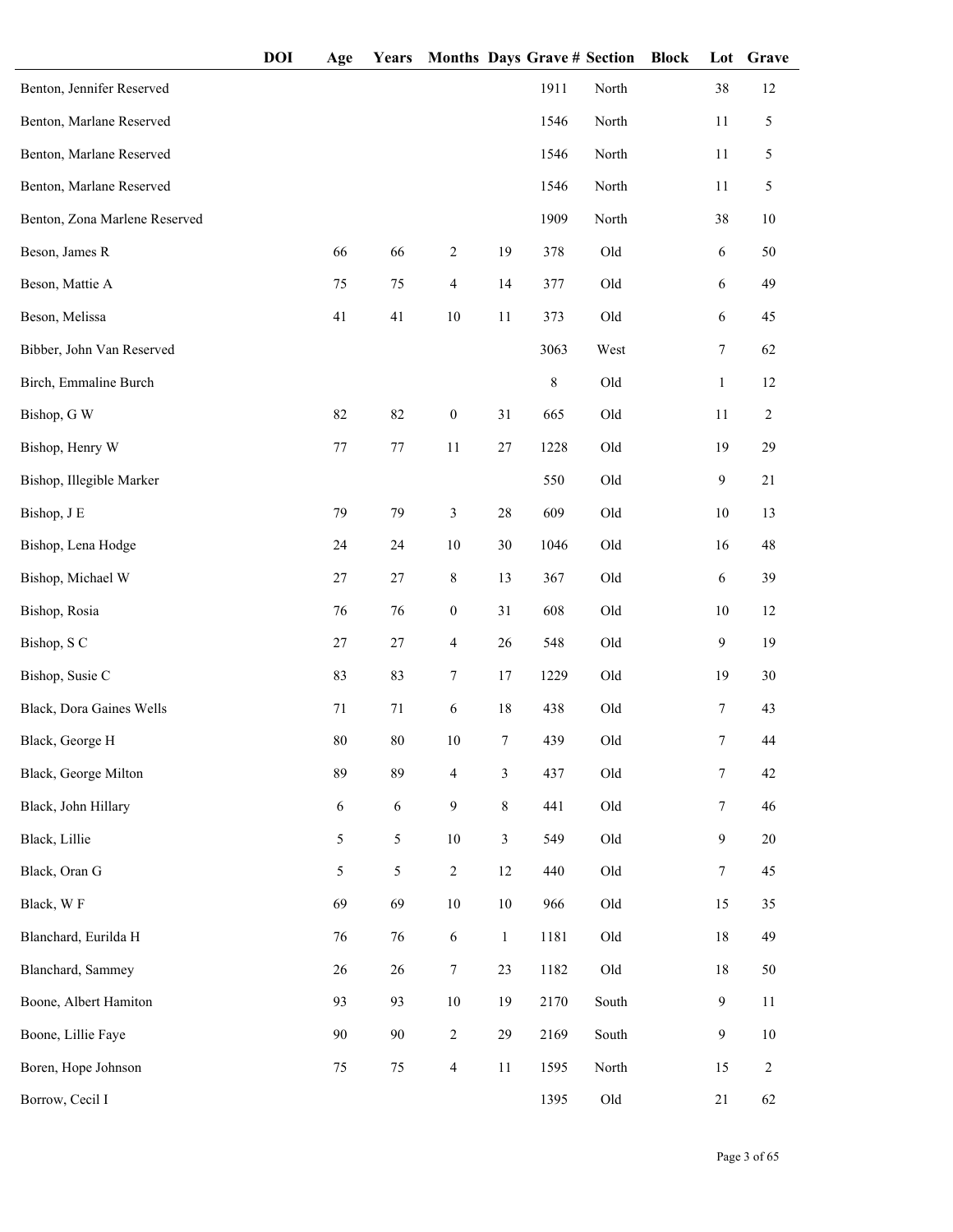|                         | <b>DOI</b> | Age              | Years            |                  |                | <b>Months Days Grave # Section</b> |                | <b>Block</b> |                  | Lot Grave        |
|-------------------------|------------|------------------|------------------|------------------|----------------|------------------------------------|----------------|--------------|------------------|------------------|
| Bowan, Connie           |            | 57               | 57               | $\sqrt{6}$       | 21             | 2824                               | West           |              | 5                | 13               |
| Bowman, Jessie B        |            | $\boldsymbol{0}$ | $\boldsymbol{0}$ | $\boldsymbol{0}$ | 5              | 743                                | $\mathrm{Old}$ |              | 12               | 13               |
| Bowman, Joseph T        |            | $72\,$           | $72\,$           | $\boldsymbol{0}$ | 31             | 629                                | Old            |              | $10\,$           | 33               |
| Bowman, Lila            |            | $\boldsymbol{0}$ | $\boldsymbol{0}$ | $\tau$           | $27\,$         | 613                                | Old            |              | $10\,$           | $17\,$           |
| Bowman, Naphania Salmon |            | 57               | 57               | $\mathfrak{S}$   | $28\,$         | 677                                | $\mathrm{Old}$ |              | 11               | $14$             |
| Box, Benny Reserved     |            |                  |                  |                  |                | 2431                               | West           |              | $\boldsymbol{0}$ | 95               |
| Box, Benny Reserved     |            |                  |                  |                  |                | 2429                               | West           |              | $\boldsymbol{0}$ | 93               |
| Box, Benny Reserved     |            |                  |                  |                  |                | 2430                               | West           |              | $\boldsymbol{0}$ | 94               |
| Box, Franklin M         |            | 76               | 76               | 5                | $28\,$         | 1110                               | $\mathrm{Old}$ |              | $17$             | 45               |
| Box, Mamie Lou          |            | 94               | 94               | $10\,$           | 23             | 1111                               | $\mathrm{Old}$ |              | 17               | $46\,$           |
| Box, Momie Reserved     |            |                  |                  |                  |                | 2428                               | West           |              | $\boldsymbol{0}$ | 92               |
| Bradshaw, Alice M       |            | 76               | 76               | $\mathfrak{Z}$   | $22\,$         | 1194                               | Old            |              | 18               | 62               |
| Bradshaw, George D      |            | 56               | 56               | $\,8\,$          | $\sqrt{6}$     | 1195                               | $\mathrm{Old}$ |              | $18\,$           | 63               |
| Bragg, Reserved         |            |                  |                  |                  |                | 732                                | $\mathrm{Old}$ |              | 12               | $\sqrt{2}$       |
| Bragg, Reserved         |            |                  |                  |                  |                | 733                                | Old            |              | 12               | $\mathfrak{Z}$   |
| Bragg, Reserved         |            |                  |                  |                  |                | 731                                | Old            |              | 12               | $\mathbf{1}$     |
| Bragg, Reserved         |            |                  |                  |                  |                | 734                                | Old            |              | 12               | $\overline{4}$   |
| Bragger, Iva E.         |            | 84               | 84               | $\mathfrak{Z}$   | $\overline{4}$ | 2025                               | South          |              | 4                | $\mathbf{1}$     |
| Bragger, Rosa           |            | 72               | $72\,$           | $\boldsymbol{0}$ | 31             | 647                                | $\mathrm{Old}$ |              | 10               | 51               |
| Bragger, Woodard        |            | $77\,$           | $77\,$           | $10\,$           | $27\,$         | 2026                               | South          |              | 4                | $\sqrt{2}$       |
| Breeding, Joseph        |            |                  |                  |                  |                | 66                                 | Old            |              | $\mathbf{2}$     | $\sqrt{6}$       |
| Breeding, Maggie        |            |                  |                  |                  |                | 67                                 | Old            |              | 2                | $\boldsymbol{7}$ |
| Breeding, Milton        |            | 75               | $75\,$           | $\mathfrak{H}$   | $23\,$         | 68                                 | Old            |              | $\overline{c}$   | $8\,$            |
| Breeding, Moggie        |            | 93               | 93               | $10\,$           | 16             | 65                                 | Old            |              | $\overline{c}$   | 5                |
| Breeding, Reserved      |            |                  |                  |                  |                | 65                                 | Old            |              | $\overline{2}$   | 5                |
| Bridges, Blant Egbert   |            | $\mathbf{1}$     | $\mathbf{1}$     | $\sqrt{6}$       | 29             | 554                                | Old            |              | 9                | 25               |
| Bridges, James O        |            | $\boldsymbol{0}$ | $\boldsymbol{0}$ | $\boldsymbol{0}$ | $\sqrt{6}$     | 789                                | Old            |              | 12               | 59               |
| Bridges, John           |            | $\boldsymbol{0}$ | $\boldsymbol{0}$ | $8\,$            | $27\,$         | 555                                | Old            |              | 9                | $26\,$           |
| Bridges, W E            |            | 19               | 19               | $\mathfrak{Z}$   | $20\,$         | 553                                | Old            |              | 9                | $24\,$           |
| Brightman, George W     |            | 47               | $47\,$           | $\boldsymbol{0}$ | 31             | 816                                | Old            |              | 13               | 19               |
| Brimberry, Loyd D.      |            | 85               | 85               | $\boldsymbol{7}$ | $\mathbf{1}$   | 2329                               | South          |              | 15               | $\,8\,$          |
| Brimberry, Pauline      |            | 82               | $82\,$           | $\mathbf{1}$     | $\mathbf{1}$   | 2328                               | South          |              | 15               | $\boldsymbol{7}$ |
|                         |            |                  |                  |                  |                |                                    |                |              |                  |                  |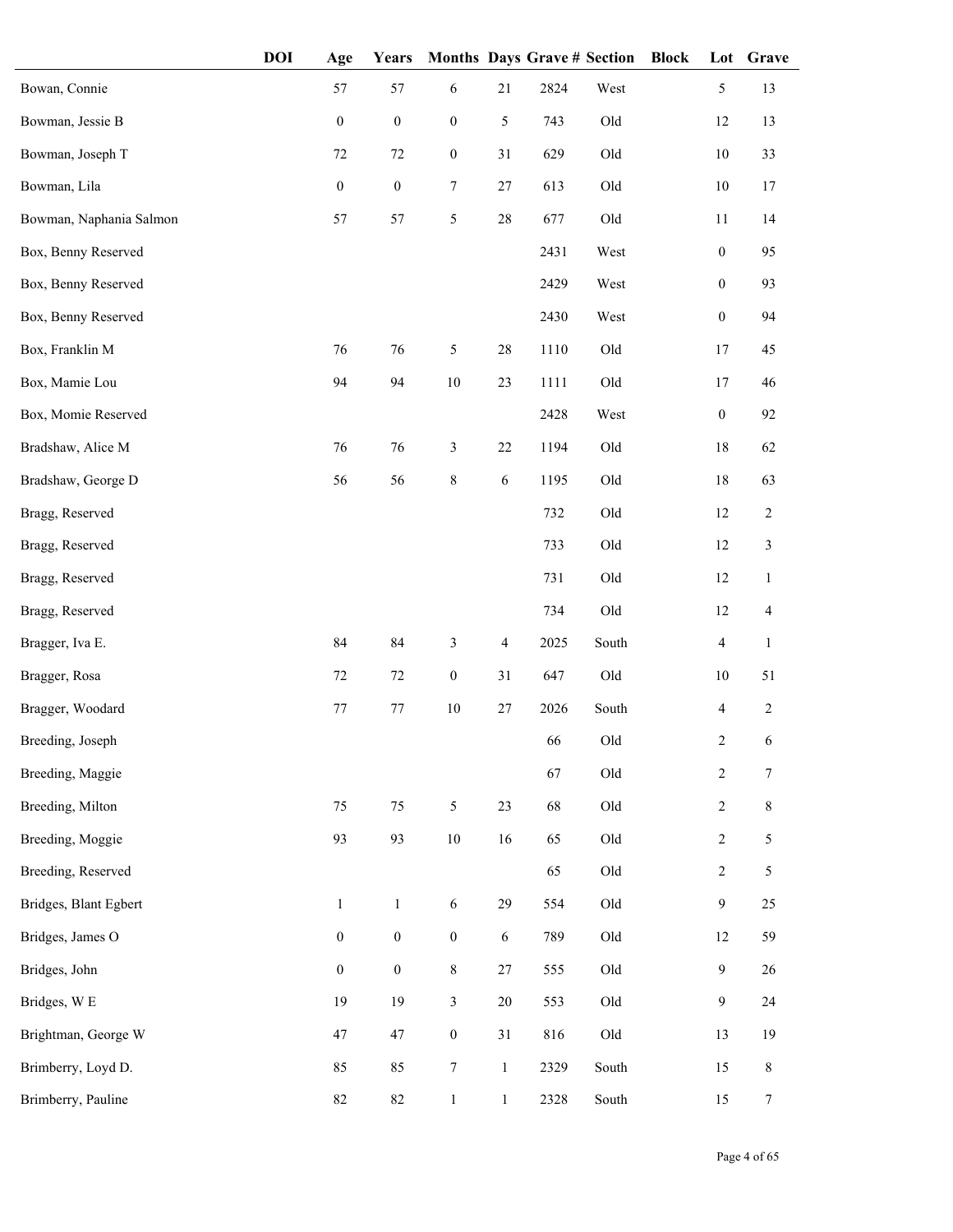|                                   | <b>DOI</b> | Age    | Years          |                  |                | Months Days Grave # Section |                | <b>Block</b> |              | Lot Grave        |
|-----------------------------------|------------|--------|----------------|------------------|----------------|-----------------------------|----------------|--------------|--------------|------------------|
| Brinson, Orie                     |            | 67     | 67             | $\boldsymbol{7}$ | $25\,$         | 1227                        | Old            |              | 19           | $28\,$           |
| Brinson, Zona                     |            | 83     | 83             | 4                | 16             | 1226                        | Old            |              | 19           | $27\,$           |
| Brooks, Daniel W                  |            | 79     | 79             | $\,$ $\,$        | 29             | 972                         | Old            |              | 15           | 41               |
| Brooks, Dennis Ray                |            | $22\,$ | $22\,$         | 4                | $27\,$         | 1639                        | North          |              | 18           | $\,8\,$          |
| Brooks, Ethel                     |            | 26     | $26\,$         | 7                | 16             | 971                         | Old            |              | 15           | $40\,$           |
| Brooks, Fannie M                  |            | 58     | 58             | $\sqrt{2}$       | 29             | 965                         | Old            |              | 15           | 34               |
| Brooks, J G                       |            |        |                |                  |                | 954                         | Old            |              | 15           | 23               |
| Brooks, John Horace               |            | 4      | $\overline{4}$ | $\,$ $\,$        | $\mathfrak{Z}$ | 964                         | Old            |              | 15           | 33               |
| Brooks, Nancy J                   |            | $28\,$ | $28\,$         | 7                | $\overline{4}$ | 881                         | $\mathrm{Old}$ |              | 14           | 17               |
| Broughton, Inez                   |            | 16     | 16             | 9                | $\mathfrak s$  | 562                         | $\mathrm{Old}$ |              | 9            | 33               |
| Brown, Anna Reserved              |            |        |                |                  |                | 1744                        | North          |              | 27           | $\mathfrak{Z}$   |
| Brown, Bessie Mae                 |            | $78\,$ | $78\,$         | $\boldsymbol{7}$ | 23             | 2488                        | West           |              | $\mathbf{1}$ | 57               |
| Brown, Carry E                    |            | 17     | 17             | $\boldsymbol{0}$ | 31             | 622                         | $\mathrm{Old}$ |              | $10\,$       | $26\,$           |
| Brown, Charlene Morehead          |            | 77     | $77\,$         | 6                | 23             | 728                         | Old            |              | 11           | 65               |
| Brown, Columbus                   |            | 19     | 19             | $\boldsymbol{0}$ | 31             | 619                         | Old            |              | $10\,$       | $23\,$           |
| Brown, Eldridge Lloyd             |            | 56     | 56             | $\mathbf{1}$     | 3              | 2334                        | South          |              | 15           | 13               |
| Brown, Ernest                     |            | $78\,$ | $78\,$         | 6                | $26\,$         | 1902                        | North          |              | 38           | $\mathfrak{Z}$   |
| Brown, Henry M                    |            | 85     | 85             | $10\,$           | 9              | 894                         | Old            |              | 14           | $30\,$           |
| Brown, James Alford               |            | 89     | 89             | 3                | 14             | 2489                        | West           |              | $\mathbf{1}$ | 58               |
| Brown, Joseph Sam                 |            | 64     | 64             | $\,$ $\,$        | 12             | 2221                        | South          |              | 11           | $8\,$            |
| Brown, Lena Gertrude              |            | $78\,$ | $78\,$         | 5                | 12             | 2220                        | South          |              | 11           | $\boldsymbol{7}$ |
| Brown, Martha P                   |            | 4      | 4              | $\boldsymbol{0}$ | $\sqrt{6}$     | 621                         | Old            |              | $10\,$       | 25               |
| Brown, Moses                      |            | 10     | 10             | $\boldsymbol{0}$ | 31             | 620                         | Old            |              | 10           | 24               |
| Brown, Nora                       |            | 82     | 82             | $\boldsymbol{7}$ | 31             | 1901                        | North          |              | 38           | $\sqrt{2}$       |
| Brown, Polly Ann                  |            | $80\,$ | 80             | $10\,$           | $\sqrt{6}$     | 895                         | Old            |              | 14           | 31               |
| Brown, Reserved                   |            |        |                |                  |                | 1742                        | North          |              | 27           | $\mathbf{1}$     |
| Brown, Robert Reserved            |            |        |                |                  |                | 1745                        | North          |              | 27           | $\overline{4}$   |
| Brown, Robin Edward               |            | 22     | $22\,$         | $\,1$            | 11             | 727                         | Old            |              | 11           | 64               |
| Brown, Tommy Reserved             |            |        |                |                  |                | 1743                        | North          |              | 27           | $\sqrt{2}$       |
| Brown, William & Dorothy Reserved |            |        |                |                  |                | 1903                        | North          |              | 38           | 4                |
| Brown, William & Dorothy Reserved |            |        |                |                  |                | 1905                        | North          |              | 38           | 6                |
| Brown, William & Dorothy Reserved |            |        |                |                  |                | 1906                        | North          |              | 38           | 7                |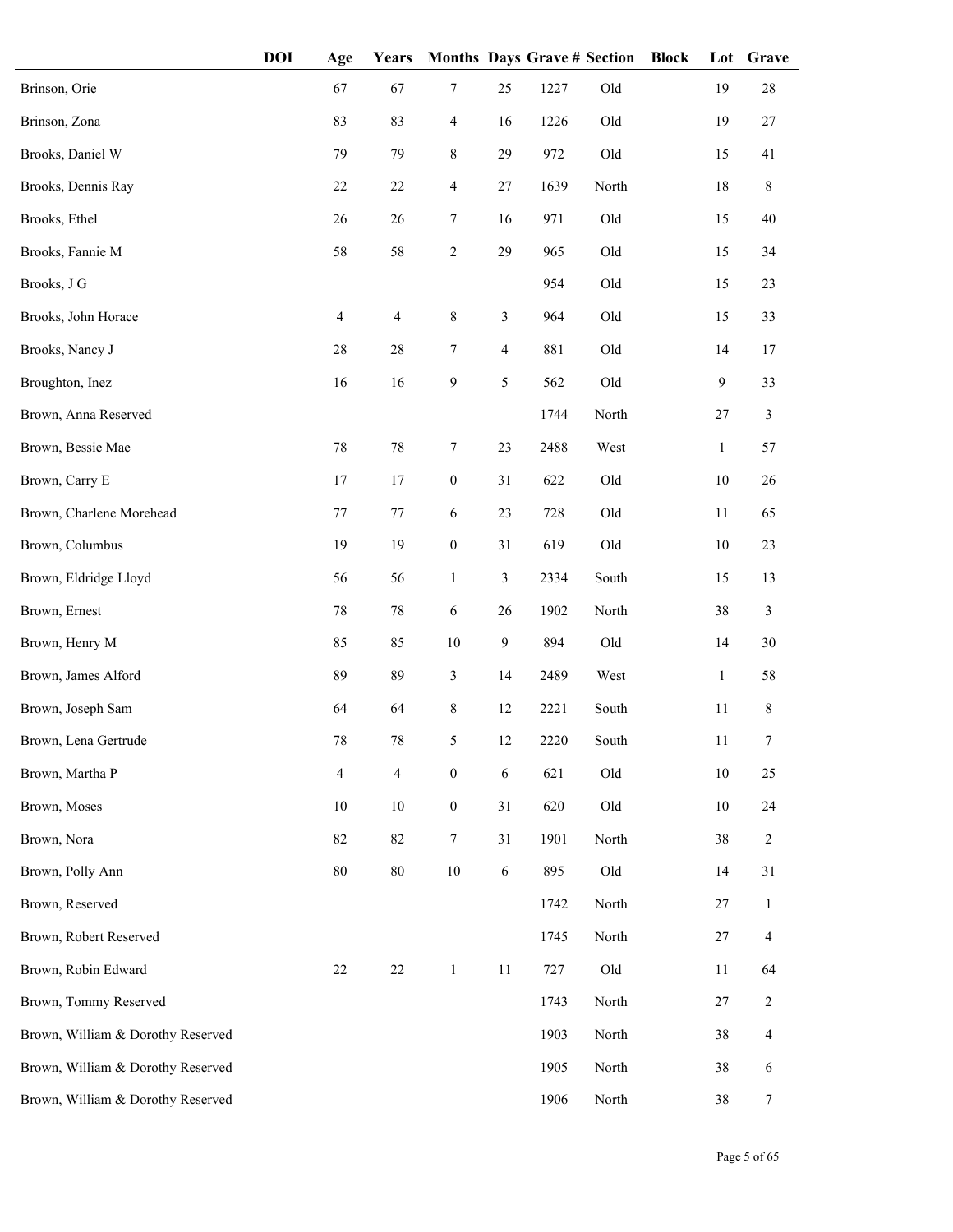|                                  | <b>DOI</b> | Age              | Years            |                  |                  |      | Months Days Grave # Section | <b>Block</b> |                | Lot Grave        |
|----------------------------------|------------|------------------|------------------|------------------|------------------|------|-----------------------------|--------------|----------------|------------------|
| Brown, William & Dorthy Reserved |            |                  |                  |                  |                  | 1904 | North                       |              | 38             | $\mathfrak s$    |
| Brown (Eldridge), Dorne Reserved |            |                  |                  |                  |                  | 2333 | South                       |              | 15             | 12               |
| Brown Walston, J.A. Reserved     |            |                  |                  |                  |                  | 2575 | West                        |              | 2              | 49               |
| Brown Walston, J.A. Reserved     |            |                  |                  |                  |                  | 2574 | West                        |              | 2              | 48               |
| Brown Walston, J.A. Reserved     |            |                  |                  |                  |                  | 2573 | West                        |              | 2              | 47               |
| Brown Walston, J.A. Reserved     |            |                  |                  |                  |                  | 2572 | West                        |              | $\overline{c}$ | 46               |
| Brumley, Patricia Bell           |            | 56               | 56               | $\overline{9}$   | 14               | 2257 | South                       |              | 12             | 17               |
| Bryan, Audie E                   |            | 73               | 73               | $11\,$           | $\mathfrak s$    | 865  | $\mathrm{Old}$              |              | 14             | $\,1$            |
| Bryan, John                      |            | 69               | 69               | $10\,$           | $\mathfrak s$    | 938  | Old                         |              | 15             | 7                |
| Bryan, John Harlan               |            | 68               | 68               | $11\,$           | $27\,$           | 866  | Old                         |              | 14             | $\boldsymbol{2}$ |
| Bryan, John S                    |            |                  |                  |                  |                  | 867  | Old                         |              | 14             | $\mathfrak{Z}$   |
| Bryan, Lottie                    |            | $77\,$           | $77\,$           | $\sqrt{6}$       | 24               | 937  | Old                         |              | 15             | $\sqrt{6}$       |
| Bunyard, Earnest F               |            | 38               | 38               | 9                | 25               | 1112 | Old                         |              | 17             | $47\,$           |
| Bunyard, Maggie                  |            | 94               | 94               | $\boldsymbol{0}$ | 31               | 981  | Old                         |              | 15             | 50               |
| Bunyard, Robert M                |            | 49               | 49               | $\boldsymbol{0}$ | 31               | 982  | Old                         |              | 15             | 51               |
| Burden, Lee A                    |            | 70               | $70\,$           | 7                | 31               | 923  | Old                         |              | 14             | 59               |
| Burden, Melvin L                 |            | 43               | 43               | 11               | 30               | 924  | Old                         |              | 14             | 60               |
| Burden, Nodie                    |            | 84               | 84               | $\boldsymbol{0}$ | $18\,$           | 922  | Old                         |              | 14             | 58               |
| Burden, Reserved                 |            |                  |                  |                  |                  | 921  | Old                         |              | 14             | 57               |
| Burkett, Billie Nell             |            | $78\,$           | $78\,$           | $\overline{c}$   | 31               | 152  | $\mathrm{Old}$              |              | 3              | $25\,$           |
| Burnett, Tommy                   |            | 82               | 82               | 6                | 18               | 153  | $\rm Old$                   |              | 3              | 26               |
| Burris, Infant of J D and M M    |            | $\boldsymbol{0}$ | $\boldsymbol{0}$ | $\boldsymbol{0}$ | $\boldsymbol{0}$ | 1397 | Old                         |              | $21\,$         | 64               |
| Burris, Margaret L               |            | $88\,$           | $88\,$           | $10\,$           | 31               | 2679 | West                        |              | 3              | 58               |
| Burrow, Bonnie Cronin Reserved   |            |                  |                  |                  |                  | 2381 | South                       |              | 17             | $\mathbf{9}$     |
| Burrow, Clarence M               |            | 19               | 19               | $\boldsymbol{0}$ | 31               | 1391 | Old                         |              | 21             | 58               |
| Burrow, Clifford Leroy           |            | 63               | 63               | $10\,$           | $\mathbf{1}$     | 1390 | Old                         |              | 21             | 57               |
| Burrow, Elizabeth                |            | 85               | 85               | 5                | 11               | 1393 | $\mathrm{Old}$              |              | 21             | 60               |
| Burrow, Larry Wayne              |            | 69               | 69               | $10\,$           | $25\,$           | 2380 | South                       |              | 17             | $\,8\,$          |
| Burrow, Orrick                   |            | 92               | 92               | $8\,$            | 21               | 1394 | Old                         |              | 21             | 61               |
| Burrow, Vera Reid                |            | 62               | 62               | $\boldsymbol{0}$ | 31               | 1389 | Old                         |              | 21             | 56               |
| Burrow, William H                |            | $28\,$           | 28               | $\boldsymbol{0}$ | 31               | 1392 | Old                         |              | 21             | 59               |
| Bynum, Infant of J C             |            | $\boldsymbol{0}$ | $\boldsymbol{0}$ | $\boldsymbol{0}$ | $\boldsymbol{0}$ | 510  | $\mathrm{Old}$              |              | 8              | $48\,$           |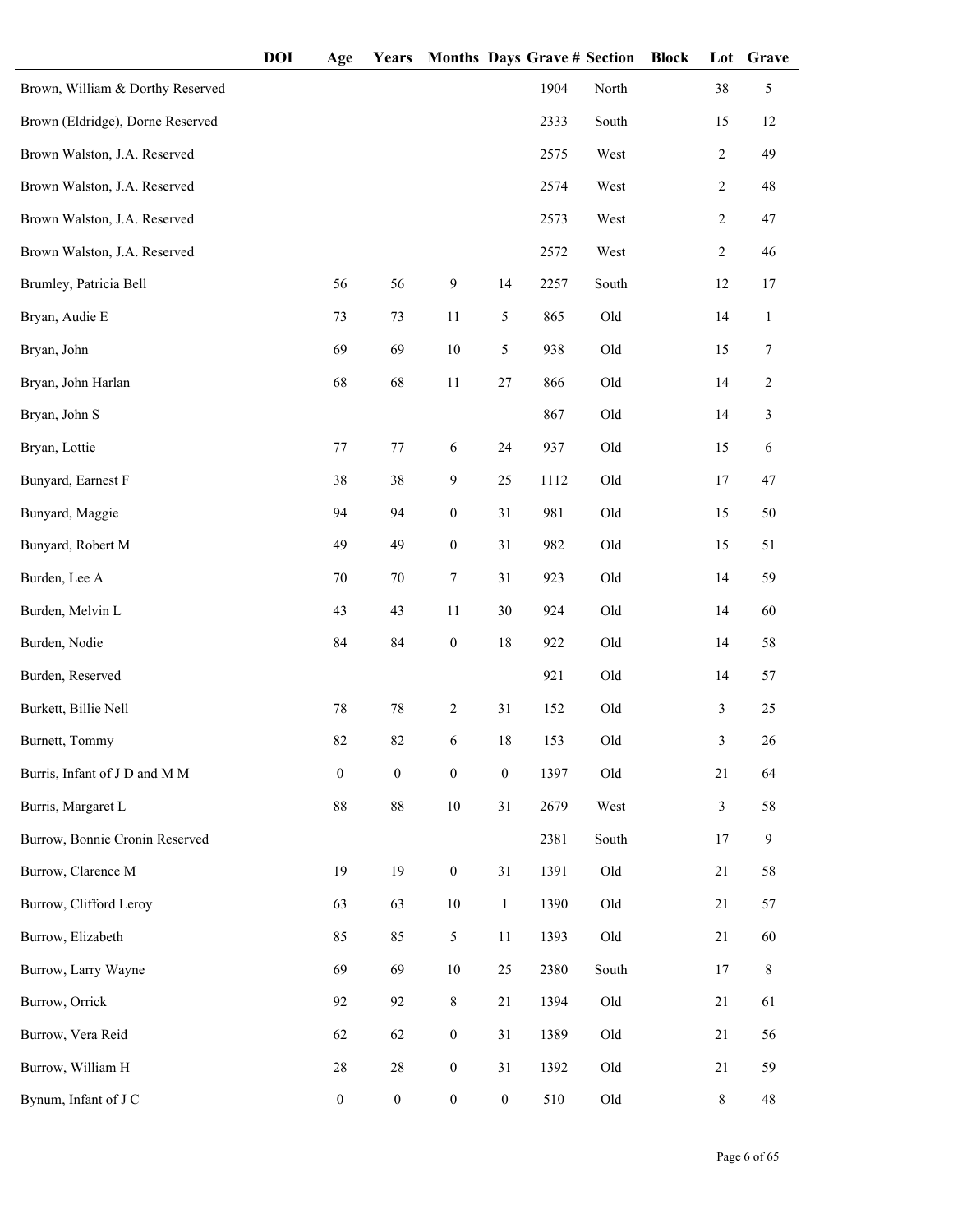|                                     | <b>DOI</b> | Age              | Years            |                  |                  |        | Months Days Grave # Section | <b>Block</b> |                  | Lot Grave      |  |
|-------------------------------------|------------|------------------|------------------|------------------|------------------|--------|-----------------------------|--------------|------------------|----------------|--|
| Bynum, Viola Pauline                |            | 53               | 53               | $\overline{9}$   | $\sqrt{6}$       | 2022   | South                       |              | $\mathfrak{Z}$   | $25\,$         |  |
| Cain, Alvin                         |            | 97               | 97               | $\boldsymbol{0}$ | 12               | 2990   | West                        |              | 6                | $\bf 84$       |  |
| Cain, Dorothy L                     |            | 91               | 91               | $\mathbf{1}$     | 21               | 2989   | West                        |              | 6                | 83             |  |
| Cain, Reserved                      |            |                  |                  |                  |                  | 3074   | West                        |              | $\boldsymbol{7}$ | 73             |  |
| Cain, Reserved                      |            |                  |                  |                  |                  | 3075   | West                        |              | 7                | 74             |  |
| Cain, Reserved                      |            |                  |                  |                  |                  | 3077   | West                        |              | 7                | 76             |  |
| Cain, Reserved                      |            |                  |                  |                  |                  | 3076   | West                        |              | 7                | $75\,$         |  |
| Calaway, Infant Twin sons RH & Dell |            | $\boldsymbol{0}$ | $\boldsymbol{0}$ | $\boldsymbol{0}$ | $\boldsymbol{0}$ | 399    | Old                         |              | $\tau$           | $\overline{4}$ |  |
| Callaway, Bobby J.                  |            | 82               | 82               | $10\,$           | $\boldsymbol{7}$ | 467    | $\mathrm{Old}$              |              | 8                | 5              |  |
| Callaway, Della S                   |            | 86               | 86               | 11               | $27\,$           | 397    | $\mathrm{Old}$              |              | 7                | $\sqrt{2}$     |  |
| Callaway, G C                       |            | $72\,$           | $72\,$           | 11               | $26\,$           | $78\,$ | $\mathrm{Old}$              |              | $\overline{c}$   | $18\,$         |  |
| Callaway, Henry Archie              |            | 64               | 64               | $\boldsymbol{0}$ | 31               | 534    | Old                         |              | 9                | 5              |  |
| Callaway, R H                       |            | 86               | 86               | $10\,$           | $\boldsymbol{9}$ | 398    | Old                         |              | $\boldsymbol{7}$ | $\mathfrak{Z}$ |  |
| Callaway, Roy Reserved              |            |                  |                  |                  |                  | 401    | $\mathrm{Old}$              |              | $\tau$           | $\sqrt{6}$     |  |
| Callaway, Thelma C. Reserved        |            |                  |                  |                  |                  | 1640   | North                       |              | 18               | $\mathbf{9}$   |  |
| Callaway, Vera E                    |            | 67               | 67               | $\mathfrak{Z}$   | $\boldsymbol{7}$ | $77\,$ | Old                         |              | $\overline{c}$   | $17\,$         |  |
| Callaway, W J                       |            | 82               | 82               | $\mathfrak{Z}$   | 21               | 1043   | $\mathrm{Old}$              |              | 16               | 45             |  |
| Calloway, Doug                      |            | 58               | 58               | $\overline{4}$   | 25               | 469    | $\mathrm{Old}$              |              | 8                | $\tau$         |  |
| Calvin, Lettie May                  |            | 48               | $48\,$           | 9                | $22\,$           | 645    | Old                         |              | $10\,$           | 49             |  |
| Calvin, Thomas A                    |            | 69               | 69               | $\sqrt{6}$       | $\overline{4}$   | 646    | $\mathrm{Old}$              |              | $10\,$           | $50\,$         |  |
| Cambell, Willie R                   |            |                  |                  |                  |                  | 264    | Old                         |              | 5                | 3              |  |
| Camp, Bobbie London Reserved        |            |                  |                  |                  |                  | 1620   | North                       |              | 17               | $\mathbf{1}$   |  |
| Camp, Reserved                      |            |                  |                  |                  |                  | 1622   | North                       |              | 17               | 3              |  |
| Camp, Rodney & Bobbi                |            |                  |                  |                  |                  | 1662   | North                       |              | 20               | 7              |  |
| Camp, Rodney & Bobbi Reserved       |            |                  |                  |                  |                  | 1661   | North                       |              | 20               | 6              |  |
| Camp, Rodney & Bobbi Reserved       |            |                  |                  |                  |                  | 1660   | North                       |              | 20               | 5              |  |
| Camp, Rodney & Bobbi Reserved       |            |                  |                  |                  |                  | 1659   | North                       |              | 20               | $\overline{4}$ |  |
| Camp, Rodney Carl                   |            | $40\,$           | 40               | $\sqrt{6}$       | $\mathbf{1}$     | 1621   | North                       |              | 17               | $\sqrt{2}$     |  |
| Campbell, Agnes                     |            | 71               | $71\,$           | $\sqrt{6}$       | $22\,$           | 278    | Old                         |              | 5                | 17             |  |
| Campbell, Anna J                    |            | $78\,$           | $78\,$           | 8                | 11               | 280    | Old                         |              | 5                | 19             |  |
| Campbell, CA                        |            | 50               | $50\,$           | $\sqrt{6}$       | 11               | 279    | $\mathrm{Old}$              |              | 5                | $18\,$         |  |
| Campbell, C A Jr.                   |            | $\mathbf{1}$     | $\mathbf{1}$     | $\overline{c}$   | $22\,$           | 281    | $\mathrm{Old}$              |              | 5                | $20\,$         |  |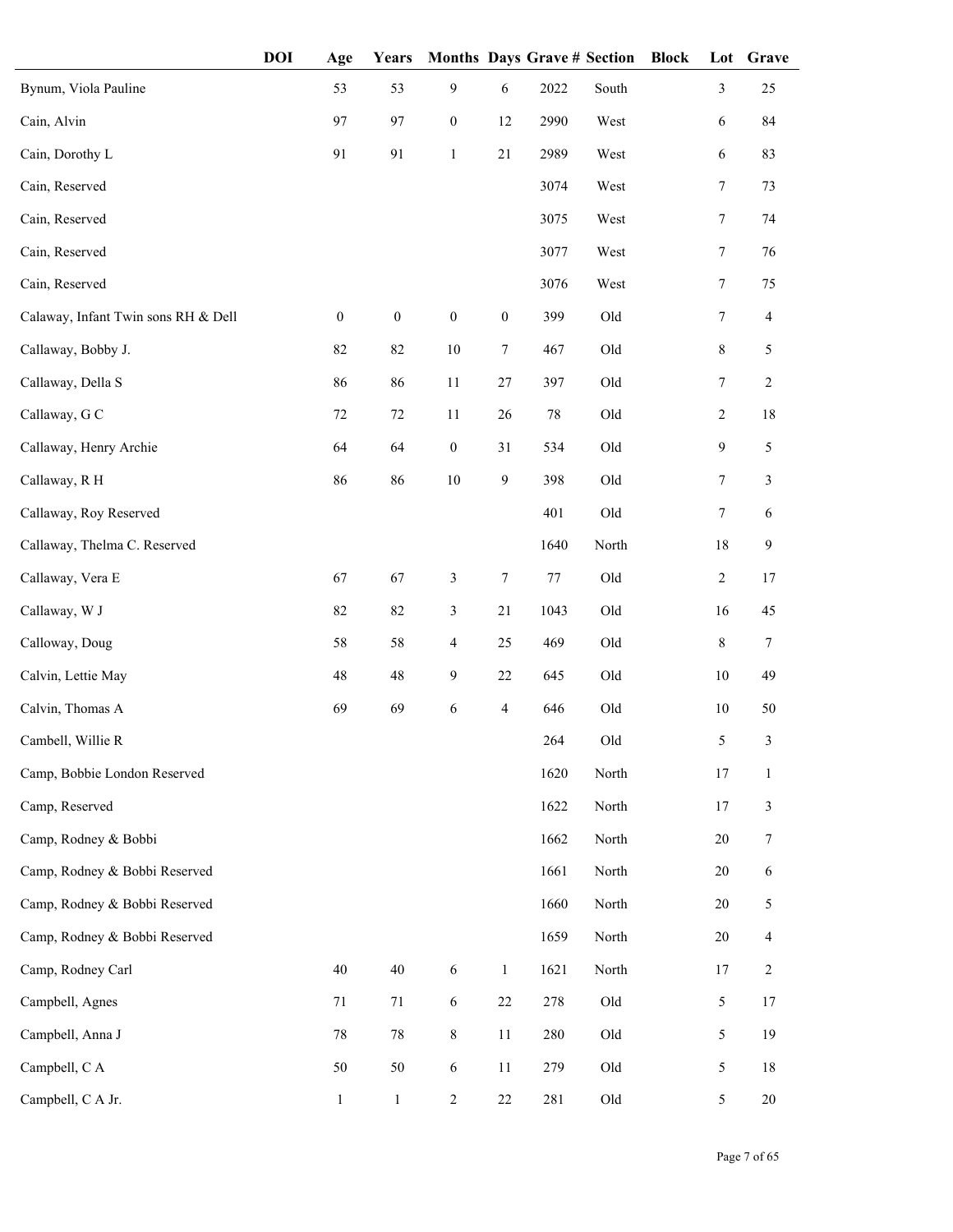|                                        | <b>DOI</b> | Age              | Years            |                  |                  |      | Months Days Grave # Section | <b>Block</b> |                         | Lot Grave        |  |
|----------------------------------------|------------|------------------|------------------|------------------|------------------|------|-----------------------------|--------------|-------------------------|------------------|--|
| Campbell, Charity Nicole               |            | $\boldsymbol{7}$ | $\boldsymbol{7}$ | $\overline{4}$   | $27\,$           | 1515 | North                       |              | $\,8\,$                 | 13               |  |
| Campbell, Christopher Shawn            |            | 29               | 29               | $\overline{4}$   | $\overline{4}$   | 1481 | North                       |              | 6                       | 5                |  |
| Campbell, Cyrus A. (Biggun)            |            | $8\sqrt{1}$      | 81               | 6                | $18\,$           | 1825 | North                       |              | 33                      | $\overline{4}$   |  |
| Campbell, Eural                        |            | $\mathbf{1}$     | $\mathbf{1}$     | $\overline{c}$   | $18\,$           | 283  | Old                         |              | 5                       | $22\,$           |  |
| Campbell, Florence Hassell             |            | 69               | 69               | 3                | $\overline{9}$   | 344  | $\mathrm{Old}$              |              | 6                       | 16               |  |
| Campbell, Floyd                        |            | 33               | 33               | $\sqrt{6}$       | $\mathbf{1}$     | 287  | Old                         |              | 5                       | 26               |  |
| Campbell, Frankie                      |            | 74               | 74               | 11               | $\sqrt{2}$       | 227  | Old                         |              | 4                       | 33               |  |
| Campbell, Infant Daughter of C A       |            | $\boldsymbol{0}$ | $\boldsymbol{0}$ | $\boldsymbol{0}$ | $\boldsymbol{0}$ | 282  | $\mathrm{Old}$              |              | 5                       | $21\,$           |  |
| Campbell, J Frank                      |            | 64               | 64               | $8\,$            | 13               | 3585 | North                       |              | 33                      | $\boldsymbol{0}$ |  |
| Campbell, J I                          |            | 69               | 69               | $\boldsymbol{0}$ | $20\,$           | 345  | Old                         |              | 6                       | $17\,$           |  |
| Campbell, Kerby Neal                   |            |                  |                  |                  |                  | 1822 | North                       |              | 33                      | $\mathbf{1}$     |  |
| Campbell, Maggie                       |            | 19               | 19               | $\boldsymbol{0}$ | 5                | 277  | Old                         |              | 5                       | 16               |  |
| Campbell, Mirtie Leathewood            |            | 34               | 34               | $\mathfrak{Z}$   | $\sqrt{2}$       | 203  | Old                         |              | $\overline{\mathbf{4}}$ | $\overline{9}$   |  |
| Campbell, Nora A                       |            | 85               | 85               | $\boldsymbol{0}$ | 31               | 263  | $\mathrm{Old}$              |              | 5                       | $\overline{2}$   |  |
| Campbell, Olan D                       |            | 90               | $90\,$           | $\boldsymbol{0}$ | 31               | 1827 | North                       |              | 33                      | $\sqrt{6}$       |  |
| Campbell, Prudie                       |            | $\,1$            | $\mathbf{1}$     | $\boldsymbol{7}$ | $30\,$           | 225  | Old                         |              | 4                       | 31               |  |
| Campbell, Reserved                     |            |                  |                  |                  |                  | 1830 | North                       |              | 33                      | $\overline{9}$   |  |
| Campbell, Reserved                     |            |                  |                  |                  |                  | 1829 | North                       |              | 33                      | $8\,$            |  |
| Campbell, Reserved                     |            |                  |                  |                  |                  | 1828 | North                       |              | 33                      | $\boldsymbol{7}$ |  |
| Campbell, Reserved                     |            |                  |                  |                  |                  | 1827 | North                       |              | 33                      | $\sqrt{6}$       |  |
| Campbell, Reserved                     |            |                  |                  |                  |                  | 1831 | North                       |              | 33                      | $10\,$           |  |
| Campbell, Ruth Norton Reserved         |            |                  |                  |                  |                  | 1480 | North                       |              | 6                       | $\overline{4}$   |  |
| Campbell, Tucker                       |            |                  |                  |                  |                  | 228  | Old                         |              | $\overline{4}$          | 34               |  |
| Campbell, Wanda Joy                    |            | 81               | $8\sqrt{1}$      | $\boldsymbol{0}$ | 31               | 1826 | North                       |              | 33                      | 5                |  |
| Capner, Margret Clewis                 |            |                  |                  |                  |                  | 306  | $\mathrm{Old}$              |              | 5                       | 45               |  |
| Carpenter, Betty                       |            | 79               | 79               | $\boldsymbol{0}$ | 31               | 805  | Old                         |              | 13                      | $\,8\,$          |  |
| Carpenter, Carline Woody Reserved      |            |                  |                  |                  |                  | 37   | Old                         |              | $1\,$                   | 41               |  |
| Carpenter, Child related to Walter Sal |            |                  |                  |                  |                  | 36   | Old                         |              | $\mathbf{1}$            | $40\,$           |  |
| Carr, Shawna                           |            | 33               | 33               | $\sqrt{6}$       | $30\,$           | 2300 | South                       |              | 14                      | $\sqrt{6}$       |  |
| Carter, James H                        |            | $80\,$           | $80\,$           | 11               | 12               | 1265 | $\mathrm{Old}$              |              | 19                      | 66               |  |
| Carter, Susie A                        |            | 68               | 68               | $\mathfrak{S}$   | 15               | 1264 | Old                         |              | 19                      | 65               |  |
| Carvell, Bob Reserved                  |            |                  |                  |                  |                  | 2378 | South                       |              | 17                      | $\boldsymbol{6}$ |  |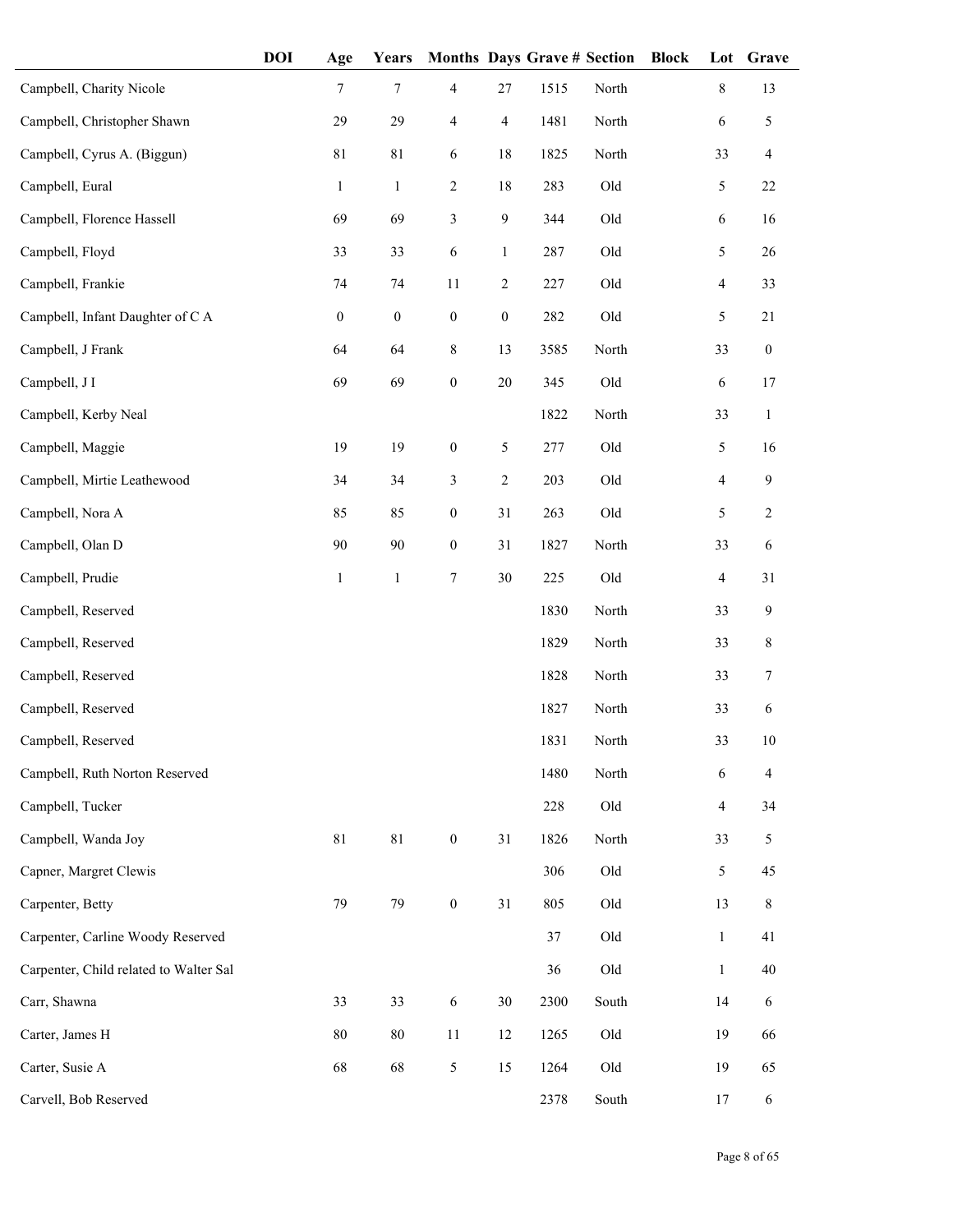|                              | <b>DOI</b> | Age    | Years  |                  |                  | <b>Months Days Grave # Section</b> |                | <b>Block</b> |              | Lot Grave        |
|------------------------------|------------|--------|--------|------------------|------------------|------------------------------------|----------------|--------------|--------------|------------------|
| Carvell, Bob Reserved        |            |        |        |                  |                  | 2379                               | South          |              | $17\,$       | $\boldsymbol{7}$ |
| Carvell, Bob Reserved        |            |        |        |                  |                  | 2377                               | South          |              | $17\,$       | 5                |
| Carvell, Robert              |            | $80\,$ | $80\,$ | $\overline{4}$   | 29               | 2376                               | South          |              | 17           | $\overline{4}$   |
| Carwell, Robert              |            | $80\,$ | $80\,$ | $\overline{4}$   | 29               | 3539                               | South          |              | 17           | 11               |
| Caskey, Amos                 |            | 89     | 89     | $\boldsymbol{0}$ | 31               | 859                                | $\mathrm{Old}$ |              | 13           | 62               |
| Caskey, C.M. Reserved        |            |        |        |                  |                  | 2067                               | South          |              | 5            | 16               |
| Caskey, Dale Reserved        |            |        |        |                  |                  | 2125                               | South          |              | 7            | $20\,$           |
| Caskey, Debra Kay            |            | 41     | 41     | $\,8\,$          | $28\,$           | 862                                | Old            |              | 13           | 65               |
| Caskey, Denora Dell Harden   |            | 45     | 45     | 8                | 14               | 860                                | $\mathrm{Old}$ |              | 13           | 63               |
| Caskey, Flavil H.            |            | 89     | 89     | $\boldsymbol{0}$ | 24               | 2219                               | South          |              | $11\,$       | $\sqrt{6}$       |
| Caskey, Loucendia            |            | 21     | 21     | $\overline{c}$   | 11               | 1032                               | $\mathrm{Old}$ |              | 16           | 34               |
| Caskey, Marjorie             |            | 100    | 100    | $\overline{4}$   | $\mathfrak{Z}$   | 2218                               | South          |              | $11\,$       | $\mathfrak s$    |
| Caskey, Marjorie C. Reserved |            |        |        |                  |                  | 2218                               | South          |              | $11\,$       | $\mathfrak s$    |
| Caskey, Milo                 |            | 55     | 55     | $10\,$           | $\sqrt{2}$       | 2216                               | South          |              | 11           | $\mathfrak{Z}$   |
| Caskey, Nelda J              |            | 82     | 82     | $\boldsymbol{7}$ | 25               | 858                                | Old            |              | 13           | 61               |
| Caskey, Renee Reserved       |            |        |        |                  |                  | 2023                               | South          |              | 3            | $26\,$           |
| Caskey, Samuel               |            | 82     | 82     | $\mathbf{1}$     | 24               | 861                                | $\mathrm{Old}$ |              | 13           | 64               |
| Caskey, Tommy                |            | 61     | 61     | $\overline{4}$   | 23               | 2124                               | South          |              | 7            | 19               |
| Caskey, Vicra                |            | 93     | 93     | $\sqrt{6}$       | $\mathbf{1}$     | 2064                               | South          |              | 5            | 13               |
| Caskey, Vivian Hasrand       |            | 91     | 91     | $10\,$           | 25               | 2093                               | South          |              | 6            | 15               |
| Caskey, Walter Lewis         |            | 47     | 47     | $\tau$           | 16               | 2065                               | South          |              | 5            | 14               |
| Caskey, Walter M             |            | $71\,$ | $71\,$ | 9                | $\boldsymbol{7}$ | 1034                               | Old            |              | 16           | 36               |
| Caskey, Wayne                |            | $80\,$ | $80\,$ | $\boldsymbol{7}$ | $22\,$           | 2094                               | South          |              | 6            | 16               |
| Caskey, Willie Ann           |            | $77\,$ | $77\,$ | $\overline{4}$   | 21               | 208                                | $\mathrm{Old}$ |              | 4            | 14               |
| Cavender, Annie              |            | 93     | 93     | $8\,$            | 17               | 2455                               | West           |              | $\mathbf{1}$ | 24               |
| Cavender, Annie O.           |            |        |        |                  |                  | 2454                               | West           |              | $\mathbf{1}$ | 23               |
| Cavender, Bob Reserved       |            |        |        |                  |                  | 2650                               | West           |              | 3            | 29               |
| Cavender, Bob Reserved       |            |        |        |                  |                  | 2649                               | West           |              | 3            | $28\,$           |
| Cavender, Bob Reserved       |            |        |        |                  |                  | 2648                               | West           |              | 3            | $27\,$           |
| Cavender, Bob Reserved       |            |        |        |                  |                  | 2647                               | West           |              | 3            | $26\,$           |
| Cavender, John L.            |            | 74     | 74     | $10\,$           | 31               | 2455                               | West           |              | $\mathbf{1}$ | 24               |
| Chaffin, Arnold Earl         |            | $80\,$ | $80\,$ | $\mathfrak{Z}$   | $18\,$           | 1346                               | Old            |              | 21           | 13               |
|                              |            |        |        |                  |                  |                                    |                |              |              |                  |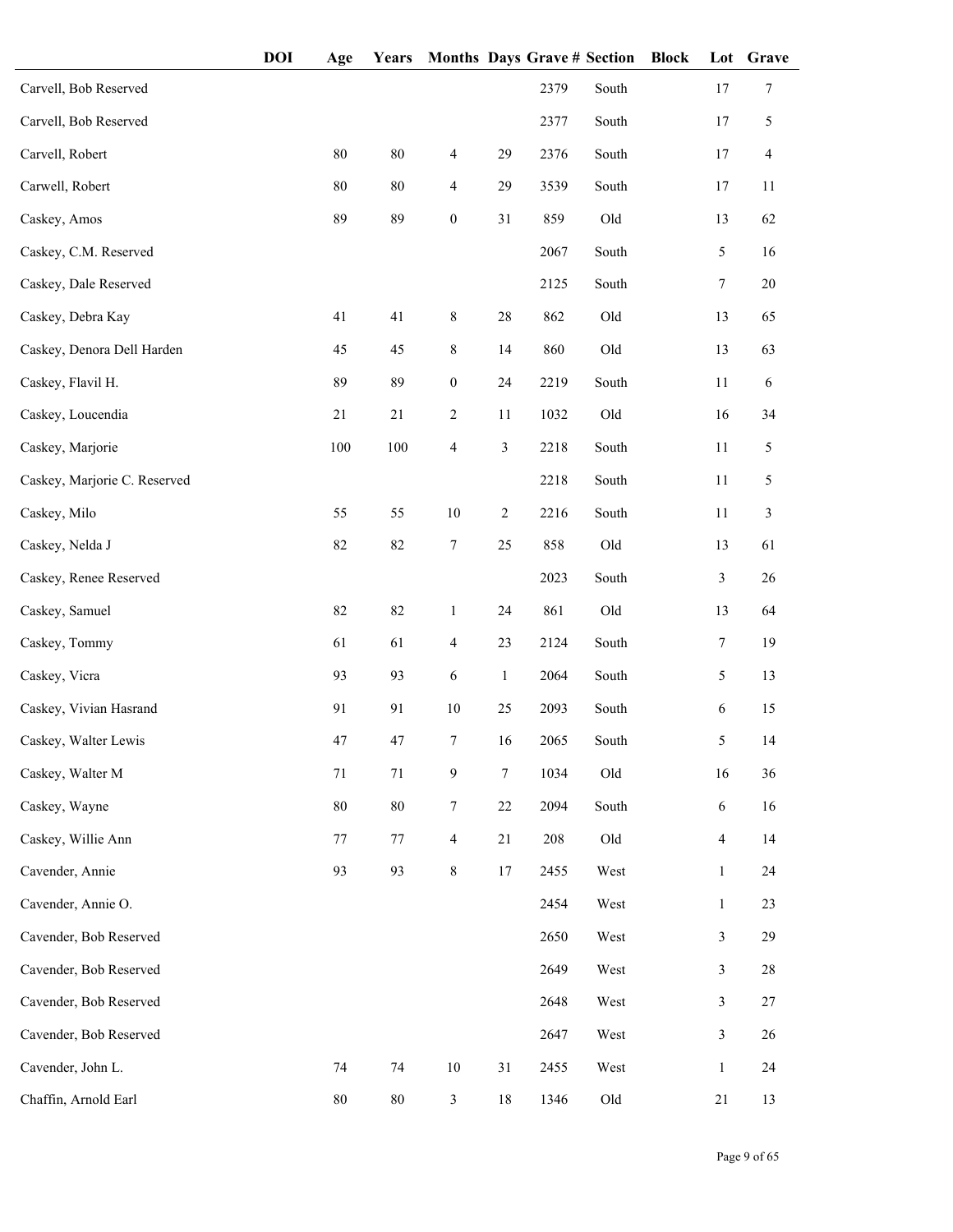|                             | <b>DOI</b> | Age            | Years          |                  |              |      | <b>Months Days Grave # Section</b> | <b>Block</b> |                          | Lot Grave |  |
|-----------------------------|------------|----------------|----------------|------------------|--------------|------|------------------------------------|--------------|--------------------------|-----------|--|
| Chaffin, Arvil (Brock)      |            | 60             | 60             | $11\,$           | 16           | 1344 | Old                                |              | $21\,$                   | $11\,$    |  |
| Chaffin, Billy J. (Bill)    |            | 68             | 68             | $\boldsymbol{0}$ | 25           | 2823 | West                               |              | 5                        | 12        |  |
| Chaffin, Billy S            |            | 63             | 63             | $\tau$           | 21           | 2824 | West                               |              | $\mathfrak s$            | 13        |  |
| Chaffin, Carrie Reserved    |            |                |                |                  |              | 3072 | West                               |              | $\boldsymbol{7}$         | $71\,$    |  |
| Chaffin, Carrie Reserved    |            |                |                |                  |              | 3073 | West                               |              | $\boldsymbol{7}$         | $72\,$    |  |
| Chaffin, Carroll D          |            | $70\,$         | $70\,$         | 3                | 29           | 1280 | Old                                |              | $20\,$                   | 14        |  |
| Chaffin, Carroll Reserved   |            |                |                |                  |              | 1279 | Old                                |              | $20\,$                   | 13        |  |
| Chaffin, Carroll Reserved   |            |                |                |                  |              | 1281 | Old                                |              | $20\,$                   | 15        |  |
| Chaffin, Charlie            |            | 66             | 66             | $\boldsymbol{0}$ | 31           | 320  | Old                                |              | $\mathfrak s$            | 59        |  |
| Chaffin, Christopher        |            | 57             | 57             | $\boldsymbol{0}$ | 31           | 1054 | Old                                |              | 16                       | 56        |  |
| Chaffin, Clara Bell         |            | 89             | 89             | 5                | 16           | 250  | Old                                |              | $\overline{\mathcal{A}}$ | 56        |  |
| Chaffin, Clarence Ray       |            | $21\,$         | 21             | $\boldsymbol{0}$ | 6            | 1342 | Old                                |              | 21                       | 9         |  |
| Chaffin, Dolie Jackson      |            | $60\,$         | 60             | $11\,$           | 9            | 239  | Old                                |              | $\overline{4}$           | 45        |  |
| Chaffin, Fannie F Reserved  |            |                |                |                  |              | 1343 | Old                                |              | 21                       | $10\,$    |  |
| Chaffin, Geneva             |            | $87\,$         | 87             | $10\,$           | 21           | 2821 | West                               |              | $\mathfrak s$            | $10\,$    |  |
| Chaffin, Geneva S. Reserved |            |                |                |                  |              | 2822 | West                               |              | $\mathfrak s$            | $11\,$    |  |
| Chaffin, Howard             |            | 63             | 63             | $\,8\,$          | $\mathbf{1}$ | 249  | Old                                |              | $\overline{\mathcal{A}}$ | 55        |  |
| Chaffin, Infant             |            |                |                |                  |              | 235  | Old                                |              | $\overline{\mathcal{A}}$ | 41        |  |
| Chaffin, Jerry Lynn         |            | $42\,$         | 42             | $\boldsymbol{7}$ | 19           | 251  | Old                                |              | $\overline{\mathcal{A}}$ | 57        |  |
| Chaffin, Joe Reserved       |            |                |                |                  |              | 2440 | West                               |              | $\mathbf{1}$             | 9         |  |
| Chaffin, Judy Reserved      |            |                |                |                  |              | 2441 | West                               |              | $\mathbf{1}$             | 10        |  |
| Chaffin, Leota              |            | $\overline{c}$ | $\overline{2}$ | 4                | 5            | 236  | $\mathrm{Old}$                     |              | $\overline{4}$           | 42        |  |
| Chaffin, Luna               |            |                |                |                  |              | 237  | Old                                |              | $\overline{4}$           | $43\,$    |  |
| Chaffin, Lynn Reserved      |            |                |                |                  |              | 3068 | West                               |              | $\tau$                   | 67        |  |
| Chaffin, Lynn Reserved      |            |                |                |                  |              | 3069 | West                               |              | $\boldsymbol{7}$         | 68        |  |
| Chaffin, Martha Ann         |            | 34             | 34             | $11\,$           | 8            | 491  | $\rm Old$                          |              | $\,$ 8 $\,$              | 29        |  |
| Chaffin, Myrtle             |            | $80\,$         | $80\,$         | $\boldsymbol{0}$ | 31           | 319  | $\mathrm{Old}$                     |              | 5                        | $58\,$    |  |
| Chaffin, Olga Mae           |            | 90             | $90\,$         | 5                | 26           | 1345 | Old                                |              | 21                       | 12        |  |
| Chaffin, Rena               |            | 81             | $8\sqrt{1}$    | $\boldsymbol{0}$ | 31           | 1053 | Old                                |              | 16                       | 55        |  |
| Chaffin, Sherri Jo          |            | 56             | 56             | $11\,$           | 18           | 2824 | West                               |              | $\mathfrak{H}$           | 13        |  |
| Chaffin, Susie L            |            | 73             | 73             | $11\,$           | 24           | 1042 | Old                                |              | 16                       | $44\,$    |  |
| Chaffin, Walter Frank       |            | $88\,$         | $88\,$         | 6                | 14           | 240  | Old                                |              | $\overline{4}$           | $46\,$    |  |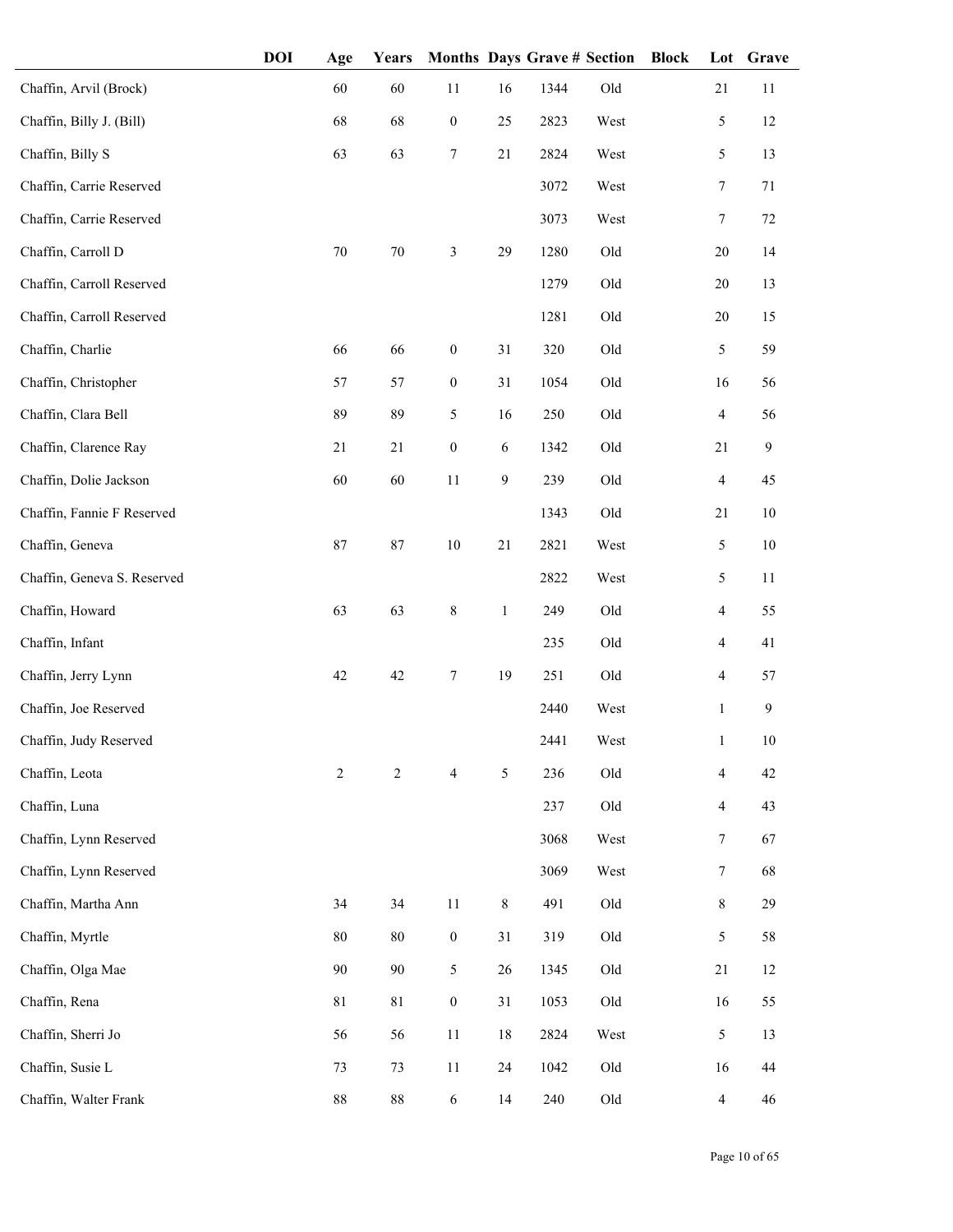|                            | <b>DOI</b> | Age            | Years          |                          |                | Months Days Grave # Section |                | <b>Block</b> |                | Lot Grave        |
|----------------------------|------------|----------------|----------------|--------------------------|----------------|-----------------------------|----------------|--------------|----------------|------------------|
| Chaffin, Walter Reserved   |            |                |                |                          |                | 3070                        | West           |              | 7              | 69               |
| Chaffin, Walter Reserved   |            |                |                |                          |                | 3071                        | West           |              | $\tau$         | $70\,$           |
| Chapman, Kathryn D.        |            | 63             | 63             | 6                        | $\sqrt{6}$     | 3113                        | South          |              | $\mathbf{1}$   | 17               |
| Chipman, Kerri Lee Ray     |            | $40\,$         | $40\,$         | 5                        | $\mathfrak s$  | 3079                        | West           |              | 7              | $78\,$           |
| Chipman, Rick Reserved     |            |                |                |                          |                | 3078                        | West           |              | 7              | $77\,$           |
| Claridge, Juliette         |            | 66             | 66             | 9                        | 11             | 458                         | Old            |              | 7              | 63               |
| Claridge, R R              |            | $90\,$         | $90\,$         | $\overline{\mathcal{A}}$ | 18             | 459                         | Old            |              | 7              | 64               |
| Clark, Billie Reserved     |            |                |                |                          |                | 3050                        | West           |              | 7              | 49               |
| Clark, Billie Reserved     |            |                |                |                          |                | 3047                        | West           |              | 7              | $46\,$           |
| Clark, Billie Reserved     |            |                |                |                          |                | 3048                        | West           |              | $\tau$         | $47\,$           |
| Clark, Billie Reserved     |            |                |                |                          |                | 3049                        | West           |              | 7              | 48               |
| Clark, Bobby Reserved      |            |                |                |                          |                | 2954                        | West           |              | 6              | $\sqrt{48}$      |
| Clark, Bobby Reserved      |            |                |                |                          |                | 2953                        | West           |              | 6              | $47\,$           |
| Clark, Bobby Reserved      |            |                |                |                          |                | 2955                        | West           |              | 6              | 49               |
| Clark, Bobby Reserved      |            |                |                |                          |                | 2952                        | West           |              | 6              | $46\,$           |
| Clewis, Dick               |            | 74             | 74             | $\boldsymbol{0}$         | 31             | 310                         | $\mathrm{Old}$ |              | 5              | 49               |
| Clewis, Joel L.            |            | 82             | 82             | $\overline{\mathbf{4}}$  | $24\,$         | 244                         | Old            |              | 4              | 50               |
| Clewis, Mrs. P L           |            |                |                |                          |                | 309                         | Old            |              | 5              | $48\,$           |
| Clewis, Richard Larue      |            | 68             | 68             | $\overline{c}$           | 31             | 243                         | $\mathrm{Old}$ |              | 4              | 49               |
| Coats, Joe W Redmon        |            | 55             | 55             | 6                        | 16             | 2163                        | South          |              | 9              | $\overline{4}$   |
| Coats, Vergie Redmon       |            | 92             | 92             | $\tau$                   | $\overline{4}$ | 2162                        | South          |              | 9              | 3                |
| Cole, Audrey               |            | $80\,$         | $80\,$         | $\boldsymbol{0}$         | 17             | 2548                        | West           |              | $\overline{c}$ | $22\,$           |
| Cole, Mary Joe             |            | $\overline{4}$ | $\overline{4}$ | $1\,$                    | 17             | 926                         | $\rm Old$      |              | 14             | 62               |
| Cole, William E. Sr.       |            | 63             | 63             | 11                       | 17             | 2549                        | West           |              | $\overline{2}$ | 23               |
| Coleman, Billie Ann Mosley |            | $\bf 84$       | $\bf 84$       | 9                        | $\mathfrak s$  | 11                          | Old            |              | $\mathbf{1}$   | 15               |
| Collins, Ada I             |            |                |                |                          |                | 783                         | Old            |              | 12             | 53               |
| Collins, Ben N             |            |                |                |                          |                | 784                         | $\rm Old$      |              | 12             | 54               |
| Collins, Dimple            |            | 81             | $81\,$         | $\,$ $\,$                | 17             | 1462                        | North          |              | 4              | 13               |
| Collins, Florence R        |            | 68             | 68             | $\boldsymbol{0}$         | 31             | 1524                        | North          |              | 9              | $\boldsymbol{9}$ |
| Collins, James M           |            | 76             | 76             | $\boldsymbol{0}$         | 31             | 1335                        | Old            |              | 21             | $\sqrt{2}$       |
| Collins, William G. (Bill) |            | 89             | 89             | $\,$ $\,$                | $22\,$         | 1463                        | North          |              | $\overline{4}$ | 14               |
| Collum, Correlia Rue       |            | 89             | 89             | 3                        | $\mathfrak s$  | 2962                        | West           |              | 6              | 56               |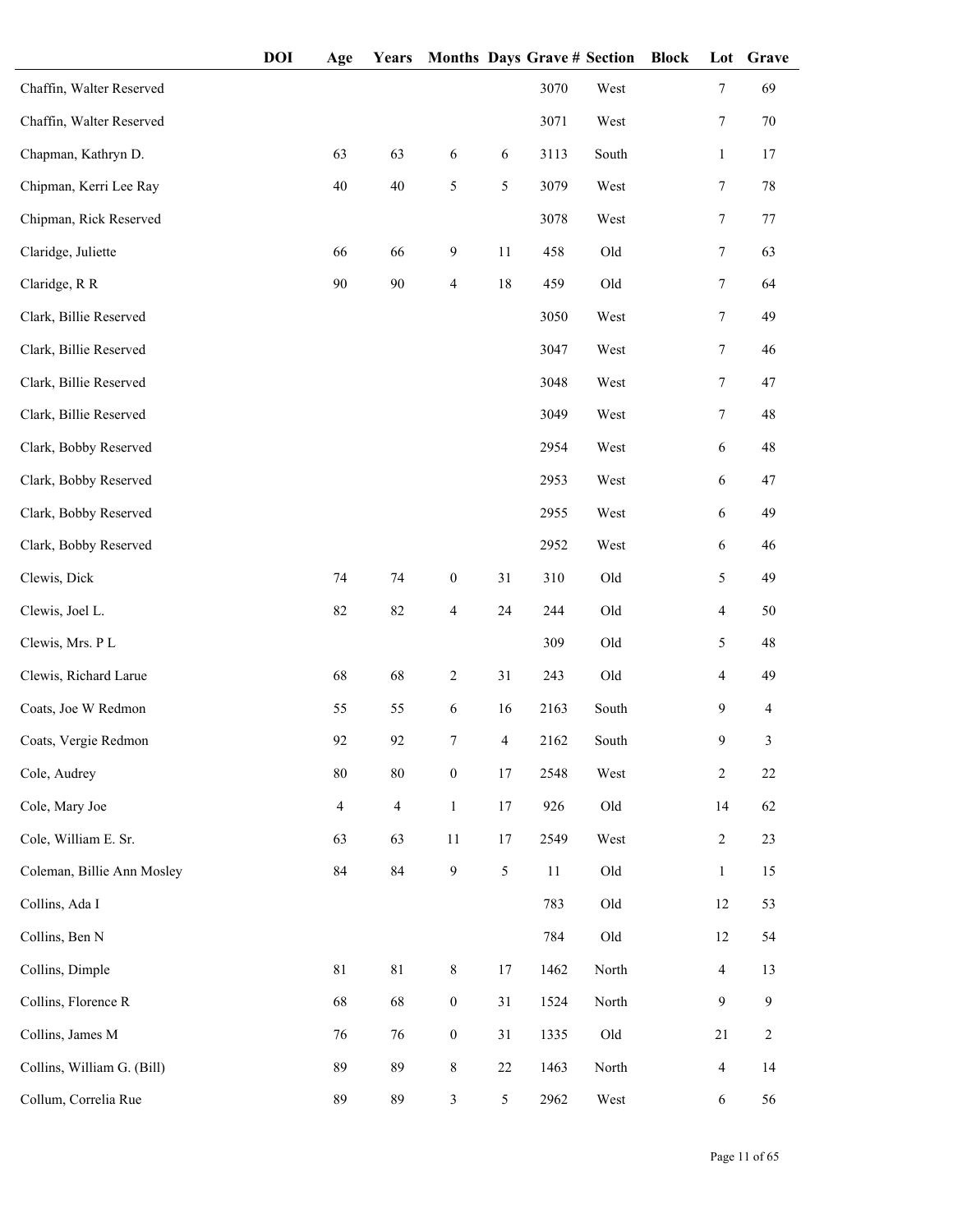|                                     | <b>DOI</b> | Age              | Years            | <b>Months Days Grave # Section</b> |        |      |                    | <b>Block</b> |                | Lot Grave      |
|-------------------------------------|------------|------------------|------------------|------------------------------------|--------|------|--------------------|--------------|----------------|----------------|
| Colvin, Carrell                     |            | 33               | 33               | $\overline{4}$                     | $27\,$ | 945  | $\rm Old$          |              | 15             | 14             |
| Cook, Beverly                       |            | 61               | 61               | 11                                 | 22     | 2930 | West               |              | 6              | 24             |
| Cook, Jimmie Reserved               |            |                  |                  |                                    |        | 2931 | West               |              | 6              | 25             |
| Cooksey, Athal Killion              |            | $72\,$           | 72               | $\mathbf{1}$                       | 25     | 189  | Old                |              | $\mathfrak{Z}$ | 62             |
| Cooksey, ID                         |            | 89               | 89               | 8                                  | 13     | 190  | Old                |              | $\mathfrak{Z}$ | 63             |
| Corbit, Billy L.                    |            | 67               | 67               | $10\,$                             | 30     | 2674 | West               |              | $\mathfrak{Z}$ | 53             |
| Corbitt, Viginis                    |            | 62               | 62               | 6                                  | 14     | 2675 | West               |              | $\mathfrak{Z}$ | 54             |
| Couch, Melvin Talamadge Jr. Reserve |            |                  |                  |                                    |        | 1876 | North              |              | 36             | 9              |
| Couch, Reserved                     |            |                  |                  |                                    |        | 1874 | North              |              | 36             | 7              |
| Couch, Reserved                     |            |                  |                  |                                    |        | 1873 | North              |              | 36             | 6              |
| Cozart, James D                     |            | 25               | 25               | $8\,$                              | 17     | 1066 | Old                |              | 17             | $\mathbf{1}$   |
| Cranford, Nettie Bell               |            | $\boldsymbol{0}$ | $\boldsymbol{0}$ | $\mathbf{1}$                       | 14     | 1162 | $\rm Old$          |              | 18             | 30             |
| Crawford, Agnes                     |            | 83               | 83               | $\overline{c}$                     | 17     | 2325 | South              |              | 15             | $\overline{4}$ |
| Crawford, Buddy                     |            | 74               | 74               | $\tau$                             | 3      | 2327 | South              |              | 15             | 6              |
| Crawford, Charles                   |            | 79               | 79               | $\overline{c}$                     | 29     | 2831 | West               |              | 5              | 20             |
| Crawford, Charles C.                |            | $87\,$           | $87\,$           | $\boldsymbol{0}$                   | 7      | 2245 | South              |              | 12             | 5              |
| Crawford, Charles Reserved          |            |                  |                  |                                    |        | 2507 | West               |              | $\,1$          | 76             |
| Crawford, Charles Reserved          |            |                  |                  |                                    |        | 2506 | West               |              | $\mathbf{1}$   | 75             |
| Crawford, Charles Reserved          |            |                  |                  |                                    |        | 2834 | West               |              | $\mathfrak s$  | 23             |
| Crawford, Charles Reserved          |            |                  |                  |                                    |        | 2505 | West               |              | $\mathbf{1}$   | 74             |
| Crawford, Charles Reserved          |            |                  |                  |                                    |        | 2504 | West               |              | $\mathbf{1}$   | 73             |
| Crawford, Donald Reserved           |            |                  |                  |                                    |        | 1437 | North              |              | 3              | $\overline{2}$ |
| Crawford, Donald Reserved           |            |                  |                  |                                    |        | 1437 | North              |              | $\mathfrak{Z}$ | $\overline{2}$ |
| Crawford, Donald Reserved           |            |                  |                  |                                    |        | 1439 | North              |              | 3              | 4              |
| Crawford, Donald Reserved           |            |                  |                  |                                    |        | 1438 | North              |              | $\mathfrak{Z}$ | 3              |
| Crawford, G W                       |            | 43               | 43               | $\mathbf{1}$                       | 31     | 1142 | $\mathop{\rm Old}$ |              | 18             | 10             |
| Crawford, Ganill                    |            | $80\,$           | $80\,$           | $10\,$                             | $20\,$ | 974  | Old                |              | 15             | 43             |
| Crawford, George Arthur             |            | $26\,$           | $26\,$           | $\boldsymbol{0}$                   | 31     | 1198 | Old                |              | 18             | 66             |
| Crawford, George Frank              |            | 90               | 90               | $10\,$                             | 5      | 2326 | South              |              | 15             | $\sqrt{5}$     |
| Crawford, Homer F                   |            | 82               | 82               | 3                                  | 18     | 973  | $\mathop{\rm Old}$ |              | 15             | 42             |
| Crawford, J E                       |            | $100\,$          | 100              | $\boldsymbol{0}$                   | 31     | 1139 | Old                |              | 18             | $\tau$         |
| Crawford, Margie Ann                |            | $80\,$           | $80\,$           | $\boldsymbol{0}$                   | $28\,$ | 2831 | West               |              | $\mathfrak{H}$ | $20\,$         |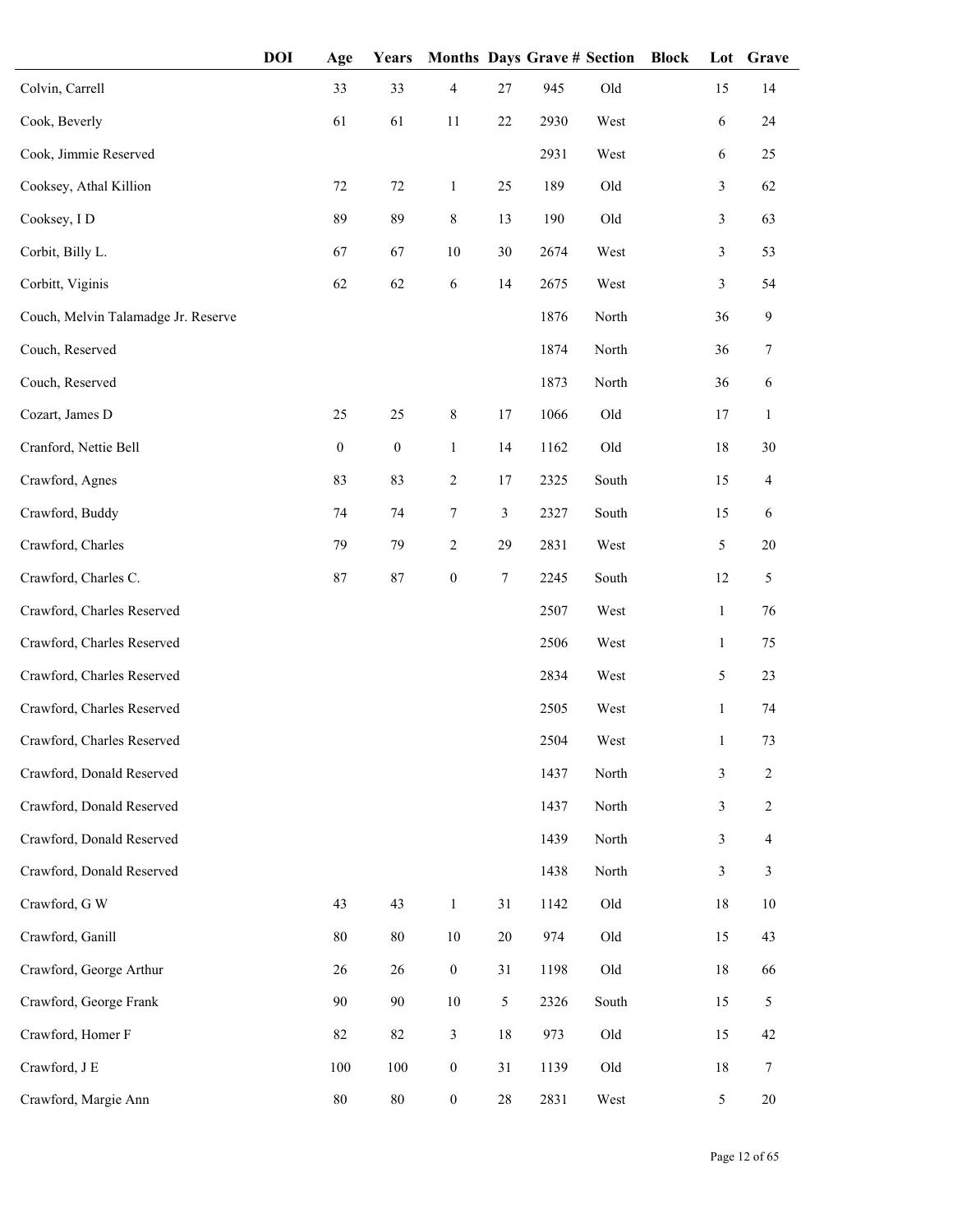|                            | <b>DOI</b> | Age          | Years          |                  |                  | Months Days Grave # Section |                | <b>Block</b> |                | Lot Grave      |
|----------------------------|------------|--------------|----------------|------------------|------------------|-----------------------------|----------------|--------------|----------------|----------------|
| Crawford, Mary S           |            | $71\,$       | $71\,$         | $\,$ 8 $\,$      | $30\,$           | 1372                        | $\mathrm{Old}$ |              | $21\,$         | 39             |
| Crawford, Nora B.          |            | $88\,$       | 88             | 7                | 16               | 2244                        | South          |              | 12             | $\overline{4}$ |
| Crawford, Sara Jane Hall   |            | 55           | 55             | $\boldsymbol{0}$ | 31               | 1141                        | $\mathrm{Old}$ |              | $18\,$         | $\overline{9}$ |
| Cronin, Franklin Reserved  |            |              |                |                  |                  | 2382                        | South          |              | $17$           | $10\,$         |
| Cryer, Clotilde M Salmon   |            | $78\,$       | 78             | $\boldsymbol{0}$ | $27\,$           | 1057                        | Old            |              | 16             | 59             |
| Cullum, Cornelia Rue       |            | 73           | 73             | $\mathbf{1}$     | $\sqrt{2}$       | 3057                        | West           |              | $\tau$         | 56             |
| Cunningham, Arthur Lee     |            | 3            | 3              | $\sqrt{6}$       | $25\,$           | 302                         | $\mathrm{Old}$ |              | 5              | 41             |
| Cunningham, E C            |            | 57           | 57             | 3                | 16               | 301                         | $\mathrm{Old}$ |              | 5              | $40\,$         |
| Curry, James               |            | 49           | 49             | $\,$ $\,$        | $30\,$           | 1411                        | North          |              | $\mathbf{1}$   | $\overline{4}$ |
| Curry, Lee Roy             |            | 85           | 85             | $\mathfrak{Z}$   | 15               | 2181                        | South          |              | 9              | 22             |
| Curry, Lori Allen Reserved |            |              |                |                  |                  | 2500                        | West           |              | $\mathbf{1}$   | 69             |
| Curry, Vaughn              |            | $\sqrt{2}$   | $\overline{c}$ | $\,1$            | $\overline{4}$   | 1082                        | Old            |              | $17$           | 17             |
| Dalny, Barbara Reserved    |            |              |                |                  |                  | 2538                        | West           |              | $\overline{c}$ | $12\,$         |
| Daniels, E Orin            |            | 69           | 69             | $\mathbf{1}$     | 17               | 1407                        | $\mathrm{Old}$ |              | $22\,$         | 53             |
| Daniels, Loye Reserved     |            |              |                |                  |                  | 1406                        | Old            |              | 22             | 52             |
| Darsey, Donna Reserved     |            |              |                |                  |                  | 2191                        | South          |              | $10\,$         | 5              |
| Darsey, James Reserved     |            |              |                |                  |                  | 2192                        | South          |              | $10\,$         | $\sqrt{6}$     |
| Darsey, Reserved           |            |              |                |                  |                  | 2193                        | South          |              | $10\,$         | $\tau$         |
| Davis, Alton               |            | 69           | 69             | $\boldsymbol{0}$ | 26               | $20\,$                      | $\mathrm{Old}$ |              | $\mathbf{1}$   | 24             |
| Davis, Beatrice May        |            | 63           | 63             | $11\,$           | $\sqrt{2}$       | 146                         | Old            |              | 3              | 19             |
| Davis, Chesley T           |            | 73           | 73             | 11               | $\sqrt{6}$       | 358                         | Old            |              | 6              | 30             |
| Davis, Edna Ann            |            | $78\,$       | 78             | 5                | $10\,$           | 357                         | Old            |              | 6              | 29             |
| Davis, James               |            | $\mathbf{1}$ | $\mathbf{1}$   | $\boldsymbol{0}$ | $\boldsymbol{7}$ | 359                         | Old            |              | 6              | 31             |
| Davis, Mertice             |            | $78\,$       | $78\,$         | $\boldsymbol{7}$ | $\mathfrak{Z}$   | 19                          | Old            |              | $\mathbf{1}$   | 23             |
| Day, Joseph William        |            | 5            | 5              | 5                | 5                | 3089                        | West           |              | $\tau$         | $88\,$         |
| Denman, Albert Hamilton    |            | 48           | $48\,$         | $10\,$           | $\sqrt{6}$       | 1120                        | Old            |              | 17             | 55             |
| Denman, Aubrey Reserved    |            |              |                |                  |                  | 2579                        | West           |              | $\overline{2}$ | 53             |
| Denman, Aubrey Reserved    |            |              |                |                  |                  | 2577                        | West           |              | 2              | 51             |
| Denman, Aubrey Reserved    |            |              |                |                  |                  | 2576                        | West           |              | 2              | 50             |
| Denman, Aubrey Reserved    |            |              |                |                  |                  | 2578                        | West           |              | $\overline{2}$ | 52             |
| Denman, Aubry (Bud)        |            | 90           | $90\,$         | 5                | 14               | 2485                        | West           |              | $\mathbf{1}$   | 54             |
| Denman, Bernard H          |            | 13           | 13             | $10\,$           | 16               | 1116                        | $\mathrm{Old}$ |              | 17             | 51             |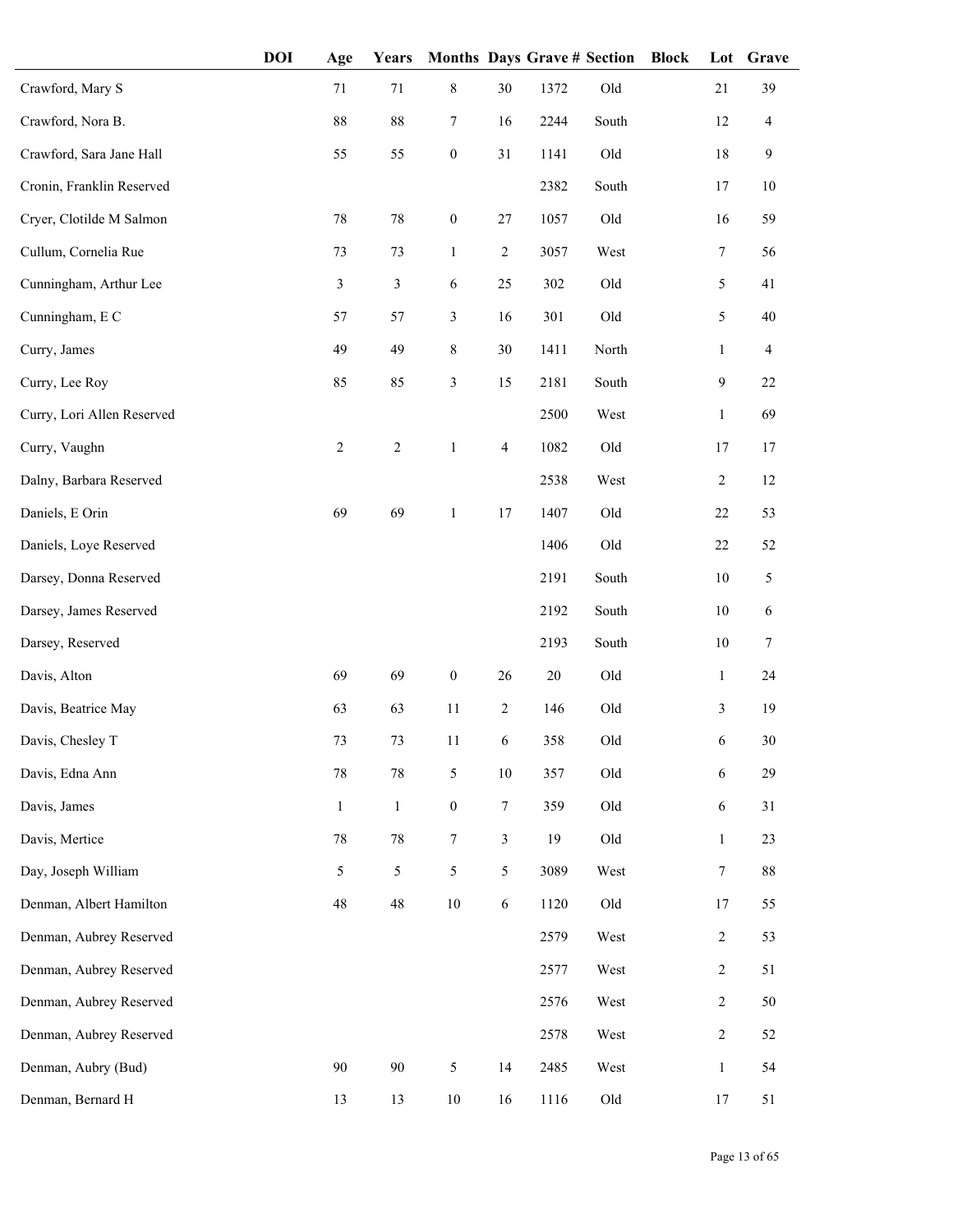|                            | <b>DOI</b> | Age              | Years            |                  |                  | Months Days Grave # Section |                    | <b>Block</b> |                | Lot Grave        |
|----------------------------|------------|------------------|------------------|------------------|------------------|-----------------------------|--------------------|--------------|----------------|------------------|
| Denman, E Ruth             |            | 81               | $8\sqrt{1}$      | $\overline{4}$   | $20\,$           | 1121                        | Old                |              | $17\,$         | 56               |
| Denman, E Ruth             |            | 81               | $8\sqrt{1}$      | $\overline{4}$   | $20\,$           | 1121                        | Old                |              | 17             | 56               |
| Denman, Edward H.          |            | 75               | 75               | 9                | $\sqrt{2}$       | 2003                        | South              |              | 3              | 6                |
| Denman, Emma B.            |            | $72\,$           | $72\,$           | $\boldsymbol{7}$ | $\boldsymbol{9}$ | 2002                        | South              |              | 3              | 5                |
| Denman, Ernest Marvin      |            | 83               | 83               | $\boldsymbol{0}$ | 31               | 871                         | $\rm Old$          |              | 14             | $\boldsymbol{7}$ |
| Denman, H.D. (Buck)        |            | $70\,$           | 70               | $\overline{c}$   | 21               | 1959                        | South              |              | $\mathbf{1}$   | 12               |
| Denman, Infant             |            |                  |                  |                  |                  | 872                         | Old                |              | 14             | $8\,$            |
| Denman, James H            |            | 73               | 73               | 9                | 23               | 1113                        | Old                |              | 17             | $48\,$           |
| Denman, Lee Opal           |            | 93               | 93               | $\overline{c}$   | 5                | 1958                        | South              |              | $\mathbf{1}$   | 11               |
| Denman, Linnie E           |            | 65               | 65               | $\boldsymbol{0}$ | 31               | 870                         | $\rm Old$          |              | 14             | $\sqrt{6}$       |
| Denman, Loye               |            | 81               | $81\,$           | $\overline{4}$   | 17               | 2486                        | West               |              | $\mathbf{1}$   | 55               |
| Denman, Mary Jane          |            | 64               | 64               | $\mathfrak{Z}$   | 13               | 1114                        | Old                |              | 17             | 49               |
| Denman, Ovida Ruth         |            | $\overline{c}$   | $\overline{c}$   | $\overline{4}$   | 14               | 1115                        | Old                |              | 17             | 50               |
| Dent, Enestine             |            | 67               | 67               | $\overline{c}$   | $18\,$           | 1040                        | Old                |              | 16             | $42\,$           |
| Dent, Laura Chaffin        |            | 62               | 62               | $\sqrt{6}$       | $\boldsymbol{7}$ | 1041                        | Old                |              | 16             | $43\,$           |
| Dickey, J. Reserved        |            |                  |                  |                  |                  | 2691                        | West               |              | 3              | $70\,$           |
| Dickey, James Edgar        |            | 57               | 57               | $\overline{9}$   | $26\,$           | 1196                        | Old                |              | $18\,$         | 64               |
| Dickey, John Roland        |            | $-25$            | $-25$            | $\boldsymbol{7}$ | $8\,$            | 1132                        | Old                |              | 17             | 67               |
| Dickey, Joseph Welton      |            | 16               | 16               | $\mathbf{1}$     | 6                | 515                         | Old                |              | 8              | 53               |
| Dickey, Laura Mae          |            | 89               | 89               | $\mathfrak{Z}$   | $30\,$           | 2596                        | West               |              | $\overline{2}$ | $70\,$           |
| Dickey, Lizzie Leatherwood |            |                  |                  |                  |                  | 1197                        | Old                |              | $18\,$         | 65               |
| Dickey, Lou                |            | 68               | 68               | 9                | $18\,$           | 451                         | Old                |              | 7              | 56               |
| Dickey, Mary Bell          |            | 39               | 39               | $\overline{4}$   | $\boldsymbol{7}$ | 1131                        | Old                |              | 17             | 66               |
| Dickey, Mary Irene         |            | $\overline{c}$   | $\overline{c}$   | 5                | 19               | 517                         | Old                |              | $\,$ 8 $\,$    | 55               |
| Dickey, N A Reserved       |            |                  |                  |                  |                  | 839                         | Old                |              | 13             | 42               |
| Dickey, N A Reserved       |            |                  |                  |                  |                  | 838                         | $\rm Old$          |              | 13             | 41               |
| Dickey, N. Reserved        |            |                  |                  |                  |                  | 2692                        | West               |              | 3              | $71\,$           |
| Dickey, Roy Carter         |            | $\boldsymbol{0}$ | $\boldsymbol{0}$ | $\boldsymbol{0}$ | $\boldsymbol{0}$ | 516                         | $\rm Old$          |              | 8              | 54               |
| Dickey, W. Delbert         |            | $90\,$           | $90\,$           | $10\,$           | 30               | 2597                        | West               |              | $\sqrt{2}$     | $71\,$           |
| Dickson, Irene             |            |                  |                  |                  |                  | 1763                        | North              |              | $28\,$         | $\boldsymbol{9}$ |
| Dickson, Jewel A           |            | 50               | 50               | $\boldsymbol{0}$ | 31               | 449                         | $\mathop{\rm Old}$ |              | 7              | 54               |
| Dietz, Eugene Melton       |            | 71               | 71               | $\mathfrak{H}$   | $25\,$           | 2262                        | South              |              | 12             | $22\,$           |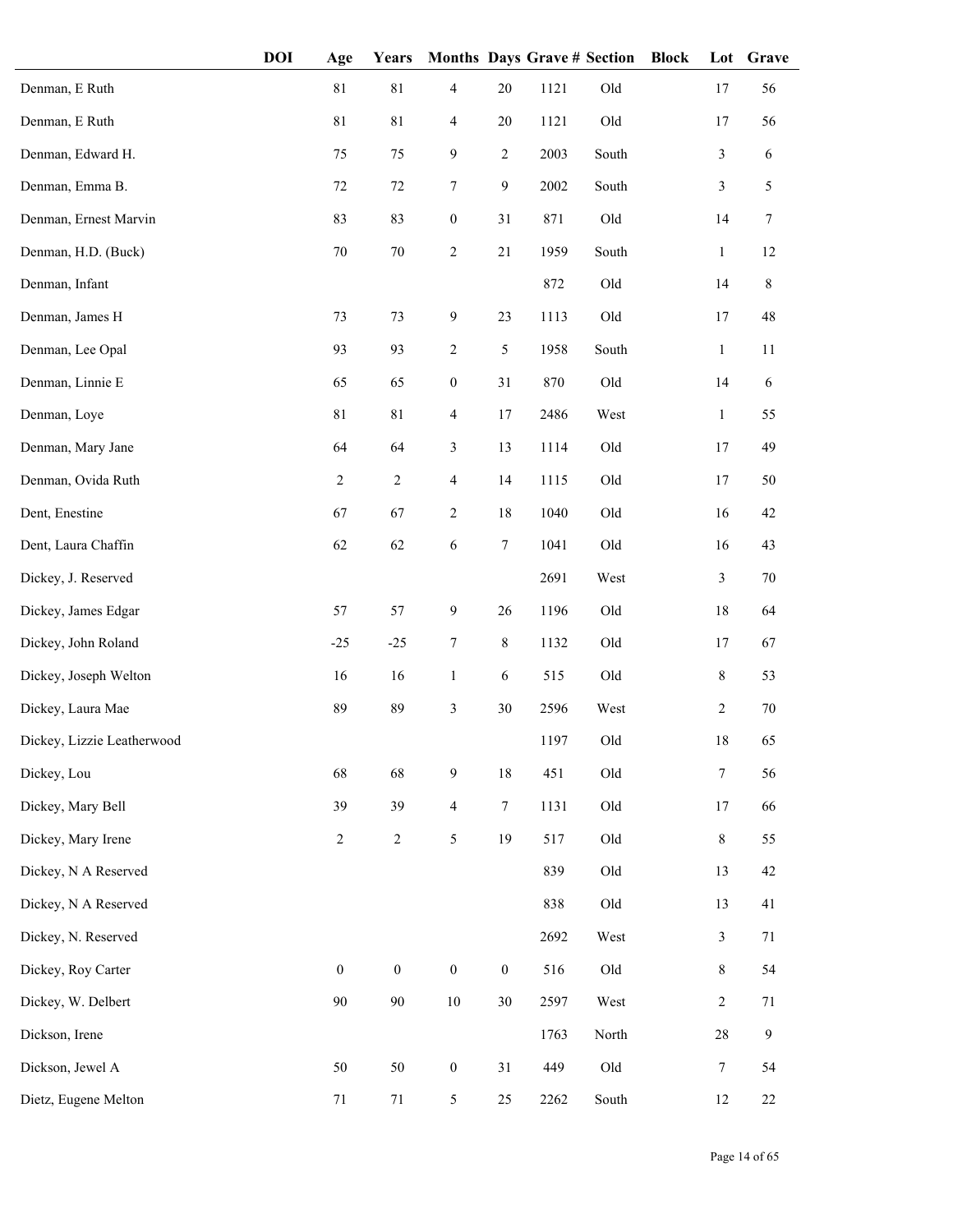|                                     | <b>DOI</b> | Age            | Years  |                  |                  | <b>Months Days Grave # Section</b> |                | <b>Block</b> |                | Lot Grave |
|-------------------------------------|------------|----------------|--------|------------------|------------------|------------------------------------|----------------|--------------|----------------|-----------|
| Dietz, Lucreta M.                   |            | 42             | $42\,$ | $\overline{c}$   | $11\,$           | 2261                               | South          |              | 12             | 21        |
| Dillard, Chebar Mae Reserved        |            |                |        |                  |                  | 2110                               | South          |              | $\tau$         | 5         |
| Dillard, Edna Coleman Smith Olliver |            | $87\,$         | 87     | $\,$ $\,$        | $\tau$           | 1355                               | $\mathrm{Old}$ |              | $21\,$         | 22        |
| Dillard, Frank C.                   |            | 61             | 61     | $\mathbf{1}$     | 13               | 2109                               | South          |              | $\tau$         | 4         |
| Dillard, MA                         |            | 76             | 76     | $\boldsymbol{0}$ | 31               | 1354                               | $\mathrm{Old}$ |              | $21\,$         | 21        |
| Dillard, Mary Ellen                 |            | $25\,$         | $25\,$ | 8                | $\boldsymbol{7}$ | 1353                               | Old            |              | $21\,$         | 20        |
| Dillard, Thomas William             |            | 53             | 53     | $\boldsymbol{0}$ | 31               | 1362                               | Old            |              | $21\,$         | $29\,$    |
| Dixon, Lena G Hutchins              |            | $78\,$         | $78\,$ | $\overline{4}$   | $\tau$           | 1260                               | $\mathrm{Old}$ |              | 19             | 61        |
| Dixon, Mildred V. Johnson           |            | $77\,$         | $77\,$ | $\tau$           | 23               | 2857                               | West           |              | 5              | $46\,$    |
| Drummond, Billie Sue Reserved       |            |                |        |                  |                  | 995                                | $\mathrm{Old}$ |              | 15             | 64        |
| Dubose, Myrtle                      |            | $\sqrt{6}$     | 6      | 9                | $20\,$           | 503                                | Old            |              | $\,8\,$        | 41        |
| Dubose, Robert                      |            | 13             | 13     | $\,$ $\,$        | 17               | 504                                | $\mathrm{Old}$ |              | 8              | 42        |
| Dudley, Maey Ella                   |            | 92             | 92     | 7                | $10\,$           | 2359                               | South          |              | 16             | $11\,$    |
| Duitch, Baily                       |            | 23             | 23     | 9                | 24               | 692                                | $\mathrm{Old}$ |              | 11             | 29        |
| Duitch, Calvin                      |            | 68             | 68     | $\mathbf{1}$     | 21               | 688                                | Old            |              | 11             | 25        |
| Duitch, Chester B                   |            | $\mathfrak{Z}$ | 3      | 6                | $18\,$           | 762                                | $\mathrm{Old}$ |              | 12             | 32        |
| Duitch, Cue Della                   |            | $78\,$         | $78\,$ | $\boldsymbol{0}$ | 31               | 691                                | Old            |              | 11             | $28\,$    |
| Duitch, Infant                      |            |                |        |                  |                  | 761                                | $\mathrm{Old}$ |              | 12             | 31        |
| Duitch, Larene                      |            | 102            | 102    | $\overline{4}$   | $\overline{9}$   | 689                                | Old            |              | 11             | 26        |
| Duitch, Samuel                      |            | 97             | 97     | $\boldsymbol{0}$ | 31               | 690                                | Old            |              | 11             | $27\,$    |
| Dunham, Edgar                       |            | 73             | 73     | 8                | 13               | 796                                | Old            |              | 12             | 66        |
| Durst, Brenda Reserved              |            |                |        |                  |                  | 2928                               | West           |              | 6              | 22        |
| Durst, Dick Reserved                |            |                |        |                  |                  | 2929                               | West           |              | 6              | 23        |
| Easley, Annie Pearl                 |            | 15             | 15     | $\boldsymbol{0}$ | 11               | 391                                | Old            |              | 6              | 63        |
| Easley, Archie                      |            | $72\,$         | $72\,$ | $\mathbf{1}$     | $\overline{9}$   | 194                                | Old            |              | 3              | 67        |
| Easley, Archie Reserved             |            |                |        |                  |                  | 261                                | Old            |              | $\overline{4}$ | 67        |
| Easley, France Reserved             |            |                |        |                  |                  | 700                                | Old            |              | $11\,$         | 37        |
| Easley, Henry Archie                |            |                |        |                  |                  | 393                                | Old            |              | $\sqrt{6}$     | 65        |
| Easley, Irene Bennett               |            | 99             | 99     | 11               | 19               | 134                                | Old            |              | 3              | $\tau$    |
| Easley, James C                     |            | 68             | 68     | $\boldsymbol{0}$ | 31               | 703                                | Old            |              | $11\,$         | 40        |
| Easley, John Weldon                 |            | $87\,$         | $87\,$ | $\overline{2}$   | 13               | 126                                | Old            |              | $\overline{2}$ | 66        |
| Easley, Lillie Irene                |            | 99             | 99     | $11\,$           | 19               | 260                                | Old            |              | $\overline{4}$ | 66        |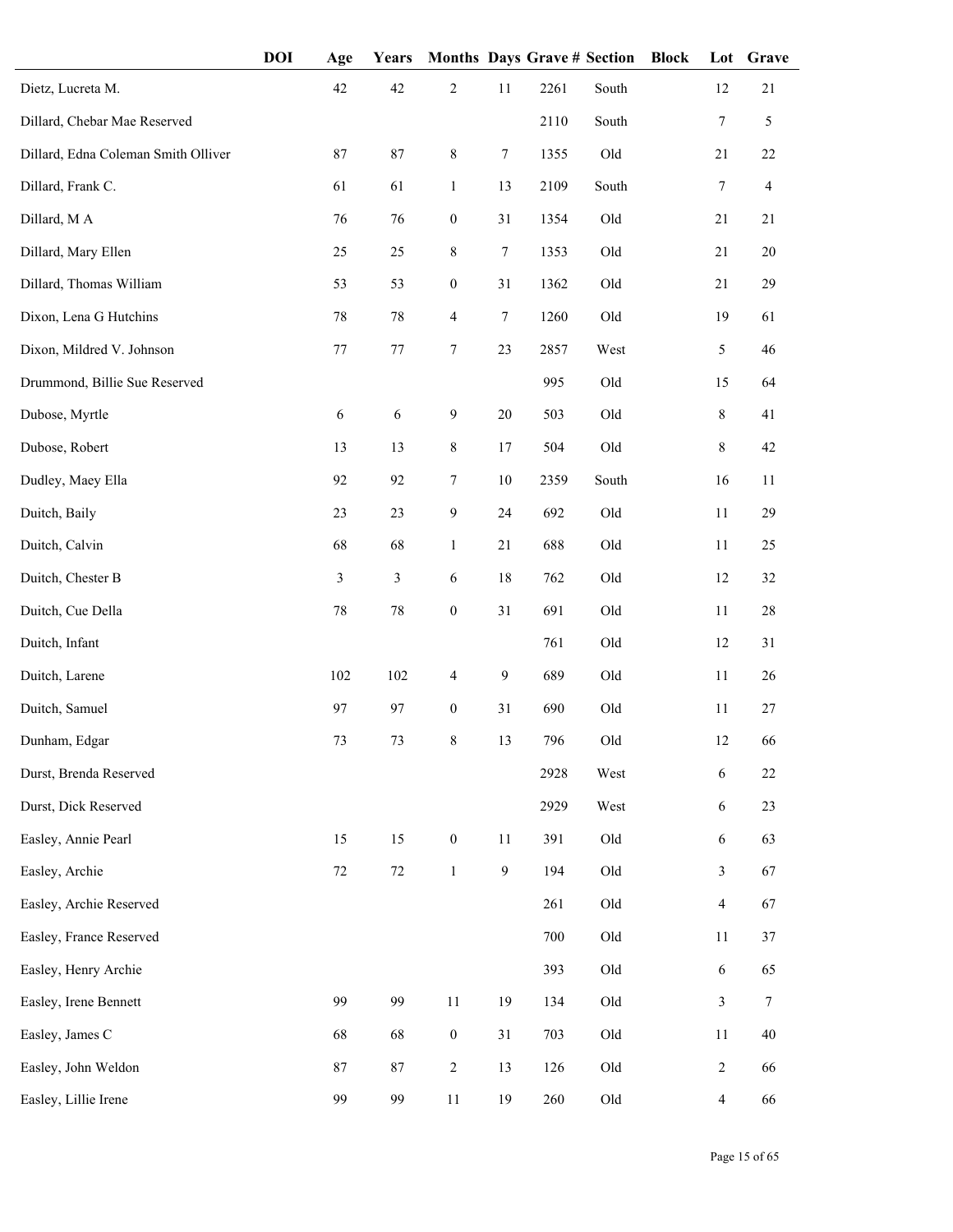|                                   | <b>DOI</b> | Age    | Years       |                  |                | <b>Months Days Grave # Section</b> |                | <b>Block</b> |                | Lot Grave    |
|-----------------------------------|------------|--------|-------------|------------------|----------------|------------------------------------|----------------|--------------|----------------|--------------|
| Easley, Mary Ellen                |            | $81\,$ | $8\sqrt{1}$ | $\sqrt{6}$       | $\,$ 8 $\,$    | 392                                | $\mathrm{Old}$ |              | 6              | 64           |
| Easley, Nora May Reserved         |            |        |             |                  |                | 2357                               | South          |              | 16             | 9            |
| Easley, Olrene Reserved           |            |        |             |                  |                | 193                                | Old            |              | $\mathfrak{Z}$ | 66           |
| Easley, Reserved                  |            |        |             |                  |                | 259                                | Old            |              | $\overline{4}$ | 65           |
| Easley, Reserved                  |            |        |             |                  |                | 258                                | $\mathrm{Old}$ |              | $\overline{4}$ | 64           |
| Easley, Reserved                  |            |        |             |                  |                | 191                                | $\mathrm{Old}$ |              | $\mathfrak{Z}$ | 64           |
| Easley, Reserved                  |            |        |             |                  |                | 192                                | Old            |              | $\mathfrak{Z}$ | 65           |
| Easley, Robert W.                 |            | 85     | 85          | $10\,$           | 21             | 2358                               | South          |              | 16             | 10           |
| Eaton, Sue Reserved               |            |        |             |                  |                | 2622                               | West           |              | $\mathfrak{Z}$ | $\mathbf{1}$ |
| Eaton, Sue Reserved               |            |        |             |                  |                | 2625                               | West           |              | $\mathfrak{Z}$ | 4            |
| Eaton, Sue Reserved               |            |        |             |                  |                | 2623                               | West           |              | $\mathfrak{Z}$ | $\sqrt{2}$   |
| Eaton, Sue Reserved               |            |        |             |                  |                | 2624                               | West           |              | $\mathfrak{Z}$ | 3            |
| Edwards, Brent Reserved           |            |        |             |                  |                | 2287                               | South          |              | 13             | $20\,$       |
| Edwards, Brent Reserved           |            |        |             |                  |                | 2286                               | South          |              | 13             | 19           |
| Edwards, Brent Reserved           |            |        |             |                  |                | 2291                               | South          |              | 13             | $24\,$       |
| Edwards, Brent Reserved           |            |        |             |                  |                | 2288                               | South          |              | 13             | $21\,$       |
| Edwards, Brent Reserved           |            |        |             |                  |                | 2289                               | South          |              | 13             | $22\,$       |
| Edwards, Brent Reserved           |            |        |             |                  |                | 2290                               | South          |              | 13             | 23           |
| Edwards, Brent Reserved           |            |        |             |                  |                | 2321                               | South          |              | 14             | $27\,$       |
| Edwards, Brent Reserved           |            |        |             |                  |                | 2320                               | South          |              | 14             | 26           |
| Edwards, Brent Reserved           |            |        |             |                  |                | 2285                               | South          |              | 13             | 18           |
| Edwards, Reserved                 |            |        |             |                  |                | 2292                               | South          |              | 13             | 25           |
| Edwards, Roland Bruce Reserved    |            |        |             |                  |                | 2281                               | South          |              | 13             | 14           |
| Edwards, Sara Evelyn              |            | 58     | 58          | $\,8\,$          | $18\,$         | 2280                               | South          |              | 13             | 13           |
| Erwin, Daymon Edward              |            | 84     | 84          | $\boldsymbol{0}$ | 31             | 2980                               | West           |              | 6              | 74           |
| Erwin, Daymond Edward Reserved    |            |        |             |                  |                | 2981                               | West           |              | 6              | $75\,$       |
| Erwin, Marielva Reserved          |            |        |             |                  |                | 2978                               | West           |              | 6              | $72\,$       |
| Erwin, Marielva Robinson Reserved |            |        |             |                  |                | 2980                               | West           |              | 6              | 74           |
| Evans, Charles Joe                |            | 68     | 68          | $\mathfrak s$    | $26\,$         | 1974                               | South          |              | $\overline{2}$ | $\sqrt{2}$   |
| Evans-Adams, Melba Lively         |            | 85     | 85          | $10\,$           | $28\,$         | 1973                               | South          |              | $\overline{2}$ | $\mathbf{1}$ |
| Excel, Alma Grant Reserved        |            |        |             |                  |                | 1692                               | North          |              | 23             | $\mathbf{1}$ |
| Farmer, Anna Peaearl              |            | 64     | 64          | $\sqrt{5}$       | $\mathfrak{Z}$ | 1336                               | Old            |              | 21             | 3            |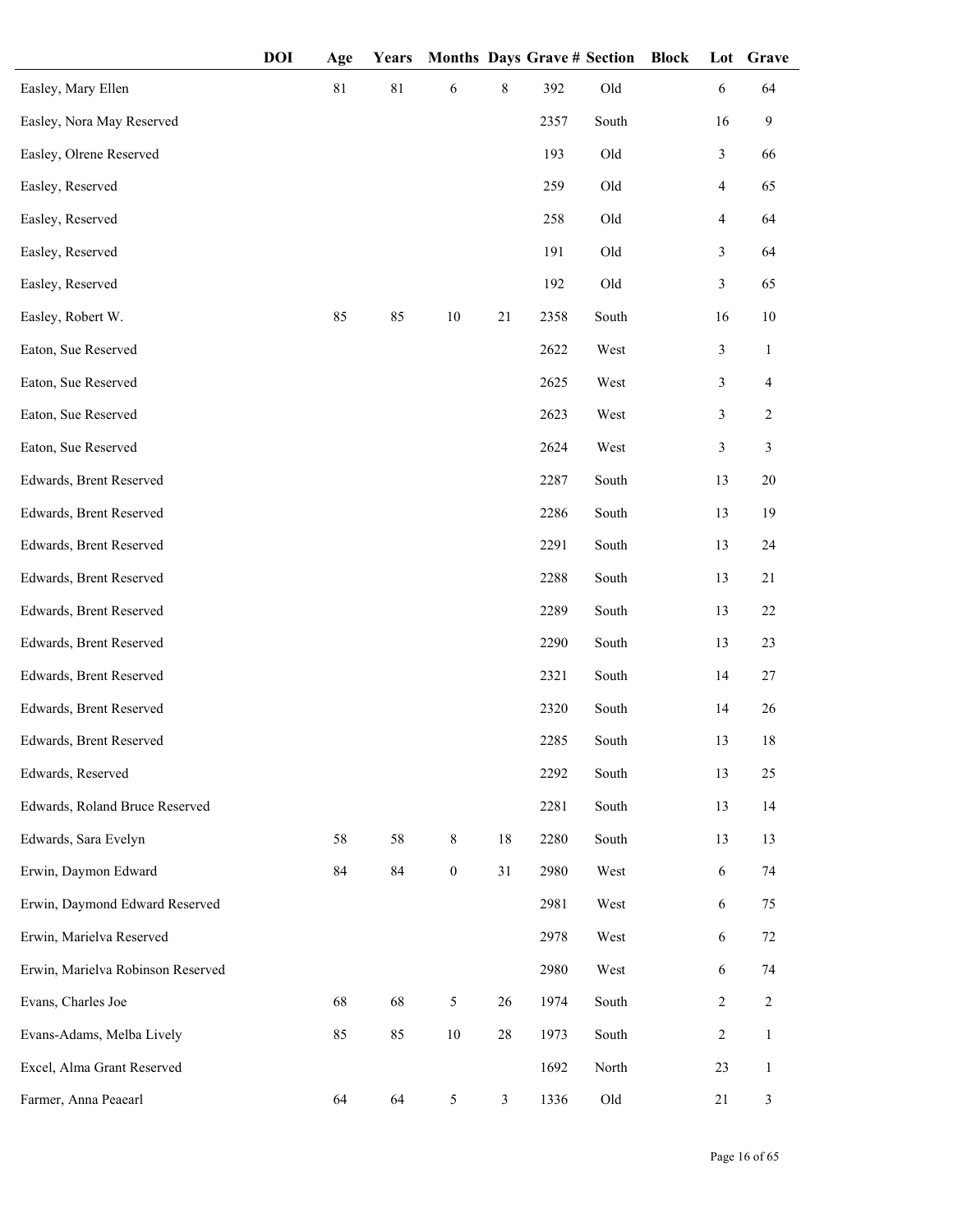|                                   | <b>DOI</b> | Age              | Years            |                |                  | <b>Months Days Grave # Section</b> |                | <b>Block</b> |              | Lot Grave      |
|-----------------------------------|------------|------------------|------------------|----------------|------------------|------------------------------------|----------------|--------------|--------------|----------------|
| Farrar, Wayne Reserved            |            |                  |                  |                |                  | 2382                               | South          |              | 17           | $10\,$         |
| Farrar, Wayne Reserved            |            |                  |                  |                |                  | 2383                               | South          |              | 17           | 11             |
| Faulk, George P                   |            | 75               | 75               | $\overline{9}$ | $27\,$           | 2096                               | South          |              | 6            | 18             |
| Fickey, Cindy Reserved            |            |                  |                  |                |                  | 1510                               | North          |              | 8            | $\,8\,$        |
| Fickey, Richard Fickey            |            |                  |                  |                |                  | 1511                               | North          |              | 8            | $\mathbf{9}$   |
| Finch, Clyde                      |            | 84               | 84               | 5              | 12               | 1654                               | North          |              | 19           | 11             |
| Finch, Joan & Pete Reserved       |            |                  |                  |                |                  | 1655                               | North          |              | 19           | 12             |
| Fincher, Gracie Louise            |            | 69               | 69               | $\overline{c}$ | 11               | 2241                               | South          |              | 12           | $\mathbf{1}$   |
| Foster, Jeanette Smith Reserved   |            |                  |                  |                |                  | 2651                               | West           |              | 3            | $30\,$         |
| Foster, Olan Ray Reserved         |            |                  |                  |                |                  | 2652                               | West           |              | 3            | 31             |
| Fox, Rebecca Reserved             |            |                  |                  |                |                  | 1908                               | North          |              | 38           | $\mathbf{9}$   |
| Fox, Rebecca Reserved             |            |                  |                  |                |                  | 1907                               | North          |              | 38           | $\,8\,$        |
| Franklin, Cecile                  |            | 104              | 104              | 8              | 23               | $38\,$                             | Old            |              | $\mathbf{1}$ | 42             |
| Franklin, David & Sheri Reserved  |            |                  |                  |                |                  | 1871                               | North          |              | 36           | $\overline{4}$ |
| Franklin, David & Sheri Reserved  |            |                  |                  |                |                  | 1872                               | North          |              | 36           | 5              |
| Franklin, Flora                   |            | $77\,$           | $77\,$           | $\mathfrak{Z}$ | 18               | 245                                | $\mathrm{Old}$ |              | 4            | 51             |
| Franklin, George H                |            | 65               | 65               | $10\,$         | 17               | 39                                 | $\mathrm{Old}$ |              | $\mathbf{1}$ | 43             |
| Franklin, Infant                  |            |                  |                  |                |                  | 307                                | $\mathrm{Old}$ |              | 5            | 46             |
| Franklin, Jettie Marian           |            | 73               | 73               | $\mathfrak{H}$ | $\boldsymbol{9}$ | 2068                               | South          |              | 5            | 17             |
| Franklin, John R (Jinks)          |            |                  |                  |                |                  | 246                                | $\mathrm{Old}$ |              | 4            | 52             |
| Franklin, Kenneth Dale            |            | 44               | 44               | 11             | 17               | 2070                               | South          |              | 5            | 19             |
| Franklin, Lawson Carl             |            | $80\,$           | $80\,$           | $\mathbf{1}$   | 3                | 2069                               | South          |              | 5            | 18             |
| Franklin, Lovenia Clewis          |            | $\boldsymbol{0}$ | $\boldsymbol{0}$ | $10\,$         | 5                | 311                                | Old            |              | 5            | $50\,$         |
| Franklin, Nancy                   |            | 65               | 65               | 6              | $18\,$           | 1888                               | North          |              | 37           | 5              |
| Franklin, Nancy Reserved          |            |                  |                  |                |                  | 1887                               | North          |              | 37           | $\overline{4}$ |
| Franklin, Vannetta Carnes Reerved |            |                  |                  |                |                  | 2071                               | South          |              | 5            | $20\,$         |
| Franklin, Wanda Elaine            |            | 84               | $\bf 84$         | $\overline{c}$ | 23               | 1889                               | North          |              | 37           | 6              |
| Franklin, William Coleman         |            | 67               | 67               | $\overline{c}$ | $\overline{9}$   | 1890                               | North          |              | 37           | $\tau$         |
| Franks, Ernest Walker? Reserve    |            |                  |                  |                |                  | 1746                               | North          |              | 27           | 5              |
| Franks, Frank                     |            | $27\,$           | $27\,$           | $\overline{c}$ | $\boldsymbol{7}$ | 2215                               | South          |              | 11           | $\overline{c}$ |
| Franks, Mike Reserved             |            |                  |                  |                |                  | 1747                               | North          |              | 27           | $\sqrt{6}$     |
| Franks, Mike Reserved             |            |                  |                  |                |                  | 1748                               | North          |              | 27           | $\tau$         |
|                                   |            |                  |                  |                |                  |                                    |                |              |              |                |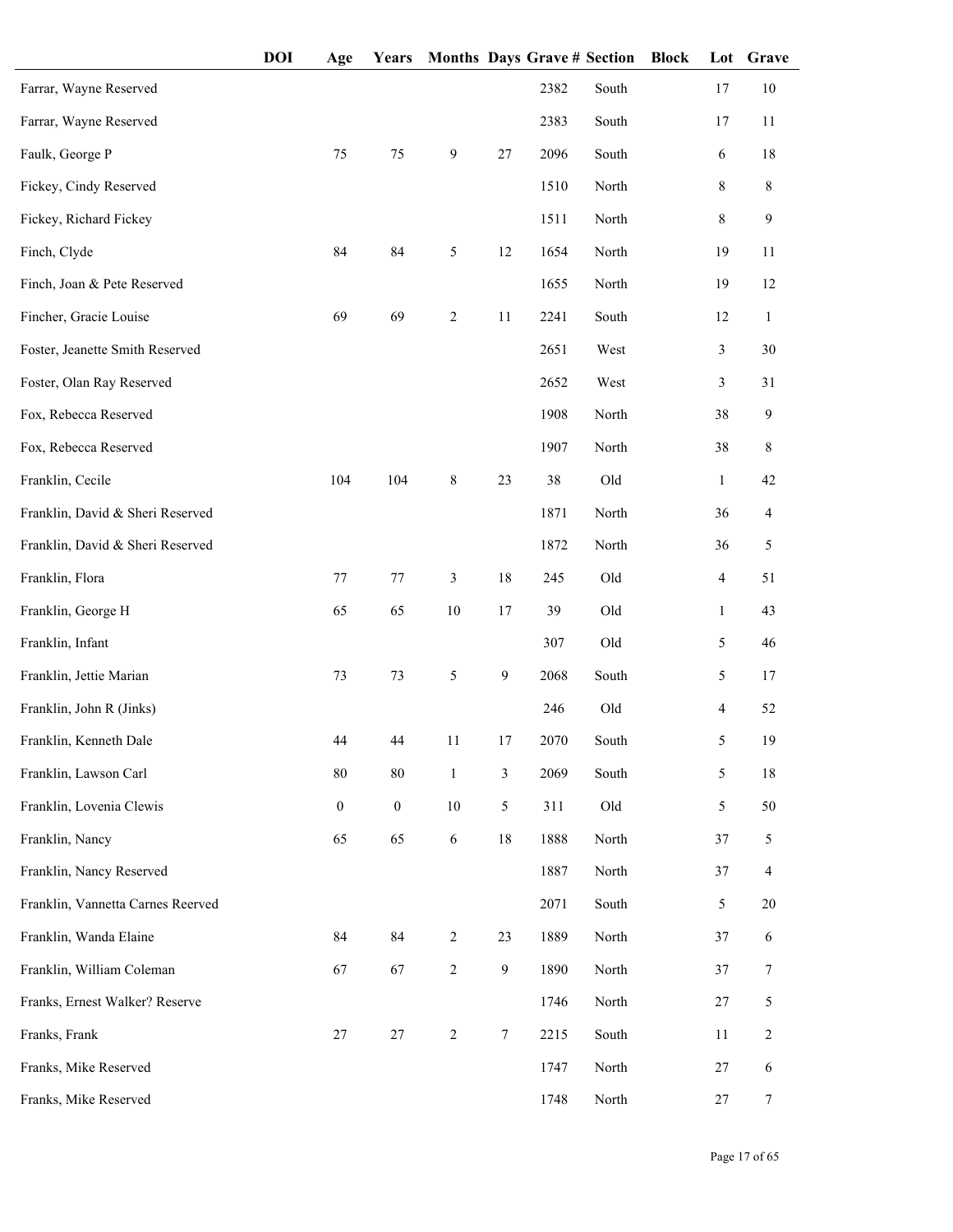|                              | <b>DOI</b> | Age    | Years        |                  |                |              | <b>Months Days Grave # Section</b> | <b>Block</b> |                  | Lot Grave    |
|------------------------------|------------|--------|--------------|------------------|----------------|--------------|------------------------------------|--------------|------------------|--------------|
| Franks, Mike Reserved        |            |        |              |                  |                | 1749         | North                              |              | $27\,$           | $\,$ $\,$    |
| Franks, Mike Reserved        |            |        |              |                  |                | 1750         | North                              |              | 27               | 9            |
| Frey, Art                    |            | 87     | 87           | 7                | 3              | $10\,$       | Old                                |              | $\mathbf{1}$     | 14           |
| Frey, Arthur                 |            | 69     | 69           | $\boldsymbol{0}$ | 14             | $\mathbf{1}$ | Old                                |              | $\mathbf{1}$     | 5            |
| Frey, Eva Pearl              |            |        |              |                  |                | 9            | Old                                |              | $\mathbf{1}$     | 13           |
| Gaines, Addie Leona          |            | 16     | 16           | 3                | 16             | 460          | Old                                |              | $\boldsymbol{7}$ | 65           |
| Gaines, Barbara McGlynn      |            |        |              |                  |                | 49           | Old                                |              | $\mathbf{1}$     | 53           |
| Gaines, Billie Sue           |            | 33     | 33           | 3                | 29             | 1341         | Old                                |              | 21               | $\,$ $\,$    |
| Gaines, Callie               |            | 84     | 84           | 9                | $\overline{c}$ | 1340         | Old                                |              | $21\,$           | 7            |
| Gaines, Catharine Pennington |            | $38\,$ | 38           | 7                | 26             | 433          | Old                                |              | $\boldsymbol{7}$ | 38           |
| Gaines, Charlie F            |            | 33     | 33           | $\overline{c}$   | 24             | 1273         | Old                                |              | $20\,$           | $\tau$       |
| Gaines, Dwight               |            | 55     | 55           | $\,8\,$          | 25             | 2927         | West                               |              | 6                | $21\,$       |
| Gaines, Frankie Salmon       |            | 66     | 66           | $\tau$           | 3              | 435          | Old                                |              | $\boldsymbol{7}$ | $40\,$       |
| Gaines, George Shelby        |            | $71\,$ | $71\,$       | $\overline{c}$   | 6              | 52           | Old                                |              | $\mathbf{1}$     | 56           |
| Gaines, J H (James Henry)    |            | 64     | 64           | 5                | $10\,$         | 432          | Old                                |              | $\boldsymbol{7}$ | 37           |
| Gaines, James Hiram          |            | $42\,$ | 42           | $10\,$           | 13             | 461          | Old                                |              | $\boldsymbol{7}$ | 66           |
| Gaines, Jimmie Lynn          |            |        |              |                  |                | 49           | Old                                |              | $\,1$            | 53           |
| Gaines, Josephine Vance      |            | $28\,$ | $28\,$       | 11               | 19             | 615          | Old                                |              | $10\,$           | 19           |
| Gaines, Michael Steve        |            | 24     | 24           | $\sqrt{6}$       | 19             | $50\,$       | Old                                |              | $\mathbf{1}$     | 54           |
| Gaines, Mildred              |            | $80\,$ | 80           | 3                | $\overline{4}$ | 51           | Old                                |              | $\mathbf{1}$     | 55           |
| Gaines, Ola Wells            |            | 103    | 103          | $\mathbf{1}$     | 12             | 462          | Old                                |              | 7                | 67           |
| Gaines, Reserved             |            |        |              |                  |                | 112          | Old                                |              | $\overline{c}$   | 52           |
| Gaines, Reserved             |            |        |              |                  |                | 54           | Old                                |              | $1\,$            | 58           |
| Gaines, Reserved             |            |        |              |                  |                | 53           | Old                                |              | $\mathbf{1}$     | 57           |
| Gaines, T. Odell             |            | $78\,$ | $78\,$       | $\mathfrak{Z}$   | 28             | 1551         | North                              |              | 11               | 10           |
| Gaines, Troy Willard         |            | $1\,$  | $\mathbf{1}$ | 4                | 20             | 1274         | $\rm Old$                          |              | $20\,$           | $\,$ 8 $\,$  |
| Gaines, William A.           |            | 83     | 83           | 6                | 17             | 1552         | North                              |              | $11\,$           | $11\,$       |
| Garrison, Adell R            |            |        |              |                  |                | 1105         | $\rm Old$                          |              | 17               | 40           |
| Garrison, Charles T          |            | 76     | 76           | $\boldsymbol{0}$ | 31             | 1104         | Old                                |              | 17               | 39           |
| Garrison, Devoin G           |            | $81\,$ | $81\,$       | 6                | $27\,$         | 1005         | Old                                |              | 16               | $\tau$       |
| Garrison, Donna Reserved     |            |        |              |                  |                | 1003         | Old                                |              | 16               | 5            |
| Garrison, Doyle Eddie        |            |        |              |                  |                | 999          | Old                                |              | 16               | $\mathbf{1}$ |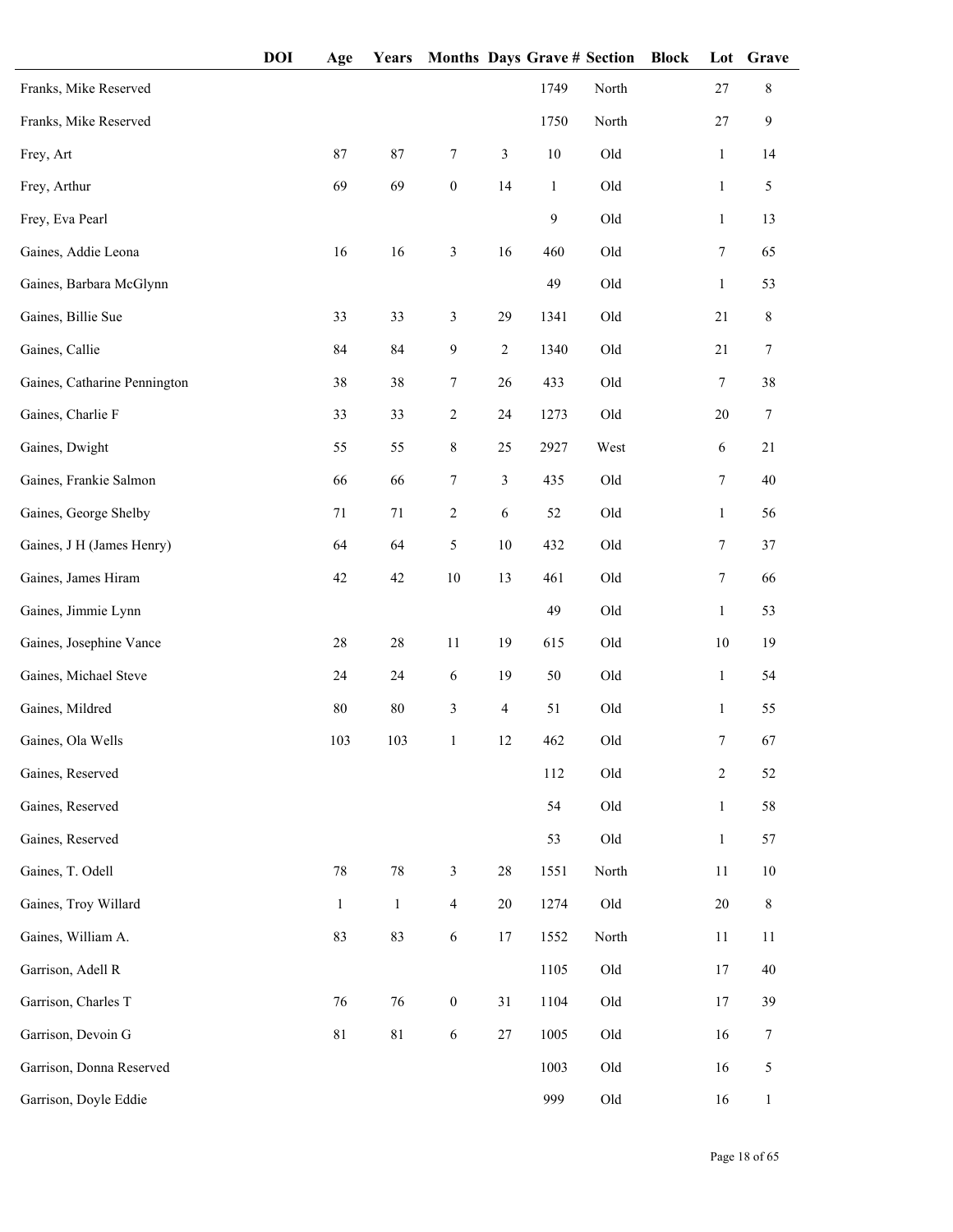|                         | <b>DOI</b> | Age | Years | Months Days Grave # Section |                | <b>Block</b> |                | Lot Grave        |
|-------------------------|------------|-----|-------|-----------------------------|----------------|--------------|----------------|------------------|
| Garrison, Elbert Giles  |            |     |       | 1073                        | $\mathrm{Old}$ |              | $17\,$         | $\,8\,$          |
| Garrison, Herbert Lee   |            |     |       | 1068                        | Old            |              | 17             | 3                |
| Garrison, Infant        |            |     |       | 1002                        | Old            |              | 16             | $\overline{4}$   |
| Garrison, John Mack     |            |     |       | 1102                        | Old            |              | 17             | 37               |
| Garrison, Louie A       |            |     |       | 729                         | $\mathrm{Old}$ |              | 11             | 66               |
| Garrison, Major Charles |            |     |       | 1103                        | Old            |              | 17             | 38               |
| Garrison, Mary          |            |     |       | 1004                        | Old            |              | 16             | $\sqrt{6}$       |
| Garrison, Maye Kennedy  |            |     |       | 1072                        | Old            |              | 17             | $\tau$           |
| Garrison, Minnie A      |            |     |       | 1000                        | Old            |              | 16             | $\sqrt{2}$       |
| Garrison, Oscar         |            |     |       | 1001                        | Old            |              | 16             | $\mathfrak{Z}$   |
| Garrison, Reserved      |            |     |       | 1006                        | Old            |              | 16             | $\,8\,$          |
| Garrison, Reserved      |            |     |       | 1010                        | Old            |              | 16             | 12               |
| Garrison, Reserved      |            |     |       | 1009                        | Old            |              | 16             | 11               |
| Garrison, Reserved      |            |     |       | 1011                        | Old            |              | 16             | 13               |
| Garrison, Reserved      |            |     |       | 1008                        | Old            |              | 16             | 10               |
| Garrison, Reserved      |            |     |       | 1007                        | Old            |              | 16             | $\boldsymbol{9}$ |
| Garrison, Reserved      |            |     |       | 1013                        | Old            |              | 16             | 15               |
| Garrison, Reserved      |            |     |       | 1015                        | Old            |              | 16             | 17               |
| Garrison, Reserved      |            |     |       | 1012                        | Old            |              | 16             | 14               |
| Garrison, Reserved      |            |     |       | 1014                        | Old            |              | 16             | 16               |
| Garrison, Sally L       |            |     |       | 1101                        | Old            |              | 17             | 36               |
| Garrison, Troy          |            |     |       | 1069                        | Old            |              | $17\,$         | 4                |
| Garrison, Vivian        |            |     |       | 1067                        | $\rm Old$      |              | 17             | $\sqrt{2}$       |
| Gibbs, Van Reserved     |            |     |       | 2667                        | West           |              | 3              | 46               |
| Gibbs, Van Reserved     |            |     |       | 2668                        | West           |              | 3              | 47               |
| Gibbs, Van Reserved     |            |     |       | 2669                        | West           |              | $\mathfrak{Z}$ | 48               |
| Gibbs, Van Reserved     |            |     |       | 2670                        | West           |              | 3              | 49               |
| Gibbs, Van Reserved     |            |     |       | 2670                        | West           |              | 3              | 49               |
| Gibsom, Mollie          |            |     |       | 1369                        | Old            |              | 21             | 36               |
| Gibson, Ada Pearl       |            |     |       | 1378                        | Old            |              | 21             | 45               |
| Gibson, Berry           |            |     |       | 1365                        | Old            |              | 21             | 32               |
| Gibson, Bessie          |            |     |       | 1367                        | Old            |              | 21             | 34               |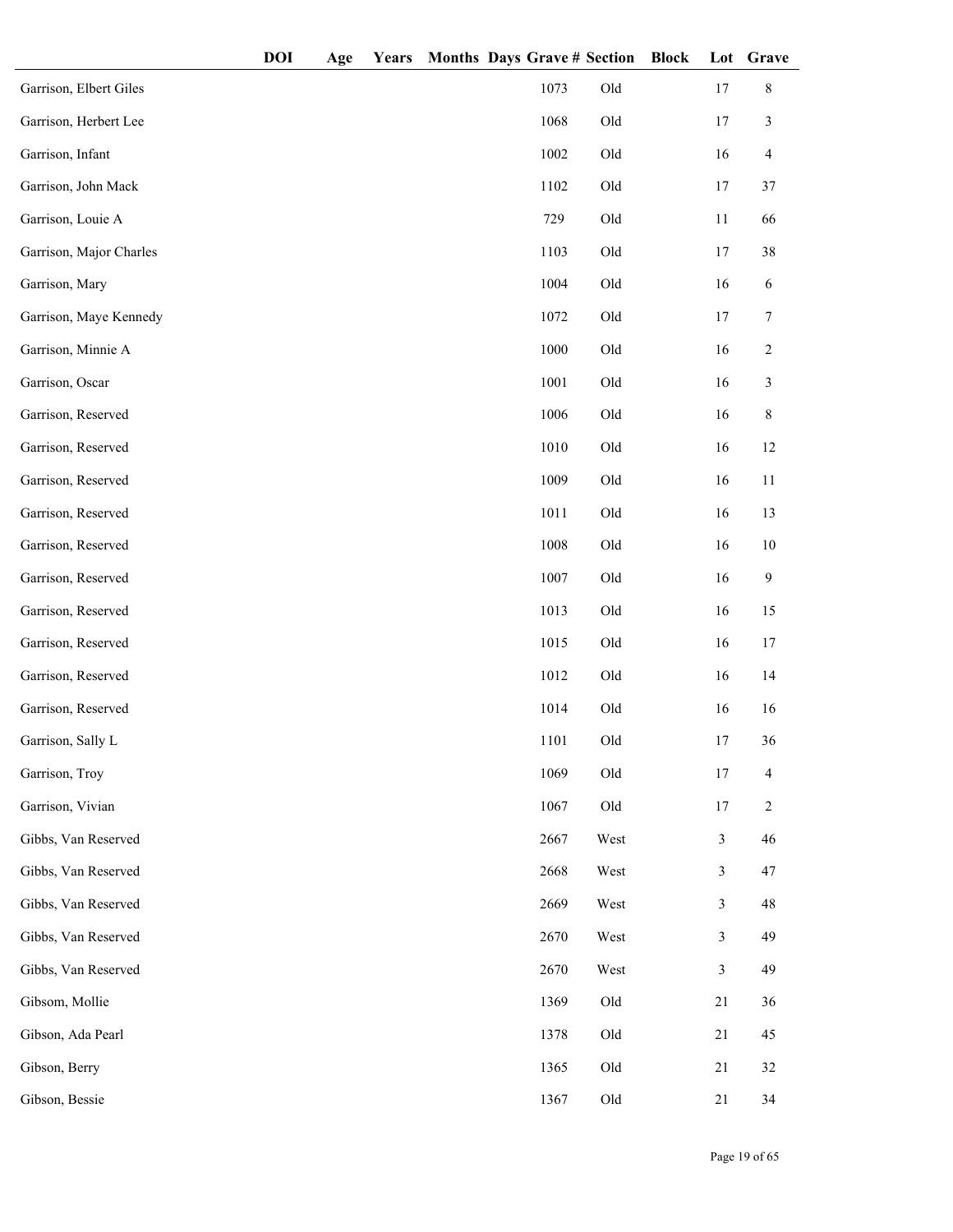|                               | <b>DOI</b> | Age              | Years            |                  |                  | <b>Months Days Grave # Section</b> |                | <b>Block</b> |                  | Lot Grave      |
|-------------------------------|------------|------------------|------------------|------------------|------------------|------------------------------------|----------------|--------------|------------------|----------------|
| Gibson, Beth Reserved         |            |                  |                  |                  |                  | 2038                               | South          |              | 4                | 14             |
| Gibson, Beth Reserved         |            |                  |                  |                  |                  | 2038                               | South          |              | 4                | 14             |
| Gibson, Dugless               |            |                  |                  |                  |                  | 1379                               | Old            |              | 21               | 46             |
| Gibson, Emil                  |            |                  |                  |                  |                  | 1363                               | Old            |              | 21               | 30             |
| Gibson, Frank                 |            |                  |                  |                  |                  | 1370                               | Old            |              | 21               | 37             |
| Gibson, James Henry Austin    |            |                  |                  |                  |                  | 1375                               | Old            |              | 21               | 42             |
| Gibson, Levi                  |            |                  |                  |                  |                  | 1364                               | Old            |              | 21               | $31\,$         |
| Gibson, Lorena                |            | 89               | 89               | $\boldsymbol{9}$ | $12\,$           | 2010                               | South          |              | 3                | 13             |
| Gibson, Mamie G               |            |                  |                  |                  |                  | 1301                               | $\mathrm{Old}$ |              | $20\,$           | 35             |
| Gibson, Marie                 |            | $78\,$           | $78\,$           | $\mathfrak{Z}$   | 21               | 2825                               | West           |              | 5                | 14             |
| Gibson, Marie Reserved        |            |                  |                  |                  |                  | 2036                               | South          |              | 4                | 12             |
| Gibson, Marjorie              |            | 76               | 76               | $10\,$           | $18\,$           | 2014                               | South          |              | 3                | 17             |
| Gibson, Narvelo               |            |                  |                  |                  |                  | 1302                               | $\mathrm{Old}$ |              | $20\,$           | 36             |
| Gibson, Norman                |            | 92               | 92               | $\boldsymbol{0}$ | 31               | 2039                               | South          |              | 4                | 15             |
| Gibson, Norman                |            | 91               | 91               | 8                | 31               | 2035                               | South          |              | 4                | 11             |
| Gibson, Roland                |            | $70\,$           | $70\,$           | 4                | 30               | 2016                               | South          |              | 3                | 19             |
| Gibson, Vivian Sue            |            | $\boldsymbol{0}$ | $\boldsymbol{0}$ | $\boldsymbol{0}$ | $\boldsymbol{0}$ | 2015                               | South          |              | 3                | 18             |
| Gibson, William Glen Reserved |            |                  |                  |                  |                  | 1304                               | $\mathrm{Old}$ |              | $20\,$           | 38             |
| Gibson, Zach Reserved         |            |                  |                  |                  |                  | 2018                               | South          |              | 3                | 21             |
| Gibson, Zachary               |            | 50               | 50               | $\mathfrak{Z}$   | $\mathfrak{Z}$   | 2011                               | South          |              | 3                | 14             |
| Gibson, Zachary D.            |            | 75               | 75               | $\overline{c}$   | 9                | 2037                               | South          |              | 4                | 13             |
| Gibson, Zeechi                |            |                  |                  |                  |                  | 1376                               | $\mathrm{Old}$ |              | 21               | 43             |
| Gillum, Norma Lee             |            | 63               | 63               | $\boldsymbol{0}$ | $10\,$           | 2120                               | South          |              | $\boldsymbol{7}$ | 15             |
| Ginsel, Delia                 |            | 79               | 79               | 8                | $18\,$           | 2242                               | South          |              | 12               | $\sqrt{2}$     |
| Ginsel, James A.              |            | 45               | 45               | $\overline{4}$   | 25               | 2243                               | South          |              | 12               | 3              |
| Goleman, Lorena M             |            |                  |                  |                  |                  | 288                                | $\mathrm{Old}$ |              | 5                | $27\,$         |
| Golemon, Obie                 |            |                  |                  |                  |                  | 289                                | Old            |              | 5                | $28\,$         |
| Grant, A.W. (Dink)            |            | 38               | $38\,$           | $11\,$           | 5                | 2136                               | South          |              | 8                | $\overline{4}$ |
| Grant, Billy Reserved         |            |                  |                  |                  |                  | 2155                               | South          |              | 8                | 23             |
| Grant, Butch Reserved         |            |                  |                  |                  |                  | 1464                               | North          |              | 5                | $\mathbf{1}$   |
| Grant, Butch reserved         |            |                  |                  |                  |                  | 1465                               | North          |              | 5                | $\sqrt{2}$     |
| Grant, Butch Reserved         |            |                  |                  |                  |                  | 1466                               | North          |              | 5                | 3              |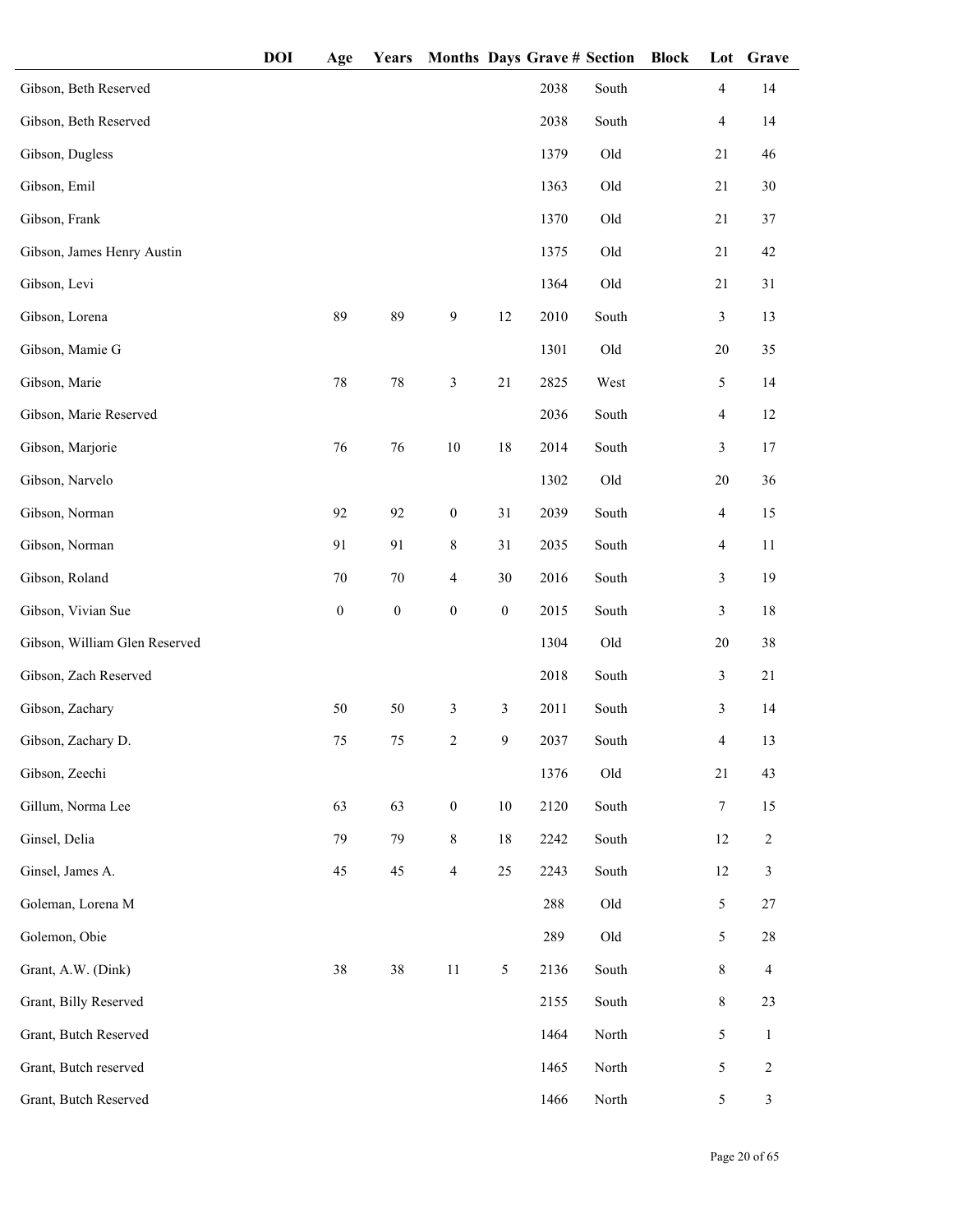|                            | <b>DOI</b> | Age              | Years            |                  |                  |      | Months Days Grave # Section | <b>Block</b> |                | Lot Grave      |
|----------------------------|------------|------------------|------------------|------------------|------------------|------|-----------------------------|--------------|----------------|----------------|
| Grant, Cyntha S            |            |                  |                  |                  |                  | 714  | $\rm Old$                   |              | $11\,$         | 51             |
| Grant, Iva Ailene          |            | $82\,$           | $82\,$           | $\overline{4}$   | 13               | 1485 | North                       |              | 6              | 9              |
| Grant, Kack K. Reserved    |            |                  |                  |                  |                  | 2137 | South                       |              | $\,8\,$        | 5              |
| Grant, Kenneth Reserved    |            |                  |                  |                  |                  | 2159 | South                       |              | 8              | 27             |
| Grant, Mabel L.            |            | $80\,$           | $80\,$           | $\sqrt{6}$       | $18\,$           | 2138 | South                       |              | $\,8\,$        | 6              |
| Grant, Nolan R.            |            | 13               | 13               | $10\,$           | $\mathfrak{Z}$   | 2135 | South                       |              | $\,8\,$        | $\mathfrak{Z}$ |
| Grant, Norma Reserved      |            |                  |                  |                  |                  | 2158 | South                       |              | 8              | $26\,$         |
| Grant, Robert Lee          |            | 36               | 36               | 9                | $10\,$           | 2133 | South                       |              | $\,8\,$        | $\mathbf{1}$   |
| Grant, Robert Lee          |            | 36               | 36               | 9                | $10\,$           | 2133 | South                       |              | $8\,$          | $\mathbf{1}$   |
| Grant, Ruben               |            | 84               | $\bf 84$         | 5                | 9                | 2139 | South                       |              | 8              | $\tau$         |
| Grant, Valerie Ann         |            | $\boldsymbol{0}$ | $\boldsymbol{0}$ | $\boldsymbol{0}$ | $\boldsymbol{0}$ | 1488 | North                       |              | 6              | 12             |
| Grant, William Clinton     |            | $77 \,$          | $77\,$           | $\sqrt{6}$       | $\overline{4}$   | 1486 | North                       |              | 6              | $10\,$         |
| Grant, William M           |            | $75\,$           | $75\,$           | $\boldsymbol{0}$ | 31               | 713  | $\rm Old$                   |              | $11\,$         | 50             |
| Grant, Willie Z            |            | 61               | 61               | $\boldsymbol{0}$ | 31               | 711  | Old                         |              | $11\,$         | 48             |
| Gray, Maud                 |            | $20\,$           | $20\,$           | $\boldsymbol{6}$ | $18\,$           | 343  | Old                         |              | 6              | 15             |
| Gray, Reserved             |            |                  |                  |                  |                  | 1458 | North                       |              | $\overline{4}$ | 9              |
| Gray, Reserved             |            |                  |                  |                  |                  | 1459 | North                       |              | $\overline{4}$ | $10\,$         |
| Green, Columbus            |            |                  |                  |                  |                  | 828  | Old                         |              | 13             | $31\,$         |
| Grounds, Infant            |            | $\boldsymbol{0}$ | $\boldsymbol{0}$ | $\boldsymbol{0}$ | $\boldsymbol{0}$ | 764  | Old                         |              | 12             | 34             |
| Grounds, Jessie L          |            | $72\,$           | $72\,$           | $\,$ 8 $\,$      | 21               | 765  | Old                         |              | 12             | 35             |
| Grounds, Orah Mah          |            |                  |                  |                  |                  | 763  | Old                         |              | 12             | 33             |
| Grounds, WP                |            |                  |                  |                  |                  | 766  | Old                         |              | 12             | 36             |
| Guice, Alice L             |            |                  |                  |                  |                  | 723  | Old                         |              | $11\,$         | 60             |
| Guice, Anna Smith          |            |                  |                  |                  |                  | 655  | Old                         |              | 10             | 59             |
| Guice, B J H               |            |                  |                  |                  |                  | 758  | Old                         |              | 12             | $28\,$         |
| Guice, Ben R               |            |                  |                  |                  |                  | 722  | Old                         |              | 11             | 59             |
| Guice, Caston Dania        |            |                  |                  |                  |                  | 757  | Old                         |              | 12             | $27\,$         |
| Guice, Charles E. Reserved |            |                  |                  |                  |                  | 1490 | North                       |              | 7              | $\mathbf{1}$   |
| Guice, Charles E. Reserved |            |                  |                  |                  |                  | 1491 | North                       |              | 7              | $\overline{c}$ |
| Guice, Charles E. Reserved |            |                  |                  |                  |                  | 1491 | North                       |              | 7              | $\overline{c}$ |
| Guice, Charles E. Reserved |            |                  |                  |                  |                  | 1490 | North                       |              | $\tau$         | $\mathbf{1}$   |
| Guice, Clara Bell          |            |                  |                  |                  |                  | 725  | Old                         |              | 11             | 62             |
|                            |            |                  |                  |                  |                  |      |                             |              |                |                |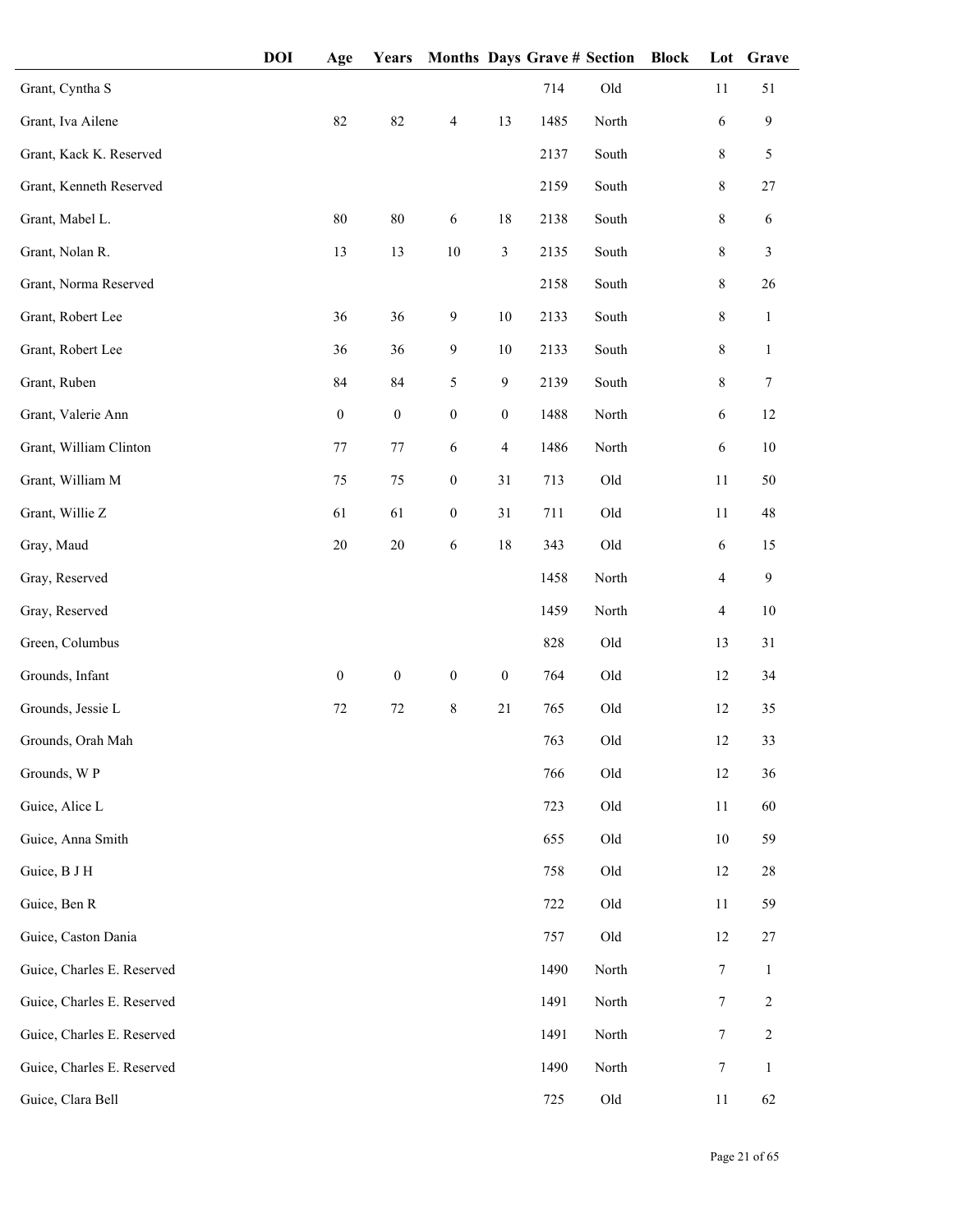|                          | <b>DOI</b> | Age              | Years            |                  |                  |      | Months Days Grave # Section | <b>Block</b> |                  | Lot Grave        |
|--------------------------|------------|------------------|------------------|------------------|------------------|------|-----------------------------|--------------|------------------|------------------|
| Guice, Derother O        |            |                  |                  |                  |                  | 201  | Old                         |              | $\overline{4}$   | $\boldsymbol{7}$ |
| Guice, Dottie Mae        |            |                  |                  |                  |                  | 340  | Old                         |              | 6                | 12               |
| Guice, George Arthur     |            |                  |                  |                  |                  | 656  | Old                         |              | $10\,$           | 60               |
| Guice, Howard            |            |                  |                  |                  |                  | 724  | Old                         |              | 11               | 61               |
| Guice, Howard R Jr.      |            |                  |                  |                  |                  | 726  | Old                         |              | $11\,$           | 63               |
| Guice, Ida Jewel         |            | 53               | 53               | $\boldsymbol{7}$ | $\boldsymbol{7}$ | 200  | Old                         |              | $\overline{4}$   | 6                |
| Guice, James L. Reserved |            |                  |                  |                  |                  | 1495 | North                       |              | $\boldsymbol{7}$ | 6                |
| Guice, James L. Reserved |            |                  |                  |                  |                  | 1492 | North                       |              | $\boldsymbol{7}$ | $\mathfrak{Z}$   |
| Guice, James L. Reserved |            |                  |                  |                  |                  | 1493 | North                       |              | $\boldsymbol{7}$ | $\overline{4}$   |
| Guice, James L. Reserved |            |                  |                  |                  |                  | 1495 | North                       |              | $\boldsymbol{7}$ | 6                |
| Guice, James L. Reserved |            |                  |                  |                  |                  | 1494 | North                       |              | $\boldsymbol{7}$ | 5                |
| Guice, James L. Reserved |            |                  |                  |                  |                  | 1493 | North                       |              | $\boldsymbol{7}$ | $\overline{4}$   |
| Guice, James L. Reserved |            |                  |                  |                  |                  | 1492 | North                       |              | $\boldsymbol{7}$ | 3                |
| Guice, John Joseph       |            | 84               | $\bf 84$         | $\,$ 8 $\,$      | $\boldsymbol{7}$ | 334  | $\mathrm{Old}$              |              | 6                | 6                |
| Guice, John L.           |            | 83               | 83               | $\boldsymbol{0}$ | 12               | 2279 | South                       |              | 13               | 12               |
| Guice, Maggie Florence   |            | 58               | $58\,$           | $11\,$           | 11               | 335  | $\mathrm{Old}$              |              | 6                | $\tau$           |
| Guice, Maggie L          |            | $\boldsymbol{0}$ | $\boldsymbol{0}$ | 5                | $18\,$           | 337  | Old                         |              | 6                | $\boldsymbol{9}$ |
| Guice, Ommie Lee         |            |                  |                  |                  |                  | 338  | Old                         |              | $\sqrt{6}$       | 10               |
| Guice, Robert C          |            | 14               | 14               | $\mathbf{1}$     | 17               | 756  | Old                         |              | 12               | 26               |
| Guice, Ruby Estelle      |            | $70\,$           | $70\,$           | $\boldsymbol{2}$ | $10\,$           | 1504 | North                       |              | $\,$ 8 $\,$      | $\overline{c}$   |
| Guice, Sarah T.          |            | 95               | 95               | $\boldsymbol{0}$ | $22\,$           | 2278 | South                       |              | 13               | 11               |
| Guice, William Terrel    |            | 60               | 60               | $\sqrt{6}$       | 19               | 657  | Old                         |              | $10\,$           | 61               |
| Guice/Adams, Reserved    |            |                  |                  |                  |                  | 2272 | South                       |              | 13               | 5                |
| Guice/Adams, Reserved    |            |                  |                  |                  |                  | 2274 | South                       |              | 13               | 7                |
| Guice/Adams, Reserved    |            |                  |                  |                  |                  | 2273 | South                       |              | 13               | 6                |
| Guice/Adams, Reserved    |            |                  |                  |                  |                  | 2270 | South                       |              | 13               | 3                |
| Guice/Adams, Reserved    |            |                  |                  |                  |                  | 2269 | South                       |              | 13               | $\overline{c}$   |
| Guice/Adams, Reserved    |            |                  |                  |                  |                  | 2275 | South                       |              | 13               | 8                |
| Guice/Admas, Reserved    |            |                  |                  |                  |                  | 2271 | South                       |              | 13               | 4                |
| Gully, Meltonda Reserved |            |                  |                  |                  |                  | 3095 | West                        |              | $\boldsymbol{7}$ | 94               |
| Haak, Betty Jo           |            | $47\,$           | $47\,$           | $\sqrt{6}$       | $22\,$           | 3091 | West                        |              | $\tau$           | 90               |
| Haak, Betty Jo           |            | 57               | 57               | 5                | 19               | 3092 | West                        |              | $\boldsymbol{7}$ | 91               |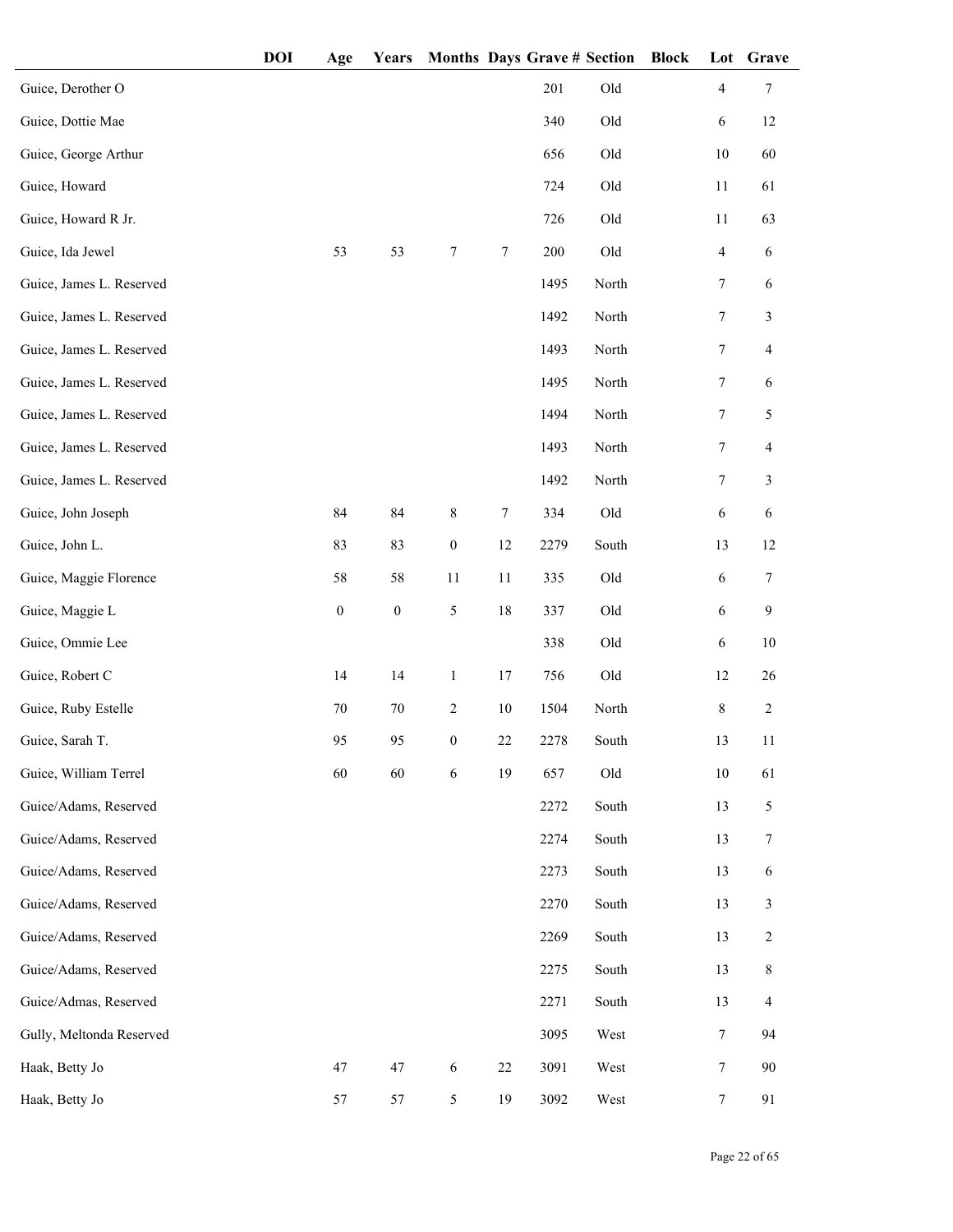|                                | <b>DOI</b> | Age              | Years            |                  |                  | <b>Months Days Grave # Section</b> |                | <b>Block</b> |                  | Lot Grave        |  |
|--------------------------------|------------|------------------|------------------|------------------|------------------|------------------------------------|----------------|--------------|------------------|------------------|--|
| Haak, Melvin Samual            |            | 57               | 57               | $\mathfrak{S}$   | 19               | 3092                               | West           |              | $\boldsymbol{7}$ | 91               |  |
| Hale, C W                      |            |                  |                  |                  |                  | 454                                | $\mathrm{Old}$ |              | $\tau$           | 59               |  |
| Hale, Clifton                  |            | 32               | 32               | $\sqrt{2}$       | $10\,$           | 448                                | Old            |              | $\tau$           | 53               |  |
| Hale, Dalton Earle             |            | $\mathbf{2}$     | $\sqrt{2}$       | $\tau$           | 25               | 447                                | Old            |              | $\boldsymbol{7}$ | 52               |  |
| Hale, Heken E.                 |            | 82               | 82               | $\boldsymbol{7}$ | $30\,$           | 2223                               | South          |              | $11\,$           | $10\,$           |  |
| Hale, J E                      |            |                  |                  |                  |                  | 453                                | $\mathrm{Old}$ |              | 7                | 58               |  |
| Hale, L M                      |            |                  |                  |                  |                  | 455                                | $\mathrm{Old}$ |              | $\tau$           | 60               |  |
| Hale, Robert F.                |            | 86               | 86               | 5                | $\,8\,$          | 2225                               | South          |              | 11               | $12\,$           |  |
| Hale, Tallie I.                |            | 92               | 92               | $\boldsymbol{7}$ | 24               | 2224                               | South          |              | 11               | $11\,$           |  |
| Hall, Bobby Reserved           |            |                  |                  |                  |                  | 1415                               | North          |              | $\mathbf{1}$     | $\,8\,$          |  |
| Hall, Cassie Reserved          |            |                  |                  |                  |                  | 1431                               | North          |              | $\overline{c}$   | $10\,$           |  |
| Hall, Charlotte Aubry Reserved |            |                  |                  |                  |                  | 1413                               | North          |              | $\mathbf{1}$     | $\sqrt{6}$       |  |
| Hall, Donnelle Reserved        |            |                  |                  |                  |                  | 1416                               | North          |              | $\mathbf{1}$     | $\mathbf{9}$     |  |
| Hall, Dylan                    |            |                  |                  |                  |                  | 1430                               | North          |              | $\overline{c}$   | $\mathbf{9}$     |  |
| Hall, James Reserved           |            |                  |                  |                  |                  | 1432                               | North          |              | $\overline{c}$   | 11               |  |
| Hall, Mary B.                  |            | $76\,$           | 76               | 5                | 16               | 2487                               | West           |              | $\mathbf{1}$     | 56               |  |
| Hall, Robert Reserved          |            |                  |                  |                  |                  | 1417                               | North          |              | $\mathbf{1}$     | $10\,$           |  |
| Hall, Ronald W. Aubry Reserved |            |                  |                  |                  |                  | 1414                               | North          |              | $\mathbf{1}$     | $\boldsymbol{7}$ |  |
| Hallett, Oscar C.              |            | $77\,$           | $77\,$           | $\overline{9}$   | $\sqrt{2}$       | 2536                               | West           |              | $\overline{c}$   | $10\,$           |  |
| Haltom, Henreietta             |            | 69               | 69               | $11\,$           | $\boldsymbol{7}$ | 1557                               | North          |              | 12               | $\mathfrak{Z}$   |  |
| Haltom, Henry M                |            |                  |                  |                  |                  | 771                                | Old            |              | 12               | 41               |  |
| Haltom, Infant                 |            |                  |                  |                  |                  | 775                                | Old            |              | 12               | 45               |  |
| Haltom, Infant                 |            |                  |                  |                  |                  | 774                                | $\mathrm{Old}$ |              | 12               | $44\,$           |  |
| Haltom, Infant                 |            |                  |                  |                  |                  | 907                                | Old            |              | 14               | 43               |  |
| Haltom, Infant                 |            |                  |                  |                  |                  | 939                                | Old            |              | 15               | $\,8\,$          |  |
| Haltom, Infant                 |            |                  |                  |                  |                  | 776                                | Old            |              | 12               | 46               |  |
| Haltom, Jefferson              |            | 66               | 66               | $\boldsymbol{0}$ | 31               | 2455                               | West           |              | $\mathbf{1}$     | 24               |  |
| Haltom, John Curtis            |            | $\boldsymbol{0}$ | $\boldsymbol{0}$ | $\sqrt{6}$       | $10\,$           | 769                                | Old            |              | 12               | 39               |  |
| Haltom, John D                 |            | 76               | $76\,$           | $\boldsymbol{0}$ | 31               | 1079                               | Old            |              | $17$             | 14               |  |
| Haltom, John Odie              |            | $28\,$           | $28\,$           | $\overline{9}$   | 23               | 975                                | Old            |              | 15               | $44\,$           |  |
| Haltom, Martha P               |            | 52               | 52               | $\boldsymbol{0}$ | 31               | 1078                               | $\mathrm{Old}$ |              | 17               | 13               |  |
| Haltom, Mattie Lou             |            | $80\,$           | $80\,$           | $\overline{c}$   | 31               | 840                                | $\rm Old$      |              | 13               | 43               |  |
|                                |            |                  |                  |                  |                  |                                    |                |              |                  |                  |  |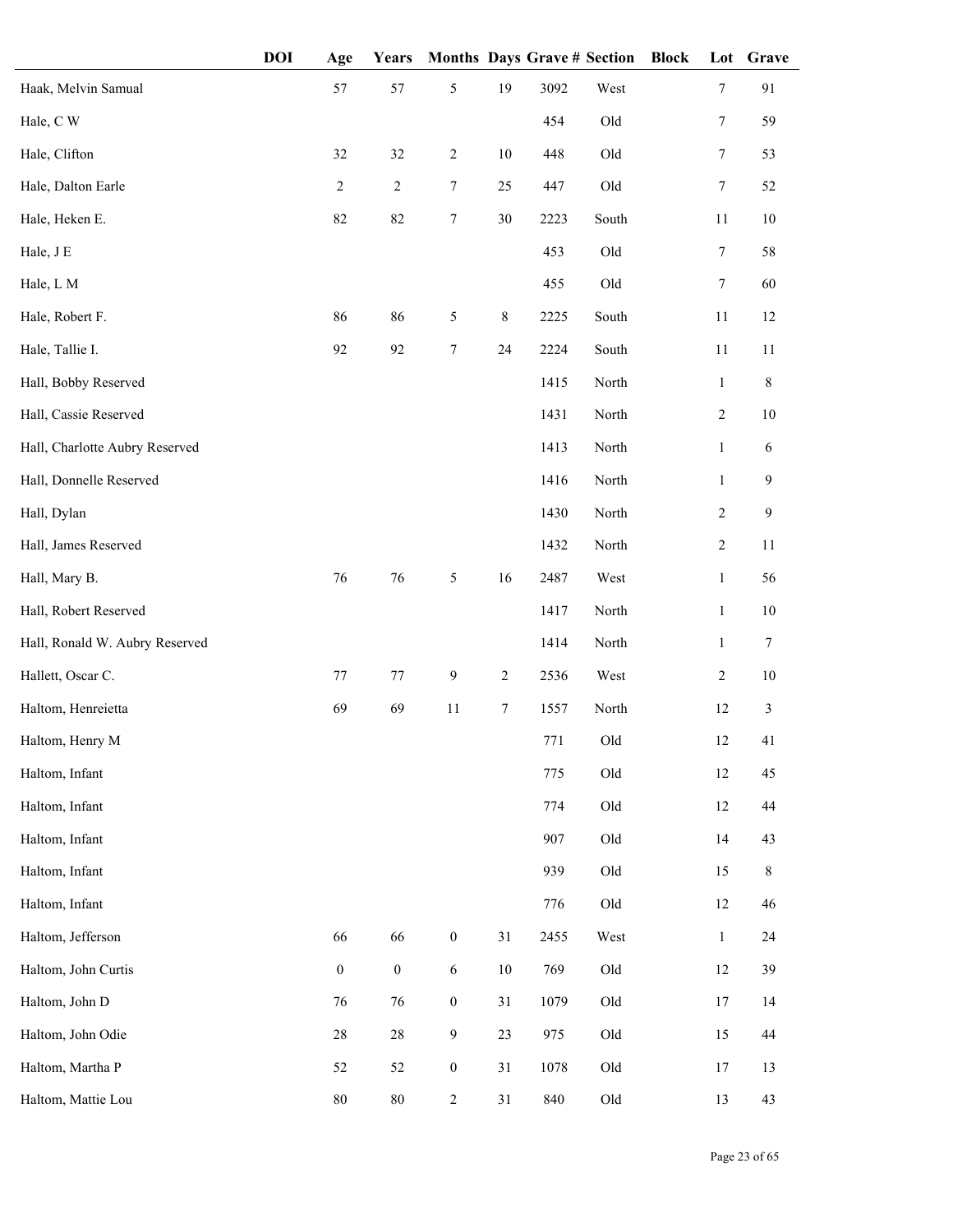|                            | <b>DOI</b> | Age      | Years    |                  |                | Months Days Grave # Section |                | <b>Block</b> |                  | Lot Grave      |
|----------------------------|------------|----------|----------|------------------|----------------|-----------------------------|----------------|--------------|------------------|----------------|
| Haltom, Tommie             |            | 19       | 19       | $\boldsymbol{7}$ | $\overline{4}$ | 773                         | $\mathrm{Old}$ |              | 12               | 43             |
| Haltom, Walter M           |            | 51       | 51       | $\boldsymbol{0}$ | 31             | 770                         | Old            |              | 12               | $40\,$         |
| Halton, Henry M.           |            | 63       | 63       | $\boldsymbol{0}$ | 31             | 771                         | $\mathrm{Old}$ |              | 12               | 41             |
| Halton, Isaac N.           |            | 65       | 65       | $\mathbf{1}$     | $10\,$         | 2145                        | South          |              | $\,$ 8 $\,$      | 13             |
| Halton, Roxanne            |            | 58       | 58       | $\,$ $\,$        | 29             | 2144                        | South          |              | 8                | 12             |
| Hampton, Beverly E         |            | 64       | 64       | 9                | $\sqrt{6}$     | 2587                        | West           |              | $\overline{c}$   | 61             |
| Hannah, Roy F              |            | $88\,$   | $\bf 88$ | $\mathfrak{Z}$   | 19             | 1401                        | $\mathrm{Old}$ |              | 22               | $47\,$         |
| Harrington, Lucille        |            | 83       | 83       | $\boldsymbol{7}$ | $30\,$         | 65                          | Old            |              | $\overline{c}$   | 5              |
| Harrington, Reserved       |            |          |          |                  |                | 64                          | $\mathrm{Old}$ |              | $\overline{c}$   | $\overline{4}$ |
| Harrington, Reserved       |            |          |          |                  |                | 66                          | $\mathrm{Old}$ |              | $\overline{c}$   | 6              |
| Harris, Bunt D.            |            | 83       | 83       | $\mathbf{1}$     | $27\,$         | 1989                        | South          |              | $\overline{c}$   | 17             |
| Harris, Christy Ann        |            | 45       | 45       | $10\,$           | 19             | 3003                        | West           |              | 7                | $\sqrt{2}$     |
| Harris, Dwain Reserved     |            |          |          |                  |                | 3005                        | West           |              | 7                | $\overline{4}$ |
| Harris, Dwain Reserved     |            |          |          |                  |                | 3002                        | West           |              | $\tau$           | $\mathbf{1}$   |
| Harris, Dwain Reserved     |            |          |          |                  |                | 3004                        | West           |              | $\tau$           | 3              |
| Harris, Dwain Reserved     |            |          |          |                  |                | 3006                        | West           |              | 7                | 5              |
| Harris, Dwain Reserved     |            |          |          |                  |                | 3007                        | West           |              | 7                | $\sqrt{6}$     |
| Harris, Dwain Reserved     |            |          |          |                  |                | 3003                        | West           |              | $\tau$           | $\sqrt{2}$     |
| Harris, Maurice (Zebb)     |            | $88\,$   | $88\,$   | 11               | $22\,$         | 2737                        | West           |              | $\overline{4}$   | $21\,$         |
| Harris, Veleda L. Reserved |            |          |          |                  |                | 1988                        | South          |              | $\overline{c}$   | 16             |
| Harrison, Dara Jane        |            |          |          |                  |                | 1036                        | $\mathrm{Old}$ |              | 16               | 38             |
| Harrison, H. L.            |            | 48       | $48\,$   | $\boldsymbol{0}$ | 31             | 1037                        | Old            |              | 16               | 39             |
| Harrison, Hester Gibson    |            | $\bf 84$ | $\bf 84$ | 5                | 11             | 1356                        | $\mathrm{Old}$ |              | 21               | 23             |
| Harrison, Jospehine S      |            | 71       | 71       | $\boldsymbol{2}$ | $\sqrt{2}$     | 1357                        | Old            |              | 21               | 24             |
| Harrison, Sara Ann         |            | 85       | 85       | $\,$ $\,$        | 29             | 1039                        | $\mathrm{Old}$ |              | 16               | 41             |
| Hart, Joe Edwin            |            | 63       | 63       | $\,$ $\,$        | $\sqrt{6}$     | 1277                        | $\mathrm{Old}$ |              | $20\,$           | $11\,$         |
| Hart, Lula Dell            |            | 49       | 49       | $\,1$            | $21\,$         | 898                         | $\mathrm{Old}$ |              | 14               | 34             |
| Hart, Minnie A             |            | $80\,$   | $80\,$   | $\overline{4}$   | 12             | 896                         | $\mathrm{Old}$ |              | 14               | $32\,$         |
| Hart, Walter I             |            | 62       | 62       | $\,$ $\,$        | $22\,$         | 1276                        | $\mathrm{Old}$ |              | $20\,$           | $10\,$         |
| Haskins, Ricky             |            |          |          |                  |                | 2974                        | West           |              | 6                | 68             |
| Hastand, Sara E.           |            | $88\,$   | $88\,$   | $\mathfrak{Z}$   | $24\,$         | 2091                        | South          |              | $\boldsymbol{6}$ | 13             |
| Hastand, William Terrel    |            | 83       | 83       | $\mathbf{1}$     | $\sqrt{6}$     | 2092                        | South          |              | 6                | 14             |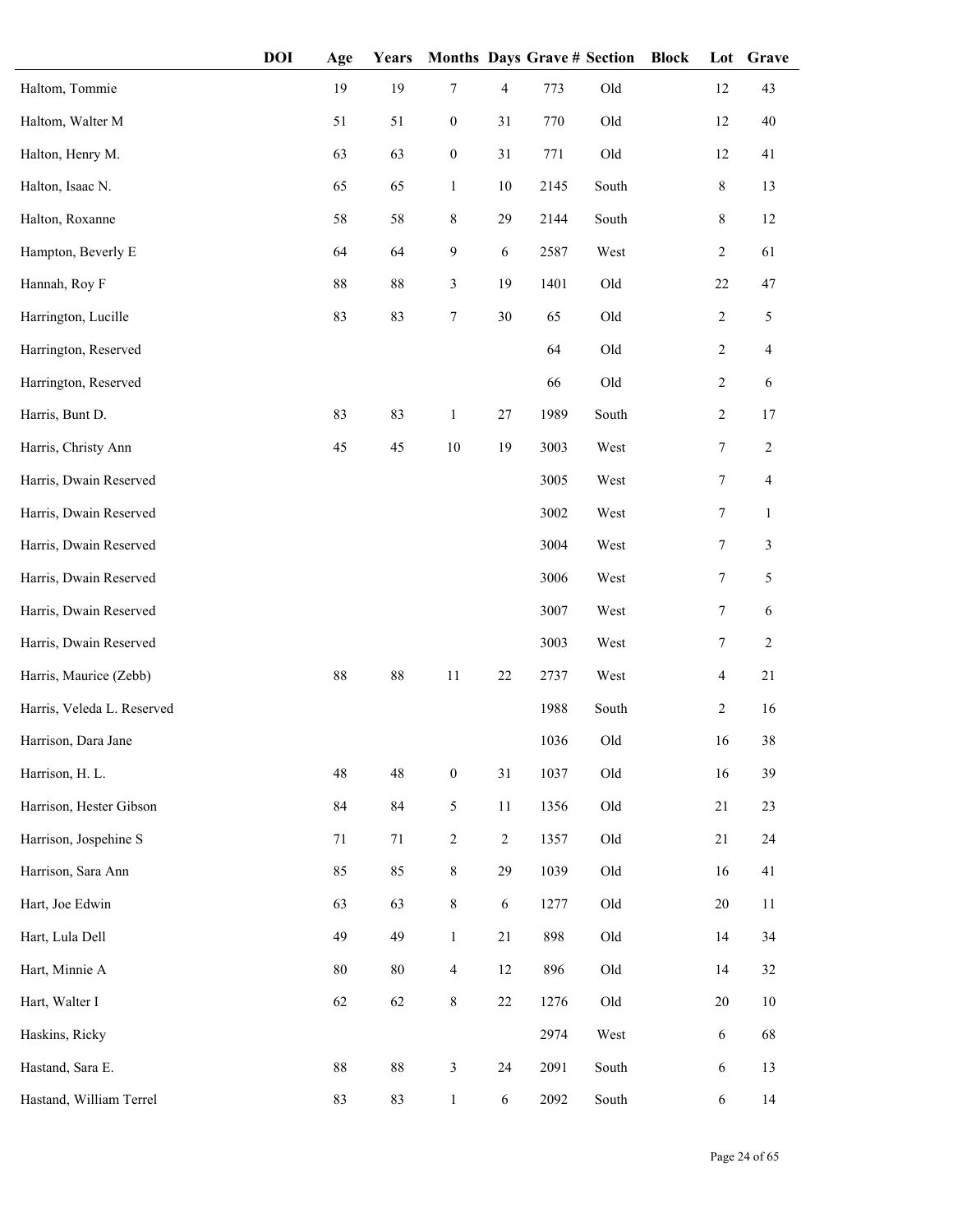|                                 | <b>DOI</b> | Age    | Years  |                  |                | Months Days Grave # Section |                | <b>Block</b> |    | Lot Grave        |
|---------------------------------|------------|--------|--------|------------------|----------------|-----------------------------|----------------|--------------|----|------------------|
| Hataway, Authur Lee             |            | $77\,$ | $77\,$ | $\mathfrak{Z}$   | $29\,$         | 2173                        | South          |              | 9  | 14               |
| Hataway, Clinna Dell Reserved   |            |        |        |                  |                | 2172                        | South          |              | 9  | 13               |
| Hataway, Doyle Eddie            |            | $72\,$ | $72\,$ | $\boldsymbol{9}$ | $\overline{4}$ | 1673                        | North          |              | 21 | $\sqrt{6}$       |
| Hataway, Laura Reserved         |            |        |        |                  |                | 1672                        | North          |              | 21 | $\mathfrak s$    |
| Hataway, Willard Lee            |            | 60     | 60     | $\mathfrak{Z}$   | $21\,$         | 2171                        | South          |              | 9  | $12\,$           |
| Hattaway, John Leonard Reserved |            |        |        |                  |                | 2174                        | South          |              | 9  | 15               |
| Hauck, Gary & Shawna Reserved   |            |        |        |                  |                | 1771                        | North          |              | 29 | $\overline{4}$   |
| Hauck, Gary & Shawna Reserved   |            |        |        |                  |                | 1772                        | North          |              | 29 | 5                |
| Hauck, Gary & Shawna reserved   |            |        |        |                  |                | 1770                        | North          |              | 29 | $\mathfrak{Z}$   |
| Hauck, Gary & Shawna Reserved   |            |        |        |                  |                | 1769                        | North          |              | 29 | $\sqrt{2}$       |
| Hawthorne, Reserved             |            |        |        |                  |                | 1469                        | North          |              | 5  | 6                |
| Hawthorne, Reserved             |            |        |        |                  |                | 1467                        | North          |              | 5  | $\overline{4}$   |
| Hawthorne, Reserved             |            |        |        |                  |                | 1470                        | North          |              | 5  | $\boldsymbol{7}$ |
| Hawthorne, Reserved             |            |        |        |                  |                | 1471                        | North          |              | 5  | $\,8\,$          |
| Hawthorne, Reserved             |            |        |        |                  |                | 1472                        | North          |              | 5  | $\mathbf{9}$     |
| Hawthorne, Reserved             |            |        |        |                  |                | 1468                        | North          |              | 5  | 5                |
| Hawthorne, Reserved             |            |        |        |                  |                | 1468                        | North          |              | 5  | 5                |
| Hawthorne, Thomas E. (Pete)     |            | 38     | 38     | $\,8\,$          | $\mathbf{1}$   | 1479                        | North          |              | 6  | 3                |
| Hayslett, Heather Renee         |            | 36     | 36     | $\overline{c}$   | $30\,$         | 1706                        | North          |              | 24 | $\mathfrak{Z}$   |
| Heaton, Caron Murdock Reserved  |            |        |        |                  |                | 2817                        | West           |              | 5  | $\sqrt{6}$       |
| Heaton, Fred W. Jr.             |            | 48     | 48     | $\sqrt{6}$       | 14             | 2818                        | West           |              | 5  | $\boldsymbol{7}$ |
| Heaton, Fred W. Sr.             |            | $88\,$ | $88\,$ | $\overline{2}$   | 17             | 2820                        | West           |              | 5  | 9                |
| Heaton, Reserved                |            |        |        |                  |                | 2816                        | West           |              | 5  | 5                |
| Heaton, Reserved                |            |        |        |                  |                | 2821                        | West           |              | 5  | $10\,$           |
| Heaton, Sue Dee                 |            | $77\,$ | $77\,$ | $\boldsymbol{0}$ | 15             | 2819                        | West           |              | 5  | $\,$ 8 $\,$      |
| Herod, Alma Grant               |            | 89     | 89     | $\boldsymbol{0}$ | $17\,$         | 1483                        | North          |              | 6  | $\boldsymbol{7}$ |
| Herod, Baby of Dan              |            |        |        |                  |                | 218                         | Old            |              | 4  | 24               |
| Herod, Carry T                  |            | 42     | 42     | 8                | $\,8\,$        | 1035                        | Old            |              | 16 | 37               |
| Herod, Cecile                   |            | 64     | 64     | $\boldsymbol{0}$ | 31             | 305                         | Old            |              | 5  | $44\,$           |
| Herod, Cresa Lucille            |            | 82     | 82     | $\tau$           | 13             | 156                         | Old            |              | 3  | 29               |
| Herod, Dan                      |            | $78\,$ | $78\,$ | $\boldsymbol{0}$ | 31             | 222                         | Old            |              | 4  | $28\,$           |
| Herod, Della Gaines             |            | 86     | 86     | $\boldsymbol{0}$ | 31             | 221                         | $\mathrm{Old}$ |              | 4  | $27\,$           |
|                                 |            |        |        |                  |                |                             |                |              |    |                  |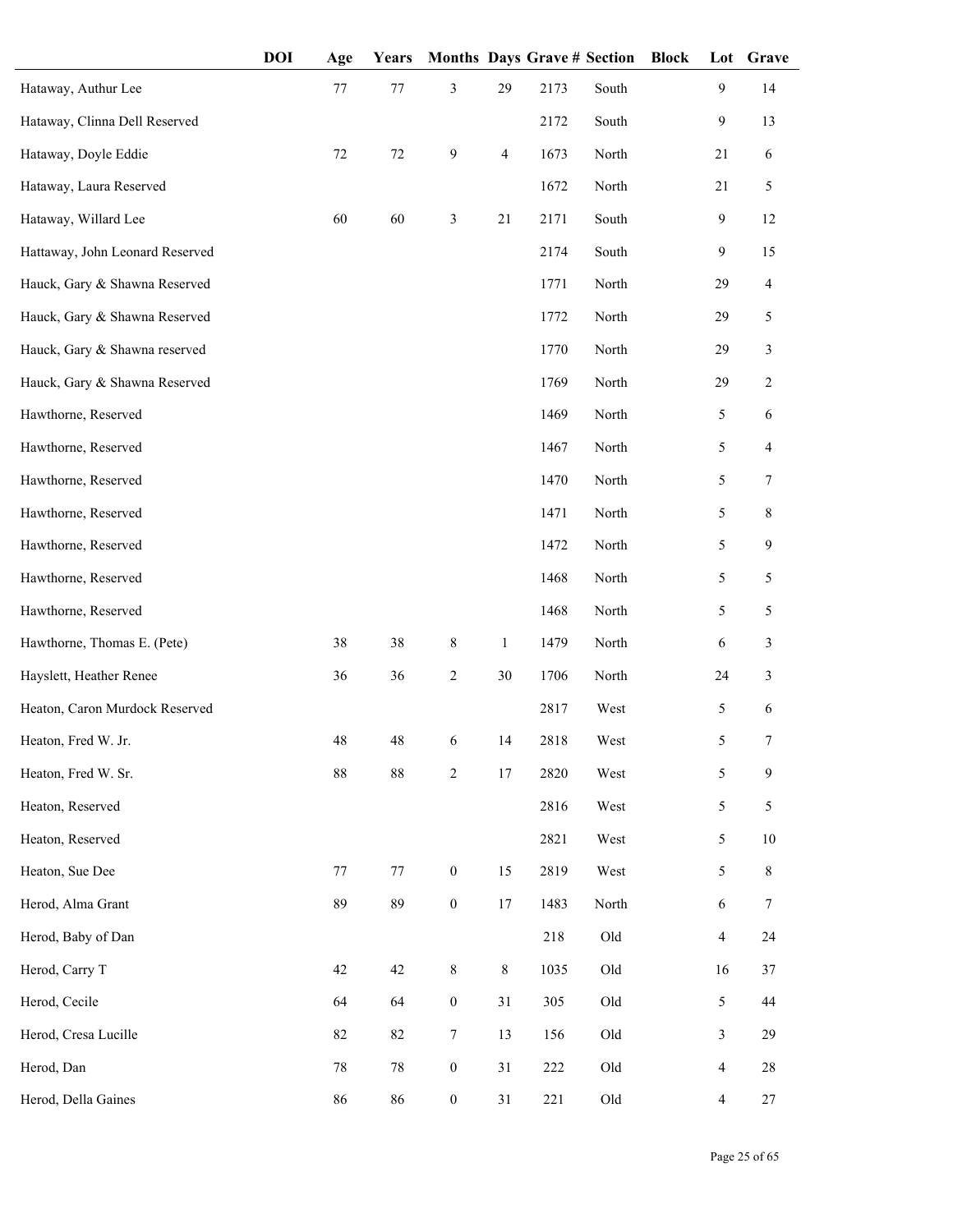|                                     | <b>DOI</b> | Age              | Years            |                  |                  |      | <b>Months Days Grave # Section</b> | <b>Block</b> |                         | Lot Grave        |  |
|-------------------------------------|------------|------------------|------------------|------------------|------------------|------|------------------------------------|--------------|-------------------------|------------------|--|
| Herod, Devon Lewis                  |            | $\mathbf 1$      | $\mathbf{1}$     | $\overline{4}$   | $10\,$           | 220  | Old                                |              | $\overline{\mathbf{4}}$ | 26               |  |
| Herod, Emma Reserved                |            |                  |                  |                  |                  | 1992 | South                              |              | $\overline{2}$          | 20               |  |
| Herod, Ernest Elwood Thell Reserved |            |                  |                  |                  |                  | 1954 | South                              |              | $\mathbf{1}$            | $\boldsymbol{7}$ |  |
| Herod, Florence Edith               |            | $\boldsymbol{0}$ | $\boldsymbol{0}$ | $\tau$           | 16               | 303  | Old                                |              | 5                       | 42               |  |
| Herod, Gladys                       |            | 76               | 76               | $\boldsymbol{0}$ | 31               | 304  | Old                                |              | 5                       | 43               |  |
| Herod, Henry Newton                 |            |                  |                  |                  |                  | 157  | Old                                |              | $\mathfrak{Z}$          | 30               |  |
| Herod, Jotce Fay Salmon Reserved    |            |                  |                  |                  |                  | 1710 | North                              |              | 24                      | 7                |  |
| Herod, Kenneth W.                   |            | $26\,$           | $26\,$           | $\,$ 8 $\,$      | 29               | 1709 | North                              |              | 24                      | 6                |  |
| Herod, Mary A                       |            | 74               | 74               | 6                | 13               | 223  | Old                                |              | $\overline{4}$          | 29               |  |
| Herod, Mary Lois                    |            | $\boldsymbol{0}$ | $\boldsymbol{0}$ | 3                | 21               | 219  | Old                                |              | $\overline{4}$          | 25               |  |
| Herod, N S (Rev.)                   |            | 76               | 76               | 9                | $22\,$           | 224  | Old                                |              | $\overline{4}$          | $30\,$           |  |
| Herod, Robert Lee                   |            | 4                | $\overline{4}$   | $10\,$           | 12               | 484  | Old                                |              | $\,$ 8 $\,$             | 22               |  |
| Herod, Robert Lee                   |            | 3                | 3                | 8                | $10\,$           | 416  | Old                                |              | $\boldsymbol{7}$        | 21               |  |
| Herod, Samual                       |            | 74               | 74               | $\mathbf{1}$     | 12               | 1993 | South                              |              | $\overline{2}$          | 21               |  |
| Herrington, Reserved                |            |                  |                  |                  |                  | 66   | Old                                |              | $\overline{2}$          | 6                |  |
| Herrington, Reserved                |            |                  |                  |                  |                  | 64   | Old                                |              | $\sqrt{2}$              | $\overline{4}$   |  |
| Hestand, Ina Mae                    |            | 74               | 74               | $\overline{c}$   | $\tau$           | 1403 | Old                                |              | $22\,$                  | 49               |  |
| Hestand, Joe H Reserved             |            |                  |                  |                  |                  | 1404 | Old                                |              | $22\,$                  | 50               |  |
| Hinchaw, Nancy & Martin             |            |                  |                  |                  |                  | 1783 | North                              |              | $30\,$                  | $\mathfrak{Z}$   |  |
| Hinchaw, Nancy & Martin Reserved    |            |                  |                  |                  |                  | 1884 | North                              |              | 37                      | $\mathbf{1}$     |  |
| Hinchaw, Nancy & Martin Reserved    |            |                  |                  |                  |                  | 1782 | North                              |              | $30\,$                  | $\overline{c}$   |  |
| Hinchaw, Nancy & Martin Reserved    |            |                  |                  |                  |                  | 1885 | North                              |              | 37                      | $\overline{c}$   |  |
| Hinson, Elmer L.                    |            | 73               | 73               | $\mathbf{1}$     | $\mathfrak{Z}$   | 1582 | North                              |              | 14                      | $\overline{2}$   |  |
| Hitt, Linda Reserved                |            |                  |                  |                  |                  | 2426 | West                               |              | $\mathbf{0}$            | $90\,$           |  |
| Hitt, Ricky Reserved                |            |                  |                  |                  |                  | 2427 | West                               |              | $\boldsymbol{0}$        | 91               |  |
| Hobbs, Gary                         |            | 64               | 64               | $\overline{c}$   | $\boldsymbol{7}$ | 1751 | North                              |              | $27\,$                  | $10\,$           |  |
| Hobbs, Leadon reserved              |            |                  |                  |                  |                  | 1752 | North                              |              | 27                      | $11\,$           |  |
| Hodges, Anie                        |            | 75               | 75               | $\mathbf{1}$     | $\mathbf{1}$     | 928  | Old                                |              | 14                      | 64               |  |
| Hodges, Cooper                      |            | $21\,$           | 21               | $10\,$           | 29               | 502  | Old                                |              | $8\,$                   | $40\,$           |  |
| Hodges, Eva Pearl                   |            | 32               | $32\,$           | 5                | 17               | 658  | Old                                |              | $10\,$                  | 62               |  |
| Hodges, Homer                       |            | 69               | 69               | $\overline{c}$   | $\overline{2}$   | 659  | Old                                |              | $10\,$                  | 63               |  |
| Hodges, J C                         |            | $\rm 84$         | $\rm 84$         | 8                | $\tau$           | 929  | $\mathrm{Old}$                     |              | 14                      | 65               |  |
|                                     |            |                  |                  |                  |                  |      |                                    |              |                         |                  |  |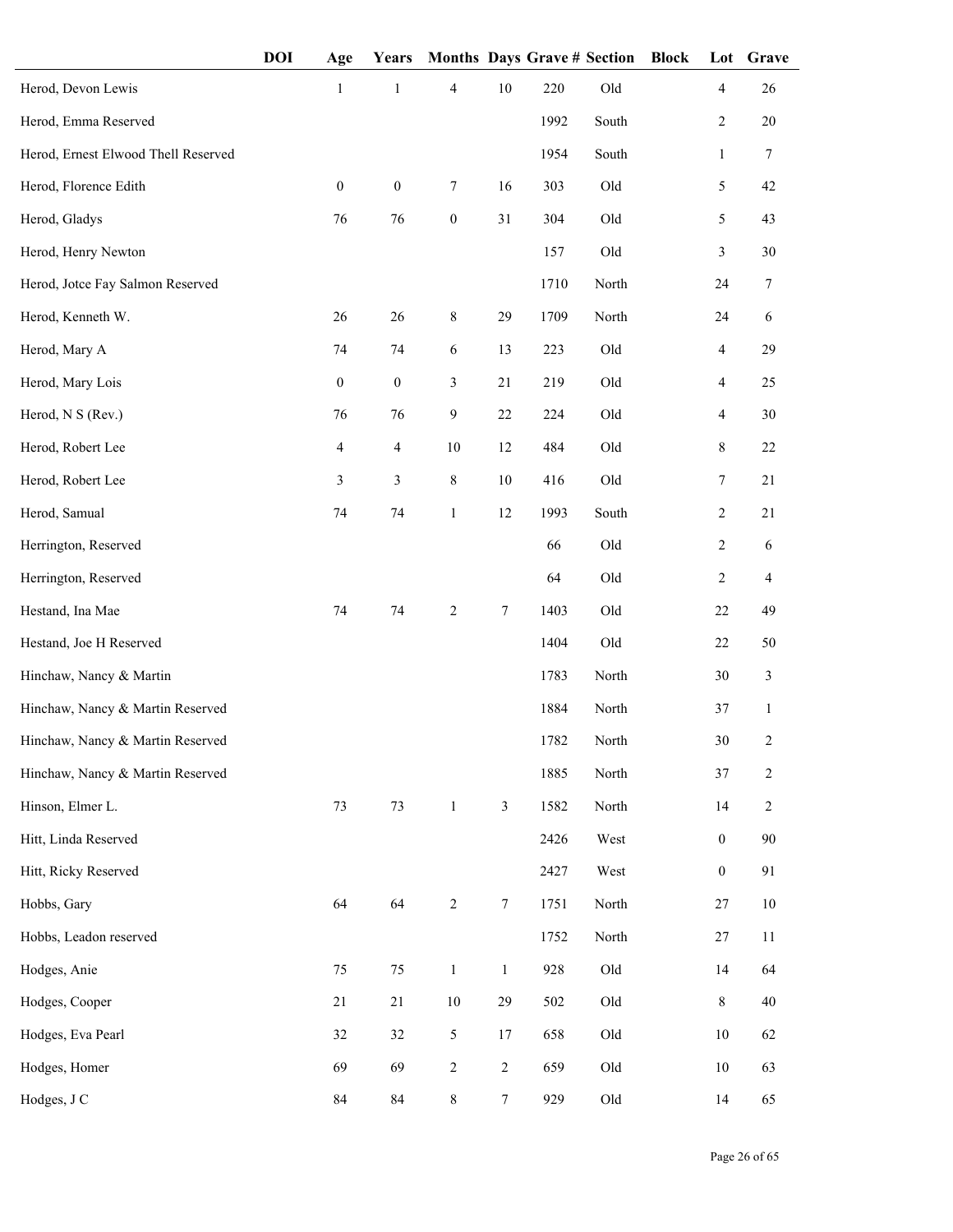|                                  | <b>DOI</b> | Age              | Years            |                  |                  | Months Days Grave # Section |                | <b>Block</b> |                | Lot Grave      |
|----------------------------------|------------|------------------|------------------|------------------|------------------|-----------------------------|----------------|--------------|----------------|----------------|
| Hodges, MA                       |            | $76\,$           | 76               | $\boldsymbol{2}$ | $\,1$            | 497                         | $\mathrm{Old}$ |              | $\,$ $\,$      | 35             |
| Hodges, Marker Unknown           |            |                  |                  |                  |                  | 495                         | Old            |              | 8              | 33             |
| Hodges, Mary E                   |            | 72               | $72\,$           | $\boldsymbol{0}$ | 31               | 297                         | Old            |              | 5              | 36             |
| Hodges, Millie                   |            | 24               | 24               | $\boldsymbol{0}$ | 31               | 494                         | Old            |              | 8              | $32\,$         |
| Hodges, R W                      |            | 42               | 42               | 11               | $\mathfrak s$    | 496                         | Old            |              | 8              | 34             |
| Hodges, Richard A                |            | 71               | $71\,$           | $\mathfrak{Z}$   | $10\,$           | 498                         | Old            |              | 8              | 36             |
| Hodges, Robert F                 |            | 76               | 76               | $\boldsymbol{0}$ | 31               | 298                         | Old            |              | 5              | 37             |
| Hodges, Trinidad Ambriz          |            | $77\,$           | $77\,$           | 5                | $20\,$           | 1891                        | North          |              | 37             | $\,8\,$        |
| Holcomb, Clara Putham            |            | 55               | 55               | $\boldsymbol{0}$ | 31               | 1064                        | $\mathrm{Old}$ |              | 16             | 66             |
| Holcomb, Jim B                   |            | 52               | 52               | $\boldsymbol{0}$ | 31               | 1065                        | $\mathrm{Old}$ |              | 16             | 67             |
| Holcomb, Kimberly S.             |            |                  |                  |                  |                  | 2693                        | West           |              | 3              | $72\,$         |
| Holcomb, Weldon                  |            | 68               | 68               | $\boldsymbol{0}$ | $30\,$           | 1894                        | North          |              | 37             | $11\,$         |
| Holms-Salmon, Sylvania Tommy Bla |            | 90               | 90               | $\,$ $\,$        | 31               | 1422                        | North          |              | $\overline{c}$ | $\mathbf{1}$   |
| Holt, Melvin Reserved            |            |                  |                  |                  |                  | 1527                        | North          |              | 9              | $12\,$         |
| Holt, Roy D.                     |            | $78\,$           | $78\,$           | $\mathbf{1}$     | 24               | 1526                        | North          |              | 9              | $11\,$         |
| Holt, Ruth Ann                   |            | 85               | 85               | $\mathbf{1}$     | 11               | 1525                        | North          |              | 9              | $10\,$         |
| Honeycutt, Billy                 |            | $\boldsymbol{0}$ | $\boldsymbol{0}$ | $\boldsymbol{0}$ | $\mathfrak s$    | 2249                        | South          |              | 12             | $\overline{9}$ |
| Honeycutt, Elvena                |            | $88\,$           | $88\,$           | $\,$ $\,$        | $18\,$           | 2250                        | South          |              | 12             | $10\,$         |
| Honeycutt, James Authur          |            | 69               | 69               | $\,$ $\,$        | $\mathfrak{Z}$   | 2251                        | South          |              | 12             | 11             |
| Honeycutt, Karen Reserved        |            |                  |                  |                  |                  | 1597                        | North          |              | 15             | $\overline{4}$ |
| Honeycutt, Lacy                  |            | 67               | 67               | $\,$ 8 $\,$      | 14               | 825                         | Old            |              | 13             | 28             |
| Honeycutt, Nephanie Salmon       |            | 25               | $25\,$           | $\,1$            | 24               | 826                         | Old            |              | 13             | 29             |
| Honeycutt, Richard Reserved      |            |                  |                  |                  |                  | 1596                        | North          |              | 15             | 3              |
| Honeycutt, William D             |            | 44               | 44               | $\overline{4}$   | $20\,$           | 824                         | $\rm Old$      |              | 13             | $27\,$         |
| Honeycutt, William D.            |            | 44               | 44               | $\,$ 8 $\,$      | $10\,$           | 1581                        | North          |              | 14             | $\mathbf{1}$   |
| Hopper, Chester                  |            | $77\,$           | 77               | $\overline{4}$   | $\boldsymbol{9}$ | 17                          | Old            |              | $\mathbf{1}$   | $21\,$         |
| Hopper, Nora                     |            | 85               | 85               | $\,1$            | 16               | 16                          | $\rm Old$      |              | $\mathbf{1}$   | $20\,$         |
| Hortman, Hopson H.               |            | 37               | $37\,$           | $\,$ 8 $\,$      | 15               | 2056                        | South          |              | 5              | 5              |
| Hortman, Ruby D.                 |            | 85               | 85               | 4                | $\mathfrak s$    | 2055                        | South          |              | 5              | $\overline{4}$ |
| Howard, Albert N                 |            | 54               | 54               | 9                | 13               | 841                         | $\rm Old$      |              | 13             | 44             |
| Howard, Annis King               |            | 68               | 68               | $\,$ 8 $\,$      | 19               | 1893                        | North          |              | 37             | $10\,$         |
| Howard, Betty J.                 |            | 55               | 55               | $\sqrt{6}$       | $\mathfrak{Z}$   | 3094                        | West           |              | $\tau$         | 93             |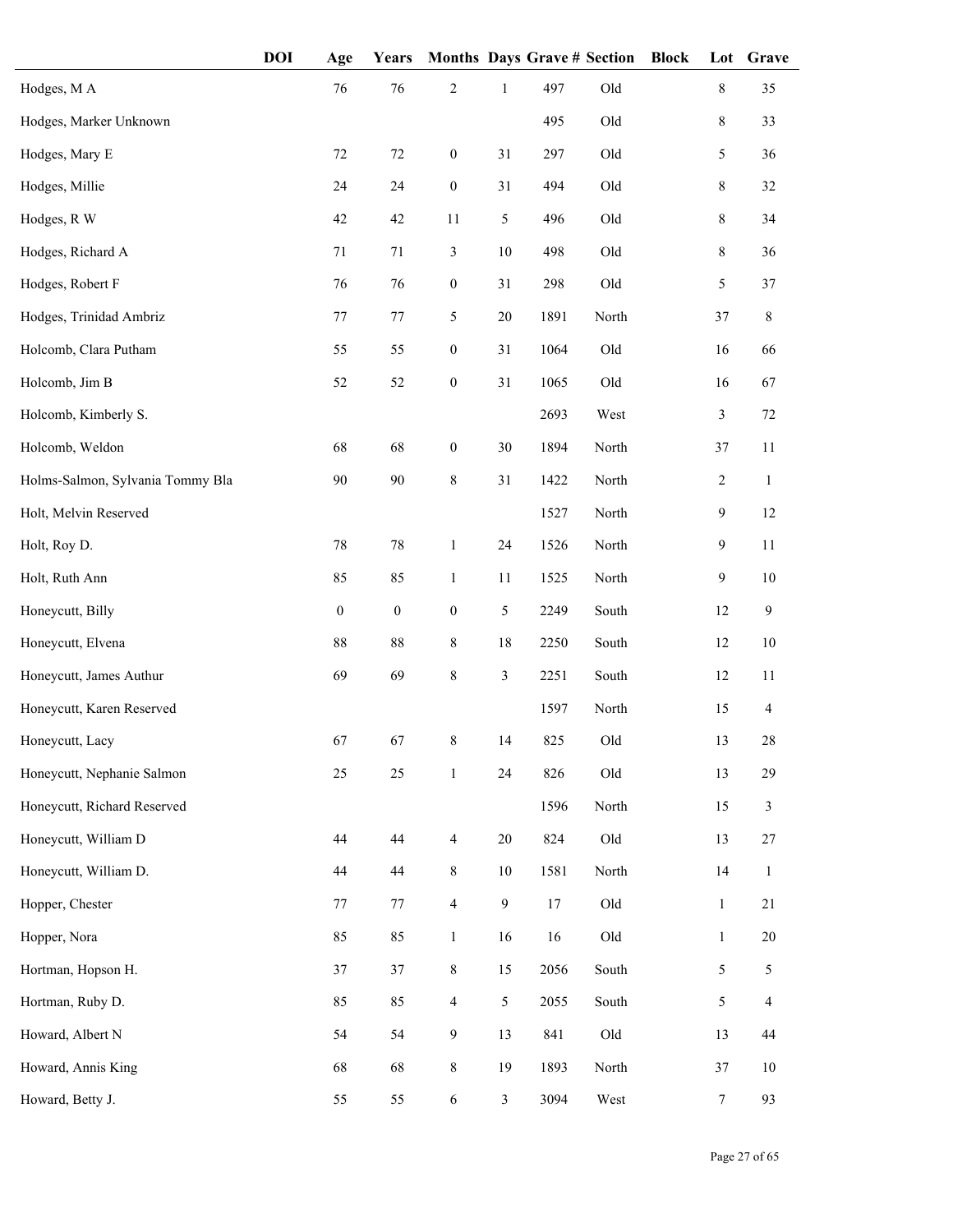|                               | <b>DOI</b> | Age    | Years  |                  |                  | Months Days Grave # Section |                | <b>Block</b> |                | Lot Grave        |
|-------------------------------|------------|--------|--------|------------------|------------------|-----------------------------|----------------|--------------|----------------|------------------|
| Howard, Boyd Eugene Reserved  |            |        |        |                  |                  | 1892                        | North          |              | 37             | $\boldsymbol{9}$ |
| Howard, Columbus              |            | $12\,$ | 12     | $\,1$            | 16               | 521                         | Old            |              | 8              | 59               |
| Howard, Elizabeth R           |            | 85     | 85     | $\mathbf{1}$     | 17               | 519                         | Old            |              | $\,$ $\,$      | 57               |
| Howard, Emma                  |            | 24     | 24     | $\boldsymbol{0}$ | 31               | 936                         | Old            |              | 15             | 5                |
| Howard, Grover C.             |            | 69     | 69     | $\,$ $\,$        | 16               | 649                         | Old            |              | $10\,$         | 53               |
| Howard, Infant                |            |        |        |                  |                  | 649                         | Old            |              | $10\,$         | 53               |
| Howard, James (Rev.)          |            |        |        |                  |                  | 520                         | Old            |              | $\,$ 8 $\,$    | 58               |
| Howard, James E.              |            | $72\,$ | $72\,$ | $\boldsymbol{0}$ | 31               | 452                         | Old            |              | 7              | 57               |
| Howard, James Ray             |            | 54     | 54     | 4                | $28\,$           | 2103                        | South          |              | 6              | $25\,$           |
| Howard, Lenard J.             |            | 73     | 73     | $\boldsymbol{0}$ | 31               | 2168                        | South          |              | 9              | 9                |
| Howard, Linnie V. Keen        |            | 68     | 68     | $\boldsymbol{0}$ | 31               | 2099                        | South          |              | 6              | 21               |
| Howard, Lucy Mae              |            | 4      | 4      | 11               | 14               | 522                         | $\mathrm{Old}$ |              | 8              | 60               |
| Howard, Minnie C              |            | 34     | 34     | 5                | $27\,$           | 411                         | Old            |              | 7              | 16               |
| Howard, Minnie Johnson        |            | 34     | 34     | $\mathbf{1}$     | 27               | 328                         | $\mathrm{Old}$ |              | 5              | 67               |
| Howard, Modell E.             |            | 84     | 84     | 8                | 17               | 2167                        | South          |              | 9              | $\,8\,$          |
| Howard, Nancy H. Barber       |            | 26     | $26\,$ | $\boldsymbol{0}$ | 31               | 2098                        | South          |              | 6              | $20\,$           |
| Howard, Willie H. Bill        |            | 67     | 67     | $\boldsymbol{0}$ | 31               | 2100                        | South          |              | 6              | 22               |
| Hudson, Melinda               |            | 55     | 55     | $\overline{c}$   | 12               | 2307                        | South          |              | 14             | 13               |
| Hudson (Teal), Sarah Reserved |            |        |        |                  |                  | 2308                        | South          |              | 14             | 14               |
| Huff, Barbara Sawyer          |            | 76     | 76     | 5                | $22\,$           | 16                          | $\mathrm{Old}$ |              | $\mathbf{1}$   | $20\,$           |
| Huff, Shirley (Weisinger)     |            | 66     | 66     | 4                | $\boldsymbol{7}$ | 1847                        | North          |              | 34             | 11               |
| Hughes, Barbara               |            |        |        |                  |                  | 1428                        | North          |              | $\overline{2}$ | 7                |
| Hughes, Barbara Reserved      |            |        |        |                  |                  | 1427                        | North          |              | 2              | 6                |
| Hughes, Barbara Reserved      |            |        |        |                  |                  | 1424                        | North          |              | 2              | 3                |
| Hughes, Barbara Reserved      |            |        |        |                  |                  | 1426                        | North          |              | 2              | 5                |
| Hughes, Barbara Resevved      |            |        |        |                  |                  | 1425                        | North          |              | $\overline{c}$ | $\overline{4}$   |
| Hurley, Jackie Bo Reserved    |            |        |        |                  |                  | 1666                        | North          |              | 20             | 11               |
| Hurley, Jackie Bo Reserved    |            |        |        |                  |                  | 1665                        | North          |              | 20             | 10               |
| Hutchins, Bobbie Allen        |            | 75     | 75     | 5                | 23               | 1258                        | $\mathrm{Old}$ |              | 19             | 59               |
| Hutchins, John Thomas         |            | 38     | 38     | $\mathbf{1}$     | 29               | 1259                        | Old            |              | 19             | 60               |
| Hutchins, Joseph Burt         |            | 75     | 75     | $10\,$           | 5                | 1262                        | Old            |              | 19             | 63               |
| Hutchins, Juanita Finch       |            | 55     | 55     | 3                | $18\,$           | 1257                        | Old            |              | 19             | 58               |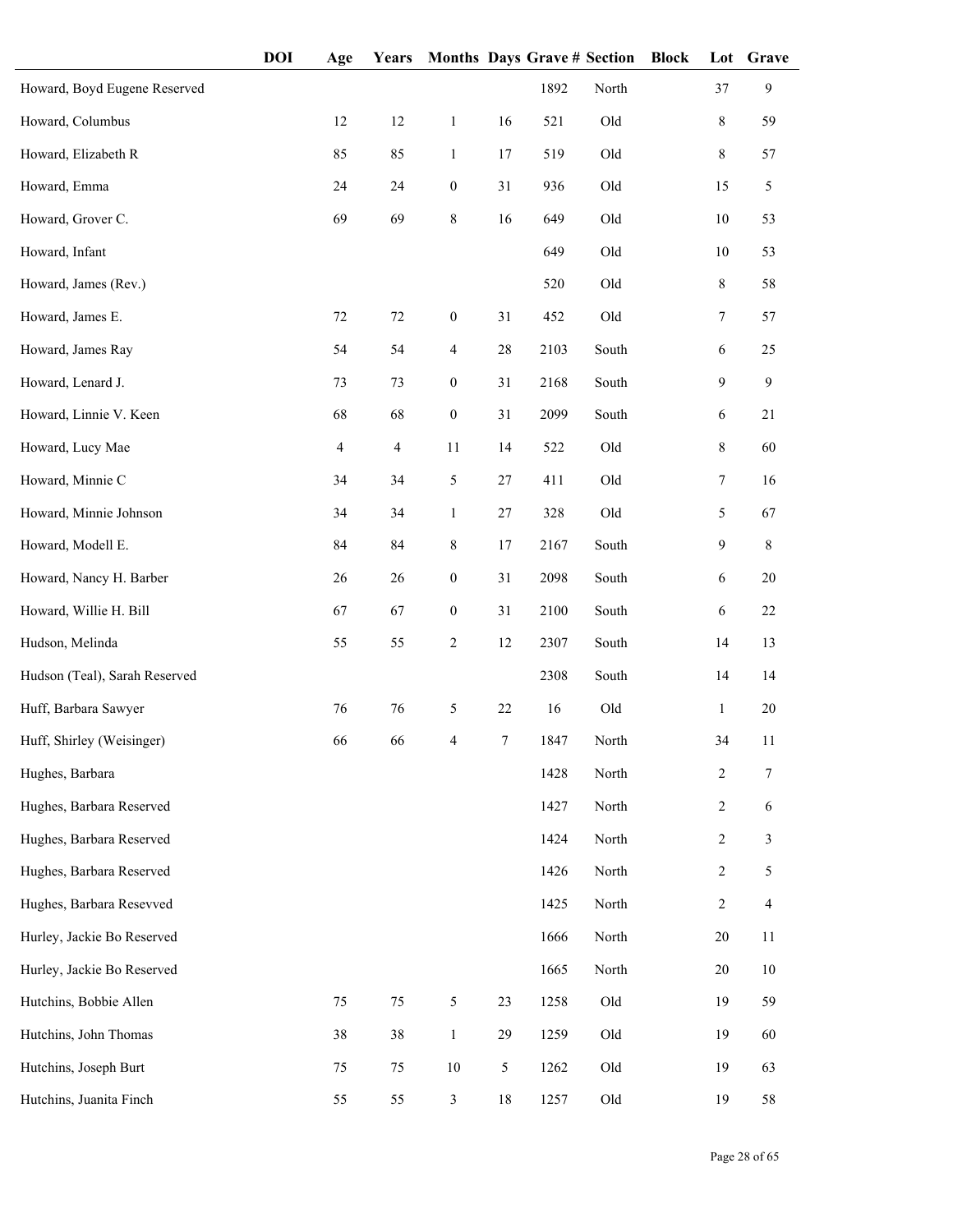| <b>DOI</b> | Age              | Years            |                  |        |      |           | <b>Block</b>                |                          | Lot Grave      |
|------------|------------------|------------------|------------------|--------|------|-----------|-----------------------------|--------------------------|----------------|
|            | $71\,$           | $71\,$           | 3                | 14     | 1255 | Old       |                             | 19                       | 56             |
|            | 54               | 54               | $\boldsymbol{0}$ | 25     | 1254 | Old       |                             | 19                       | 55             |
|            | $88\,$           | $88\,$           | 5                | 30     | 1261 | Old       |                             | 19                       | 62             |
|            |                  |                  |                  |        | 113  | Old       |                             | $\sqrt{2}$               | 53             |
|            |                  |                  |                  |        | 113  | Old       |                             | $\sqrt{2}$               | 53             |
|            |                  |                  |                  |        | 314  | Old       |                             | 5                        | 53             |
|            |                  |                  |                  |        | 284  | Old       |                             | $\mathfrak s$            | 23             |
|            |                  |                  |                  |        | 1648 | North     |                             | 19                       | 5              |
|            |                  |                  |                  |        | 1649 | North     |                             | 19                       | 6              |
|            |                  |                  |                  |        | 1632 | North     |                             | 18                       | $\mathbf{1}$   |
|            |                  |                  |                  |        | 1634 | North     |                             | 18                       | $\mathfrak{Z}$ |
|            |                  |                  |                  |        | 1633 | North     |                             | $18\,$                   | $\overline{c}$ |
|            | 31               | $31\,$           | $\boldsymbol{0}$ | 31     | 746  | Old       |                             | 12                       | 16             |
|            |                  |                  |                  |        | 120  | Old       |                             | $\overline{2}$           | 60             |
|            |                  |                  |                  |        | 119  | Old       |                             | $\sqrt{2}$               | 59             |
|            | 68               | 68               | $\mathbf{1}$     | 31     | 2741 | West      |                             | $\overline{\mathcal{A}}$ | $25\,$         |
|            |                  |                  |                  |        | 2863 | West      |                             | $\mathfrak s$            | 52             |
|            |                  |                  |                  |        | 2865 | West      |                             | 5                        | 54             |
|            |                  |                  |                  |        | 2864 | West      |                             | $\mathfrak s$            | 53             |
|            |                  |                  |                  |        | 2862 | West      |                             | $\mathfrak s$            | 51             |
|            |                  |                  |                  |        | 2861 | West      |                             | 5                        | 50             |
|            | 63               | 63               | $\mathbf{1}$     | $27\,$ | 2740 | West      |                             | $\overline{4}$           | 24             |
|            | 46               | 46               | $11\,$           | 31     | 3056 | West      |                             | $\boldsymbol{7}$         | 55             |
|            | 74               | 74               | 3                | 16     | 2742 | West      |                             | $\overline{4}$           | 26             |
|            | 83               | 83               | $\boldsymbol{0}$ | $22\,$ | 1594 | North     |                             | 15                       | $\,1\,$        |
|            |                  |                  |                  |        | 1232 | $\rm Old$ |                             | 19                       | 33             |
|            | $\boldsymbol{0}$ | $\boldsymbol{0}$ | $\overline{4}$   | $27\,$ | 2087 | South     |                             | $\sqrt{6}$               | 9              |
|            | 23               | $23\,$           | $\overline{4}$   | 24     | 2088 | South     |                             | $\sqrt{6}$               | 10             |
|            |                  |                  |                  |        | 1338 | Old       |                             | 21                       | $\sqrt{5}$     |
|            |                  |                  |                  |        | 2858 | West      |                             | $\mathfrak s$            | 47             |
|            |                  |                  |                  |        | 2860 | West      |                             | 5                        | 49             |
|            |                  |                  |                  |        | 2859 | West      |                             | $\mathfrak{S}$           | 48             |
|            |                  |                  |                  |        |      |           | Months Days Grave # Section |                          |                |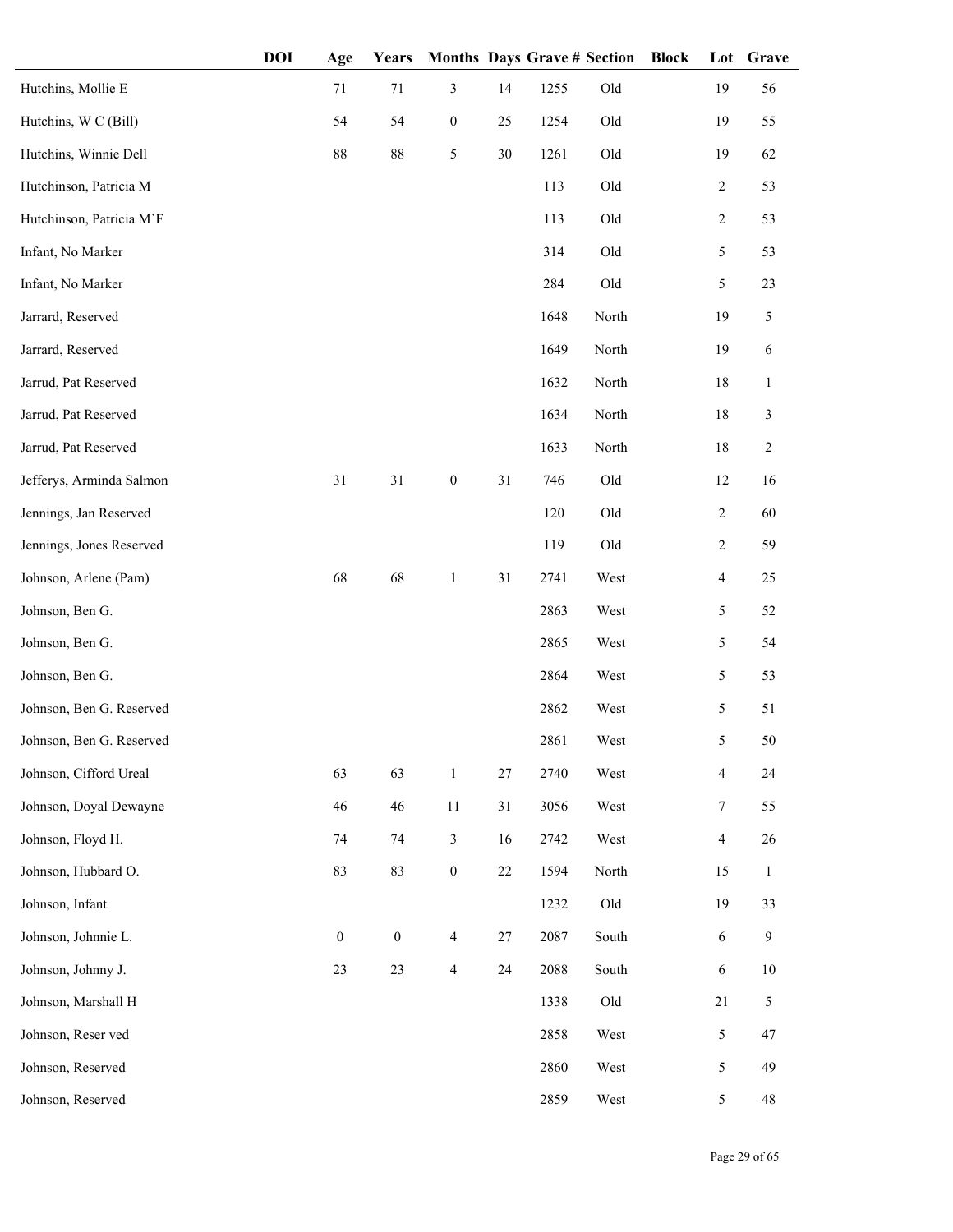|                          | <b>DOI</b> | Age            | Years          |                  |                  | Months Days Grave # Section |                | <b>Block</b> |        | Lot Grave        |
|--------------------------|------------|----------------|----------------|------------------|------------------|-----------------------------|----------------|--------------|--------|------------------|
| Johnson, Susan R         |            |                |                |                  |                  | 1339                        | Old            |              | $21\,$ | $\epsilon$       |
| Johnston, Clarence       |            | $8\sqrt{1}$    | $8\sqrt{1}$    | $\,8\,$          | $18\,$           | 1678                        | North          |              | 21     | 11               |
| Johnston, Clyde          |            | $40\,$         | $40\,$         | 5                | $\sqrt{6}$       | 326                         | Old            |              | 5      | 65               |
| Johnston, Edward C       |            | 58             | 58             | 5                | 8                | 327                         | Old            |              | 5      | 66               |
| Johnston, Infant         |            |                |                |                  |                  | 1222                        | Old            |              | 19     | $23\,$           |
| Johnston, J E (Ted)      |            | 33             | 33             | $\mathfrak{Z}$   | $\boldsymbol{7}$ | 1230                        | Old            |              | 19     | 31               |
| Johnston, Laney B        |            | 83             | 83             | $\boldsymbol{0}$ | 31               | 1233                        | Old            |              | 19     | 34               |
| Johnston, Rosa           |            | 84             | 84             | $\boldsymbol{0}$ | 31               | 1231                        | Old            |              | 19     | $32\,$           |
| Johnston, Sara F         |            | 90             | $90\,$         | $\boldsymbol{0}$ | $30\,$           | 1337                        | $\mathrm{Old}$ |              | 21     | $\overline{4}$   |
| Jones, Ellen Yvette Cain |            | $72\,$         | $72\,$         | $10\,$           | 16               | 2991                        | West           |              | 6      | 85               |
| Jones, Gaylon            |            |                |                |                  |                  | 1754                        | North          |              | $27\,$ | 13               |
| Jones, John Paul         |            | 99             | 99             | $\,8\,$          | 14               | 1753                        | North          |              | $27\,$ | $12\,$           |
| Jones, Reserved          |            |                |                |                  |                  | 1916                        | North          |              | 39     | $\mathbf{1}$     |
| Jones, Reserved          |            |                |                |                  |                  | 1917                        | North          |              | 39     | $\sqrt{2}$       |
| Jones, Reserved          |            |                |                |                  |                  | 1919                        | North          |              | 39     | $\overline{4}$   |
| Jones, Reserved          |            |                |                |                  |                  | 1918                        | North          |              | 39     | $\mathfrak{Z}$   |
| Jones, Ruth Norton       |            |                |                |                  |                  | 1189                        | Old            |              | 18     | 57               |
| Jones, Ruth Norton       |            | 64             | 64             | $\boldsymbol{0}$ | $27\,$           | 1189                        | $\mathrm{Old}$ |              | $18\,$ | 57               |
| Kale, Blanch A.          |            | 46             | 46             | 11               | 21               | 2277                        | South          |              | 13     | $10\,$           |
| Keel, Nancy Reserved     |            |                |                |                  |                  | 1881                        | North          |              | 36     | $14$             |
| Keel, Nathan D.          |            | 83             | 83             | $\boldsymbol{7}$ | 29               | 1880                        | North          |              | 36     | 13               |
| Keel, Shirley Evaun      |            | 58             | 58             | 7                | 14               | 1879                        | North          |              | 36     | $12\,$           |
| Keen, Almeda             |            | 73             | $73\,$         | $\boldsymbol{7}$ | 15               | 1049                        | Old            |              | 16     | 51               |
| Keen, Byron              |            | $78\,$         | $78\,$         | 6                | 31               | 1050                        | $\mathrm{Old}$ |              | 16     | 52               |
| Keen, JD                 |            | 54             | 54             | $\mathfrak{Z}$   | $\boldsymbol{7}$ | 652                         | $\mathrm{Old}$ |              | $10\,$ | 56               |
| Keen, Martha P           |            | 82             | $82\,$         | $\overline{4}$   | 14               | 651                         | Old            |              | $10\,$ | 55               |
| Keen, Odessa Killion     |            |                |                |                  |                  | 986                         | Old            |              | 15     | 55               |
| Keen, R A                |            | 30             | $30\,$         | $\boldsymbol{0}$ | $31\,$           | 680                         | Old            |              | $11\,$ | 17               |
| Keen, Robert             |            | 68             | 68             | $\,8\,$          | 17               | 650                         | Old            |              | $10\,$ | 54               |
| Keen, Roxie              |            | 55             | 55             | 11               | 23               | 670                         | $\mathrm{Old}$ |              | 11     | $\boldsymbol{7}$ |
| Keen, Sammie Valenda     |            | $\mathfrak{Z}$ | $\mathfrak{Z}$ | $\sqrt{6}$       | 31               | 1048                        | $\mathrm{Old}$ |              | 16     | $50\,$           |
| Keen, Thee O             |            | 42             | $42\,$         | $\overline{4}$   | 19               | 671                         | $\mathrm{Old}$ |              | 11     | $\,8\,$          |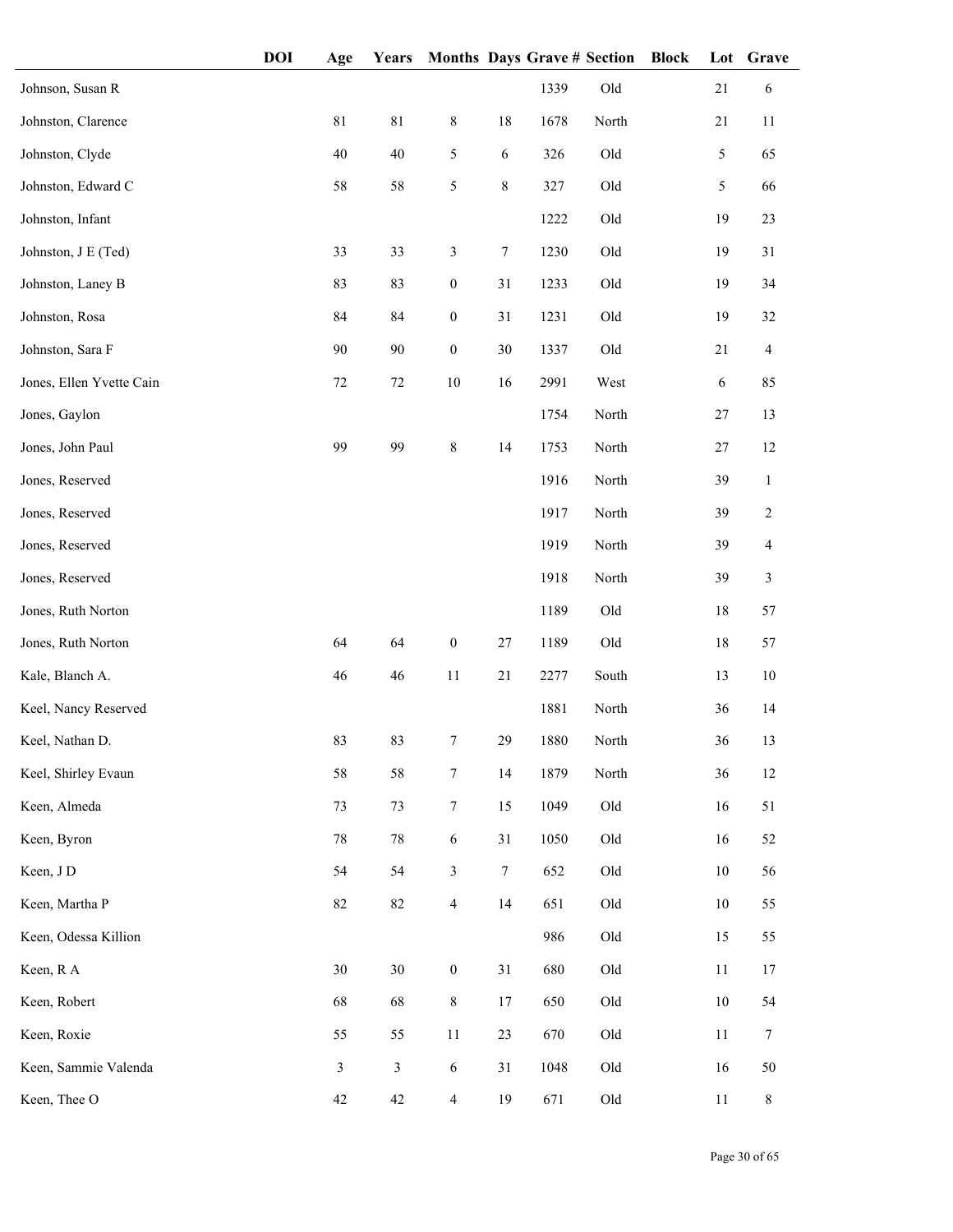|                                  | <b>DOI</b> | Age              | Years            |                  |                 | <b>Months Days Grave # Section</b> |                | <b>Block</b> |                         | Lot Grave      |
|----------------------------------|------------|------------------|------------------|------------------|-----------------|------------------------------------|----------------|--------------|-------------------------|----------------|
| Keen, W J                        |            | 63               | 63               | $\mathbf{1}$     | 8               | 673                                | Old            |              | $11\,$                  | $10\,$         |
| Keene, Ben L.                    |            | 71               | 71               | $\boldsymbol{0}$ | 31              | 2107                               | South          |              | $\tau$                  | $\sqrt{2}$     |
| Keene, Pearl H.                  |            | $90\,$           | $90\,$           | $\boldsymbol{0}$ | 31              | 2106                               | South          |              | 7                       | $\mathbf{1}$   |
| Kennedy, Lena Faye               |            |                  |                  |                  |                 | 1163                               | $\mathrm{Old}$ |              | $18\,$                  | 31             |
| Kent, Henry Denton               |            | 83               | 83               | $\mathbf{1}$     | 14              | 198                                | $\mathrm{Old}$ |              | $\overline{\mathbf{4}}$ | $\overline{4}$ |
| Kent, Nelda Guice Reserved       |            |                  |                  |                  |                 | 197                                | $\mathrm{Old}$ |              | 4                       | $\mathfrak{Z}$ |
| Kent, Reserved                   |            |                  |                  |                  |                 | 196                                | $\mathrm{Old}$ |              | 4                       | $\sqrt{2}$     |
| Kent, Reserved                   |            |                  |                  |                  |                 | 195                                | $\mathrm{Old}$ |              | 4                       | $\,1$          |
| Kerbey?, Bill Reserved           |            |                  |                  |                  |                 | 3021                               | West           |              | 7                       | $20\,$         |
| Kerch, DCR                       |            | 66               | 66               | $\mathfrak{Z}$   | $22\,$          | 1020                               | $\mathrm{Old}$ |              | 16                      | 22             |
| Kersh, Annie                     |            | $\overline{c}$   | $\sqrt{2}$       | $10\,$           | 29              | 1087                               | $\mathrm{Old}$ |              | 17                      | 22             |
| Kersh, Elizabeth                 |            | 50               | $50\,$           | $10\,$           | 3               | 1019                               | Old            |              | 16                      | 21             |
| Kersh, Infant                    |            | $\boldsymbol{0}$ | $\boldsymbol{0}$ | $\mathbf{1}$     | 12              | 1086                               | $\mathrm{Old}$ |              | 17                      | 21             |
| Kersh, Joseph Morall             |            | 40               | $40\,$           | $8\,$            | 11              | 1088                               | $\mathrm{Old}$ |              | 17                      | $23\,$         |
| Kersh, Lee Roy                   |            | 85               | 85               | $\overline{4}$   | $26\,$          | 2324                               | South          |              | 15                      | $\mathfrak{Z}$ |
| Kersh, Mary Ann                  |            | 86               | 86               | $\boldsymbol{7}$ | 11              | 1192                               | Old            |              | $18\,$                  | 60             |
| Kersh, Nora F Salmon             |            | 40               | $40\,$           | $\mathbf{1}$     | 12              | 823                                | $\mathrm{Old}$ |              | 13                      | $26\,$         |
| Kersh, Royal Desmond             |            | 6                | $\sqrt{6}$       | 9                | $30\,$          | 1018                               | $\mathrm{Old}$ |              | 16                      | $20\,$         |
| Kersh, Sisley                    |            | $77\,$           | 77               | $\mathbf{1}$     | 26              | 2323                               | South          |              | 15                      | $\sqrt{2}$     |
| Kersh, Wilson M.                 |            | 59               | 59               | $\boldsymbol{7}$ | 8               | 2239                               | South          |              | 11                      | $26\,$         |
| Killgo, Laura T.                 |            | 85               | 85               | 7                | $7\phantom{.0}$ | 1765                               | North          |              | $28\,$                  | 11             |
| Killgo, Tollie                   |            | $77\,$           | 77               | $\overline{c}$   | 5               | 1766                               | North          |              | $28\,$                  | 12             |
| Killion, A Eldridge (Buddy)      |            | 87               | 87               | $\mathfrak{Z}$   | $\overline{9}$  | 121                                | Old            |              | 2                       | 61             |
| Killion, Barbara Amelia Reserved |            |                  |                  |                  |                 | 2190                               | South          |              | 10                      | $\overline{4}$ |
| Killion, Essie M                 |            | $70\,$           | $70\,$           | 11               | $\overline{4}$  | 987                                | Old            |              | 15                      | 56             |
| Killion, Ethel                   |            | 90               | $90\,$           | $\sqrt{6}$       | 14              | 62                                 | $\mathrm{Old}$ |              | $\mathbf{1}$            | 66             |
| Killion, Frank N.                |            | $77\,$           | $77\,$           | $\overline{2}$   | $20\,$          | 1978                               | South          |              | 2                       | $\sqrt{6}$     |
| Killion, Hank Reserved           |            |                  |                  |                  |                 | 1761                               | North          |              | $28\,$                  | 7              |
| Killion, Hank Reserved           |            |                  |                  |                  |                 | 1760                               | North          |              | $28\,$                  | 6              |
| Killion, Hank Reserved           |            |                  |                  |                  |                 | 1759                               | North          |              | $28\,$                  | 5              |
| Killion, Hank Reserved           |            |                  |                  |                  |                 | 1758                               | North          |              | 28                      | $\overline{4}$ |
| Killion, Henry Reserved          |            |                  |                  |                  |                 | 1889                               | North          |              | 37                      | 6              |
|                                  |            |                  |                  |                  |                 |                                    |                |              |                         |                |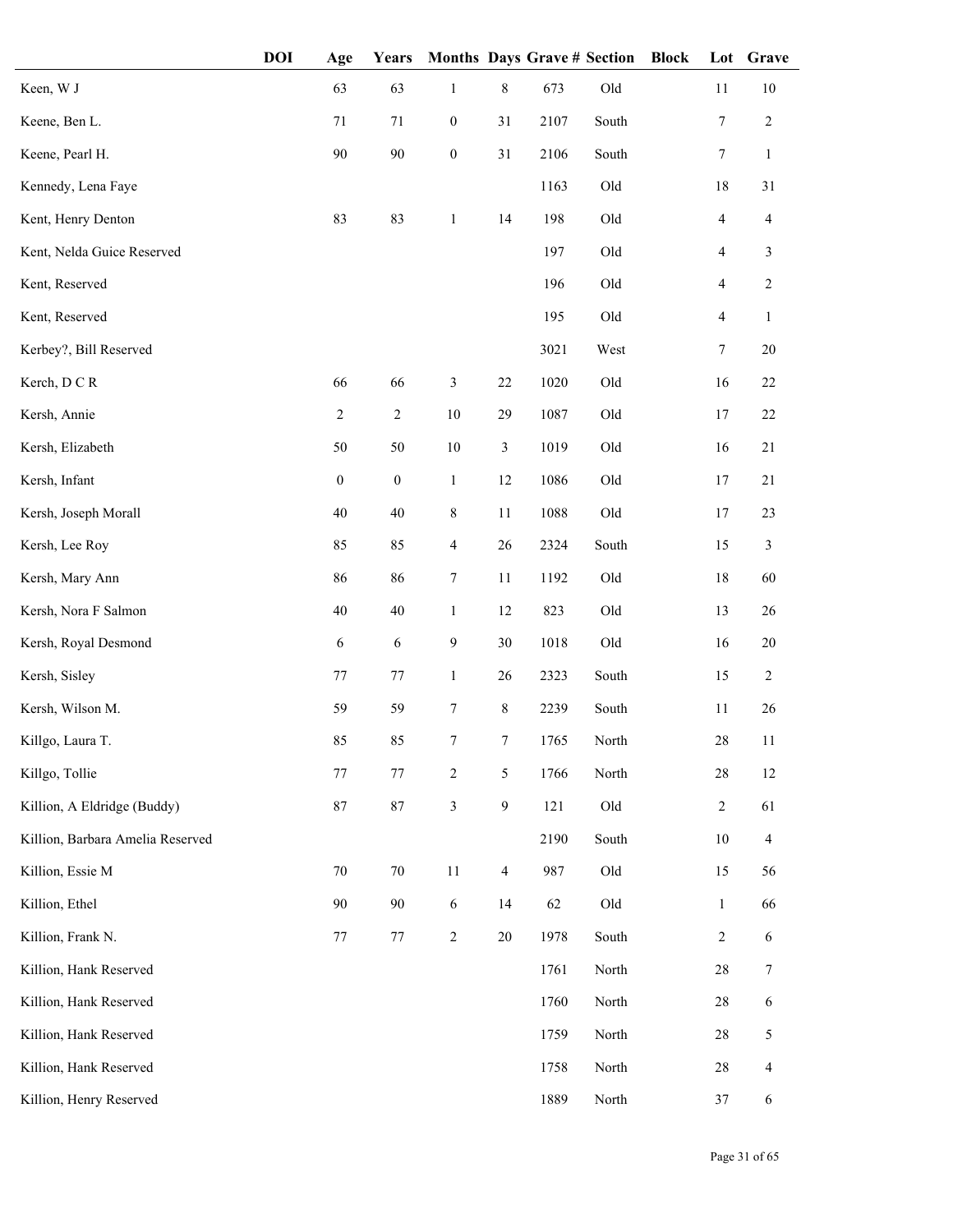|                                     | <b>DOI</b> | Age         | Years  |                  |              | Months Days Grave # Section |                | <b>Block</b> |                | Lot Grave        |
|-------------------------------------|------------|-------------|--------|------------------|--------------|-----------------------------|----------------|--------------|----------------|------------------|
| Killion, Henry Reserved             |            |             |        |                  |              | 1887                        | North          |              | 37             | $\overline{4}$   |
| Killion, Henry Reserved             |            |             |        |                  |              | 1888                        | North          |              | 37             | 5                |
| Killion, Henry Reserved             |            |             |        |                  |              | 1886                        | North          |              | 37             | 3                |
| Killion, Infant                     |            |             |        |                  |              | 989                         | Old            |              | 15             | 58               |
| Killion, Infant                     |            |             |        |                  |              | 989                         | Old            |              | 15             | 58               |
| Killion, James                      |            |             |        |                  |              | 257                         | Old            |              | $\overline{4}$ | 63               |
| Killion, James                      |            |             |        |                  |              | 257                         | Old            |              | 4              | 63               |
| Killion, John Martin                |            | 36          | 36     | $\boldsymbol{9}$ | $27\,$       | 2188                        | South          |              | $10\,$         | $\sqrt{2}$       |
| Killion, Leonard O'Dell             |            | 69          | 69     | $\overline{c}$   | 11           | 1979                        | South          |              | $\overline{c}$ | $\boldsymbol{7}$ |
| Killion, Mary E                     |            | 76          | 76     | $\tau$           | 13           | 321                         | $\mathrm{Old}$ |              | 5              | 60               |
| Killion, Mattie Mae Vance Weisinger |            | 87          | $87\,$ | $10\,$           | 29           | $26\,$                      | Old            |              | $\mathbf{1}$   | 30               |
| Killion, Milford R.                 |            | 36          | 36     | 9                | $27\,$       | 2189                        | South          |              | $10\,$         | 3                |
| Killion, Nina V.                    |            | $78\,$      | $78\,$ | 4                | 16           | 1977                        | South          |              | $\overline{c}$ | $\sqrt{5}$       |
| Killion, Odie                       |            | 91          | 91     | 9                | $\mathbf{1}$ | 988                         | $\mathrm{Old}$ |              | 15             | 57               |
| Killion, Riley Maye                 |            | 106         | 106    | $\boldsymbol{0}$ | 24           | 1980                        | South          |              | 2              | $\,8\,$          |
| Killion, Ruby                       |            | 83          | 83     | $\tau$           | $\sqrt{6}$   | 122                         | Old            |              | $\overline{c}$ | 62               |
| Killion, Ruby                       |            | 67          | 67     | 3                | 9            | 1976                        | South          |              | 2              | $\overline{4}$   |
| Killion, Ruel V                     |            | 13          | 13     | 3                | 6            | 322                         | Old            |              | 5              | 61               |
| Killion, Walter M                   |            | 94          | 94     | $\boldsymbol{0}$ | 31           | 323                         | Old            |              | 5              | 62               |
| Killion, William A                  |            | $71\,$      | 71     | $\boldsymbol{0}$ | 31           | $58\,$                      | $\mathrm{Old}$ |              | $\mathbf{1}$   | 62               |
| Kimmey, Frank J.                    |            | 86          | 86     | 6                | 5            | 2178                        | South          |              | 9              | 19               |
| Kimmey, Greta Joyce                 |            | 61          | 61     | 6                | 15           | 2177                        | South          |              | $\mathbf{9}$   | 18               |
| Kimmey, Harvey H.                   |            | $70\,$      | $70\,$ | 5                | 19           | 2176                        | South          |              | $\mathbf{9}$   | 17               |
| Kimmey, Harvey Reserved             |            |             |        |                  |              | 2180                        | South          |              | 9              | $21\,$           |
| Kimmey, Linda Reserved              |            |             |        |                  |              | 2179                        | South          |              | 9              | $20\,$           |
| Kimmey, Nora A.                     |            | $8\sqrt{1}$ | $81\,$ | $\boldsymbol{7}$ | $21\,$       | 2175                        | South          |              | $\mathbf{9}$   | 16               |
| Kingwood, Patrica M Reserved        |            |             |        |                  |              | 1285                        | $\mathrm{Old}$ |              | 20             | 19               |
| Kingwood, Patrica M Reserved        |            |             |        |                  |              | 1286                        | $\mathrm{Old}$ |              | 20             | $20\,$           |
| Kirk, Ladell Byran                  |            | 55          | 55     | $\overline{9}$   | $20\,$       | 933                         | Old            |              | 15             | $\sqrt{2}$       |
| Kirk, Reserved                      |            |             |        |                  |              | 932                         | $\mathrm{Old}$ |              | 15             | $\mathbf{1}$     |
| Knowlton, Kenneth                   |            | 91          | 91     | $10\,$           | 11           | 1682                        | North          |              | $22\,$         | $\mathfrak{Z}$   |
| Knowlton, Lamont Reserved           |            |             |        |                  |              | 1695                        | North          |              | 23             | $\overline{4}$   |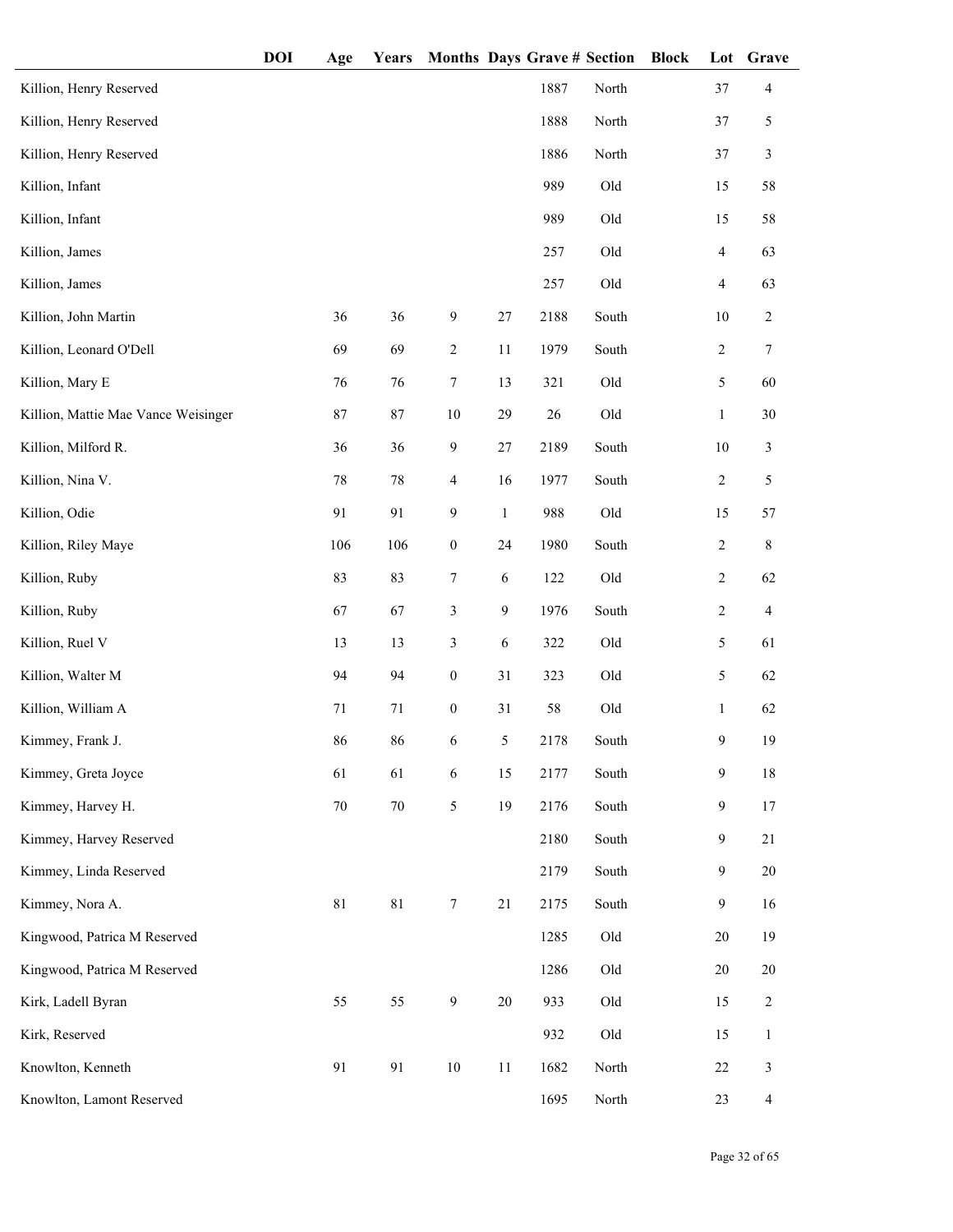|                                 | <b>DOI</b> | Age              | Years            |                  |                |      | Months Days Grave # Section | <b>Block</b> |                  | Lot Grave      |
|---------------------------------|------------|------------------|------------------|------------------|----------------|------|-----------------------------|--------------|------------------|----------------|
| Knowlton, Lamont Reserved       |            |                  |                  |                  |                | 1694 | North                       |              | 23               | $\mathfrak{Z}$ |
| Knowlton, Lamont Reserved       |            |                  |                  |                  |                | 1693 | North                       |              | 23               | $\sqrt{2}$     |
| Knowlton, Reserved              |            |                  |                  |                  |                | 1682 | North                       |              | $22\,$           | $\mathfrak{Z}$ |
| Knowlton, Reserved              |            |                  |                  |                  |                | 1681 | North                       |              | $22\,$           | $\sqrt{2}$     |
| Koemmel, Francis R Jr.          |            | $\boldsymbol{0}$ | $\boldsymbol{0}$ | 9                | 29             | 850  | Old                         |              | 13               | 53             |
| Kurz, William                   |            | 85               | 85               | 11               | $25\,$         | 1886 | North                       |              | 37               | $\mathfrak{Z}$ |
| LAC, Reserved                   |            |                  |                  |                  |                | 2497 | West                        |              | $\mathbf{1}$     | 66             |
| LAC, Reserved                   |            |                  |                  |                  |                | 2498 | West                        |              | $\mathbf{1}$     | 67             |
| LAC, Reserved                   |            |                  |                  |                  |                | 2496 | West                        |              | $\mathbf{1}$     | 65             |
| LAC, Reserved                   |            |                  |                  |                  |                | 2499 | West                        |              | $\mathbf{1}$     | 68             |
| Lamb, Donnie Royce              |            | 65               | 65               | $\overline{9}$   | 26             | 2370 | South                       |              | 16               | $22\,$         |
| Lamb, Evelyn Dunam Reserved     |            |                  |                  |                  |                | 2368 | South                       |              | 16               | $20\,$         |
| Lamb, Floyd W.                  |            | 71               | 71               | 7                | 3              | 2369 | South                       |              | 16               | 21             |
| Lamb, Geraldine Thomas          |            | 83               | 83               | 3                | $10\,$         | 2368 | South                       |              | 16               | $20\,$         |
| Lamberth, James W. Reserved     |            |                  |                  |                  |                | 2589 | West                        |              | 2                | 63             |
| Lamberth, James W. Reserved     |            |                  |                  |                  |                | 2590 | West                        |              | 2                | 64             |
| Lambright, Bell                 |            | $72\,$           | $72\,$           | $8\,$            | $20\,$         | 390  | Old                         |              | 6                | 62             |
| Lambright, Billie Reserved      |            |                  |                  |                  |                | 2425 | West                        |              | $\boldsymbol{0}$ | 89             |
| Lambright, Chalmer L.           |            | 83               | 83               | 7                | 7              | 2419 | West                        |              | $\mathbf{0}$     | 83             |
| Lambright, Charles Edry         |            | 69               | 69               | $\boldsymbol{0}$ | 31             | 2417 | West                        |              | $\boldsymbol{0}$ | $81\,$         |
| Lambright, Johnson Reserved     |            |                  |                  |                  |                | 2422 | West                        |              | $\boldsymbol{0}$ | 86             |
| Lambright, Johnson Reserved     |            |                  |                  |                  |                | 2424 | West                        |              | $\boldsymbol{0}$ | 88             |
| Lambright, Johnson Reserved     |            |                  |                  |                  |                | 2423 | West                        |              | $\boldsymbol{0}$ | $87\,$         |
| Lambright, Libbie D             |            | 94               | 94               | $\overline{4}$   | 19             | 2418 | West                        |              | $\boldsymbol{0}$ | 82             |
| Lambright, Linda Nell           |            | 63               | 63               | $\overline{c}$   | $\mathfrak{Z}$ | 123  | Old                         |              | 2                | 63             |
| Lambright, Norman West Reserved |            |                  |                  |                  |                | 124  | Old                         |              | $\sqrt{2}$       | 64             |
| Lambright, Reserved             |            |                  |                  |                  |                | 2415 | West                        |              | $\boldsymbol{0}$ | 79             |
| Lambright, Reserved             |            |                  |                  |                  |                | 2420 | West                        |              | $\boldsymbol{0}$ | 84             |
| Lambright, Reserved             |            |                  |                  |                  |                | 2421 | West                        |              | $\boldsymbol{0}$ | 85             |
| Lambright, Reserved             |            |                  |                  |                  |                | 2420 | West                        |              | $\boldsymbol{0}$ | 84             |
| Lambright, Reserved             |            |                  |                  |                  |                | 2414 | West                        |              | $\boldsymbol{0}$ | $78\,$         |
| Lambright, Reserved             |            |                  |                  |                  |                | 2421 | West                        |              | $\boldsymbol{0}$ | 85             |
|                                 |            |                  |                  |                  |                |      |                             |              |                  |                |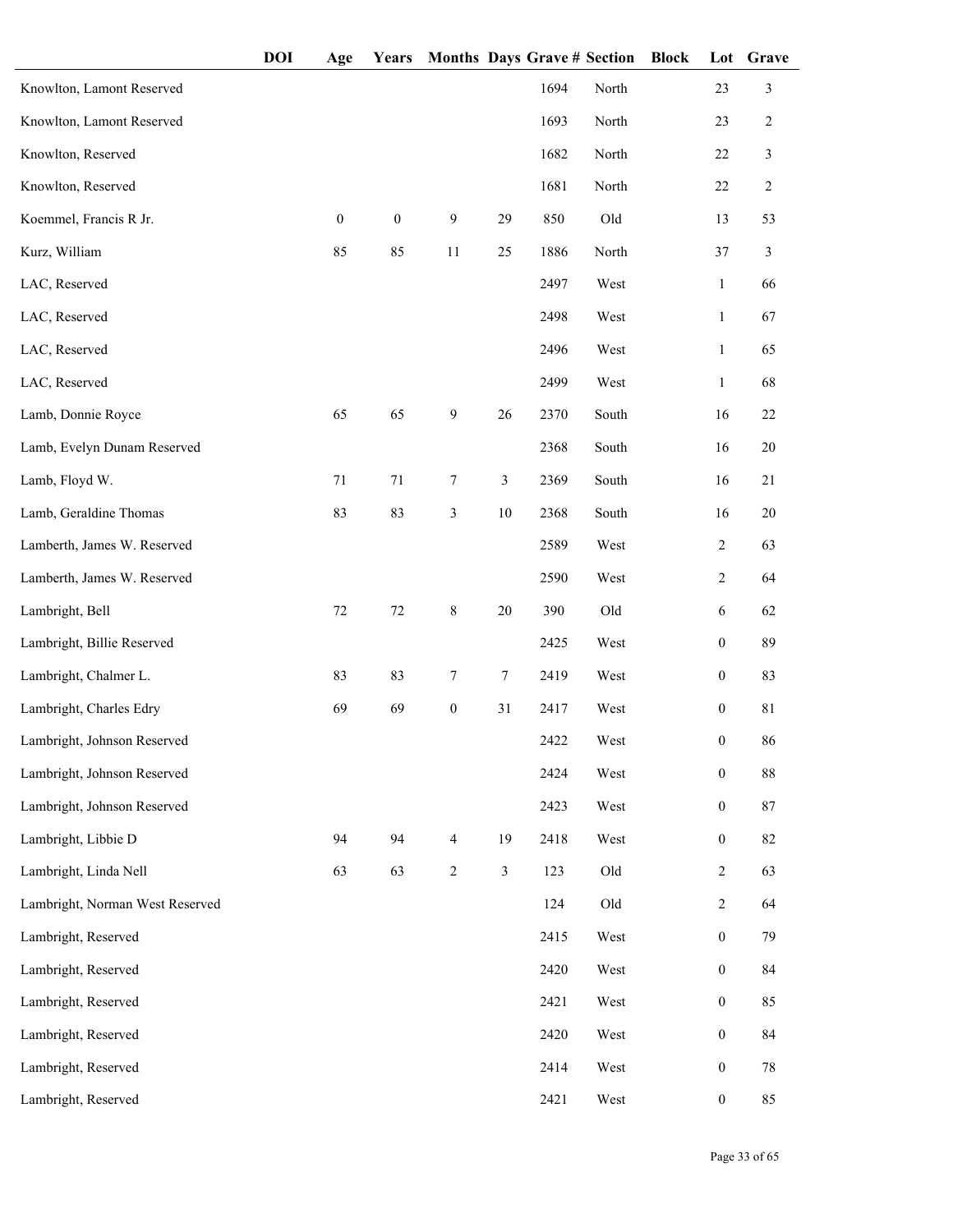|                               | <b>DOI</b> | Age              | Years            |                  |                  | <b>Months Days Grave # Section</b> |                | <b>Block</b> |                  | Lot Grave        |
|-------------------------------|------------|------------------|------------------|------------------|------------------|------------------------------------|----------------|--------------|------------------|------------------|
| Lambright, Reserved           |            |                  |                  |                  |                  | 2415                               | West           |              | $\boldsymbol{0}$ | 79               |
| Lambright, Talmage C          |            | 62               | 62               | $\mathfrak{Z}$   | 24               | 388                                | Old            |              | 6                | 60               |
| Lane, Mrs. O E                |            | 64               | 64               | $\mathfrak{Z}$   | 31               | 372                                | Old            |              | 6                | $44\,$           |
| Larue, Laura Reserved         |            |                  |                  |                  |                  | 2629                               | West           |              | 3                | $\,8\,$          |
| Larue, Willie B.              |            | $77\,$           | 77               | $\overline{4}$   | 24               | 2630                               | West           |              | 3                | 9                |
| Lasiter, L N (Rev.)           |            | 23               | 23               | 8                | 19               | 172                                | Old            |              | 3                | 45               |
| Lasiter, Loyal                |            |                  |                  |                  |                  | 173                                | Old            |              | 3                | 46               |
| Lasiter, Martha Ann           |            | 63               | 63               | $\boldsymbol{0}$ | $31\,$           | 171                                | $\mathrm{Old}$ |              | 3                | $44\,$           |
| Lassiter, J.R. Reserved       |            |                  |                  |                  |                  | 1664                               | North          |              | $20\,$           | $\overline{9}$   |
| Lassiter, J.R. Reserved       |            |                  |                  |                  |                  | 1663                               | North          |              | 20               | $8\,$            |
| Lassiter, Jr. Reserved        |            |                  |                  |                  |                  | 1775                               | North          |              | 29               | $8\,$            |
| Lassiter, Jr. Reserved        |            |                  |                  |                  |                  | 1774                               | North          |              | 29               | $\boldsymbol{7}$ |
| Lassiter, Jr. Reserved        |            |                  |                  |                  |                  | 1773                               | North          |              | 29               | $\sqrt{6}$       |
| Lassiter, L. Reserved         |            |                  |                  |                  |                  | 1768                               | North          |              | 29               | $\mathbf{1}$     |
| Lassiter, Theresa Reserved    |            |                  |                  |                  |                  | 1778                               | North          |              | 29               | 11               |
| Lassiter?, Theresa Reserved   |            |                  |                  |                  |                  | 1776                               | North          |              | 29               | 9                |
| Lassiter?, Theresa Reserved   |            |                  |                  |                  |                  | 1777                               | North          |              | 29               | $10\,$           |
| Laymance, J R                 |            | $70\,$           | $70\,$           | $\boldsymbol{0}$ | 31               | 697                                | Old            |              | 11               | 34               |
| Laymance, Mary Ella           |            | 79               | 79               | $\boldsymbol{0}$ | 31               | 698                                | Old            |              | 11               | 35               |
| Laymance, SP                  |            | 5                | $\mathfrak{S}$   | 5                | 18               | 695                                | Old            |              | 11               | 32               |
| Leamons, Ann Love             |            | 76               | 76               | 8                | 27               | 2196                               | South          |              | 10               | $10\,$           |
| Leamons, E.T.                 |            | 79               | 79               | 10               | 24               | 2197                               | South          |              | $10\,$           | 11               |
| Leamons, Mattie A             |            | 56               | 56               | $\mathfrak{Z}$   | 24               | 863                                | Old            |              | 13               | 66               |
| Leamons, William D            |            | 86               | 86               | $10\,$           | 8                | 864                                | Old            |              | 13               | 67               |
| Leatherwood, David Reserved   |            |                  |                  |                  |                  | 2408                               | West           |              | $\boldsymbol{0}$ | $72\,$           |
| Leatherwood, David Reserved   |            |                  |                  |                  |                  | 2407                               | West           |              | $\boldsymbol{0}$ | 71               |
| Leatherwood, David Reserved   |            |                  |                  |                  |                  | 2406                               | West           |              | $\boldsymbol{0}$ | $70\,$           |
| Leatherwood, Dennie E., Jr.   |            | 56               | 56               | $\mathfrak{Z}$   | 6                | 2491                               | West           |              | $\mathbf{1}$     | 60               |
| Leatherwood, Edna A. Garrison |            | 85               | 85               | $\mathfrak{Z}$   | 12               | 2490                               | West           |              | $\mathbf{1}$     | 59               |
| Leatherwood, Mary             |            | 83               | 83               | $\boldsymbol{0}$ | 31               | 206                                | Old            |              | 4                | 12               |
| Leatherwood, Michael Edward   |            | 36               | 36               | 9                | 11               | 2492                               | West           |              | $\mathbf{1}$     | 61               |
| Leatherwood, Ovie Dene        |            | $\boldsymbol{0}$ | $\boldsymbol{0}$ | $\mathbf{1}$     | $\boldsymbol{7}$ | 204                                | Old            |              | 4                | $10\,$           |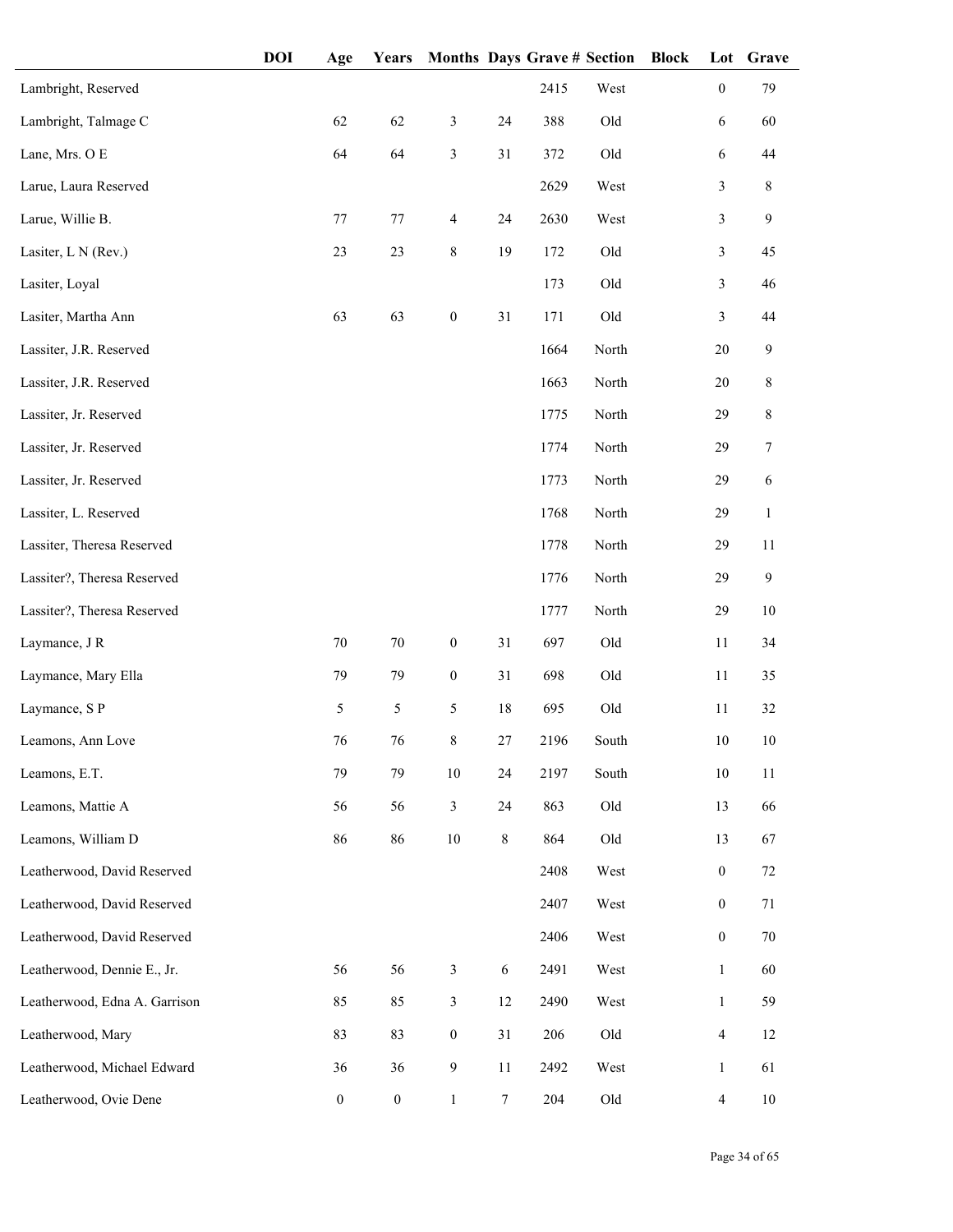|                             | <b>DOI</b> | Age              | Years            |                  |                  | Months Days Grave # Section |                | <b>Block</b> |                  | Lot Grave    |
|-----------------------------|------------|------------------|------------------|------------------|------------------|-----------------------------|----------------|--------------|------------------|--------------|
| Leatherwood, R T Reserved   |            |                  |                  |                  |                  | 2412                        | West           |              | $\boldsymbol{0}$ | $76\,$       |
| Leatherwood, R.T. Reserved  |            |                  |                  |                  |                  | 2413                        | West           |              | $\boldsymbol{0}$ | 77           |
| Leatherwood, R.T. Reserved  |            |                  |                  |                  |                  | 2412                        | West           |              | $\boldsymbol{0}$ | 76           |
| Leatherwood, R.T. Reserved  |            |                  |                  |                  |                  | 2411                        | West           |              | $\boldsymbol{0}$ | $75\,$       |
| Leatherwood, R.T. Reserved  |            |                  |                  |                  |                  | 2410                        | West           |              | $\boldsymbol{0}$ | 74           |
| Leatherwood, Revis E        |            | 91               | 91               | 5                | $10\,$           | 2586                        | West           |              | $\overline{2}$   | 60           |
| Leatherwood, Revis Reserved |            |                  |                  |                  |                  | 2587                        | West           |              | $\overline{2}$   | 61           |
| Leatherwood, Revis Reserved |            |                  |                  |                  |                  | 2588                        | West           |              | 2                | 62           |
| Leatherwood, Revis Reserved |            |                  |                  |                  |                  | 2585                        | West           |              | $\overline{c}$   | 59           |
| Ledbetter, Charles D        |            | 38               | $38\,$           | $\boldsymbol{0}$ | 5                | 186                         | $\mathrm{Old}$ |              | 3                | 59           |
| Ledbetter, Margie LaVon     |            |                  |                  |                  |                  | 182                         | $\mathrm{Old}$ |              | 3                | 55           |
| Ledbetter, Ollie I          |            | 92               | 92               | $10\,$           | 29               | 183                         | Old            |              | 3                | 56           |
| Lee, Carolyn                |            | 85               | 85               | 9                | $\boldsymbol{7}$ | 1033                        | $\mathrm{Old}$ |              | 16               | 35           |
| Lee, Corlon Wells Reserved  |            |                  |                  |                  |                  | 2493                        | West           |              | $\mathbf{1}$     | 62           |
| Lee, Linda Danneim          |            | 58               | 58               | $10\,$           | $28\,$           | 2453                        | West           |              | $\mathbf{1}$     | $22\,$       |
| Leggett, Cordella           |            |                  |                  |                  |                  | 1074                        | Old            |              | 17               | $\mathbf{9}$ |
| Lewis, Albert Cooper        |            | 84               | 84               | $\sqrt{6}$       | $\mathfrak{Z}$   | 1447                        | North          |              | 3                | 12           |
| Lewis, Dora Salmon          |            | 74               | 74               | $\boldsymbol{0}$ | 31               | 741                         | Old            |              | 12               | 11           |
| Lewis, Fred M               |            | 13               | 13               | $10\,$           | $\boldsymbol{7}$ | 742                         | Old            |              | 12               | 12           |
| Lewis, Ola Locklans         |            | 74               | 74               | $\tau$           | 26               | 1446                        | North          |              | 3                | $11\,$       |
| Lewis, Thomas Virgil        |            | 92               | 92               | $\overline{4}$   | 27               | 1448                        | North          |              | 3                | 13           |
| Lewis, William E            |            | 62               | 62               | $\boldsymbol{0}$ | $31\,$           | 740                         | Old            |              | 12               | $10\,$       |
| Little, I V Campbell        |            |                  |                  |                  |                  | 145                         | $\mathrm{Old}$ |              | $\mathfrak{Z}$   | $18\,$       |
| Little, J M (Pat)           |            | 55               | 55               | 5                | 14               | 144                         | Old            |              | 3                | $17\,$       |
| Lively, Allie               |            | 84               | $\bf 84$         | $\mathfrak{Z}$   | $\overline{4}$   | 267                         | Old            |              | 5                | $\sqrt{6}$   |
| Lively, Bill Sr.            |            | 83               | 83               | 6                | $27\,$           | 1653                        | North          |              | 19               | $10\,$       |
| Lively, Della S             |            | 22               | $22\,$           | $\mathfrak{Z}$   | 19               | 606                         | $\mathrm{Old}$ |              | $10\,$           | $10\,$       |
| Lively, EK                  |            |                  |                  |                  |                  | 625                         | $\mathrm{Old}$ |              | $10\,$           | 29           |
| Lively, Ernest Elwood       |            | 69               | 69               | $8\,$            | $\sqrt{6}$       | 1948                        | South          |              | $\mathbf{1}$     | $\,1\,$      |
| Lively, Fletcher            |            | 84               | $\bf 84$         | 7                | 17               | 607                         | Old            |              | $10\,$           | $11\,$       |
| Lively, Infant              |            | $\boldsymbol{0}$ | $\boldsymbol{0}$ | $\mathbf{1}$     | 22               | 269                         | $\mathrm{Old}$ |              | 5                | $\,$ 8 $\,$  |
| Lively, Joe H               |            | 75               | $75\,$           | $\mathfrak{S}$   | $20\,$           | 72                          | $\rm Old$      |              | $\overline{c}$   | $12\,$       |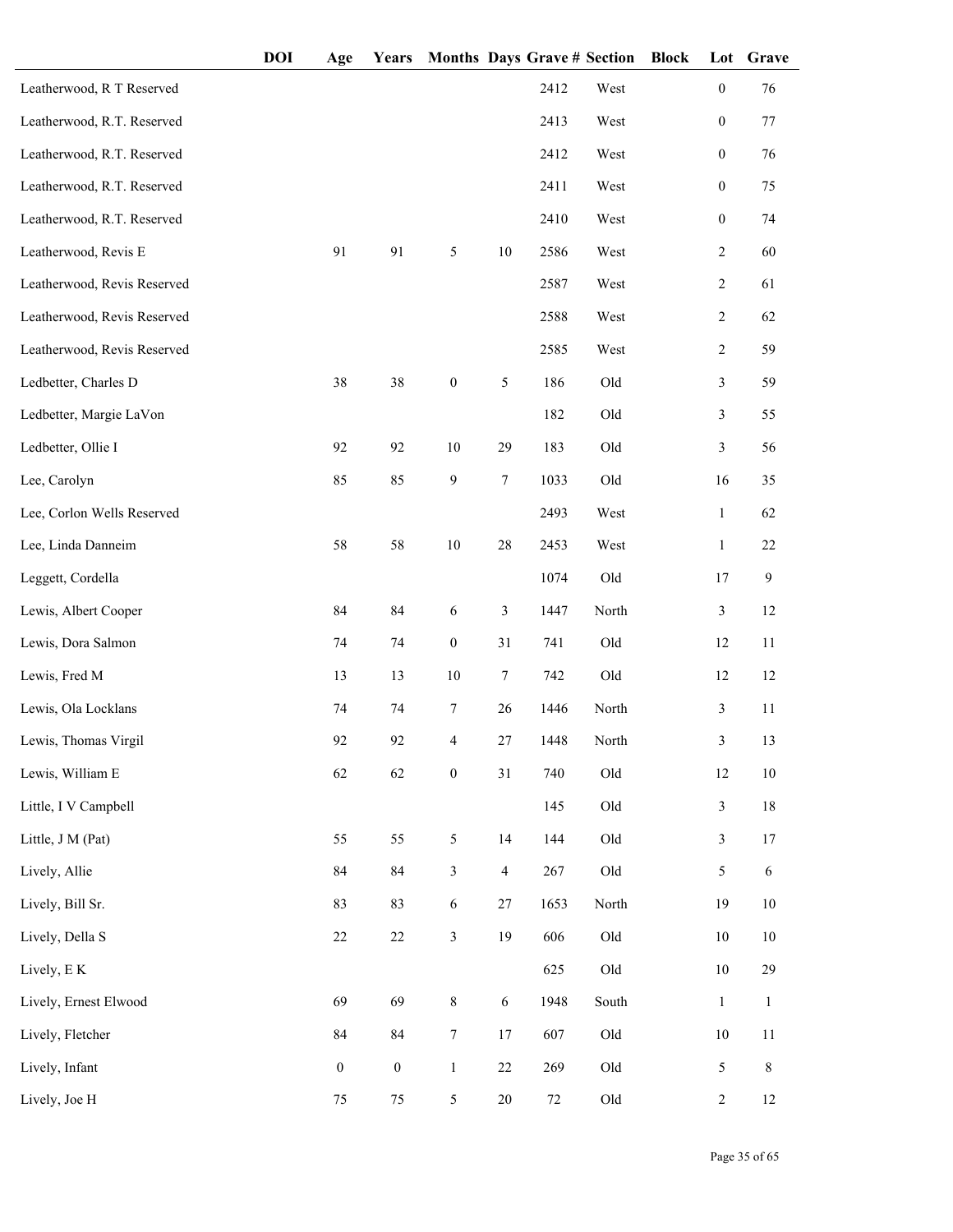|                                  | <b>DOI</b> | Age              | Years            |                  |            | <b>Months Days Grave # Section</b> |                | <b>Block</b> |                  | Lot Grave      |
|----------------------------------|------------|------------------|------------------|------------------|------------|------------------------------------|----------------|--------------|------------------|----------------|
| Lively, Louis                    |            | $\boldsymbol{0}$ | $\boldsymbol{0}$ | $\overline{4}$   | $21\,$     | 624                                | Old            |              | $10\,$           | $28\,$         |
| Lively, Marshall                 |            | 83               | 83               | $\sqrt{2}$       | $18\,$     | 268                                | Old            |              | $\mathfrak s$    | $\tau$         |
| Lively, Mary Elizabeth Springman |            | 104              | 104              | 11               | 12         | 1028                               | Old            |              | 16               | 30             |
| Lively, Paralee Killion          |            | $90\,$           | $90\,$           | $\,1$            | $21\,$     | 1949                               | South          |              | $\mathbf{1}$     | $\overline{c}$ |
| Lively, Preston A                |            | 96               | 96               | $\sqrt{6}$       | 16         | $202\,$                            | Old            |              | $\overline{4}$   | 8              |
| Lively, Reserved                 |            |                  |                  |                  |            | 1652                               | North          |              | 19               | 9              |
| Lively, Roby Earl                |            | 92               | 92               | $\boldsymbol{0}$ | $20\,$     | 1029                               | $\rm Old$      |              | 16               | $31\,$         |
| London, Charles Wade             |            | $78\,$           | $78\,$           | $11\,$           | $30\,$     | 1657                               | North          |              | 20               | $\overline{c}$ |
| London, Mary                     |            | $81\,$           | $81\,$           | $\boldsymbol{0}$ | $\sqrt{2}$ | 1656                               | North          |              | $20\,$           | $\mathbf{1}$   |
| London, Mary Reserved            |            |                  |                  |                  |            | 1658                               | North          |              | $20\,$           | 3              |
| Long, James Lee                  |            | $78\,$           | $78\,$           | 5                | $28\,$     | 1494                               | North          |              | $\tau$           | 5              |
| Long, Shirley Dean Guice         |            | $80\,$           | $80\,$           | 8                | 21         | 1494                               | North          |              | $\tau$           | 5              |
| Lowery, Wilford Gene             |            | 38               | $38\,$           | $\boldsymbol{9}$ | 29         | 1928                               | North          |              | 39               | 13             |
| Magee, Harry                     |            | 83               | 83               | 11               | 11         | 2547                               | West           |              | $\overline{c}$   | 21             |
| Magee, Ruby Dale                 |            | 67               | 67               | $\overline{4}$   | 23         | 2546                               | West           |              | $\overline{c}$   | $20\,$         |
| Marable, George Frank            |            | 83               | 83               | 5                | $18\,$     | 2195                               | South          |              | 10               | 9              |
| Marable, Johnnie Lee Leamons     |            | 71               | $71\,$           | $10\,$           | 26         | 2194                               | South          |              | $10\,$           | 8              |
| Marker, Illegible                |            |                  |                  |                  |            | 568                                | Old            |              | 9                | 39             |
| Marker, Illegible                |            |                  |                  |                  |            | 287                                | Old            |              | 5                | 26             |
| Marker, Illegible                |            |                  |                  |                  |            | 300                                | Old            |              | 5                | 39             |
| Marker, Illegible                |            |                  |                  |                  |            | 296                                | Old            |              | 5                | 35             |
| Marker, Illegible                |            |                  |                  |                  |            | 610                                | Old            |              | 10               | 14             |
| Marker, Illegible                |            |                  |                  |                  |            | 611                                | Old            |              | $10\,$           | 15             |
| Marker, Illegible                |            |                  |                  |                  |            | 567                                | Old            |              | 9                | $38\,$         |
| Marker, Unknown                  |            |                  |                  |                  |            | 376                                | Old            |              | $\boldsymbol{6}$ | $48\,$         |
| Marker, Unknown                  |            |                  |                  |                  |            | 374                                | Old            |              | 6                | 46             |
| Marker, Unknown                  |            |                  |                  |                  |            | 364                                | $\rm Old$      |              | 6                | 36             |
| Marker, Unknown                  |            |                  |                  |                  |            | 370                                | Old            |              | 6                | $42\,$         |
| Marker, Unknown                  |            |                  |                  |                  |            | 386                                | $\mathrm{Old}$ |              | 6                | 58             |
| Marker, Unknown                  |            |                  |                  |                  |            | 1026                               | Old            |              | 16               | $28\,$         |
| Marker, Unknown                  |            |                  |                  |                  |            | 835                                | Old            |              | 13               | $38\,$         |
| Marker, Unknown                  |            |                  |                  |                  |            | 887                                | Old            |              | 14               | 23             |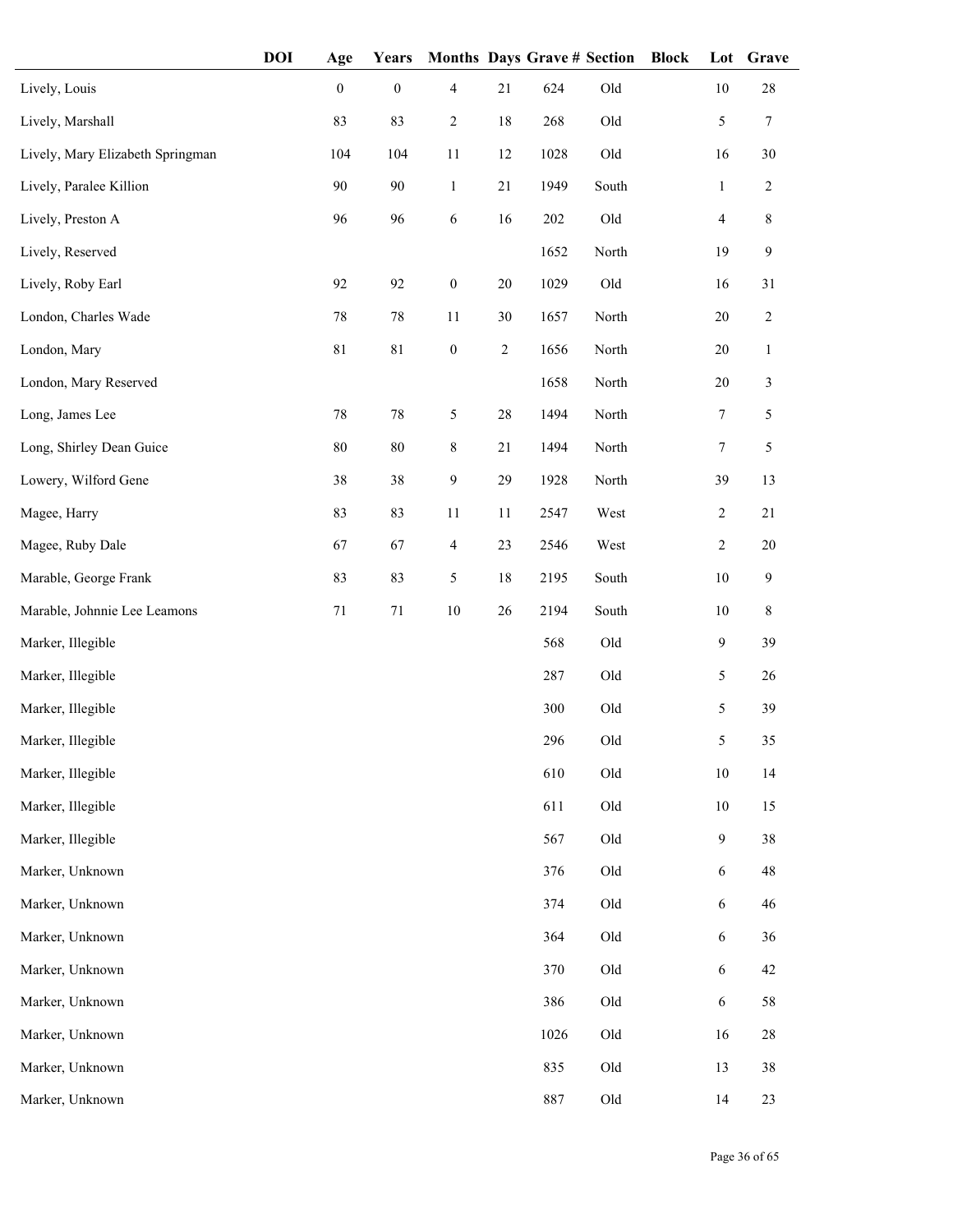|                 | <b>DOI</b> | Age | Years | Months Days Grave # Section |                | <b>Block</b> | Lot              | Grave            |
|-----------------|------------|-----|-------|-----------------------------|----------------|--------------|------------------|------------------|
| Marker, Unknown |            |     |       | 369                         | Old            |              | $\sqrt{6}$       | 41               |
| Marker, Unknown |            |     |       | 1193                        | Old            |              | 18               | 61               |
| Marker, Unknown |            |     |       | 956                         | Old            |              | 15               | 25               |
| Marker, Unknown |            |     |       | 1219                        | Old            |              | 19               | $20\,$           |
| Marker, Unknown |            |     |       | 1295                        | Old            |              | $20\,$           | 29               |
| Marker, Unknown |            |     |       | 927                         | $\rm Old$      |              | 14               | 63               |
| Marker, Unknown |            |     |       | 983                         | Old            |              | 15               | 52               |
| Marker, Unknown |            |     |       | 1234                        | Old            |              | 19               | 35               |
| Marker, Unknown |            |     |       | 903                         | $\mathrm{Old}$ |              | 14               | 39               |
| Marker, Unknown |            |     |       | 705                         | $\rm Old$      |              | $11\,$           | 42               |
| Marker, Unknown |            |     |       | 888                         | Old            |              | 14               | 24               |
| Marker, Unknown |            |     |       | 535                         | Old            |              | $\boldsymbol{9}$ | $\sqrt{6}$       |
| Marker, Unknown |            |     |       | 717                         | $\mathrm{Old}$ |              | 11               | 54               |
| Marker, Unknown |            |     |       | 436                         | $\rm Old$      |              | $\tau$           | 41               |
| Marker, Unknown |            |     |       | 633                         | Old            |              | 10               | 37               |
| Marker, Unknown |            |     |       | 614                         | Old            |              | 10               | $18\,$           |
| Marker, Unknown |            |     |       | 1235                        | $\mathrm{Old}$ |              | 19               | 36               |
| Marker, Unknown |            |     |       | 904                         | $\rm Old$      |              | 14               | 40               |
| Marker, Unknown |            |     |       | 1350                        | Old            |              | 21               | 17               |
| Marker, Unknown |            |     |       | 539                         | Old            |              | $\boldsymbol{9}$ | $10\,$           |
| Marker, Unknown |            |     |       | 1098                        | Old            |              | 17               | 33               |
| Marker, Unknown |            |     |       | 536                         | $\rm Old$      |              | 9                | $\tau$           |
| Marker, Unknown |            |     |       | 634                         | $\rm Old$      |              | 10               | $38\,$           |
| Marker, Unknown |            |     |       | 696                         | Old            |              | $11\,$           | 33               |
| Marker, Unknown |            |     |       | 537                         | Old            |              | 9                | $\,8\,$          |
| Marker, Unknown |            |     |       | 538                         | $\rm Old$      |              | 9                | $\boldsymbol{9}$ |
| Marker, Unknown |            |     |       | 968                         | $\rm Old$      |              | 15               | 37               |
| Marker, Unknown |            |     |       | 710                         | Old            |              | $11\,$           | $47\,$           |
| Marker, Unknown |            |     |       | 375                         | Old            |              | 6                | $47\,$           |
| Marker, Unknown |            |     |       | 707                         | $\rm Old$      |              | $11\,$           | $44\,$           |
| Marker, Unknown |            |     |       | 701                         | Old            |              | 11               | $38\,$           |
| Marker (A M W), |            |     |       | 704                         | $\rm Old$      |              | $11\,$           | 41               |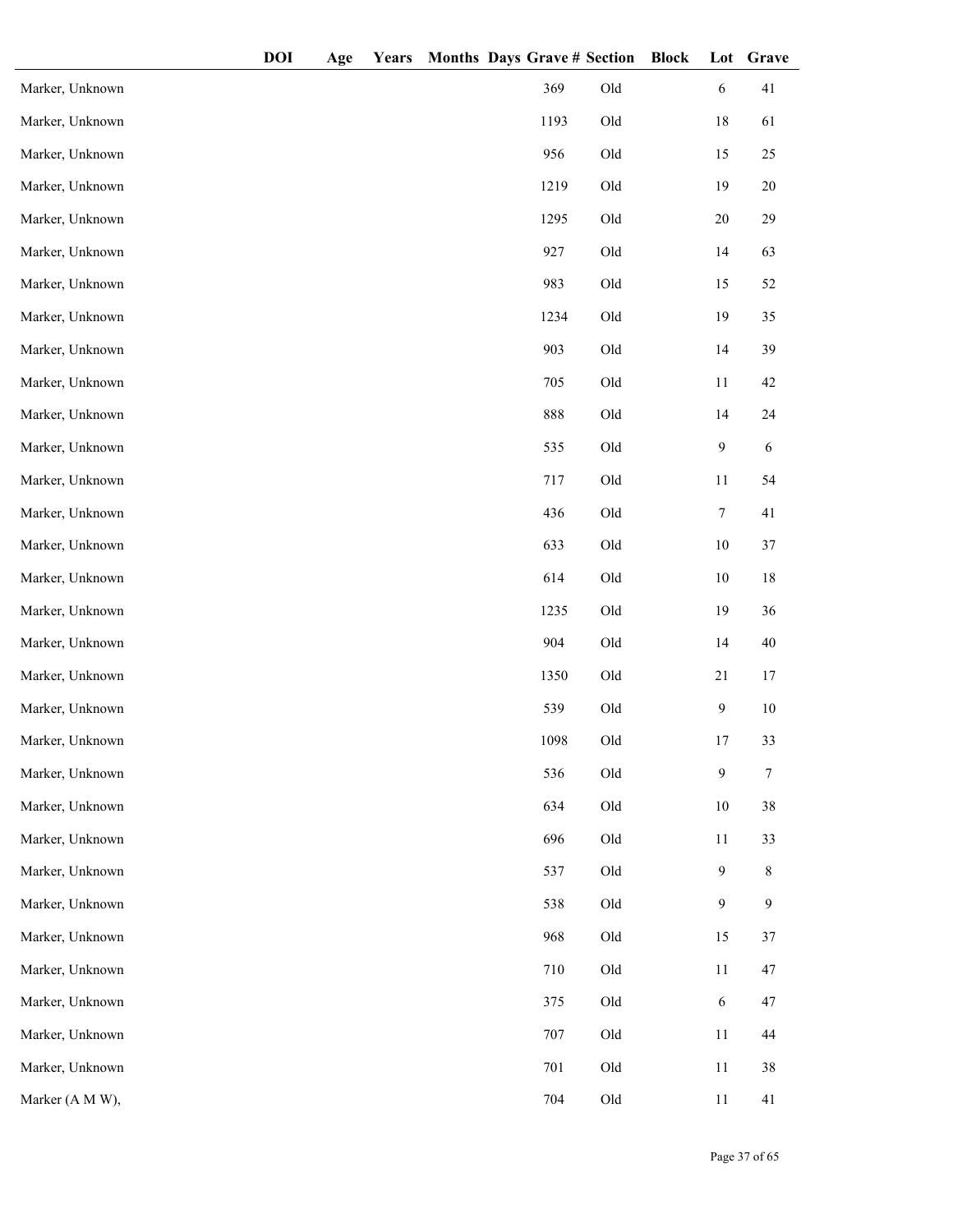|                                  | <b>DOI</b> | Age    | Years        |                  |            | Months Days Grave # Section |                | <b>Block</b> |                  | Lot Grave        |
|----------------------------------|------------|--------|--------------|------------------|------------|-----------------------------|----------------|--------------|------------------|------------------|
| Marsh, Briana Reserved           |            |        |              |                  |            | 2303                        | South          |              | 14               | 9                |
| Marsh, Hayden Reseerved          |            |        |              |                  |            | 2304                        | South          |              | 14               | 10               |
| Marsh, Josh Reserved             |            |        |              |                  |            | 2305                        | South          |              | 14               | 11               |
| Marsh, Reserved                  |            |        |              |                  |            | 2319                        | South          |              | 14               | $25\,$           |
| Marsh (Hudson), Britney Reserved |            |        |              |                  |            | 2306                        | South          |              | 14               | 12               |
| Martin, Carolyn                  |            |        |              |                  |            | 2912                        | West           |              | 6                | $\sqrt{6}$       |
| Martin, Carolyn Reserved         |            |        |              |                  |            | 2909                        | West           |              | 6                | 3                |
| Martin, Carolyn Reserved         |            |        |              |                  |            | 2911                        | West           |              | 6                | 5                |
| Martin, Carolyn Reserved         |            |        |              |                  |            | 2910                        | West           |              | 6                | $\overline{4}$   |
| Martin, Ruby                     |            | 85     | 85           | 5                | $18\,$     | 1405                        | $\mathrm{Old}$ |              | $22\,$           | 51               |
| Masters, Dora M.                 |            | 87     | 87           | 4                | $\sqrt{2}$ | 2330                        | South          |              | 15               | $\overline{9}$   |
| Masters, G. E.                   |            | 66     | 66           | $8\,$            | 15         | 2331                        | South          |              | 15               | 10               |
| Maxey, Bobby Wayne Reserved      |            |        |              |                  |            | 188                         | $\mathrm{Old}$ |              | 3                | 61               |
| Maxey, Carolyn Cooksey Reserved  |            |        |              |                  |            | 187                         | Old            |              | 3                | 60               |
| McCoy, Modine                    |            | $70\,$ | $70\,$       | $\mathfrak{Z}$   | 15         | 1500                        | North          |              | 7                | $11\,$           |
| McCoy, Reserved                  |            |        |              |                  |            | 1502                        | North          |              | $\boldsymbol{7}$ | 13               |
| McCoy, Roger R.                  |            | $70\,$ | $70\,$       | 5                | 13         | 1501                        | North          |              | 7                | 12               |
| McCoys, Gary Reserved            |            |        |              |                  |            | 1455                        | North          |              | 4                | $\sqrt{6}$       |
| McCoys, Gary Reserved            |            |        |              |                  |            | 1457                        | North          |              | 4                | 8                |
| McCoys, Gary Reserved            |            |        |              |                  |            | 1456                        | North          |              | 4                | $\boldsymbol{7}$ |
| McCoys, Gary Reserved            |            |        |              |                  |            | 1454                        | North          |              | 4                | 5                |
| McCoys, Randy Reserved           |            |        |              |                  |            | 1450                        | North          |              | $\overline{4}$   | $\mathbf{1}$     |
| McCoys, Randy Reserved           |            |        |              |                  |            | 1451                        | North          |              | 4                | $\sqrt{2}$       |
| McCoys, Randy Reserved           |            |        |              |                  |            | 1452                        | North          |              | 4                | 3                |
| McCoys, Randy Reserved           |            |        |              |                  |            | 1453                        | North          |              | 4                | $\overline{4}$   |
| McCoys, Reserved                 |            |        |              |                  |            | 1445                        | North          |              | 3                | 10               |
| McCoys, Reserved                 |            |        |              |                  |            | 1444                        | North          |              | 3                | $\boldsymbol{9}$ |
| McCullar, John                   |            | 75     | $75\,$       | $\tau$           | $26\,$     | 306                         | $\mathrm{Old}$ |              | 5                | 45               |
| McCullough, Ruth Jones           |            | $88\,$ | $88\,$       | $\boldsymbol{0}$ | 13         | 1190                        | Old            |              | 18               | 58               |
| McGee, Harry                     |            |        |              |                  |            | 2547                        | West           |              | $\overline{c}$   | $21\,$           |
| McGowan, Doris Winnie            |            | 75     | 75           | 6                | 16         | 2052                        | South          |              | 5                | $\mathbf{1}$     |
| McGowan, Nancy Sharon            |            | $1\,$  | $\mathbf{1}$ | $8\,$            | $27\,$     | 2053                        | South          |              | 5                | $\sqrt{2}$       |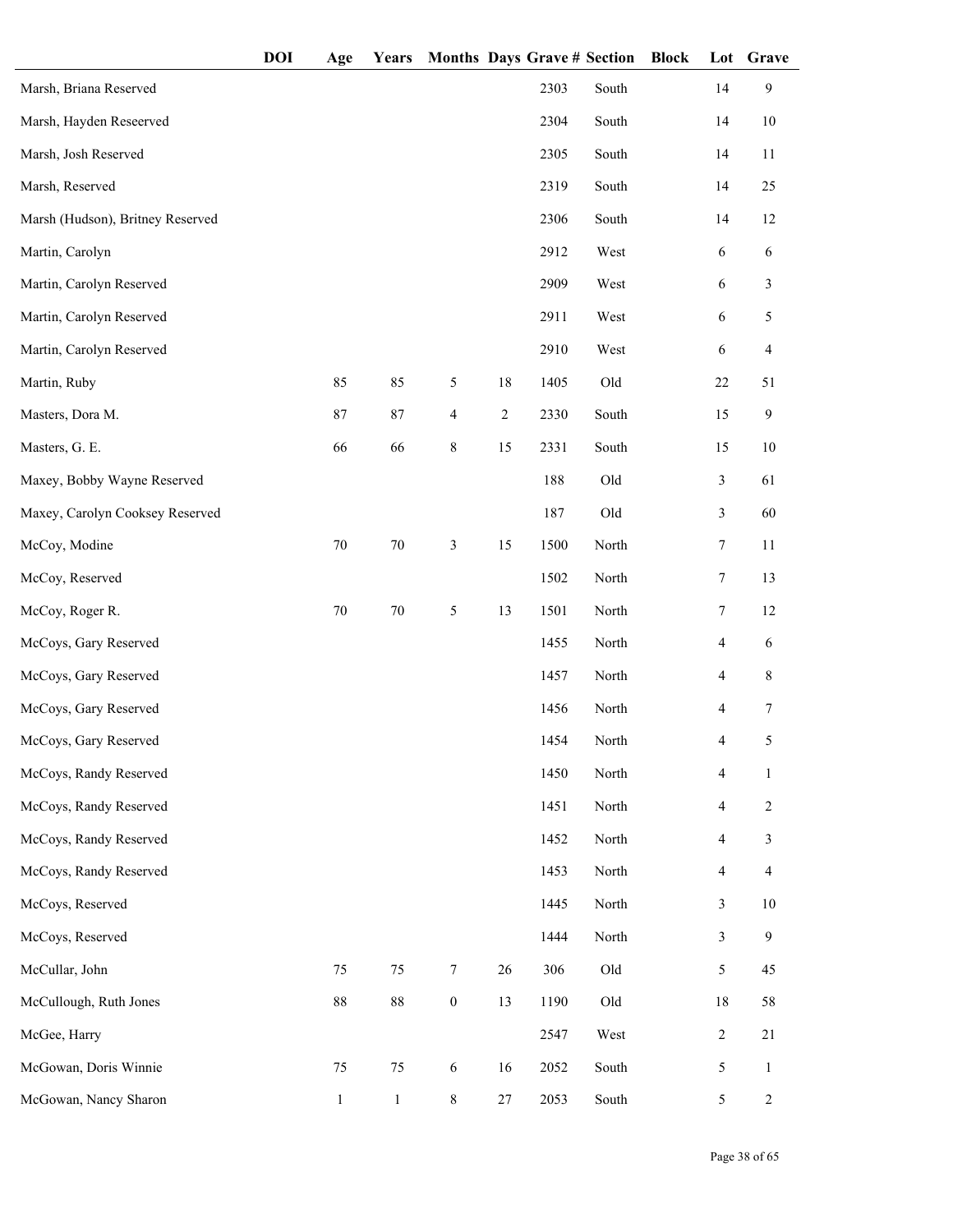|                                    | <b>DOI</b> | Age    | Years    |                  |                  | Months Days Grave # Section |           | <b>Block</b> |                  | Lot Grave        |  |
|------------------------------------|------------|--------|----------|------------------|------------------|-----------------------------|-----------|--------------|------------------|------------------|--|
| McGowan, R.E. (Mac)                |            | $78\,$ | $78\,$   | $\boldsymbol{7}$ | 24               | 2054                        | South     |              | 5                | $\mathfrak{Z}$   |  |
| McIver, Chester A                  |            | 84     | $\bf 84$ | $\boldsymbol{7}$ | $28\,$           | 930                         | Old       |              | 14               | 66               |  |
| McIver, Ruby                       |            | 55     | 55       | $\overline{4}$   | $28\,$           | 931                         | Old       |              | 14               | 67               |  |
| McKenney, Donna                    |            | 54     | 54       | $\overline{4}$   | 14               | 1619                        | North     |              | 16               | 13               |  |
| McKimray, Donna                    |            | 54     | 54       | $\overline{4}$   | 14               | 1619                        | North     |              | 16               | 13               |  |
| McKinney, LeAnn E                  |            | 23     | 23       | $\overline{c}$   | 23               | 2024                        | South     |              | $\mathfrak{Z}$   | 27               |  |
| McKinney, LeAnn Elizabeth          |            |        |          |                  |                  | 2647                        | West      |              | 3                | 26               |  |
| McLean, Mary Bethina Ashley        |            | $80\,$ | $80\,$   | $\boldsymbol{0}$ | 31               | 1093                        | $\rm Old$ |              | 17               | $28\,$           |  |
| McQueen, Robert D                  |            | $77\,$ | $77\,$   | $\overline{4}$   | $\overline{9}$   | 1671                        | North     |              | 21               | $\overline{4}$   |  |
| Mead, Charles F D                  |            | $82\,$ | $82\,$   | 11               | 25               | 3086                        | West      |              | $\boldsymbol{7}$ | 85               |  |
| Mead, Charles F D Reserved         |            |        |          |                  |                  | 3085                        | West      |              | $\tau$           | 84               |  |
| Mead, Ruth Ann Reserved            |            |        |          |                  |                  | 3086                        | West      |              | $\boldsymbol{7}$ | 85               |  |
| Mendiola, Reserved                 |            |        |          |                  |                  | 1801                        | North     |              | 31               | $\,8\,$          |  |
| Mendiola, Reserved                 |            |        |          |                  |                  | 1799                        | North     |              | 31               | 6                |  |
| Mendiola, Reserved                 |            |        |          |                  |                  | 1798                        | North     |              | 31               | 5                |  |
| Mendiola, Reserved                 |            |        |          |                  |                  | 1800                        | North     |              | 31               | $\boldsymbol{7}$ |  |
| Miles, Edna Faye                   |            | $20\,$ | $20\,$   | $\overline{c}$   | 22               | 795                         | Old       |              | 12               | 65               |  |
| Mitchell, Nancy Wells              |            | 69     | 69       | $\boldsymbol{6}$ | 31               | 230                         | Old       |              | $\overline{4}$   | 36               |  |
| Montgomery, Calvin                 |            | 36     | 36       | 9                | 14               | 1076                        | Old       |              | 17               | $11\,$           |  |
| Montgomery, Charlean               |            | 95     | 95       | 5                | $\boldsymbol{9}$ | 598                         | Old       |              | $10\,$           | $\boldsymbol{2}$ |  |
| Montgomery, Charlean Trigg Reserve |            |        |          |                  |                  | 598                         | Old       |              | 10               | $\overline{c}$   |  |
| Montgomery, John Harlan            |            | $70\,$ | 70       | 3                | $\sqrt{2}$       | 597                         | Old       |              | $10\,$           | $\mathbf{1}$     |  |
| Montgomery, Minnie Smith           |            |        |          |                  |                  | 1075                        | Old       |              | 17               | 10               |  |
| Moore, Ruth Ann Reserved           |            |        |          |                  |                  | 1574                        | North     |              | 13               | 7                |  |
| Moore, Ruth Ann Reserved           |            |        |          |                  |                  | 1573                        | North     |              | 13               | 6                |  |
| Moore, Ruth Ann Reserved           |            |        |          |                  |                  | 1572                        | North     |              | 13               | 5                |  |
| Moore, Ruth Ann Reserved           |            |        |          |                  |                  | 1570                        | North     |              | 13               | 3                |  |
| Moore, Ruth Ann Reserved           |            |        |          |                  |                  | 1571                        | North     |              | 13               | $\overline{4}$   |  |
| Morehead, Alvin                    |            |        |          |                  |                  | 794                         | Old       |              | 12               | 64               |  |
| Morehead, Bruce                    |            |        |          |                  |                  | 847                         | Old       |              | 13               | 50               |  |
| Morehead, Calvin Leon              |            |        |          |                  |                  | 849                         | Old       |              | 13               | 52               |  |
| Morehead, Dora M                   |            |        |          |                  |                  | 848                         | Old       |              | 13               | 51               |  |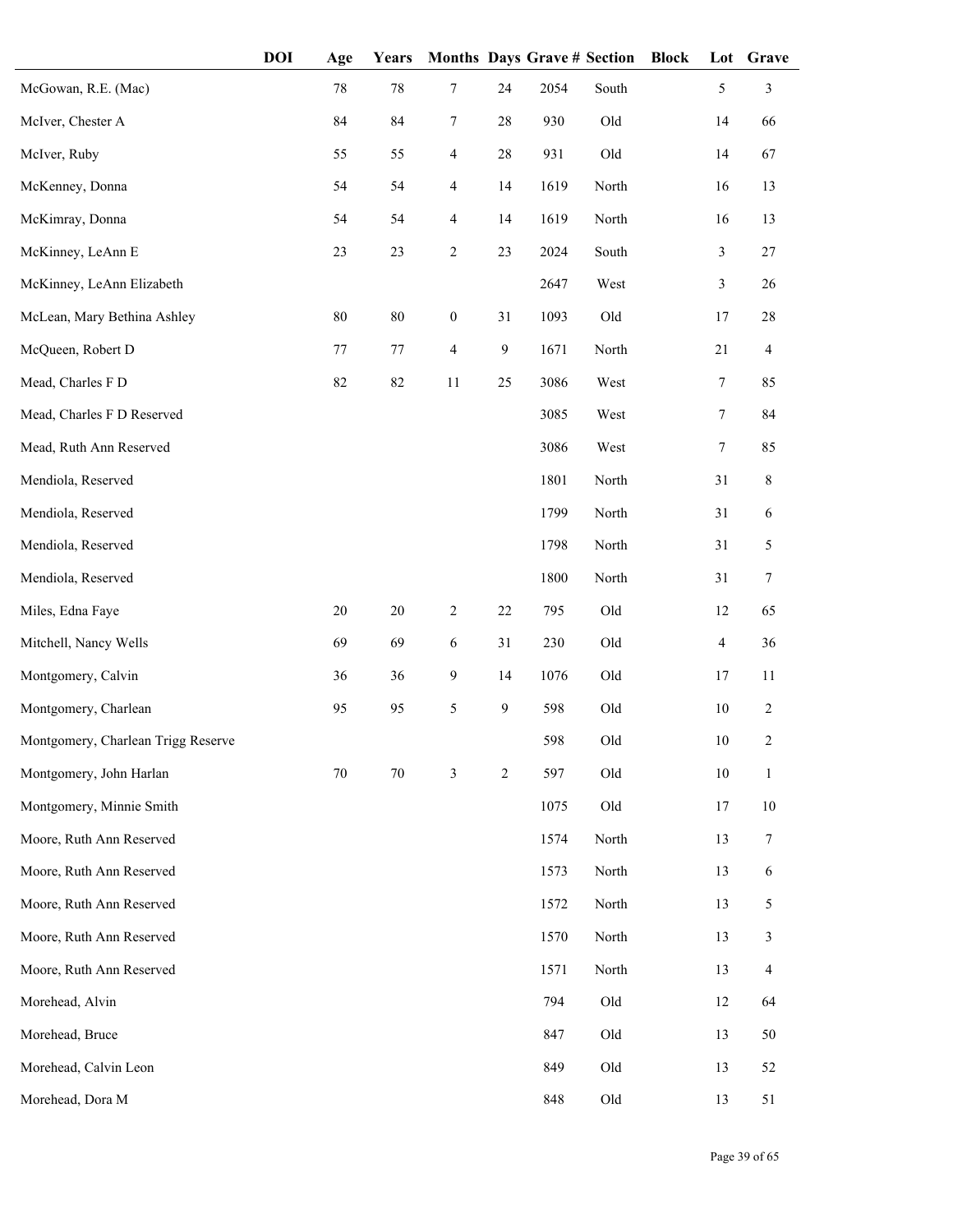|                              | <b>DOI</b> | Age              | Years            |                  |            | <b>Months Days Grave # Section</b> |                | <b>Block</b> |                | Lot Grave      |
|------------------------------|------------|------------------|------------------|------------------|------------|------------------------------------|----------------|--------------|----------------|----------------|
| Morehead, Fannie William     |            |                  |                  |                  |            | 270                                | Old            |              | 5              | 9              |
| Morehead, Harold             |            |                  |                  |                  |            | 851                                | Old            |              | 13             | 54             |
| Morehead, Juther             |            |                  |                  |                  |            | 149                                | Old            |              | 3              | $22\,$         |
| Morehead, Leona Lively       |            |                  |                  |                  |            | 148                                | Old            |              | $\mathfrak{Z}$ | 21             |
| Morehead, Mary               |            |                  |                  |                  |            | 1005                               | $\mathrm{Old}$ |              | 16             | 7              |
| Morehead, Mary Lois Trigg    |            | 95               | 95               | $\mathbf{9}$     | $\sqrt{2}$ | 1563                               | North          |              | 12             | 9              |
| Morehead, Maude              |            |                  |                  |                  |            | 793                                | Old            |              | 12             | 63             |
| Morehead, Nancy Reserved     |            |                  |                  |                  |            | 1577                               | North          |              | 13             | 10             |
| Morehead, Nancy Reserved     |            |                  |                  |                  |            | 1575                               | North          |              | 13             | 8              |
| Morehead, Nancy Reserved     |            |                  |                  |                  |            | 1576                               | North          |              | 13             | 9              |
| Morehead, Nancy Reserved     |            |                  |                  |                  |            | 1578                               | North          |              | 13             | 11             |
| Morehead, Owen               |            | $12\,$           | $12\,$           | $\boldsymbol{0}$ | 31         | 792                                | $\mathrm{Old}$ |              | 12             | 62             |
| Morehead, Reserved           |            |                  |                  |                  |            | 1562                               | North          |              | 12             | $\,$ 8 $\,$    |
| Morehead, Ruth N             |            | 71               | $71\,$           | $\sqrt{5}$       | $10\,$     | 846                                | $\mathrm{Old}$ |              | 13             | 49             |
| Morehead, W. Alton           |            | 84               | $\bf 84$         | 11               | 29         | 1564                               | North          |              | 12             | 10             |
| Morehead, Willard Alton      |            | 85               | 85               | $\boldsymbol{0}$ | 31         | 1564                               | North          |              | 12             | 10             |
| Morehead, William D          |            | 62               | 62               | $\boldsymbol{0}$ | 31         | 272                                | $\mathrm{Old}$ |              | 5              | 11             |
| Morris, Chester Lee          |            | $\boldsymbol{0}$ | $\boldsymbol{0}$ | $\,8\,$          | 23         | 557                                | Old            |              | 9              | 28             |
| Morris, Infant               |            |                  |                  |                  |            | 556                                | Old            |              | 9              | $27\,$         |
| Morris, Willie Z             |            | $27\,$           | $27\,$           | $\mathfrak s$    | $\,8\,$    | 559                                | Old            |              | 9              | 30             |
| Morris, Zeno                 |            | 40               | 40               | $\sqrt{2}$       | 9          | 558                                | Old            |              | 9              | 29             |
| Morrisery, Josephine S       |            |                  |                  |                  |            | 1282                               | Old            |              | $20\,$         | 16             |
| Morrison, James D            |            | 62               | 62               | $\boldsymbol{0}$ | 31         | 293                                | Old            |              | 5              | 32             |
| Morrison, Joe L              |            | 79               | 79               | $\boldsymbol{0}$ | 31         | 292                                | Old            |              | 5              | 31             |
| Morrison, Luna               |            | $\mathbf{1}$     | $\mathbf{1}$     | $\boldsymbol{0}$ | 31         | 290                                | Old            |              | 5              | 29             |
| Morrison, Mrs.Joe L          |            | 73               | 73               | $\boldsymbol{0}$ | 31         | 291                                | Old            |              | 5              | $30\,$         |
| Morrissery, Josephine S      |            | $71\,$           | $71\,$           | $\,$ 8 $\,$      | 19         | 1282                               | $\mathrm{Old}$ |              | $20\,$         | 16             |
| Morton, Paula & Don Reserved |            |                  |                  |                  |            | 1635                               | North          |              | $18\,$         | $\overline{4}$ |
| Morton, Paula & Don Reserved |            |                  |                  |                  |            | 1636                               | North          |              | $18\,$         | 5              |
| Morton, Paula & Don Reserved |            |                  |                  |                  |            | 1637                               | North          |              | $18\,$         | 6              |
| Morton, Paula & Don Reserved |            |                  |                  |                  |            | 1638                               | North          |              | 18             | 7              |
| Mosley, Alda                 |            | 71               | 71               | $\boldsymbol{7}$ | 11         | 11                                 | Old            |              | $\mathbf{1}$   | 15             |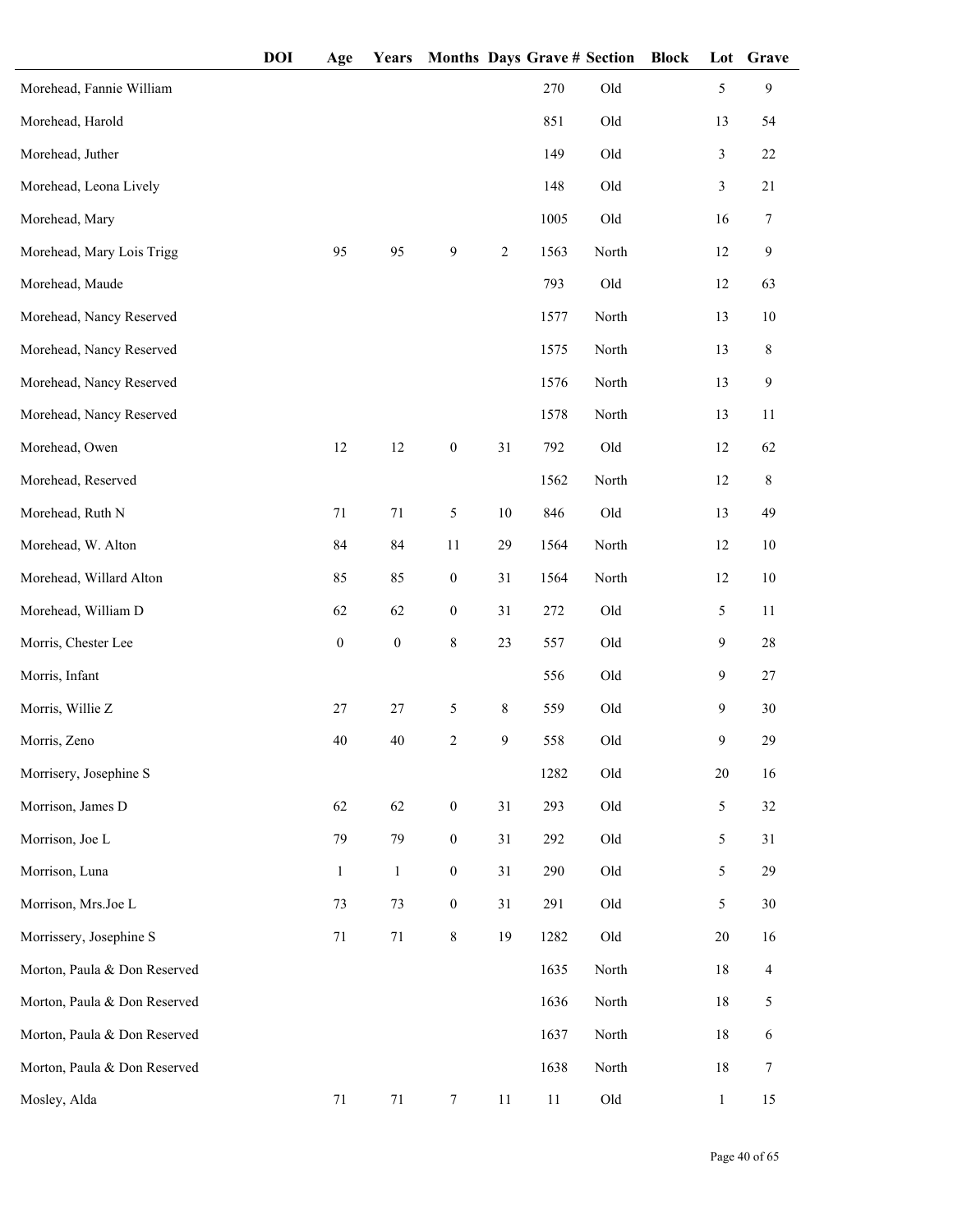|                           | <b>DOI</b> | Age            | Years          |                  |                | <b>Months Days Grave # Section</b> |                | <b>Block</b> |                | Lot Grave        |
|---------------------------|------------|----------------|----------------|------------------|----------------|------------------------------------|----------------|--------------|----------------|------------------|
| Mosley, Alice J           |            | 75             | $75\,$         | $\overline{4}$   | $25\,$         | 916                                | Old            |              | 14             | 52               |
| Mosley, Arlis B. Reserved |            |                |                |                  |                | 1688                               | North          |              | $22\,$         | $\mathbf{9}$     |
| Mosley, Arlis B. Reserved |            |                |                |                  |                | 1687                               | North          |              | $22\,$         | $\,$ 8 $\,$      |
| Mosley, Arlis B. reserved |            |                |                |                  |                | 1689                               | North          |              | $22\,$         | $10\,$           |
| Mosley, Arlis B. Reserved |            |                |                |                  |                | 1690                               | North          |              | $22\,$         | $11\,$           |
| Mosley, Artice            |            | 59             | 59             | $\mathbf{1}$     | $26\,$         | $27\,$                             | Old            |              | $\mathbf{1}$   | 31               |
| Mosley, Aubry             |            | 68             | 68             | $\mathfrak{Z}$   | $18\,$         | 12                                 | Old            |              | $\mathbf{1}$   | 16               |
| Mosley, Ben               |            | $73\,$         | $73\,$         | $\boldsymbol{0}$ | $31\,$         | 141                                | Old            |              | 3              | $14$             |
| Mosley, Brent             |            |                |                |                  |                | 1702                               | North          |              | 23             | $11\,$           |
| Mosley, Brent Reserved    |            |                |                |                  |                | 1698                               | North          |              | 23             | $\boldsymbol{7}$ |
| Mosley, Brent Reserved    |            |                |                |                  |                | 1701                               | North          |              | 23             | $10\,$           |
| Mosley, Brent Reserved    |            |                |                |                  |                | 1699                               | North          |              | 23             | $\,$ 8 $\,$      |
| Mosley, Brent Reserved    |            |                |                |                  |                | 1697                               | North          |              | 23             | $\sqrt{6}$       |
| Mosley, Brent Reserved    |            |                |                |                  |                | 1700                               | North          |              | 23             | 9                |
| Mosley, Dorthy            |            | 90             | $90\,$         | $\overline{4}$   | $26\,$         | $26\,$                             | Old            |              | $\mathbf{1}$   | $30\,$           |
| Mosley, Edd               |            | $80\,$         | $80\,$         | 3                | $26\,$         | $14$                               | Old            |              | $\mathbf{1}$   | $18\,$           |
| Mosley, Elvin             |            | $20\,$         | $20\,$         | $\overline{9}$   | 15             | 912                                | Old            |              | 14             | $48\,$           |
| Mosley, Estelle           |            | 92             | 92             | $\mathbf{1}$     | 16             | 13                                 | $\mathrm{Old}$ |              | $\mathbf{1}$   | $17\,$           |
| Mosley, Henry Walton      |            | $\mathfrak{Z}$ | $\mathfrak{Z}$ | $\mathfrak{Z}$   | $\sqrt{5}$     | 979                                | Old            |              | 15             | $\sqrt{48}$      |
| Mosley, Infant            |            |                |                |                  |                | 910                                | Old            |              | 14             | $46\,$           |
| Mosley, James Wiley       |            | $70\,$         | $70\,$         | $\overline{4}$   | $\mathbf{1}$   | 918                                | Old            |              | 14             | 54               |
| Mosley, John Weldon       |            | 84             | $\bf 84$       | 5                | $28\,$         | 917                                | $\mathrm{Old}$ |              | 14             | 53               |
| Mosley, Lillie Collins    |            | $87\,$         | $87\,$         | $\mathbf{1}$     | $27\,$         | 2258                               | South          |              | 12             | $18\,$           |
| Mosley, Madie             |            | 67             | 67             | $\boldsymbol{0}$ | 31             | 140                                | $\mathrm{Old}$ |              | 3              | 13               |
| Mosley, Marshall D.       |            | 59             | 59             | $\sqrt{2}$       | 19             | 75                                 | $\mathrm{Old}$ |              | $\overline{c}$ | 15               |
| Mosley, No Marker         |            |                |                |                  |                | 915                                | $\mathrm{Old}$ |              | 14             | 51               |
| Mosley, Rodney            |            | $17\,$         | $17\,$         | $\mathfrak{Z}$   | $\sqrt{2}$     | 913                                | Old            |              | 14             | 49               |
| Mosley, Tommie            |            | $72\,$         | $72\,$         | $\overline{4}$   | 19             | $21\,$                             | $\mathrm{Old}$ |              | $\mathbf{1}$   | 25               |
| Mosley, Travis            |            | 49             | 49             | $\boldsymbol{9}$ | $\sqrt{6}$     | $22\,$                             | $\mathrm{Old}$ |              | $\mathbf{1}$   | $26\,$           |
| Mosley, Verna Benita      |            | $\mathbf{1}$   | $\mathbf{1}$   | 11               | $\overline{4}$ | 980                                | $\mathrm{Old}$ |              | 15             | 49               |
| Murdock, A G (Cookie)     |            | 57             | 57             | $\overline{4}$   | 11             | 117                                | Old            |              | $\overline{c}$ | 57               |
| Murdock, Alice            |            | 71             | 71             | $\overline{4}$   | 17             | 2083                               | South          |              | 6              | $\mathfrak s$    |
|                           |            |                |                |                  |                |                                    |                |              |                |                  |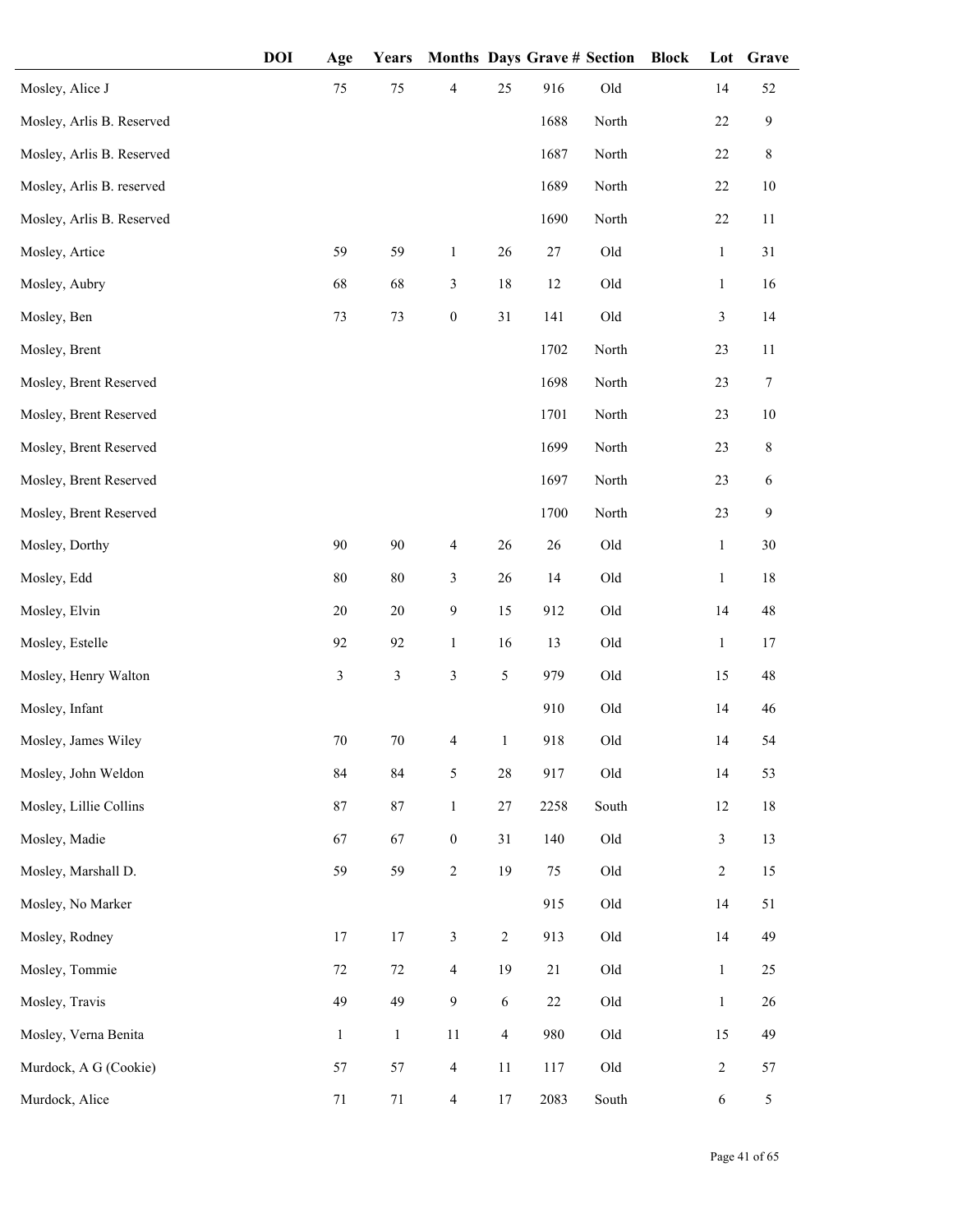|                            | <b>DOI</b> | Age          | Years        |                  |                | Months Days Grave # Section |                | <b>Block</b> |                | Lot Grave      |  |
|----------------------------|------------|--------------|--------------|------------------|----------------|-----------------------------|----------------|--------------|----------------|----------------|--|
| Murdock, Alma Lou          |            | 79           | 79           | $\boldsymbol{0}$ | 31             | 992                         | $\mathrm{Old}$ |              | 15             | 61             |  |
| Murdock, Alvin E.          |            | $70\,$       | $70\,$       | $\boldsymbol{0}$ | 31             | 1624                        | North          |              | 17             | 5              |  |
| Murdock, Alvin E. Reserved |            |              |              |                  |                | 1623                        | North          |              | 17             | $\overline{4}$ |  |
| Murdock, Arthur Lee (Shug) |            | 94           | 94           | 3                | $20\,$         | 115                         | $\mathrm{Old}$ |              | $\overline{c}$ | 55             |  |
| Murdock, Bedar             |            | 82           | 82           | 9                | 21             | 2084                        | South          |              | 6              | 6              |  |
| Murdock, Ben               |            | 89           | 89           | $\boldsymbol{0}$ | 31             | 523                         | Old            |              | $8\,$          | 61             |  |
| Murdock, Edgar Rev.        |            | 82           | 82           | $\boldsymbol{0}$ | $\mathfrak{Z}$ | 2062                        | South          |              | 5              | $11\,$         |  |
| Murdock, Jesse Layette Sr. |            | 99           | 99           | 6                | 12             | 2360                        | South          |              | 16             | $12\,$         |  |
| Murdock, Joyce             |            | 62           | 62           | $8\,$            | $17\,$         | 116                         | Old            |              | $\overline{c}$ | 56             |  |
| Murdock, Lanna Reserved    |            |              |              |                  |                | 55                          | $\rm Old$      |              | $\mathbf{1}$   | 59             |  |
| Murdock, Mamie             |            | 75           | $75\,$       | $\boldsymbol{7}$ | $\,8\,$        | 2061                        | South          |              | 5              | $10\,$         |  |
| Murdock, Mattie Lou        |            |              |              |                  |                | $88\,$                      | $\rm Old$      |              | $\overline{2}$ | $28\,$         |  |
| Murdock, Maybell           |            |              |              |                  |                | 114                         | Old            |              | $\overline{2}$ | 54             |  |
| Murdock, Reserved          |            |              |              |                  |                | 56                          | Old            |              | $\mathbf{1}$   | 60             |  |
| Murdock, Reserved          |            |              |              |                  |                | 57                          | Old            |              | $\mathbf{1}$   | 61             |  |
| Murdock, Reserved          |            |              |              |                  |                | 59                          | $\mathrm{Old}$ |              | $\mathbf{1}$   | 63             |  |
| Murdock, Reserved          |            |              |              |                  |                | $58\,$                      | Old            |              | $\mathbf{1}$   | 62             |  |
| Murdock, Sallie            |            |              |              |                  |                | 524                         | Old            |              | $\,8\,$        | 62             |  |
| Murdock, W Carl            |            |              |              |                  |                | 89                          | Old            |              | $\overline{2}$ | 29             |  |
| Musick, Frank J.           |            | $74\,$       | $74\,$       | $\mathbf{1}$     | $20\,$         | 2298                        | South          |              | 14             | $\overline{4}$ |  |
| Musick, Frankie Juanita    |            | $\mathbf{1}$ | $\mathbf{1}$ | $\overline{c}$   | $\mathfrak{Z}$ | 2296                        | South          |              | 14             | $\overline{c}$ |  |
| Musick, Gregory Lee        |            | 30           | $30\,$       | 7                | 24             | 2299                        | South          |              | 14             | 5              |  |
| Musick, Martha Ruth        |            | 46           | $46\,$       | $\boldsymbol{7}$ | $\mathfrak{Z}$ | 2297                        | South          |              | 14             | $\mathfrak{Z}$ |  |
| Musick, Sara Reserved      |            |              |              |                  |                | 2295                        | South          |              | 14             | $\mathbf{1}$   |  |
| Nation, Joel Chambers      |            | 66           | 66           | $\overline{c}$   | $\sqrt{5}$     | 2073                        | South          |              | 5              | $22\,$         |  |
| Nation, Lulu Franklin      |            | $8\sqrt{1}$  | $8\sqrt{1}$  | 9                | $27\,$         | 2072                        | South          |              | $\mathfrak{S}$ | $21\,$         |  |
| Neal, Bonnie Kate          |            | $76\,$       | $76\,$       | $\overline{c}$   | 24             | 154                         | $\rm Old$      |              | 3              | $27\,$         |  |
| Neal, Forest R             |            | 50           | $50\,$       | $11\,$           | 23             | 312                         | $\rm Old$      |              | 5              | 51             |  |
| Neal, Harmon               |            | $88\,$       | $88\,$       | $\overline{c}$   | $17\,$         | 247                         | Old            |              | $\overline{4}$ | 53             |  |
| Neal, J W (Joe)            |            | 57           | 57           | $\mathfrak{Z}$   | $18\,$         | 155                         | $\rm Old$      |              | 3              | $28\,$         |  |
| Neal, Mattie A             |            | $76\,$       | $76\,$       | $\boldsymbol{0}$ | $28\,$         | 185                         | Old            |              | 3              | 58             |  |
| Neal, Tom E                |            | 85           | 85           | $10\,$           | 12             | 186                         | $\rm Old$      |              | 3              | 59             |  |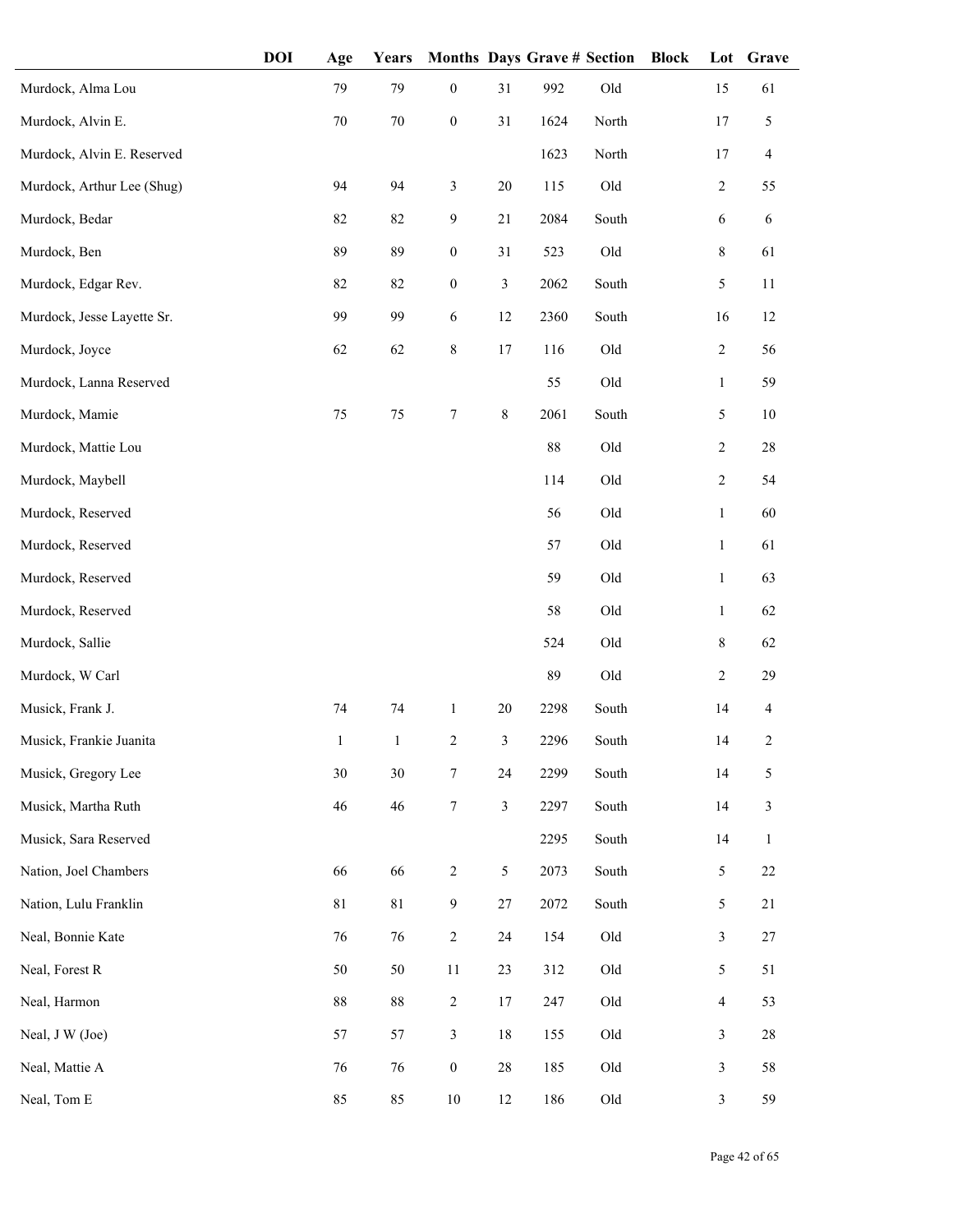|                                   | <b>DOI</b> | Age              | Years            |                  |                  | <b>Months Days Grave # Section</b> |                | <b>Block</b> |                         | Lot Grave        |
|-----------------------------------|------------|------------------|------------------|------------------|------------------|------------------------------------|----------------|--------------|-------------------------|------------------|
| Neal, Vester                      |            | 75               | $75\,$           | $\sqrt{6}$       | 11               | 248                                | Old            |              | $\overline{\mathbf{4}}$ | 54               |
| Neel, Della Rae                   |            | $\boldsymbol{0}$ | $\boldsymbol{0}$ | $\boldsymbol{0}$ | $\boldsymbol{0}$ | 660                                | $\mathrm{Old}$ |              | 10                      | 64               |
| Nicholson, Calvin                 |            |                  |                  |                  |                  | 2511                               | West           |              | $\mathbf{1}$            | $80\,$           |
| Nicholson, Calvin Reserved        |            |                  |                  |                  |                  | 2510                               | West           |              | $\mathbf{1}$            | 79               |
| Nicholson, Calvin Reserved        |            |                  |                  |                  |                  | 2509                               | West           |              | $\mathbf{1}$            | $78\,$           |
| Nicholson, Calvin Reserved        |            |                  |                  |                  |                  | 2508                               | West           |              | $\mathbf{1}$            | $77\,$           |
| No Name ???, Reserved             |            |                  |                  |                  |                  | 1640                               | North          |              | 18                      | $\boldsymbol{9}$ |
| No Name ???, Reserved             |            |                  |                  |                  |                  | 1639                               | North          |              | $18\,$                  | $\,8\,$          |
| No Name ???, Susan Reserved       |            |                  |                  |                  |                  | 2641                               | West           |              | 3                       | $20\,$           |
| No Name ???, Susan Reserved       |            |                  |                  |                  |                  | 2640                               | West           |              | 3                       | 19               |
| Norris, Lena Hart                 |            | $48\,$           | $\sqrt{48}$      | $\boldsymbol{7}$ | $28\,$           | 900                                | Old            |              | 14                      | 36               |
| Norris, Theron P                  |            | 95               | 95               | $10\,$           | $22\,$           | 901                                | $\mathrm{Old}$ |              | 14                      | 37               |
| Norton, James Wesley              |            | 82               | 82               | $10\,$           | 5                | 1252                               | $\mathrm{Old}$ |              | 19                      | 53               |
| Norton, Millie Laymance           |            | 86               | 86               | $\mathbf{1}$     | 19               | 1251                               | $\mathrm{Old}$ |              | 19                      | 52               |
| Norton, R Melton                  |            | 35               | 35               | $\overline{4}$   | 15               | 1250                               | $\mathrm{Old}$ |              | 19                      | 51               |
| Oliver, Betty                     |            | $87\,$           | $87\,$           | 3                | $\sqrt{6}$       | 1420                               | North          |              | $\mathbf{1}$            | 13               |
| Oliver, Edna Coleman Smith        |            | 73               | $73\,$           | 9                | $\overline{4}$   | 1292                               | $\mathrm{Old}$ |              | 20                      | $26\,$           |
| Oliver, James L.                  |            | 50               | $50\,$           | 5                | 16               | 1421                               | North          |              | $\mathbf{1}$            | 14               |
| Oliver, Jessie T                  |            |                  |                  |                  |                  | 1293                               | $\mathrm{Old}$ |              | $20\,$                  | $27\,$           |
| Oliver, Mason                     |            | $28\,$           | $28\,$           | $\boldsymbol{0}$ | $\overline{4}$   | 902                                | $\mathrm{Old}$ |              | 14                      | $38\,$           |
| Orr, R. Vernon                    |            | 66               | 66               | $\sqrt{6}$       | $\sqrt{6}$       | 2079                               | South          |              | 6                       | $\mathbf{1}$     |
| Orr, Reserved                     |            |                  |                  |                  |                  | 1559                               | North          |              | 12                      | 5                |
| Orr, Reserved                     |            |                  |                  |                  |                  | 1560                               | North          |              | 12                      | $\sqrt{6}$       |
| Orr, Reserved                     |            |                  |                  |                  |                  | 1561                               | North          |              | 12                      | 7                |
| Orr, Veda Murdock                 |            | 105              | 105              | $\overline{4}$   | 11               | 2080                               | South          |              | 6                       | $\overline{c}$   |
| Orr, WilliamTom                   |            | 65               | 65               | $\boldsymbol{0}$ | $\overline{4}$   | 1558                               | North          |              | 12                      | $\overline{4}$   |
| Oster, Nancy Jo Morehead Reserved |            |                  |                  |                  |                  | 1565                               | North          |              | 12                      | 11               |
| Oster, Ricky Lee Reserved         |            |                  |                  |                  |                  | 1566                               | North          |              | 12                      | 12               |
| Owens, Billie Sue                 |            | 91               | 91               | $\boldsymbol{0}$ | $\mathfrak{H}$   | 2814                               | West           |              | 5                       | $\mathfrak{Z}$   |
| Owens, Reserved                   |            |                  |                  |                  |                  | 111                                | $\mathrm{Old}$ |              | 2                       | 51               |
| Owens, Reserved                   |            |                  |                  |                  |                  | 110                                | Old            |              | 2                       | 50               |
| Owens, Reserved                   |            |                  |                  |                  |                  | 106                                | $\mathrm{Old}$ |              | 2                       | $46\,$           |
|                                   |            |                  |                  |                  |                  |                                    |                |              |                         |                  |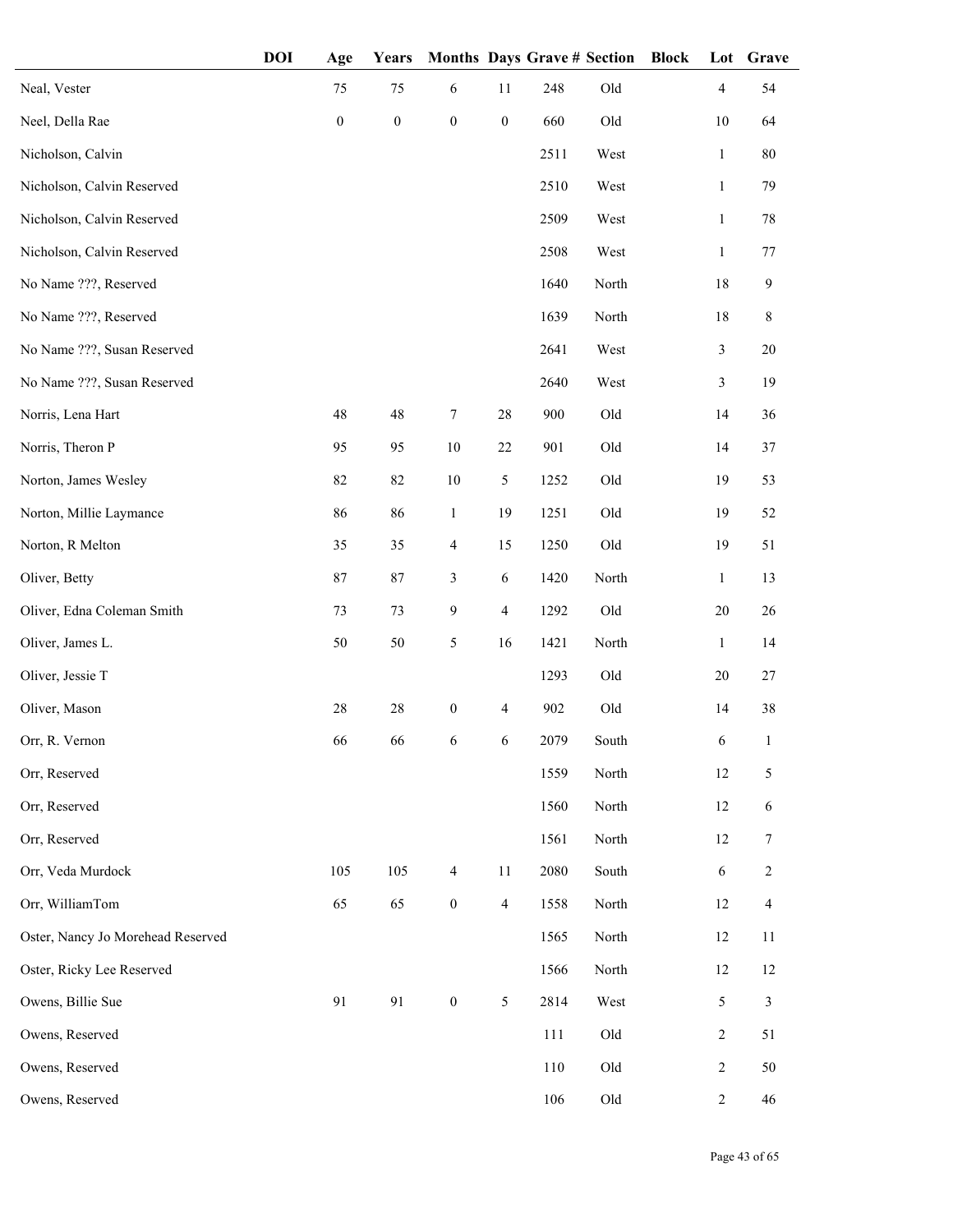|                                    | <b>DOI</b> | Age    | Years  |                  |                | Months Days Grave # Section |       | <b>Block</b> |                  | Lot Grave        |
|------------------------------------|------------|--------|--------|------------------|----------------|-----------------------------|-------|--------------|------------------|------------------|
| Owens, Reserved                    |            |        |        |                  |                | 109                         | Old   |              | $\overline{c}$   | 49               |
| Owens, Reserved                    |            |        |        |                  |                | 108                         | Old   |              | 2                | 48               |
| Owens, Reserved                    |            |        |        |                  |                | 107                         | Old   |              | 2                | $47\,$           |
| Owens, Reserved                    |            |        |        |                  |                | 105                         | Old   |              | $\overline{c}$   | 45               |
| Owens, Reserved                    |            |        |        |                  |                | 104                         | Old   |              | 2                | $44\,$           |
| Parker, Christell Murdock Reserved |            |        |        |                  |                | 2059                        | South |              | 5                | $\,8\,$          |
| Parker, Eddie Max                  |            | 39     | 39     | $10\,$           | 29             | 2063                        | South |              | 5                | $12\,$           |
| Parker, Effie Lea                  |            |        |        |                  |                | 205                         | Old   |              | 4                | 11               |
| Parker, Elizabeth                  |            | 67     | 67     | $\boldsymbol{0}$ | $\overline{9}$ | 672                         | Old   |              | 11               | $\mathbf{9}$     |
| Parker, Eskel                      |            | 15     | 15     | 9                | $24\,$         | 737                         | Old   |              | 12               | 7                |
| Parker, Geoff Reserved             |            |        |        |                  |                | 1496                        | North |              | 7                | $\boldsymbol{7}$ |
| Parker, Geoff Reserved             |            |        |        |                  |                | 1497                        | North |              | $\boldsymbol{7}$ | $\,$ 8 $\,$      |
| Parker, Geoff Reserved             |            |        |        |                  |                | 1498                        | North |              | $\tau$           | $\mathbf{9}$     |
| Parker, Geoff Reserved             |            |        |        |                  |                | 1499                        | North |              | $\boldsymbol{7}$ | $10\,$           |
| Parker, Glen Max                   |            | 68     | 68     | 9                | 25             | 2060                        | South |              | 5                | $\mathbf{9}$     |
| Parker, Nancy A.                   |            | $90\,$ | 90     | $8\,$            | $22\,$         | 1824                        | North |              | 33               | 3                |
| Parker, Vernon                     |            | 3      | 3      | $\overline{4}$   | $10\,$         | 738                         | Old   |              | 12               | $\,$ 8 $\,$      |
| Parker, WD                         |            | $72\,$ | $72\,$ | $\overline{c}$   | $\,8\,$        | 739                         | Old   |              | 12               | 9                |
| Pate, Alma                         |            |        |        |                  |                | 1137                        | Old   |              | 18               | 5                |
| Peevey, Eddie Dee                  |            | $-26$  | $-26$  | 11               | $\mathfrak{Z}$ | 2126                        | South |              | 7                | $21\,$           |
| Peevey, H. Dee                     |            | 52     | 52     | $\boldsymbol{0}$ | 14             | 2128                        | South |              | 7                | 23               |
| Peevey, Lenita Howard              |            | 63     | 63     | 6                | 30             | 2127                        | South |              | 7                | $22\,$           |
| Pennington, Martha P               |            | 44     | $44\,$ | $\boldsymbol{0}$ | 31             | 1284                        | Old   |              | $20\,$           | $18\,$           |
| Perry, G. Christopher              |            | 53     | 53     | $\overline{4}$   | $27\,$         | 2599                        | West  |              | $\overline{c}$   | 73               |
| Pharis, Reserved                   |            |        |        |                  |                | 1736                        | North |              | 26               | $\,$ 8 $\,$      |
| Pharis, Reserved                   |            |        |        |                  |                | 1735                        | North |              | 26               | $\boldsymbol{7}$ |
| Pharis, Reserved                   |            |        |        |                  |                | 1734                        | North |              | $26\,$           | 6                |
| Pharis, Reserved                   |            |        |        |                  |                | 1731                        | North |              | $26\,$           | 3                |
| Pharis, Reserved                   |            |        |        |                  |                | 1730                        | North |              | 26               | $\sqrt{2}$       |
| Pharis, Reserved                   |            |        |        |                  |                | 1732                        | North |              | $26\,$           | $\overline{4}$   |
| Pickens, Janet Reserved            |            |        |        |                  |                | 1434                        | North |              | 2                | 13               |
| Pickens, Kerry Reserved            |            |        |        |                  |                | 1435                        | North |              | 2                | 14               |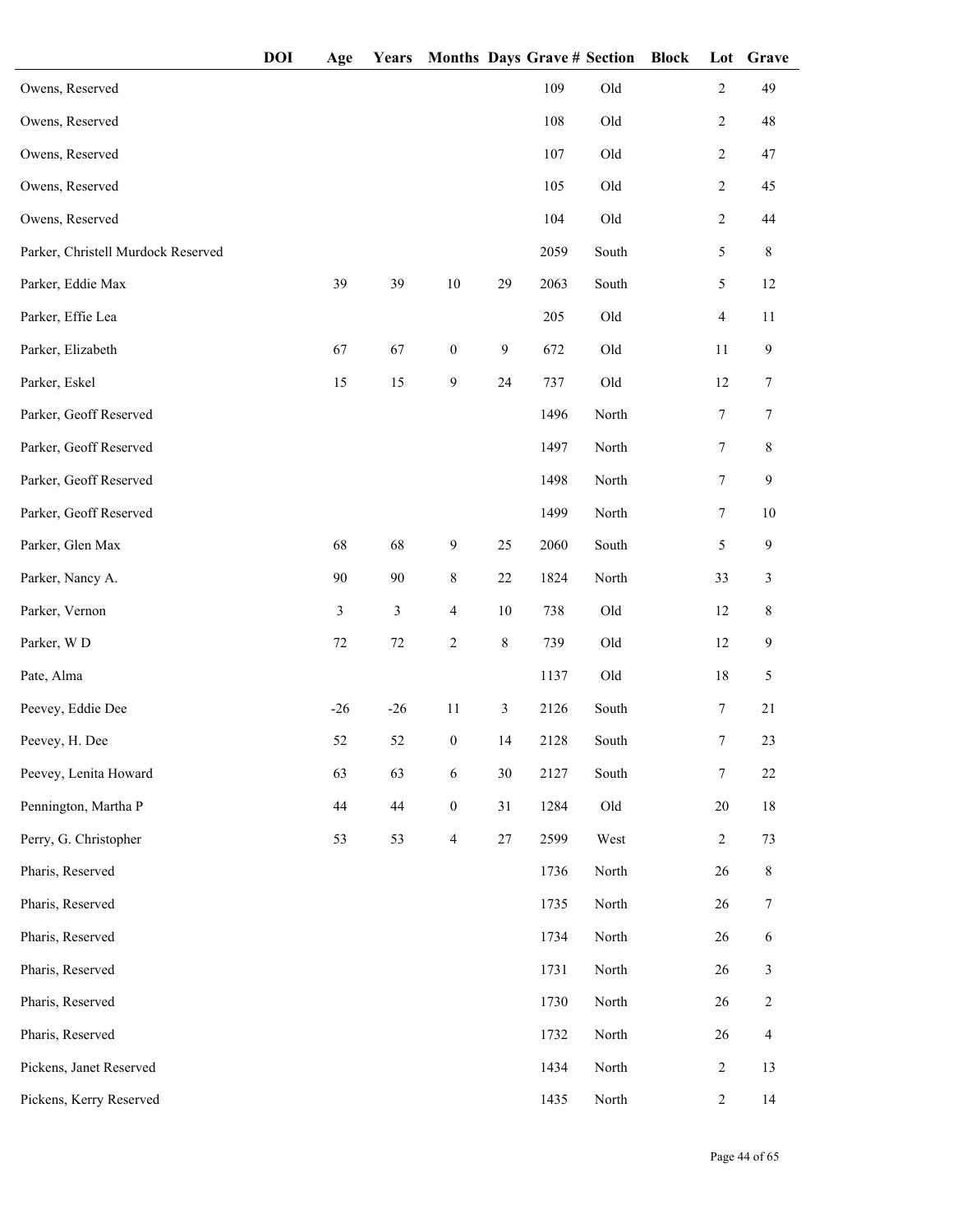|                                   | <b>DOI</b> | Age              | Years            |                          |                  | Months Days Grave # Section |                | <b>Block</b> |                  | Lot Grave        |
|-----------------------------------|------------|------------------|------------------|--------------------------|------------------|-----------------------------|----------------|--------------|------------------|------------------|
| Pierce, Jane Perry                |            | $80\,$           | $80\,$           | $\boldsymbol{0}$         | 31               | 708                         | $\mathrm{Old}$ |              | $11\,$           | 45               |
| Pierce, Joyce & Da                |            |                  |                  |                          |                  | 1651                        | North          |              | 19               | 8                |
| Pierce, Joyce & Da                |            |                  |                  |                          |                  | 1650                        | North          |              | 19               | $\boldsymbol{7}$ |
| Pierce, Sue Reserved              |            |                  |                  |                          |                  | 3022                        | West           |              | 7                | 21               |
| Porter, Bernice J                 |            | 61               | 61               | $\mathbf{1}$             | 12               | 181                         | $\mathrm{Old}$ |              | 3                | 54               |
| Porter, Elva Jo Reserved          |            |                  |                  |                          |                  | 178                         | Old            |              | 3                | 51               |
| Porter, Gene Alan                 |            | 66               | 66               | 5                        | 24               | 179                         | Old            |              | 3                | 52               |
| Porter, Grace D                   |            | 89               | 89               | $\boldsymbol{0}$         | 29               | 180                         | Old            |              | 3                | 53               |
| Porter, Mark W.                   |            | 77               | $77\,$           | 6                        | 11               | 2568                        | West           |              | $\overline{c}$   | $42\,$           |
| Porter, Osessa Weisinger          |            | 85               | 85               | $\overline{\mathcal{A}}$ | $\sqrt{6}$       | 2567                        | West           |              | $\overline{c}$   | 41               |
| Powell, Moya A. Reserved          |            |                  |                  |                          |                  | 2628                        | West           |              | 3                | $\boldsymbol{7}$ |
| Powell, Phillip Hardy Reserved    |            |                  |                  |                          |                  | 2483                        | West           |              | $\mathbf{1}$     | 52               |
| Powell, Suzanne Martin Reserved   |            |                  |                  |                          |                  | 2482                        | West           |              | $\mathbf{1}$     | 51               |
| Power, Elizabeth                  |            | $\boldsymbol{0}$ | $\boldsymbol{0}$ | $\boldsymbol{0}$         | $\boldsymbol{0}$ | 877                         | Old            |              | 14               | 13               |
| Power, John Harlan Reserved       |            |                  |                  |                          |                  | 873                         | Old            |              | 14               | $\boldsymbol{9}$ |
| Powers, Rufus J                   |            | 58               | 58               | $\boldsymbol{7}$         | $\sqrt{2}$       | 3568                        | North          |              | $\boldsymbol{0}$ | 13               |
| Powers, Stephen P                 |            | $\boldsymbol{0}$ | $\boldsymbol{0}$ | $\boldsymbol{0}$         | $\sqrt{2}$       | 876                         | Old            |              | 14               | 12               |
| Prater, Edwina                    |            | $44\,$           | 44               | 3                        | 23               | 1522                        | North          |              | 9                | $\tau$           |
| Prater, Jake C.                   |            | 55               | 55               | 6                        | $18\,$           | 1523                        | North          |              | 9                | $\,8\,$          |
| Prater, James Carter              |            | 37               | $37\,$           | $\boldsymbol{0}$         | 31               | 1524                        | North          |              | 9                | $\boldsymbol{9}$ |
| Prater, Kenneth Edward            |            | 67               | 67               | 9                        | 3                | 1537                        | North          |              | 10               | 9                |
| Preister, George W.               |            | 83               | 83               | $\boldsymbol{0}$         | 31               | 2114                        | South          |              | 7                | 9                |
| Prestridge, John T                |            | $78\,$           | $78\,$           | $10\,$                   | $30\,$           | 602                         | $\mathrm{Old}$ |              | $10\,$           | $\sqrt{6}$       |
| Prestridge, Lucy J                |            |                  |                  |                          |                  | 601                         | Old            |              | $10\,$           | 5                |
| Prestridge, William Clay (Dobber) |            | $78\,$           | $78\,$           | 9                        | $11\,$           | 603                         | Old            |              | $10\,$           | $\boldsymbol{7}$ |
| Price, Erma Jean Murdock Reserved |            |                  |                  |                          |                  | 3055                        | West           |              | 7                | 54               |
| Price, Erma Jean Murdock Reserved |            |                  |                  |                          |                  | 3052                        | West           |              | 7                | 51               |
| Price, Erma Jean Murdock Reserved |            |                  |                  |                          |                  | 3053                        | West           |              | 7                | 52               |
| Price, Johnnie D.                 |            | 89               | 89               | $\sqrt{6}$               | $\mathbf{1}$     | 2234                        | South          |              | $11\,$           | 21               |
| Price, Nancy Reserved             |            |                  |                  |                          |                  | 2229                        | South          |              | 11               | 16               |
| Price, Odell C.                   |            | 53               | 53               | $\sqrt{6}$               | $\boldsymbol{9}$ | 2235                        | South          |              | 11               | $22\,$           |
| Price, Woodard F.                 |            | 63               | 63               | $\boldsymbol{7}$         | $\sqrt{5}$       | 2228                        | South          |              | 11               | 15               |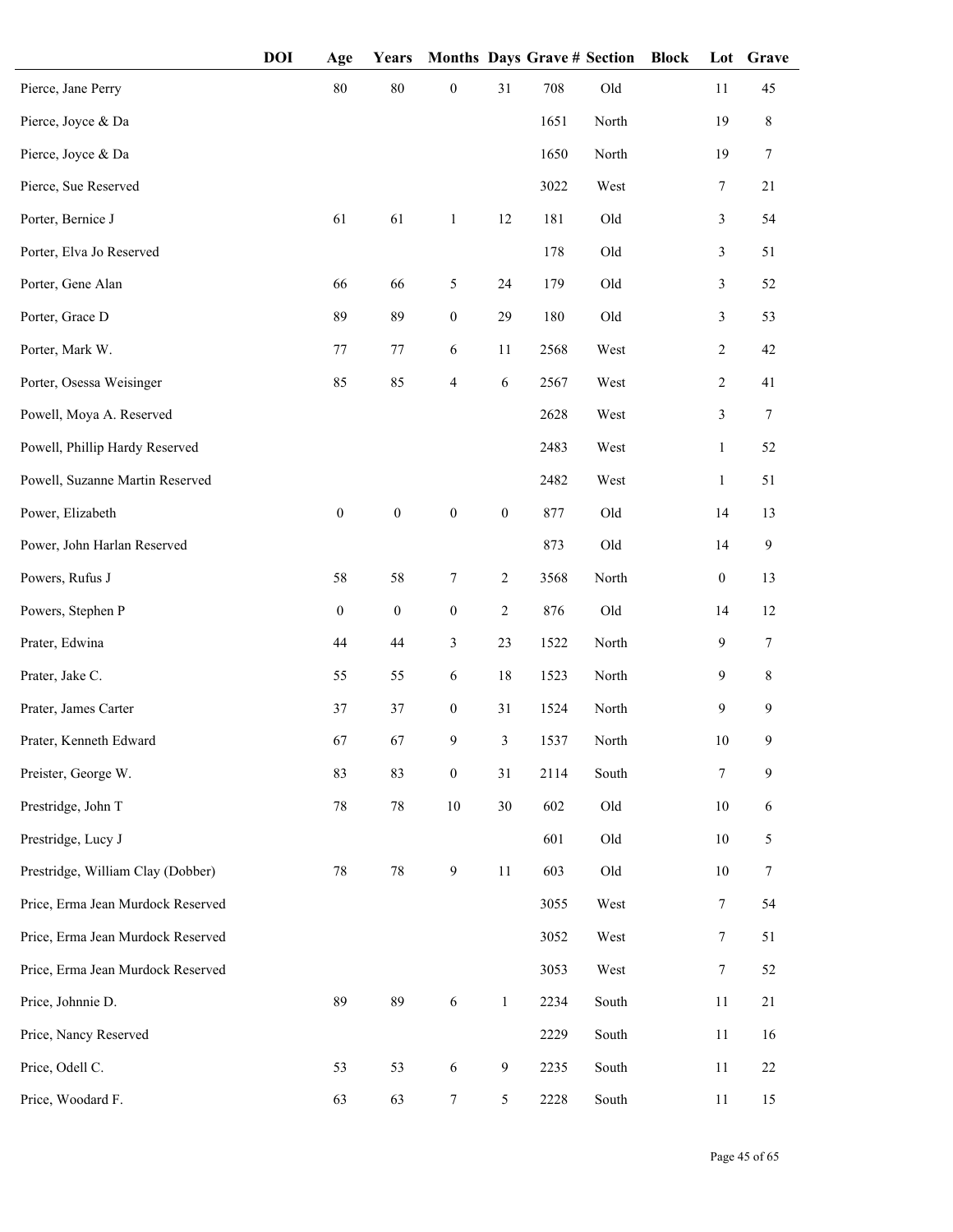| Prosise, Clarence E. (Billy) | 66     |        |                  |                  |        |                       |                  |                |
|------------------------------|--------|--------|------------------|------------------|--------|-----------------------|------------------|----------------|
|                              |        | 66     | $\sqrt{2}$       | $\boldsymbol{2}$ | 2545   | West                  | $\sqrt{2}$       | 19             |
| Quijas, Bobby Reserved       |        |        |                  |                  | 1670   | North                 | $21\,$           | 3              |
| Quijas, Bobby Reserved       |        |        |                  |                  | 1668   | North                 | $21\,$           | $\mathbf{1}$   |
| Quijas, Bobby Reserved       |        |        |                  |                  | 1669   | North                 | $21\,$           | $\overline{c}$ |
| Quijas, Buddy Reserved       |        |        |                  |                  | 1684   | North                 | $22\,$           | 5              |
| Quijas, Debra Kay            | 55     | 55     | 3                | $\overline{c}$   | 1683   | North                 | 22               | 4              |
| Quijas, Reserved             |        |        |                  |                  | 1680   | North                 | $22\,$           | $\mathbf{1}$   |
| Ray, Hillary A Jr. Reserved  |        |        |                  |                  | 3082   | West                  | $\boldsymbol{7}$ | $81\,$         |
| Ray, Hillary Sr.             | 89     | 89     | 3                | 18               | 3084   | $\operatorname{West}$ | $\boldsymbol{7}$ | 83             |
| Ray, Julie Reserved          |        |        |                  |                  | 2983   | West                  | 6                | $77\,$         |
| Ray, Marilyn Reserved        |        |        |                  |                  | 3081   | West                  | $\boldsymbol{7}$ | 80             |
| Ray, Pauline Woods           | $88\,$ | $88\,$ | $\,8\,$          | 5                | 3083   | West                  | 7                | 82             |
| Ream, Florence Hassell       | $30\,$ | 30     | 9                | 23               | 1021   | Old                   | 16               | 23             |
| Redmon, Alma Lou             | $73\,$ | 73     | $\boldsymbol{0}$ | 31               | 2165   | South                 | $\overline{9}$   | 6              |
| Redmon, Gracie Lanell        | $71\,$ | $71\,$ | $\boldsymbol{0}$ | $\tau$           | 2160   | South                 | 9                | $\mathbf{1}$   |
| Redmon, Homer                | $70\,$ | $70\,$ | $10\,$           | $\tau$           | 383    | Old                   | 6                | 55             |
| Redmon, Horace               | 64     | 64     | $10\,$           | 25               | 383    | Old                   | $\sqrt{6}$       | 55             |
| Redmon, Jim H.               | $70\,$ | $70\,$ | $\boldsymbol{0}$ | 31               | 2166   | South                 | 9                | 7              |
| Redmon, Johnny               | 56     | 56     | $\overline{c}$   | $\overline{c}$   | 2161   | South                 | $\overline{9}$   | $\overline{c}$ |
| Redmon, Nancy                | $75\,$ | 75     | 11               | 30               | 382    | Old                   | 6                | 54             |
| Redmon, Woodard Dexter       | 55     | 55     | 9                | 17               | 385    | Old                   | 6                | 57             |
| Reedes, Danial Reserved      |        |        |                  |                  | $70\,$ | Old                   | $\overline{2}$   | 10             |
| Reedes, Danial Reserved      |        |        |                  |                  | 69     | Old                   | $\overline{2}$   | 9              |
| Reid, Bessie                 | 89     | 89     | 8                | $\overline{2}$   | 29     | Old                   | $\mathbf{1}$     | 33             |
| Reid, Charles                | 48     | $48\,$ | $\mathbf{1}$     | $\mathbf{1}$     | 31     | Old                   | $\mathbf{1}$     | 35             |
| Reid, Robert (Rob)           | $80\,$ | $80\,$ | 6                | $\overline{2}$   | 30     | $\mathop{\rm Old}$    | $\mathbf{1}$     | 34             |
| Ribble, Wilson Ronald        | 46     | 46     | $\tau$           | 25               | 2738   | West                  | $\overline{4}$   | $22\,$         |
| Rice, Jeanete                |        |        |                  |                  | 2523   | West                  | $\mathbf{1}$     | 92             |
| Rice, Reserved               |        |        |                  |                  | 2525   | West                  | $\mathbf{1}$     | 94             |
| Rice, Reserved               |        |        |                  |                  | 2626   | West                  | 3                | 5              |
| Rice, T. Larry               | 74     | 74     | 4                | 27               | 2524   | West                  | $\,1$            | 93             |
| Richardson, Sandra Reserved  |        |        |                  |                  | 2450   | West                  | $\mathbf{1}$     | 19             |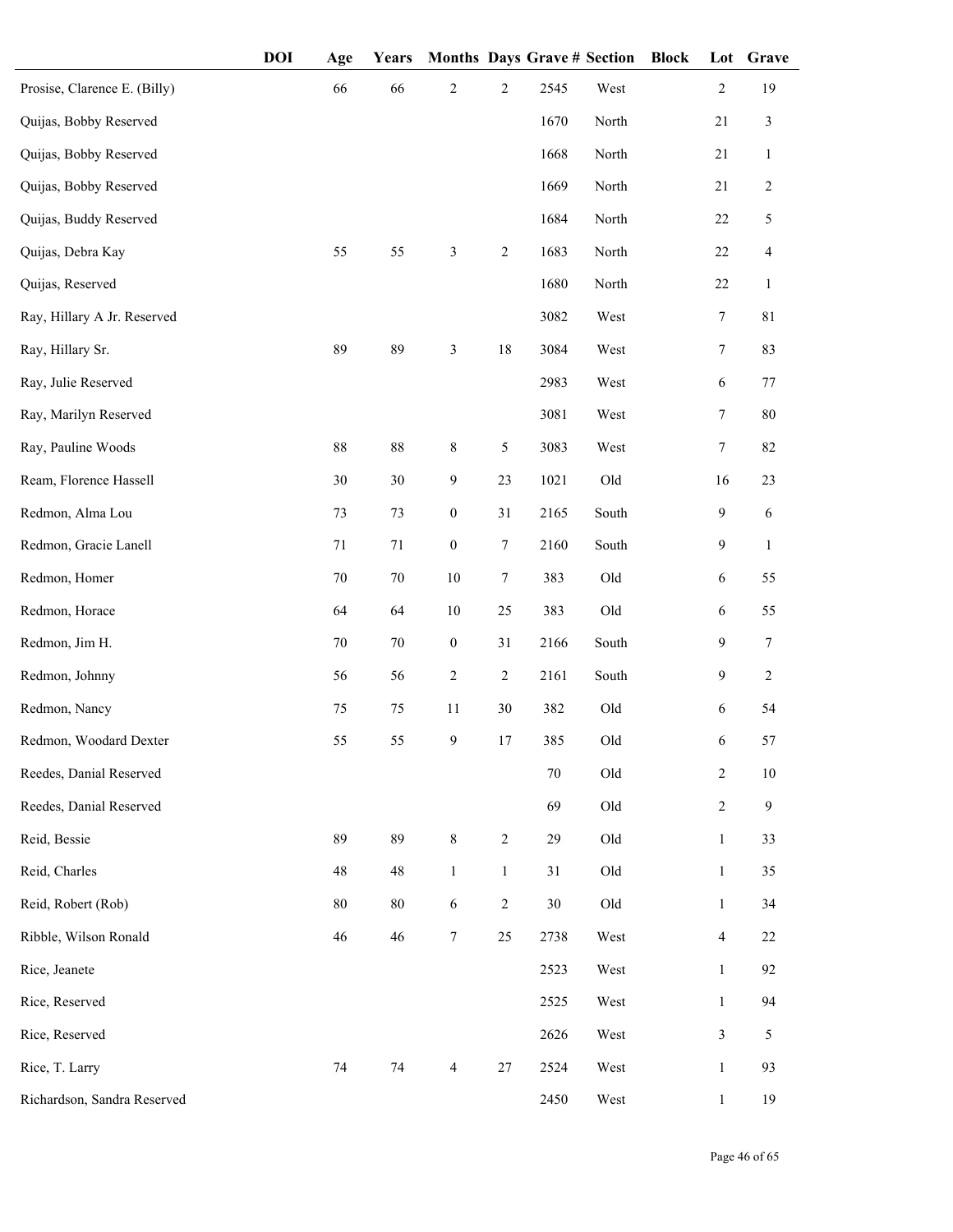|                                | <b>DOI</b> | Age              | Years            |                  |                  | <b>Months Days Grave # Section</b> |                | <b>Block</b> |                         | Lot Grave      |
|--------------------------------|------------|------------------|------------------|------------------|------------------|------------------------------------|----------------|--------------|-------------------------|----------------|
| Richburg, Henrietta Smith      |            | $80\,$           | $80\,$           | $10\,$           | 5                | 2745                               | West           |              | $\overline{\mathbf{4}}$ | 29             |
| Richburg, Perry D.             |            | 92               | 92               | $\sqrt{6}$       | 31               | 2746                               | West           |              | 4                       | $30\,$         |
| Risinger, Baby                 |            | $\boldsymbol{0}$ | $\boldsymbol{0}$ | $\boldsymbol{0}$ | $\boldsymbol{0}$ | 2217                               | South          |              | 11                      | $\overline{4}$ |
| Roberson, John                 |            | 84               | 84               | $\sqrt{6}$       | 29               | 2461                               | West           |              | $\mathbf{1}$            | $30\,$         |
| Roberson, John Reserved        |            |                  |                  |                  |                  | 2462                               | West           |              | $\mathbf{1}$            | 31             |
| Roberson, John Reserved        |            |                  |                  |                  |                  | 2464                               | West           |              | $\mathbf{1}$            | 33             |
| Roberson, John Reserved        |            |                  |                  |                  |                  | 2463                               | West           |              | $\mathbf{1}$            | 32             |
| Roberson, Rodney Reserved      |            |                  |                  |                  |                  | 2554                               | West           |              | 2                       | $28\,$         |
| Roberson, Rodney Reserved      |            |                  |                  |                  |                  | 2558                               | West           |              | 2                       | 32             |
| Roberson, Rodney Reserved      |            |                  |                  |                  |                  | 2557                               | West           |              | 2                       | 31             |
| Roberson, Rodney Reserved      |            |                  |                  |                  |                  | 2556                               | West           |              | 2                       | $30\,$         |
| Roberson, Rodney Reserved      |            |                  |                  |                  |                  | 2555                               | West           |              | $\overline{c}$          | 29             |
| Roberson, Rodney Reserved      |            |                  |                  |                  |                  | 2553                               | West           |              | $\overline{c}$          | $27\,$         |
| Roberson, Rodney Reserved      |            |                  |                  |                  |                  | 2552                               | West           |              | 2                       | $26\,$         |
| Roberson, Rodney Reserved      |            |                  |                  |                  |                  | 2559                               | West           |              | 2                       | 33             |
| Roberson, Sara L.              |            |                  |                  |                  |                  | 2460                               | West           |              | $\mathbf{1}$            | 29             |
| Robertson, Darryl Reserved     |            |                  |                  |                  |                  | 1835                               | North          |              | 33                      | 14             |
| Robertson, Julia Reserved      |            |                  |                  |                  |                  | 1836                               | North          |              | 33                      | 15             |
| Robertson, Linda Reserved      |            |                  |                  |                  |                  | 1833                               | North          |              | 33                      | 12             |
| Robertson, Rhonda Reserved     |            |                  |                  |                  |                  | 1832                               | North          |              | 33                      | $11\,$         |
| Robertson, Rodney              |            | 57               | 57               | $\,8\,$          | 20               | 1834                               | North          |              | 33                      | 13             |
| Robertson, Willie Reserved     |            |                  |                  |                  |                  | 2335                               | South          |              | 15                      | 14             |
| Robinson, Bert Edwards         |            | 106              | 106              | $\overline{9}$   | $20\,$           | 1136                               | Old            |              | $18\,$                  | $\overline{4}$ |
| Robinson, Edward Coy           |            | 81               | $81\,$           | 5                | 21               | 1135                               | Old            |              | $18\,$                  | 3              |
| Robinson, Marion M.            |            | 92               | 92               | $\overline{4}$   | $\overline{9}$   | 2982                               | West           |              | 6                       | 76             |
| Robinson, Marion M. Reserved   |            |                  |                  |                  |                  | 2979                               | West           |              | 6                       | $73\,$         |
| Robinson, Willie               |            | 90               | 90               | $\boldsymbol{0}$ | 31               | 2336                               | South          |              | 15                      | 15             |
| Rodesney, Aneta Ethel Reserved |            |                  |                  |                  |                  | 61                                 | Old            |              | $\mathbf{1}$            | 65             |
| Rodesney, G N (Buddie)         |            | 73               | 73               | $\overline{4}$   | $18\,$           | 60                                 | Old            |              | $\mathbf{1}$            | 64             |
| Rodesney, Judy Reserved        |            |                  |                  |                  |                  | 253                                | Old            |              | 4                       | 59             |
| Rodesney, M Reserved           |            |                  |                  |                  |                  | 254                                | Old            |              | 4                       | 60             |
| Rodesney, Mike Reserved        |            |                  |                  |                  |                  | 254                                | $\mathrm{Old}$ |              | 4                       | 60             |
|                                |            |                  |                  |                  |                  |                                    |                |              |                         |                |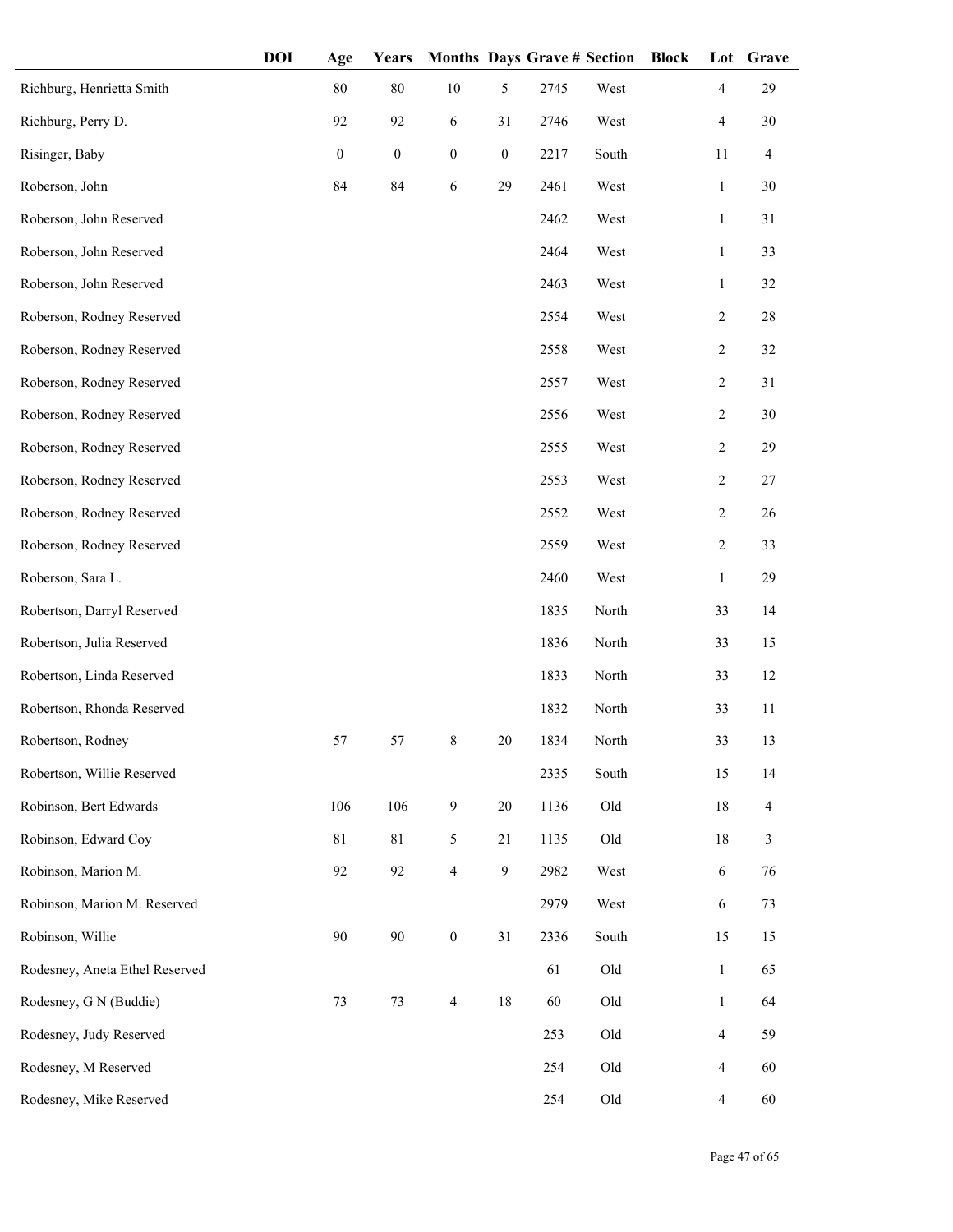|                                    | <b>DOI</b> | Age    | Years                    |                  |                | <b>Months Days Grave # Section</b> |                | <b>Block</b> |                | Lot Grave      |
|------------------------------------|------------|--------|--------------------------|------------------|----------------|------------------------------------|----------------|--------------|----------------|----------------|
| Rodesney, Reserved                 |            |        |                          |                  |                | 2021                               | South          |              | $\mathfrak{Z}$ | $24\,$         |
| Roe, Bobby Reserved                |            |        |                          |                  |                | 1440                               | North          |              | $\mathfrak{Z}$ | 5              |
| Roe, Bobby Reserved                |            |        |                          |                  |                | 1443                               | North          |              | $\mathfrak{Z}$ | $\,$ 8 $\,$    |
| Roe, Bobby Reserved                |            |        |                          |                  |                | 1441                               | North          |              | $\mathfrak{Z}$ | 6              |
| Roe, Bobby Reserved                |            |        |                          |                  |                | 1442                               | North          |              | $\mathfrak{Z}$ | $\tau$         |
| Roscoe, Norma                      |            | 80     | $80\,$                   | $10\,$           | 13             | 79                                 | Old            |              | $\overline{2}$ | 19             |
| Ross, Emma Laymance                |            | 68     | 68                       | $\sqrt{2}$       | $28\,$         | 1253                               | Old            |              | 19             | 54             |
| Rowland, Ben Reserved              |            |        |                          |                  |                | 151                                | $\mathrm{Old}$ |              | $\mathfrak{Z}$ | 24             |
| Rowland, Jennifer Reserved         |            |        |                          |                  |                | 150                                | $\mathrm{Old}$ |              | $\mathfrak{Z}$ | 23             |
| Rowland, Larry Milbert             |            | 53     | 53                       | $\sqrt{2}$       | 5              | 86                                 | Old            |              | $\overline{2}$ | $26\,$         |
| Rowland, Linda Mosley Reserved     |            |        |                          |                  |                | 85                                 | Old            |              | $\overline{2}$ | $25\,$         |
| Ruhl, Mildred Reserved             |            |        |                          |                  |                | 231                                | Old            |              | $\overline{4}$ | 37             |
| Rutledge, Gregg Reserved           |            |        |                          |                  |                | 2908                               | West           |              | 6              | $\sqrt{2}$     |
| Rutledge, Gregg Reserved           |            |        |                          |                  |                | 2907                               | West           |              | 6              | $\mathbf{1}$   |
| Rutledge, Mary Morehead            |            | $78\,$ | $78\,$                   | $\overline{9}$   | 24             | 1579                               | North          |              | 13             | 12             |
| Rutledge, Mary Reserved            |            |        |                          |                  |                | 1580                               | North          |              | 13             | 13             |
| Sadler, David H.                   |            | 79     | 79                       | $\boldsymbol{7}$ | $\sqrt{2}$     | 1584                               | North          |              | 14             | $\overline{4}$ |
| Sadler, Myrtle S.                  |            | 87     | $87\,$                   | $\boldsymbol{2}$ | 12             | 1583                               | North          |              | 14             | 3              |
| Salmon, Alice                      |            | 15     | 15                       | $\boldsymbol{0}$ | 31             | 812                                | $\mathrm{Old}$ |              | 13             | 15             |
| Salmon, Amberly Kay                |            | 4      | $\overline{\mathcal{A}}$ | 9                | 18             | 1713                               | North          |              | 24             | 10             |
| Salmon, Angeline Elizabeth Laymanc |            | 84     | 84                       | 8                | $26\,$         | 830                                | Old            |              | 13             | 33             |
| Salmon, Annie                      |            | 67     | 67                       | $\boldsymbol{0}$ | 31             | 1061                               | Old            |              | 16             | 63             |
| Salmon, Annis H. Long              |            | 67     | 67                       | $10\,$           | $20\,$         | 1727                               | North          |              | 25             | 12             |
| Salmon, Birdie Rice                |            | 72     | $72\,$                   | $\boldsymbol{0}$ | 8              | 166                                | Old            |              | $\mathfrak{Z}$ | 39             |
| Salmon, Callie                     |            | 79     | 79                       | 5                | $\sqrt{2}$     | 1127                               | Old            |              | 17             | 62             |
| Salmon, Claude Ernest              |            | 61     | 61                       | $\sqrt{6}$       | 16             | 2149                               | South          |              | $8\,$          | 17             |
| Salmon, Dan Garry                  |            |        |                          |                  |                | 2517                               | West           |              | $\,1$          | 86             |
| Salmon, Darrel Lee                 |            | 67     | 67                       | $\overline{4}$   | $\mathfrak{Z}$ | 1058                               | Old            |              | 16             | 60             |
| Salmon, Davis C                    |            | 54     | 54                       | $\boldsymbol{0}$ | 31             | 1126                               | Old            |              | 17             | 61             |
| Salmon, Don Larry                  |            | 61     | 61                       | 9                | $\mathfrak s$  | 2516                               | West           |              | $\mathbf{1}$   | 85             |
| Salmon, Dorthy Mae Britton         |            | $78\,$ | $78\,$                   | $\mathfrak s$    | 29             | 2150                               | South          |              | $8\,$          | 18             |
| Salmon, Fannie                     |            | $88\,$ | $88\,$                   | $\mathfrak{Z}$   | $18\,$         | 1741                               | North          |              | 26             | 13             |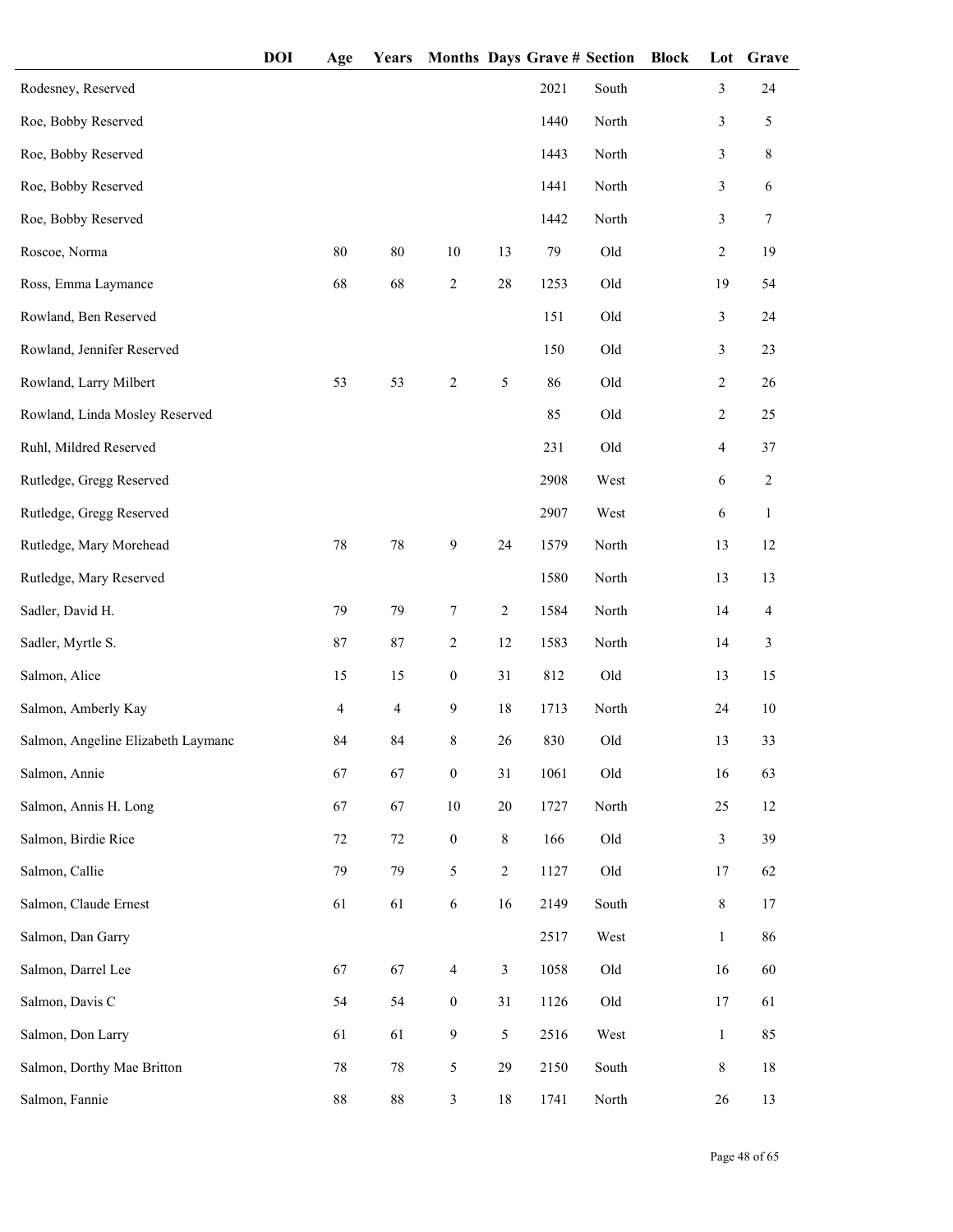|                                | <b>DOI</b> | Age            | Years      |                  |                | <b>Months Days Grave # Section</b> |                | <b>Block</b> |                  | Lot Grave    |
|--------------------------------|------------|----------------|------------|------------------|----------------|------------------------------------|----------------|--------------|------------------|--------------|
| Salmon, Floyd                  |            | $\bf 84$       | $\bf 84$   | $\overline{4}$   | 14             | 1741                               | North          |              | $26\,$           | 13           |
| Salmon, Floyd Reserved         |            |                |            |                  |                | 1740                               | North          |              | 26               | $12\,$       |
| Salmon, Floyd Reserved         |            |                |            |                  |                | 1739                               | North          |              | $26\,$           | $11\,$       |
| Salmon, Floyd Reserved         |            |                |            |                  |                | 1737                               | North          |              | $26\,$           | $\mathbf{9}$ |
| Salmon, Floyd Reserved         |            |                |            |                  |                | 1738                               | North          |              | 26               | $10\,$       |
| Salmon, George Frank           |            | 55             | 55         | $\mathbf{1}$     | $\mathfrak{Z}$ | 803                                | $\mathrm{Old}$ |              | 13               | $\sqrt{6}$   |
| Salmon, Hattie Mae             |            | 82             | $82\,$     | $\boldsymbol{7}$ | 5              | 1059                               | Old            |              | 16               | 61           |
| Salmon, Hilda Thorton Reserved |            |                |            |                  |                | 163                                | $\mathrm{Old}$ |              | 3                | 36           |
| Salmon, Infant                 |            |                |            |                  |                | 806                                | $\mathrm{Old}$ |              | 13               | $\mathbf{9}$ |
| Salmon, Ira                    |            | 64             | 64         | $\overline{4}$   | $11\,$         | 1129                               | $\mathrm{Old}$ |              | 17               | 64           |
| Salmon, John                   |            | 63             | 63         | $\boldsymbol{0}$ | 31             | 1062                               | Old            |              | 16               | 64           |
| Salmon, John L                 |            | 79             | 79         | 9                | $\,8\,$        | 997                                | $\mathrm{Old}$ |              | 15               | 66           |
| Salmon, John L Jr.             |            | $20\,$         | $20\,$     | $10\,$           | $\mathbf{1}$   | 998                                | $\mathrm{Old}$ |              | 15               | 67           |
| Salmon, Josiah S               |            | $28\,$         | $28\,$     | $\boldsymbol{0}$ | $\mathbf{1}$   | 833                                | $\mathrm{Old}$ |              | 13               | 36           |
| Salmon, Josiah S               |            | 32             | $32\,$     | $\boldsymbol{0}$ | 31             | 810                                | $\mathrm{Old}$ |              | 13               | 13           |
| Salmon, Joulia Kate            |            | 67             | 67         | $11\,$           | $\sqrt{2}$     | 878                                | $\mathrm{Old}$ |              | 14               | $14$         |
| Salmon, Lavina Carpenter       |            | $37\,$         | $37\,$     | $\overline{4}$   | 19             | 807                                | $\mathrm{Old}$ |              | 13               | $10\,$       |
| Salmon, Lorene                 |            | 87             | $87\,$     | 6                | 14             | 993                                | $\mathrm{Old}$ |              | 15               | 62           |
| Salmon, Lou Anna               |            | 43             | 43         | $\overline{4}$   | 13             | 809                                | $\mathrm{Old}$ |              | 13               | 12           |
| Salmon, Louis                  |            | 67             | 67         | $11\,$           | $\sqrt{2}$     | 879                                | $\mathrm{Old}$ |              | 14               | 15           |
| Salmon, Lucille                |            | $80\,$         | $80\,$     | $\boldsymbol{7}$ | $22\,$         | 996                                | Old            |              | 15               | 65           |
| Salmon, Lue Aily               |            | $77\,$         | $77\,$     | $\overline{4}$   | 9              | 804                                | Old            |              | 13               | 7            |
| Salmon, Lula S Meredith        |            | $87\,$         | $87\,$     | 11               | 16             | 1128                               | Old            |              | 17               | 63           |
| Salmon, M D (Major)            |            | 45             | 45         | $\boldsymbol{7}$ | 5              | 831                                | Old            |              | 13               | 34           |
| Salmon, Marcus Ben             |            | 47             | 47         | $\mathfrak{S}$   | 31             | 994                                | Old            |              | 15               | 63           |
| Salmon, Marvin                 |            |                |            |                  |                | 811                                | Old            |              | 13               | 14           |
| Salmon, Melton Osborn          |            | 42             | 42         | $\overline{4}$   | $30\,$         | 2151                               | South          |              | 8                | 19           |
| Salmon, Meredith Jake          |            | 76             | 76         | $\boldsymbol{0}$ | 9              | 1726                               | North          |              | 25               | $11\,$       |
| Salmon, Michael Scott          |            | $\overline{c}$ | $\sqrt{2}$ | $\mathfrak{S}$   | $26\,$         | 1725                               | North          |              | 25               | $10\,$       |
| Salmon, Ora Lee                |            |                |            |                  |                | 3582                               | North          |              | $\boldsymbol{0}$ | $12\,$       |
| Salmon, Otis Lee               |            | 83             | 83         | 11               | 17             | 1060                               | Old            |              | 16               | 62           |
| Salmon, Reserved               |            |                |            |                  |                | 1705                               | North          |              | 24               | $\sqrt{2}$   |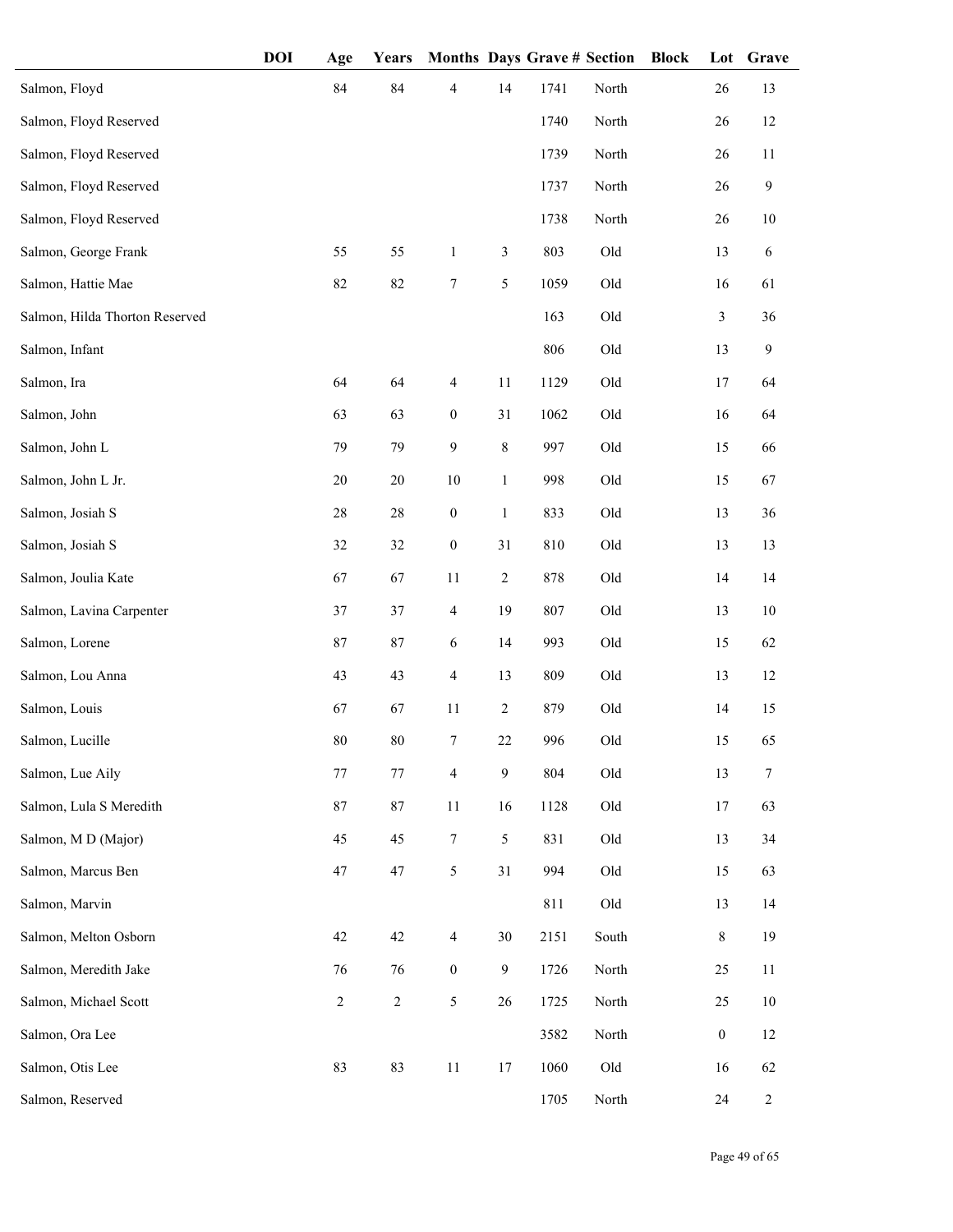|                                   | <b>DOI</b> | Age          | Years        |                  |                  |      | Months Days Grave # Section | <b>Block</b> |                | Lot Grave      |
|-----------------------------------|------------|--------------|--------------|------------------|------------------|------|-----------------------------|--------------|----------------|----------------|
| Salmon, Reserved                  |            |              |              |                  |                  | 161  | Old                         |              | $\mathfrak{Z}$ | 34             |
| Salmon, Reserved                  |            |              |              |                  |                  | 160  | Old                         |              | $\mathfrak{Z}$ | 33             |
| Salmon, Reserved                  |            |              |              |                  |                  | 2519 | West                        |              | $\mathbf{1}$   | 88             |
| Salmon, Reserved                  |            |              |              |                  |                  | 2518 | West                        |              | $\mathbf{1}$   | $87\,$         |
| Salmon, Reserved                  |            |              |              |                  |                  | 2518 | West                        |              | $\mathbf{1}$   | 87             |
| Salmon, Ruby                      |            | $\mathbf{9}$ | $\mathbf{9}$ | $\sqrt{6}$       | 18               | 808  | Old                         |              | 13             | $11\,$         |
| Salmon, Steve G                   |            | 60           | 60           | 11               | $10\,$           | 162  | Old                         |              | $\mathfrak{Z}$ | 35             |
| Salmon, Sylvania Harden Hall      |            | 75           | 75           | $\,8\,$          | 23               | 678  | Old                         |              | 11             | 15             |
| Salmon, Ted                       |            | 60           | 60           | $\sqrt{5}$       | $10\,$           | 1712 | North                       |              | 24             | $\overline{9}$ |
| Salmon, Ted Reserved              |            |              |              |                  |                  | 1718 | North                       |              | 25             | 3              |
| Salmon, Ted Reserved              |            |              |              |                  |                  | 1714 | North                       |              | 24             | 11             |
| Salmon, Ted Reserved              |            |              |              |                  |                  | 1715 | North                       |              | 24             | 12             |
| Salmon, Ted Reserved              |            |              |              |                  |                  | 1717 | North                       |              | 25             | $\sqrt{2}$     |
| Salmon, Ted Reserved              |            |              |              |                  |                  | 1719 | North                       |              | 25             | 4              |
| Salmon, Ted Reserved              |            |              |              |                  |                  | 1720 | North                       |              | 25             | 5              |
| Salmon, Ted Reserved              |            |              |              |                  |                  | 1721 | North                       |              | 25             | 6              |
| Salmon, Ted Reserved              |            |              |              |                  |                  | 1722 | North                       |              | 25             | 7              |
| Salmon, Ted Reserved              |            |              |              |                  |                  | 1724 | North                       |              | 25             | 9              |
| Salmon, Ted Reserved              |            |              |              |                  |                  | 1723 | North                       |              | 25             | 8              |
| Salmon, Ted Reserved              |            |              |              |                  |                  | 1716 | North                       |              | 25             | $\mathbf{1}$   |
| Salmon, Travis Cleon              |            | 73           | 73           | 7                | 13               | 1728 | North                       |              | 25             | 13             |
| Salmon, Velva Clifton             |            | 36           | 36           | 3                | 17               | 832  | Old                         |              | 13             | 35             |
| Salmon, Walter Alvin              |            | 78           | $78\,$       | 3                | 13               | 164  | Old                         |              | $\mathfrak{Z}$ | $37\,$         |
| Salmon, Webb                      |            | 58           | 58           | $\mathbf{1}$     | $\boldsymbol{7}$ | 262  | Old                         |              | 5              | $\mathbf{1}$   |
| Sammons, Robert D                 |            | $80\,$       | $80\,$       | $\boldsymbol{0}$ | 31               | 24   | Old                         |              | $\mathbf{1}$   | 28             |
| Sanchez, Elizabeth Reserved       |            |              |              |                  |                  | 1460 | North                       |              | $\overline{4}$ | $11\,$         |
| Sanchez, Michael Reserved         |            |              |              |                  |                  | 1461 | North                       |              | $\overline{4}$ | 12             |
| Sanders, Ayesha Reserved          |            |              |              |                  |                  | 1820 | North                       |              | 32             | 13             |
| Sanders, Fred & Katheryn Reserved |            |              |              |                  |                  | 1812 | North                       |              | 32             | 5              |
| Sanders, Fred & Katheryn Reserved |            |              |              |                  |                  | 1813 | North                       |              | 32             | 6              |
| Sanders, Fred & Katheryn Reserved |            |              |              |                  |                  | 1814 | North                       |              | 32             | 7              |
| Sanders, Fred & Katheryn Reserved |            |              |              |                  |                  | 1811 | North                       |              | 32             | 4              |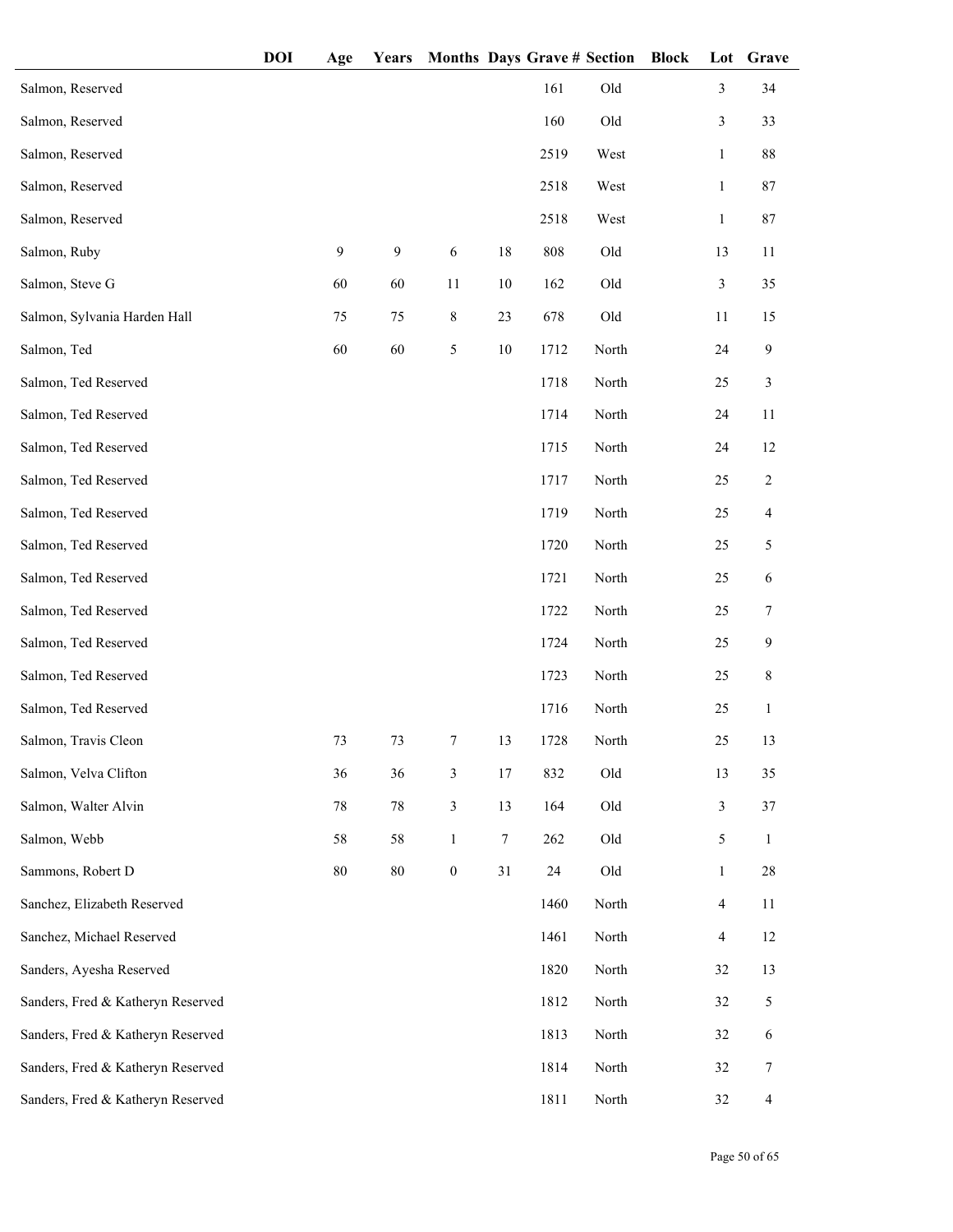|                                   | <b>DOI</b> | Age    | Years  |                  |        |        | Months Days Grave # Section | <b>Block</b> |              | Lot Grave      |
|-----------------------------------|------------|--------|--------|------------------|--------|--------|-----------------------------|--------------|--------------|----------------|
| Sanders, Fred & Katheryn Reserved |            |        |        |                  |        | 1810   | North                       |              | 32           | 3              |
| Sanders, Fred & Katheryn Reserved |            |        |        |                  |        | 1808   | North                       |              | 32           | $\mathbf{1}$   |
| Sanders, Fred & Kathryn           |            |        |        |                  |        | 1818   | North                       |              | 32           | 11             |
| Sanders, Fred & Kathryn           |            |        |        |                  |        | 1817   | North                       |              | 32           | $10\,$         |
| Sanders, Fred & Kathryn Reserved  |            |        |        |                  |        | 1816   | North                       |              | 32           | 9              |
| Sanders, Fred & Kathryn Reserved  |            |        |        |                  |        | 1815   | North                       |              | 32           | 8              |
| Sanders, Fred & Kathryn Reserved  |            |        |        |                  |        | 1809   | North                       |              | 32           | $\sqrt{2}$     |
| Sanders, Fred R                   |            | 46     | 46     | 11               | 3      | 1819   | North                       |              | 32           | 12             |
| Sanders, Gertrude                 |            | 39     | 39     | 9                | $10\,$ | 1249   | Old                         |              | 19           | 50             |
| Sanders, Steve & Susan            |            |        |        |                  |        | 1805   | North                       |              | 31           | 12             |
| Sanders, Steve & Susan Reserved   |            |        |        |                  |        | 1802   | North                       |              | 31           | $\overline{9}$ |
| Sanders, Steve & Susan Reserved   |            |        |        |                  |        | 1803   | North                       |              | 31           | 10             |
| Sanders, Steve & Susan Reserved   |            |        |        |                  |        | 1804   | North                       |              | 31           | 11             |
| Sanders, Steven Reserved          |            |        |        |                  |        | 1819   | North                       |              | 32           | 12             |
| Sanders, Violet Mosley            |            | 85     | 85     | $10\,$           | $30\,$ | 142    | Old                         |              | 3            | 15             |
| Sandorf, Bernice V.               |            | 74     | 74     | $\mathbf{1}$     | $18\,$ | 1449   | North                       |              | 3            | 14             |
| Sandorf, George N. Reserved       |            |        |        |                  |        | 1450   | North                       |              | 4            | $\mathbf{1}$   |
| Sannons, Robert                   |            |        |        |                  |        | $28\,$ | Old                         |              | $\mathbf{1}$ | 32             |
| Saucier, Patsy Reserved           |            |        |        |                  |        | 2764   | West                        |              | 4            | 48             |
| Saucier, Reserved                 |            |        |        |                  |        | 2763   | West                        |              | 4            | $47\,$         |
| Saucier, Reserved                 |            |        |        |                  |        | 2762   | West                        |              | 4            | 46             |
| Sausier, Hershal                  |            | 83     | 83     | 5                | $10\,$ | 2765   | West                        |              | 4            | 49             |
| Sawer, Lester F.                  |            | 59     | 59     | $\overline{9}$   | $27\,$ | 2452   | West                        |              | $\mathbf{1}$ | 21             |
| Sawyer, Barbara Huff Reserved     |            |        |        |                  |        | 2451   | West                        |              | $\mathbf{1}$ | 20             |
| Scarborough, Tucker N.            |            | $50\,$ | 50     | $\overline{4}$   | 19     | 1823   | North                       |              | 33           | $\overline{c}$ |
| Scarbrough, Son of F A            |            |        |        |                  |        | 285    | Old                         |              | 5            | 24             |
| Schultz, Anita                    |            | 62     | 62     | $10\,$           | $28\,$ | 2436   | West                        |              | $\mathbf{1}$ | 5              |
| Schultz, Betty Jo                 |            | 67     | 67     | $\boldsymbol{7}$ | $28\,$ | 2433   | West                        |              | $\mathbf{1}$ | $\overline{c}$ |
| Schultz, Dale                     |            | 76     | 76     | $\boldsymbol{0}$ | 31     | 2433   | West                        |              | $\mathbf{1}$ | $\overline{c}$ |
| Schultz, Delia                    |            | 76     | $76\,$ | $\overline{c}$   | $20\,$ | 2434   | West                        |              | $\mathbf{1}$ | 3              |
| Schultz, Gary Reserved            |            |        |        |                  |        | 2438   | West                        |              | $\mathbf{1}$ | $\tau$         |
| Schultz, Gary Reserved            |            |        |        |                  |        | 2439   | West                        |              | $\mathbf{1}$ | 8              |
|                                   |            |        |        |                  |        |        |                             |              |              |                |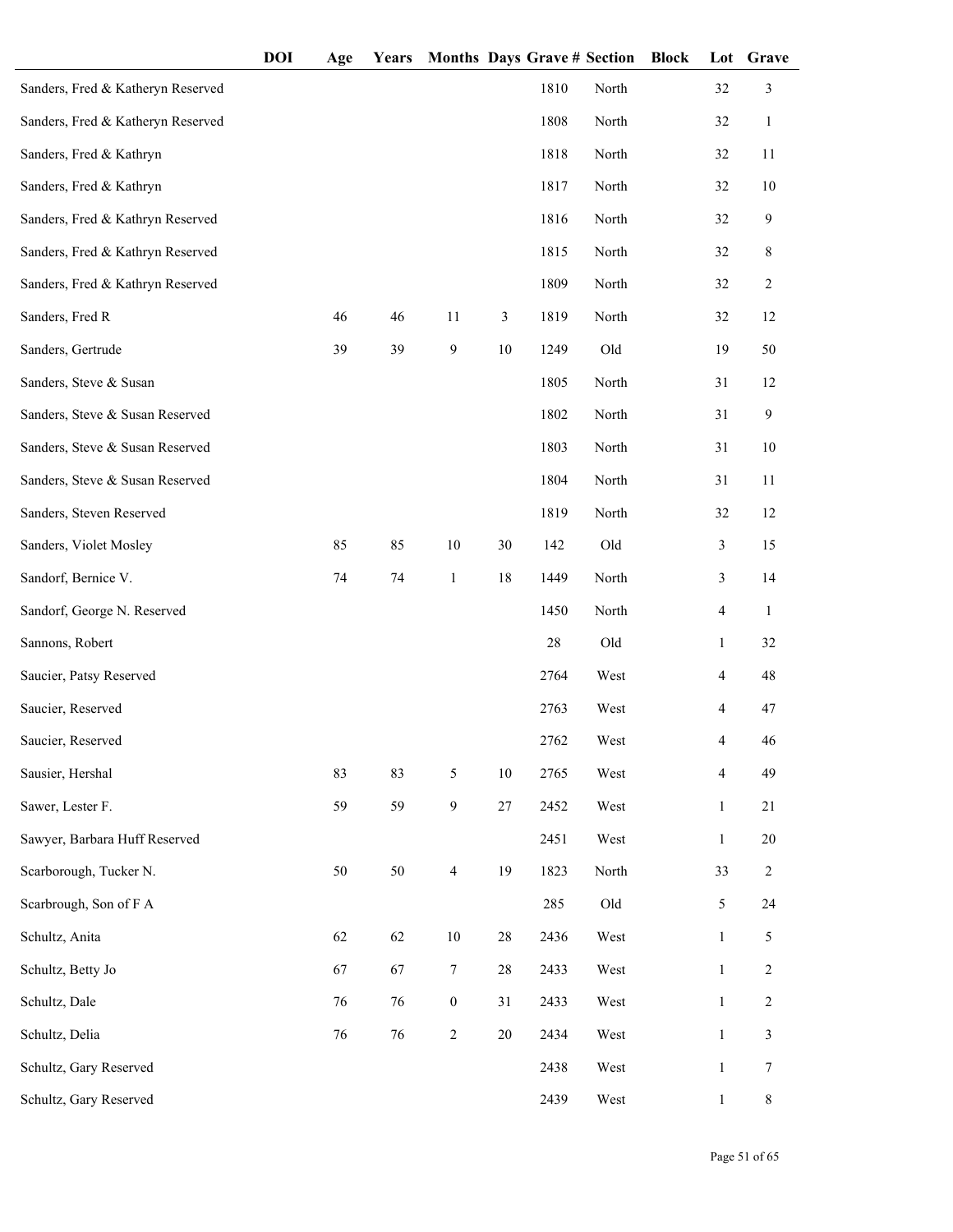|                               | <b>DOI</b> | Age              | Years            |                  |        | <b>Months Days Grave # Section</b> |                | <b>Block</b> |                  | Lot Grave        |
|-------------------------------|------------|------------------|------------------|------------------|--------|------------------------------------|----------------|--------------|------------------|------------------|
| Schultz, Gary Reserved        |            |                  |                  |                  |        | 2437                               | West           |              | $\mathbf{1}$     | 6                |
| Schultz, Lindsey Mae          |            |                  |                  |                  |        | 2435                               | West           |              | $\mathbf{1}$     | 4                |
| Schultz, Linsey Mae           |            | $\boldsymbol{0}$ | $\boldsymbol{0}$ | $\mathfrak{Z}$   | 16     | 2437                               | West           |              | $\mathbf{1}$     | 6                |
| Schulz, Deena Reserved        |            |                  |                  |                  |        | 2533                               | West           |              | $\overline{c}$   | 7                |
| Schulz, Deena Reserved        |            |                  |                  |                  |        | 2531                               | West           |              | $\overline{c}$   | 5                |
| Schulz, Deena Reserved        |            |                  |                  |                  |        | 2534                               | West           |              | $\overline{2}$   | 8                |
| Schulz, Deena Reserved        |            |                  |                  |                  |        | 2532                               | West           |              | $\overline{c}$   | 6                |
| Schulz Mclain, Susan Reserved |            |                  |                  |                  |        | 2529                               | West           |              | $\overline{c}$   | 3                |
| Schulz Mclain, Susan Reserved |            |                  |                  |                  |        | 2528                               | West           |              | $\overline{2}$   | $\overline{c}$   |
| Schulz Mclain, Susan Reserved |            |                  |                  |                  |        | 2527                               | West           |              | $\overline{2}$   | 1                |
| Schulz Mclain, Susan Reserved |            |                  |                  |                  |        | 2530                               | West           |              | $\overline{2}$   | $\overline{4}$   |
| Scott, Lelia                  |            | 53               | 53               | $\boldsymbol{0}$ | 31     | 893                                | $\mathrm{Old}$ |              | 14               | 29               |
| Seagler, Everett T.           |            | 52               | 52               | $11\,$           | 5      | 3581                               | North          |              | $\boldsymbol{0}$ | $11\,$           |
| Self, Inota V.                |            | $74\,$           | 74               | 3                | 14     | 2743                               | West           |              | $\overline{4}$   | $27\,$           |
| Self, Orell D. Reserved       |            |                  |                  |                  |        | 2744                               | West           |              | $\overline{4}$   | 28               |
| Shamlin, Charles T.           |            | $80\,$           | $80\,$           | $\boldsymbol{0}$ | $25\,$ | 1568                               | North          |              | 13               | $\mathbf{1}$     |
| Shamlin, Florean B.           |            | 71               | 71               | $11\,$           | 30     | 1568                               | North          |              | 13               | $\mathbf{1}$     |
| Sharp, Charles G Jr.          |            | 64               | 64               | $\boldsymbol{2}$ | $10\,$ | 1174                               | Old            |              | $18\,$           | 42               |
| Sharp, Edna Smith             |            | $75\,$           | $75\,$           | $\tau$           | $20\,$ | 1173                               | Old            |              | $18\,$           | 41               |
| Sherman, James Reserved       |            |                  |                  |                  |        | 1674                               | North          |              | 21               | $\boldsymbol{7}$ |
| Shipper, B.G. (Buck)          |            | 85               | 85               | 11               | 29     | 1514                               | North          |              | 8                | 12               |
| Shipper, Daniel T             |            | 69               | 69               | $\boldsymbol{0}$ | 31     | 544                                | Old            |              | $\overline{9}$   | 15               |
| Shipper, Edd                  |            | 55               | 55               | 11               | 23     | 669                                | Old            |              | $11\,$           | 6                |
| Shipper, Eldridge (Duck)      |            | 60               | 60               | $\overline{c}$   | $27\,$ | 667                                | Old            |              | $11\,$           | $\overline{4}$   |
| Shipper, Frances              |            | $78\,$           | $78\,$           | $\boldsymbol{0}$ | 31     | 272                                | Old            |              | 5                | 11               |
| Shipper, Horace               |            |                  |                  |                  |        | $8\sqrt{1}$                        | Old            |              | $\overline{2}$   | $21\,$           |
| Shipper, Infant               |            |                  |                  |                  |        | 547                                | $\mathrm{Old}$ |              | $\overline{9}$   | 18               |
| Shipper, J W                  |            | 37               | 37               | $\boldsymbol{0}$ | 31     | 274                                | Old            |              | 5                | 13               |
| Shipper, Joseph G             |            | 47               | 47               | $8\,$            | 5      | 543                                | Old            |              | $\overline{9}$   | 14               |
| Shipper, M.C. (Lum)           |            | 62               | 62               | $\overline{9}$   | $27\,$ | 1600                               | North          |              | 15               | $\tau$           |
| Shipper, M.C. Reserved        |            |                  |                  |                  |        | 1601                               | North          |              | 15               | $\,$ $\,$        |
| Shipper, M.C. Reserved        |            |                  |                  |                  |        | 1598                               | North          |              | 15               | 5                |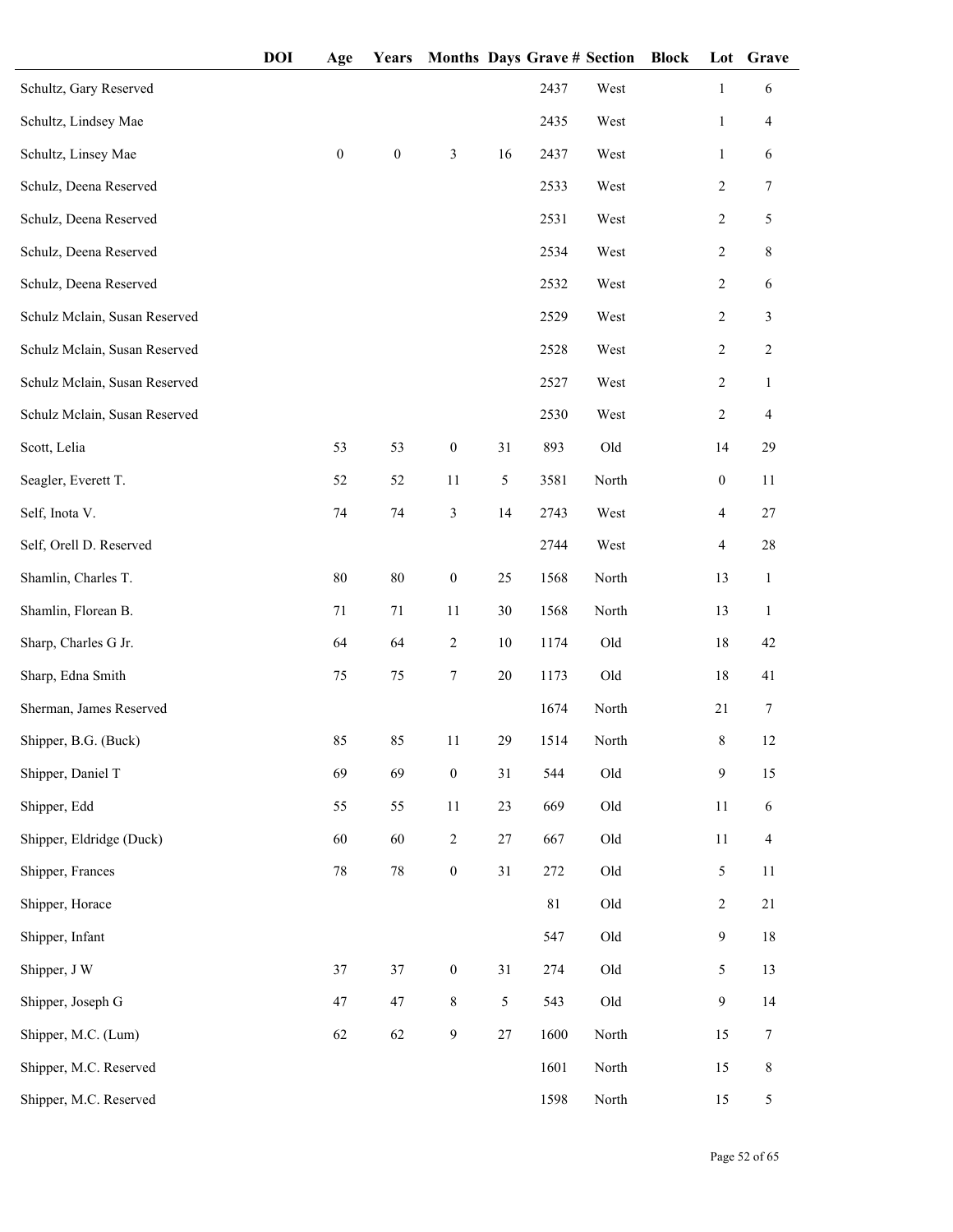|                             | <b>DOI</b> | Age    | Years  |                  |              | <b>Months Days Grave # Section</b> |                       | <b>Block</b> |                  | Lot Grave      |
|-----------------------------|------------|--------|--------|------------------|--------------|------------------------------------|-----------------------|--------------|------------------|----------------|
| Shipper, M.C. Reserved      |            |        |        |                  |              | 1599                               | North                 |              | 15               | $\sqrt{6}$     |
| Shipper, M.C. Reserved      |            |        |        |                  |              | 1602                               | North                 |              | 15               | $\mathbf{9}$   |
| Shipper, Matilda            |            |        |        |                  |              | 542                                | $\mathrm{Old}$        |              | 9                | 13             |
| Shipper, Matttie Lou        |            | $71\,$ | 71     | $\overline{c}$   | 25           | 1513                               | North                 |              | 8                | $11\,$         |
| Shipper, Molly              |            | $78\,$ | $78\,$ | $\boldsymbol{0}$ | 25           | 668                                | $\mathrm{Old}$        |              | 11               | 5              |
| Shipper, Reserved           |            |        |        |                  |              | 1476                               | North                 |              | 5                | 13             |
| Shipper, Reserved           |            |        |        |                  |              | 1475                               | North                 |              | 5                | $12\,$         |
| Shipper, Reserved           |            |        |        |                  |              | 1473                               | North                 |              | 5                | $10\,$         |
| Shipper, Reserved           |            |        |        |                  |              | 1474                               | North                 |              | 5                | $11\,$         |
| Shonf, Charles Reserved     |            |        |        |                  |              | 1676                               | North                 |              | $21\,$           | 9              |
| Shonf, Charles Reserved     |            |        |        |                  |              | 1675                               | North                 |              | 21               | $8\,$          |
| Shumaker, Fredrick L.       |            | 55     | 55     | $\mathfrak{Z}$   | 16           | 2458                               | West                  |              | $\,1$            | $27\,$         |
| Shumaker, Jean C.           |            | 55     | 55     | 5                | 15           | 2459                               | West                  |              | $\mathbf{1}$     | $28\,$         |
| Shumaker, Reserved          |            | $50\,$ | $50\,$ | 8                | 22           | 2457                               | $\operatorname{West}$ |              | $\mathbf{1}$     | $26\,$         |
| Shuptine, John              |            | 74     | 74     | 3                | 21           | 1387                               | $\mathrm{Old}$        |              | 21               | 54             |
| Shuptine, Rozella           |            | $88\,$ | $88\,$ | $\overline{c}$   | 14           | 1386                               | Old                   |              | 21               | 53             |
| Simpson, M J                |            | 61     | 61     | 9                | 17           | 626                                | $\mathrm{Old}$        |              | $10\,$           | $30\,$         |
| Smith, Alfred Reserved      |            |        |        |                  |              | 2939                               | West                  |              | 6                | 33             |
| Smith, Alfred Reserved      |            |        |        |                  |              | 2836                               | West                  |              | 5                | $25\,$         |
| Smith, Alfred Reserved      |            |        |        |                  |              | 2838                               | West                  |              | 5                | $27\,$         |
| Smith, Alfred Reserved      |            |        |        |                  |              | 2837                               | West                  |              | 5                | $26\,$         |
| Smith, Boyd                 |            | 64     | 64     | $\boldsymbol{0}$ | 31           | 1236                               | Old                   |              | 19               | 37             |
| Smith, CP                   |            | 71     | 71     | $\mathfrak{Z}$   | $18\,$       | 719                                | $\mathrm{Old}$        |              | 11               | 56             |
| Smith, Calvin L             |            | 21     | $21\,$ | 9                | $\mathbf{1}$ | 1270                               | Old                   |              | $20\,$           | $\overline{4}$ |
| Smith, Charles E. (Chuck)   |            | 83     | 83     | $\overline{4}$   | $26\,$       | 1184                               | $\mathrm{Old}$        |              | $18\,$           | 52             |
| Smith, Cora E               |            |        |        |                  |              | 1237                               | $\mathrm{Old}$        |              | 19               | $38\,$         |
| Smith, Corrie Keen          |            | 41     | 41     | $\boldsymbol{0}$ | 31           | 661                                | $\mathrm{Old}$        |              | $10\,$           | 65             |
| Smith, Della Bishop         |            | $20\,$ | $20\,$ | $11\,$           | $26\,$       | 1291                               | Old                   |              | $20\,$           | 25             |
| Smith, Delorice Laura       |            | 83     | 83     | 6                | 16           | 1188                               | $\mathrm{Old}$        |              | $18\,$           | 56             |
| Smith, Donald Paul          |            | 73     | 73     | $\,$ 8 $\,$      | 11           | 3027                               | West                  |              | 7                | $26\,$         |
| Smith, Donald Paul Reserved |            |        |        |                  |              | 3026                               | West                  |              | $\boldsymbol{7}$ | 25             |
| Smith, Donald Paul Reserved |            |        |        |                  |              | 3023                               | West                  |              | 7                | $22\,$         |
|                             |            |        |        |                  |              |                                    |                       |              |                  |                |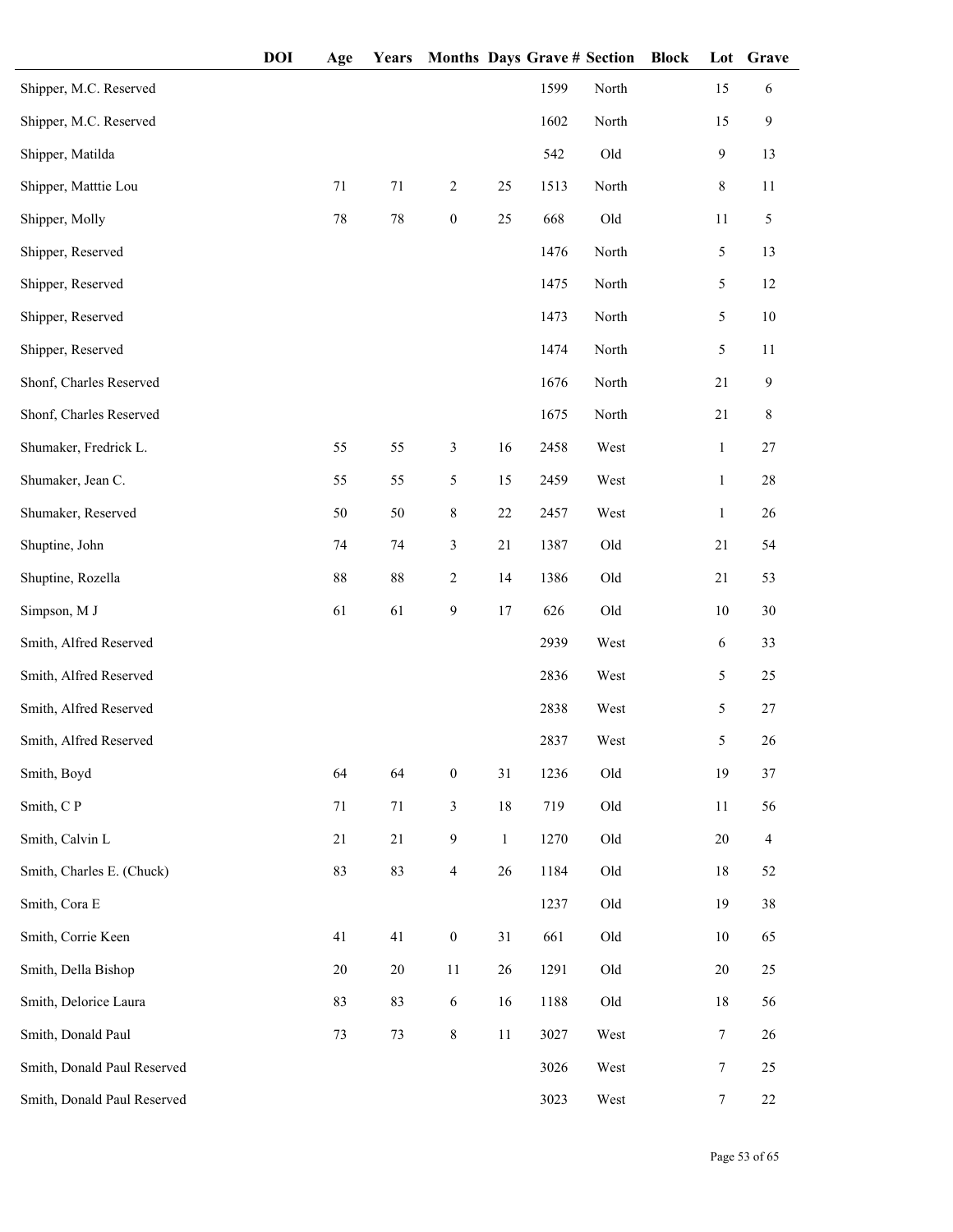|                             | <b>DOI</b> | Age    | Years    |                  |                |      | Months Days Grave # Section | <b>Block</b> |                  | Lot Grave      |
|-----------------------------|------------|--------|----------|------------------|----------------|------|-----------------------------|--------------|------------------|----------------|
| Smith, Donald Paul Reserved |            |        |          |                  |                | 3026 | West                        |              | $\tau$           | $25\,$         |
| Smith, Donald Paul Reserved |            |        |          |                  |                | 3023 | West                        |              | $\tau$           | $22\,$         |
| Smith, Donald Paul Reserved |            |        |          |                  |                | 3026 | West                        |              | 7                | 25             |
| Smith, Donald Ray Reserved  |            |        |          |                  |                | 3029 | West                        |              | $\tau$           | $28\,$         |
| Smith, Donald Ray Reserved  |            |        |          |                  |                | 3028 | West                        |              | 7                | $27\,$         |
| Smith, Donald Ray Reserved  |            |        |          |                  |                | 3026 | West                        |              | $\boldsymbol{7}$ | 25             |
| Smith, Dot C.               |            | 96     | 96       | $\mathfrak{Z}$   | 3              | 1186 | $\mathrm{Old}$              |              | 18               | 54             |
| Smith, Earl Martin          |            | 56     | 56       | $\boldsymbol{9}$ | 25             | 1267 | Old                         |              | 20               | $\mathbf{1}$   |
| Smith, Elizabeth LaRue      |            | 65     | 65       | $\overline{c}$   | $\overline{4}$ | 1238 | Old                         |              | 19               | 39             |
| Smith, Elwin Madison        |            | $71\,$ | 71       | 11               | 27             | 790  | Old                         |              | 12               | 60             |
| Smith, Emma Atkinson        |            | 71     | 71       | $\boldsymbol{0}$ | 31             | 1171 | Old                         |              | 18               | 39             |
| Smith, Ethel Cora           |            | $78\,$ | $78\,$   | 11               | 21             | 1289 | Old                         |              | 20               | $23\,$         |
| Smith, Eva Lucille          |            | 63     | 63       | $\overline{c}$   | $22\,$         | 1271 | Old                         |              | 20               | 5              |
| Smith, George Edward        |            | $78\,$ | $78\,$   | $10\,$           | 13             | 1187 | Old                         |              | 18               | 55             |
| Smith, George Olivar        |            | 79     | 79       | $\boldsymbol{0}$ | 31             | 1172 | Old                         |              | 18               | $40\,$         |
| Smith, Horace C.            |            | 90     | $90\,$   | $10\,$           | $\overline{c}$ | 2121 | South                       |              | $\tau$           | 16             |
| Smith, Jack K               |            | 26     | $26\,$   | 8                | 29             | 662  | $\mathrm{Old}$              |              | 10               | 66             |
| Smith, Johnnie              |            | 12     | 12       | $\boldsymbol{0}$ | 15             | 1300 | Old                         |              | 20               | 34             |
| Smith, Joseph Paxton        |            | 90     | $90\,$   | $\mathfrak{Z}$   | 9              | 1200 | Old                         |              | 19               | $\mathbf{1}$   |
| Smith, K. Randell Reserved  |            |        |          |                  |                | 2449 | West                        |              | $\mathbf{1}$     | $18\,$         |
| Smith, Kathy Reserved       |            |        |          |                  |                | 2448 | West                        |              | 1                | 17             |
| Smith, Katie Halton         |            | 76     | 76       | 4                | 23             | 772  | $\mathrm{Old}$              |              | 12               | 42             |
| Smith, Kenneth Reserved     |            |        |          |                  |                | 2934 | West                        |              | 6                | $28\,$         |
| Smith, Kenneth Reserved     |            |        |          |                  |                | 2932 | West                        |              | 6                | $26\,$         |
| Smith, Kenneth Reserved     |            |        |          |                  |                | 2933 | West                        |              | 6                | $27\,$         |
| Smith, Kenneth Reserved     |            |        |          |                  |                | 2935 | West                        |              | 6                | $29\,$         |
| Smith, L.C. (Red)           |            | 69     | 69       | $\overline{4}$   | 13             | 2654 | West                        |              | 3                | 33             |
| Smith, Lela                 |            | 84     | $\bf 84$ | 3                | 15             | 791  | $\mathrm{Old}$              |              | 12               | 61             |
| Smith, Lois Kathrine        |            | 51     | 51       | 7                | $22\,$         | 1268 | $\mathrm{Old}$              |              | 20               | $\overline{c}$ |
| Smith, Lonnie               |            | 66     | 66       | $\mathfrak{S}$   | 16             | 1077 | $\mathrm{Old}$              |              | 17               | 12             |
| Smith, Lula Hardin          |            | 79     | 79       | 11               | 21             | 1269 | $\mathrm{Old}$              |              | 20               | $\mathfrak{Z}$ |
| Smith, Luther Leroy         |            | 56     | 56       | 7                | $\tau$         | 1178 | $\mathrm{Old}$              |              | $18\,$           | $46\,$         |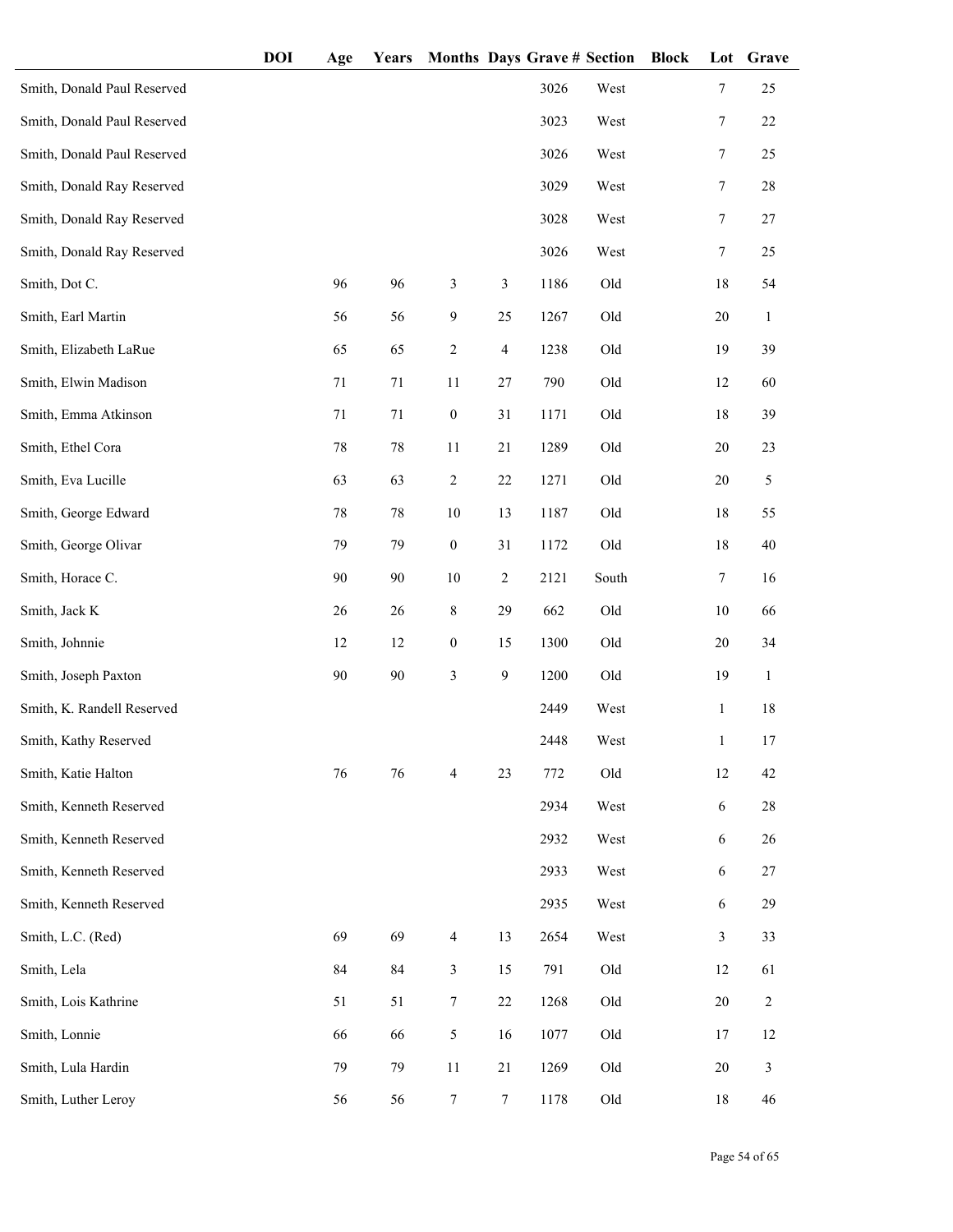|                                 | <b>DOI</b> | Age    | Years  |                  |                | <b>Months Days Grave # Section</b> |                | <b>Block</b> |                | Lot Grave    |  |
|---------------------------------|------------|--------|--------|------------------|----------------|------------------------------------|----------------|--------------|----------------|--------------|--|
| Smith, Luther Oliver            |            | 75     | $75\,$ | $11\,$           | $30\,$         | 1176                               | $\mathrm{Old}$ |              | $18\,$         | $44\,$       |  |
| Smith, Maggie                   |            | 46     | $46\,$ | $\boldsymbol{0}$ | 31             | 1106                               | Old            |              | 17             | 41           |  |
| Smith, Mary E                   |            | 82     | 82     | 6                | 31             | 718                                | $\mathrm{Old}$ |              | 11             | 55           |  |
| Smith, Mary Elizabeth Springman |            | 82     | 82     | 6                | 13             | 1175                               | $\mathrm{Old}$ |              | $18\,$         | 43           |  |
| Smith, Mary Helen               |            | 75     | $75\,$ | 7                | $\overline{4}$ | 1177                               | $\mathrm{Old}$ |              | $18\,$         | 45           |  |
| Smith, Mozelle Roberts          |            | 51     | 51     | 4                | 30             | 2653                               | West           |              | 3              | $32\,$       |  |
| Smith, Mrs. E B                 |            | $-15$  | $-15$  | 10               | 11             | 1166                               | Old            |              | 18             | 34           |  |
| Smith, Noble Erwin              |            | 82     | 82     | $\mathfrak{Z}$   | 6              | 2047                               | South          |              | 4              | 23           |  |
| Smith, Percy Hall               |            | $74\,$ | 74     | $\overline{c}$   | 15             | 1283                               | Old            |              | $20\,$         | 17           |  |
| Smith, Robert F                 |            |        |        |                  |                | 1239                               | Old            |              | 19             | $40\,$       |  |
| Smith, Robert Francis           |            | 81     | $81\,$ | 6                | 30             | 2349                               | South          |              | 16             | $1\,$        |  |
| Smith, Thomas Archie Jr.        |            | $71\,$ | $71\,$ | $\tau$           | 14             | 1272                               | Old            |              | $20\,$         | $\sqrt{6}$   |  |
| Smith, Travis Reserved          |            |        |        |                  |                | 2938                               | West           |              | 6              | $32\,$       |  |
| Smith, Travis Reserved          |            |        |        |                  |                | 2937                               | West           |              | 6              | 31           |  |
| Smith, Travis Reserved          |            |        |        |                  |                | 2939                               | West           |              | 6              | 33           |  |
| Smith, Travis Reserved          |            |        |        |                  |                | 2936                               | West           |              | 6              | $30\,$       |  |
| Smith, Wanda                    |            | $77\,$ | 77     | $\overline{c}$   | 12             | 3025                               | West           |              | 7              | 24           |  |
| Smith, William Oliver           |            | 66     | 66     | $\overline{4}$   | $25\,$         | 1290                               | Old            |              | 20             | 24           |  |
| Smith Jr., Delma Reserved       |            |        |        |                  |                | 3034                               | West           |              | 7              | 33           |  |
| Smith Jr., Delma Reserved       |            |        |        |                  |                | 3032                               | West           |              | 7              | $31\,$       |  |
| Smith Jr., Delma Reserved       |            |        |        |                  |                | 3031                               | West           |              | 7              | $30\,$       |  |
| Smith Jr., Delma Reserved       |            |        |        |                  |                | 3033                               | West           |              | 7              | 32           |  |
| Springer, Bobbie Lou Caskey     |            | 50     | 50     | $\mathbf{1}$     | $\sqrt{2}$     | 2067                               | South          |              | 5              | 16           |  |
| Staedman, Darwin Reserved       |            |        |        |                  |                | 1618                               | North          |              | 16             | 12           |  |
| Starkey, Ada Infant             |            |        |        |                  |                | 1309                               | Old            |              | $20\,$         | 43           |  |
| Starkey, Albert                 |            | $72\,$ | $72\,$ | 8                | 24             | 1541                               | North          |              | $10\,$         | 13           |  |
| Starkey, Albert T               |            | 82     | 82     | 3                | 21             | 853                                | $\rm Old$      |              | 13             | 56           |  |
| Starkey, Aquiella               |            | 56     | 56     | $11\,$           | $28\,$         | 1133                               | Old            |              | $18\,$         | $\mathbf{1}$ |  |
| Starkey, Daisey N.              |            | 68     | 68     | 11               | $28\,$         | 2029                               | South          |              | $\overline{4}$ | 5            |  |
| Starkey, Donald F.              |            | $77\,$ | $77\,$ | 9                | 15             | 1606                               | North          |              | 15             | 13           |  |
| Starkey, Ella Gaines            |            | 86     | 86     | $\overline{4}$   | 19             | 174                                | Old            |              | 3              | $47\,$       |  |
| Starkey, Floyd S.               |            | $71\,$ | 71     | $\overline{2}$   | $18\,$         | 2030                               | South          |              | $\overline{4}$ | $\sqrt{6}$   |  |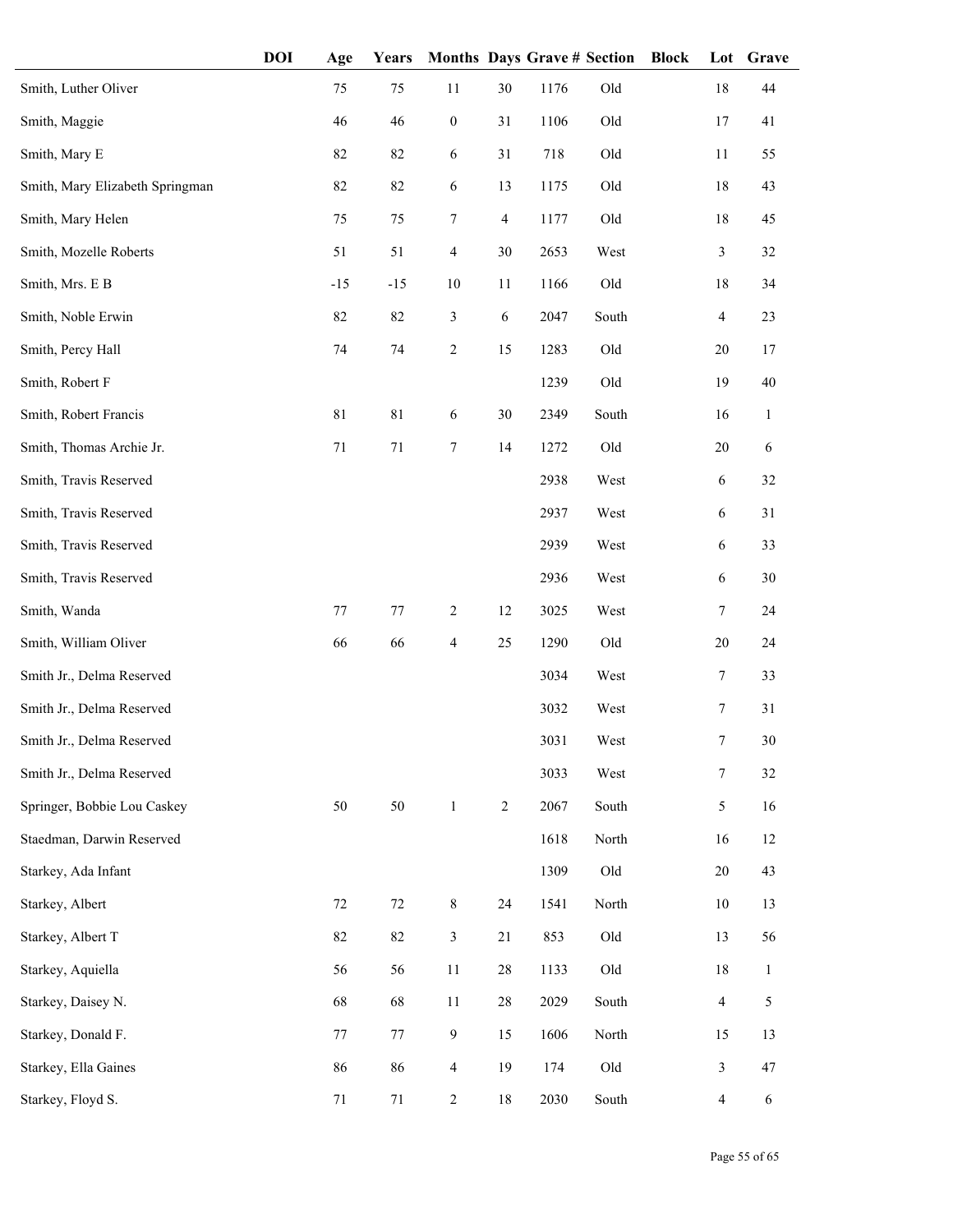|                               | <b>DOI</b> | Age              | Years            |                  |                  | Months Days Grave # Section |                | <b>Block</b> |                         | Lot Grave        |
|-------------------------------|------------|------------------|------------------|------------------|------------------|-----------------------------|----------------|--------------|-------------------------|------------------|
| Starkey, Gertrude             |            | 37               | $37\,$           | $\boldsymbol{0}$ | 31               | 215                         | Old            |              | $\overline{\mathbf{4}}$ | 21               |
| Starkey, Harold (Shorty)      |            | $70\,$           | $70\,$           | $\mathbf{1}$     | $\mathbf{1}$     | 1517                        | North          |              | 9                       | $\sqrt{2}$       |
| Starkey, Hubbard (Hub)        |            | 82               | 82               | $\boldsymbol{7}$ | $10\,$           | 175                         | Old            |              | 3                       | 48               |
| Starkey, Hubbard E            |            | 67               | 67               | $\mathfrak{Z}$   | 13               | 1134                        | Old            |              | $18\,$                  | $\sqrt{2}$       |
| Starkey, Infant               |            |                  |                  |                  |                  | 788                         | $\mathrm{Old}$ |              | 12                      | 58               |
| Starkey, Infant               |            |                  |                  |                  |                  | 787                         | Old            |              | 12                      | 57               |
| Starkey, J G                  |            | 44               | $44$             | $\sqrt{6}$       | 15               | 709                         | Old            |              | 11                      | $46\,$           |
| Starkey, J.T.                 |            | $88\,$           | $88\,$           | $\tau$           | 14               | 2032                        | South          |              | 4                       | $\,$ 8 $\,$      |
| Starkey, Jefferson            |            | $74\,$           | 74               | 9                | $\overline{4}$   | 856                         | $\mathrm{Old}$ |              | 13                      | 59               |
| Starkey, Jeffie R.            |            | $\rm 84$         | 84               | $\mathbf{1}$     | 11               | 1554                        | North          |              | 11                      | 13               |
| Starkey, Jerry Reserved       |            |                  |                  |                  |                  | 1508                        | North          |              | 8                       | $\sqrt{6}$       |
| Starkey, Jerry Reserved       |            |                  |                  |                  |                  | 1507                        | North          |              | 8                       | $\mathfrak s$    |
| Starkey, Jerry Reserved       |            |                  |                  |                  |                  | 1506                        | North          |              | $\,8\,$                 | $\overline{4}$   |
| Starkey, Jerry Reserved       |            |                  |                  |                  |                  | 1509                        | North          |              | 8                       | $\boldsymbol{7}$ |
| Starkey, Louise Turner        |            | $90\,$           | $90\,$           | 5                | 25               | 1516                        | North          |              | 9                       | $\mathbf{1}$     |
| Starkey, M.C. (Lum)           |            | 86               | 86               | $\overline{4}$   | $\sqrt{6}$       | 2028                        | South          |              | $\overline{\mathbf{4}}$ | $\overline{4}$   |
| Starkey, Minnie Ethel         |            | $80\,$           | $80\,$           | $\boldsymbol{0}$ | 31               | 213                         | $\mathrm{Old}$ |              | $\overline{\mathbf{4}}$ | 19               |
| Starkey, Randolph Murchison   |            | $\boldsymbol{0}$ | $\boldsymbol{0}$ | $10\,$           | 21               | 216                         | $\mathrm{Old}$ |              | 4                       | $22\,$           |
| Starkey, Raymon Elliot        |            | $\mathbf{1}$     | $\mathbf{1}$     | $8\,$            | $22\,$           | 217                         | Old            |              | 4                       | $23\,$           |
| Starkey, Ruby G.              |            | $8\sqrt{1}$      | $8\sqrt{1}$      | $\overline{c}$   | 29               | 1553                        | North          |              | $11\,$                  | $12\,$           |
| Starkey, Viola                |            | $87\,$           | 87               | $\overline{4}$   | 20               | 2027                        | South          |              | 4                       | 3                |
| Starkey, Virginia             |            | $-9$             | $-9$             | $\mathbf{1}$     | 31               | 857                         | Old            |              | 13                      | 60               |
| Starkey, Vivian Suis          |            | 75               | $75\,$           | $\overline{4}$   | $\mathbf{1}$     | 2031                        | South          |              | $\overline{4}$          | $\tau$           |
| Starkey, W J                  |            | $88\,$           | $88\,$           | 10               | 3                | 214                         | $\mathrm{Old}$ |              | 4                       | $20\,$           |
| Starr, Ada (Infant of Timothy |            | $\boldsymbol{0}$ | $\boldsymbol{0}$ | $\boldsymbol{0}$ | $\boldsymbol{0}$ | 1309                        | Old            |              | 20                      | 43               |
| Starr, Corine                 |            | 67               | 67               | $\overline{c}$   | 19               | 1311                        | Old            |              | $20\,$                  | 45               |
| Starr, Tomothy Sr.            |            | $77\,$           | $77\,$           | $\mathfrak{H}$   | 13               | 1312                        | $\mathrm{Old}$ |              | $20\,$                  | 46               |
| Steadman, Darwin Reserved     |            |                  |                  |                  |                  | 1617                        | North          |              | 16                      | 11               |
| Steadman, Darwin Reserved     |            |                  |                  |                  |                  | 1616                        | North          |              | 16                      | $10\,$           |
| Steadman, Darwin Reserved     |            |                  |                  |                  |                  | 1615                        | North          |              | 16                      | 9                |
| Steadman, Dwight Reserved     |            |                  |                  |                  |                  | 1611                        | North          |              | 16                      | 5                |
| Steadman, Dwight Reserved     |            |                  |                  |                  |                  | 1612                        | North          |              | 16                      | $\sqrt{6}$       |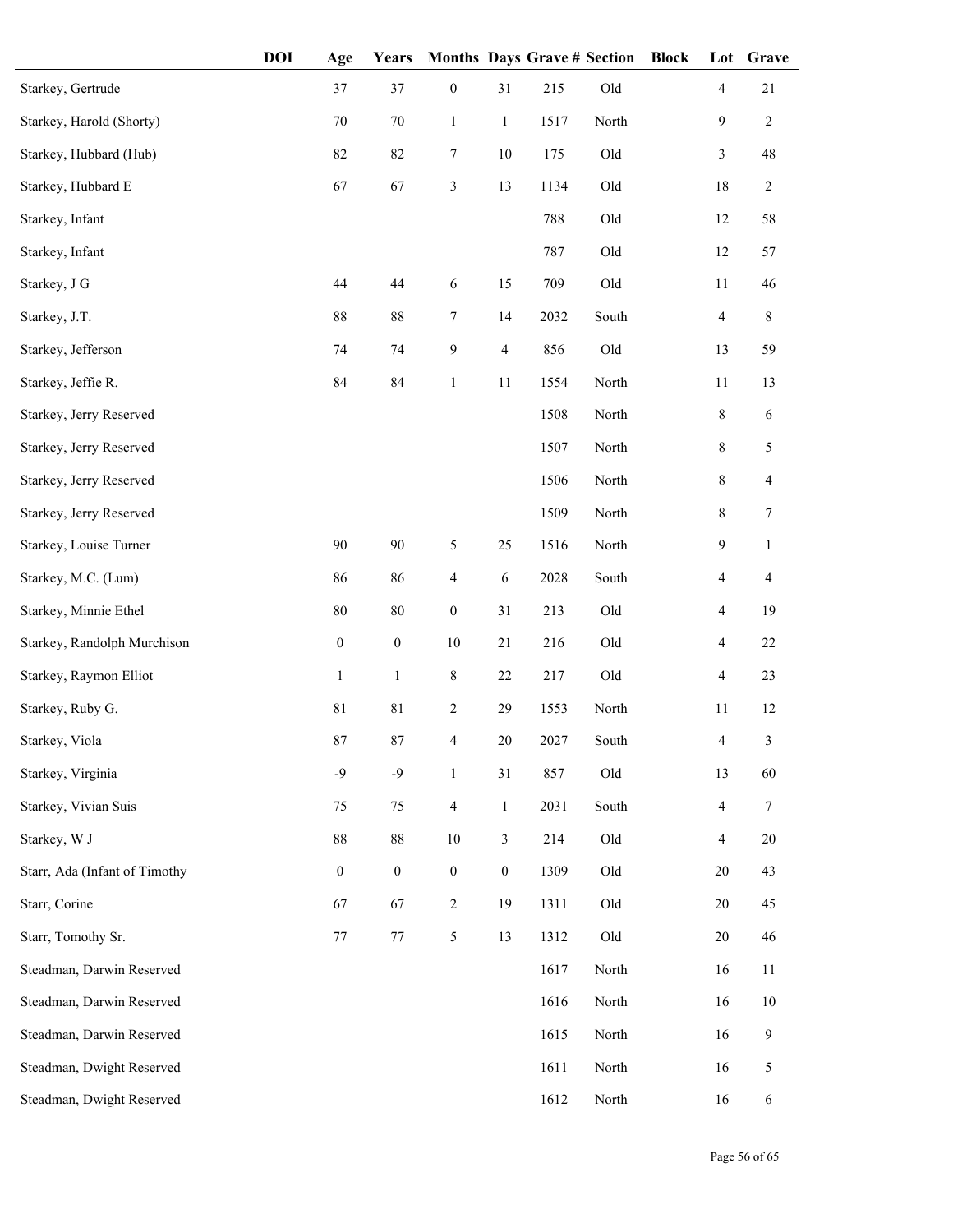|                                  | <b>DOI</b> | Age    | Years  |                  |        | Months Days Grave # Section |                | <b>Block</b> |                | Lot Grave               |
|----------------------------------|------------|--------|--------|------------------|--------|-----------------------------|----------------|--------------|----------------|-------------------------|
| Steadman, Dwight Reserved        |            |        |        |                  |        | 1613                        | North          |              | 16             | $\boldsymbol{7}$        |
| Steadman, Dwight Reserved        |            |        |        |                  |        | 1614                        | North          |              | 16             | 8                       |
| Steadman, H.J. (Monk             |            | 77     | $77\,$ | $\boldsymbol{0}$ | 14     | 1609                        | North          |              | 16             | 3                       |
| Steadman, J W                    |            |        |        |                  |        | 362                         | $\mathrm{Old}$ |              | 6              | 34                      |
| Steadman, Rebecca                |            | $38\,$ | 38     | $\mathbf{1}$     | $21\,$ | 363                         | Old            |              | 6              | 35                      |
| Steadman, Reserved               |            |        |        |                  |        | 1610                        | North          |              | 16             | 4                       |
| Steadman, Reserved               |            |        |        |                  |        | 1607                        | North          |              | 16             | $\mathbf{1}$            |
| Steadman, Sara R                 |            | 75     | 75     | $\sqrt{6}$       | $11\,$ | 361                         | $\mathrm{Old}$ |              | 6              | 33                      |
| Steetman, Infant                 |            |        |        |                  |        | 336                         | Old            |              | 6              | $\,8\,$                 |
| Steigler, Douglas                |            | 73     | $73\,$ | $8\,$            | 29     | 2598                        | West           |              | $\overline{c}$ | $72\,$                  |
| Steigler, Karkeen Reserved       |            |        |        |                  |        | 2601                        | West           |              | $\overline{c}$ | 75                      |
| Steigler, Kurtis Reserved        |            |        |        |                  |        | 2600                        | West           |              | $\sqrt{2}$     | $74\,$                  |
| Stiegler, Reaoma                 |            | $78\,$ | $78\,$ | 6                | $25\,$ | 2599                        | West           |              | $\overline{c}$ | 73                      |
| Stiene, Steve Reserved           |            |        |        |                  |        | 2183                        | South          |              | 9              | 24                      |
| Streetman, Edith Halton          |            | 59     | 59     | 11               | $30\,$ | 2146                        | South          |              | 8              | 14                      |
| Streetman, Granton Lee           |            |        |        |                  |        | 331                         | $\mathrm{Old}$ |              | 6              | 3                       |
| Streetman, Maud Otis             |            | $81\,$ | $81\,$ | $\boldsymbol{0}$ | 31     | 332                         | Old            |              | 6              | $\overline{\mathbf{4}}$ |
| Stregler, Karlen                 |            | 52     | 52     | $\boldsymbol{0}$ | 12     | 2601                        | West           |              | $\overline{c}$ | 75                      |
| Swann, Clyde                     |            | 81     | $81\,$ | 3                | 14     | 1419                        | North          |              | $\mathbf{1}$   | 12                      |
| Swann, Myrtle H.                 |            | $87\,$ | $87\,$ | $\mathbf{1}$     | $28\,$ | 1418                        | North          |              | $\mathbf{1}$   | $11\,$                  |
| Tatom, Adella                    |            | 75     | $75\,$ | 11               | $26\,$ | 1374                        | Old            |              | 21             | 41                      |
| Tatom, James O                   |            | 70     | 70     | 7                | $22\,$ | 1373                        | Old            |              | 21             | 40                      |
| Taylor, Condie                   |            | $26\,$ | $26\,$ | $\overline{4}$   | 24     | 25                          | Old            |              | $\mathbf{1}$   | 29                      |
| Teal, Alana Reserved             |            |        |        |                  |        | 2310                        | South          |              | 14             | 16                      |
| Teal, Christopher Reserved       |            |        |        |                  |        | 2309                        | South          |              | 14             | 15                      |
| Teal, Hudson Reserved            |            |        |        |                  |        | 2311                        | South          |              | 14             | 17                      |
| Teal, Reserved                   |            |        |        |                  |        | 2318                        | South          |              | 14             | 24                      |
| Teets, Reserved                  |            |        |        |                  |        | 2977                        | West           |              | 6              | 71                      |
| Teets, Reserved                  |            |        |        |                  |        | 2976                        | West           |              | 6              | $70\,$                  |
| Tendall, Jean Reserved           |            |        |        |                  |        | 1884                        | North          |              | 37             | $\mathbf{1}$            |
| Tendall, Michael Reserved        |            |        |        |                  |        | 1885                        | North          |              | 37             | $\overline{c}$          |
| Thatchon, Jason & Donna Reserved |            |        |        |                  |        | 1644                        | North          |              | 19             | $\mathbf{1}$            |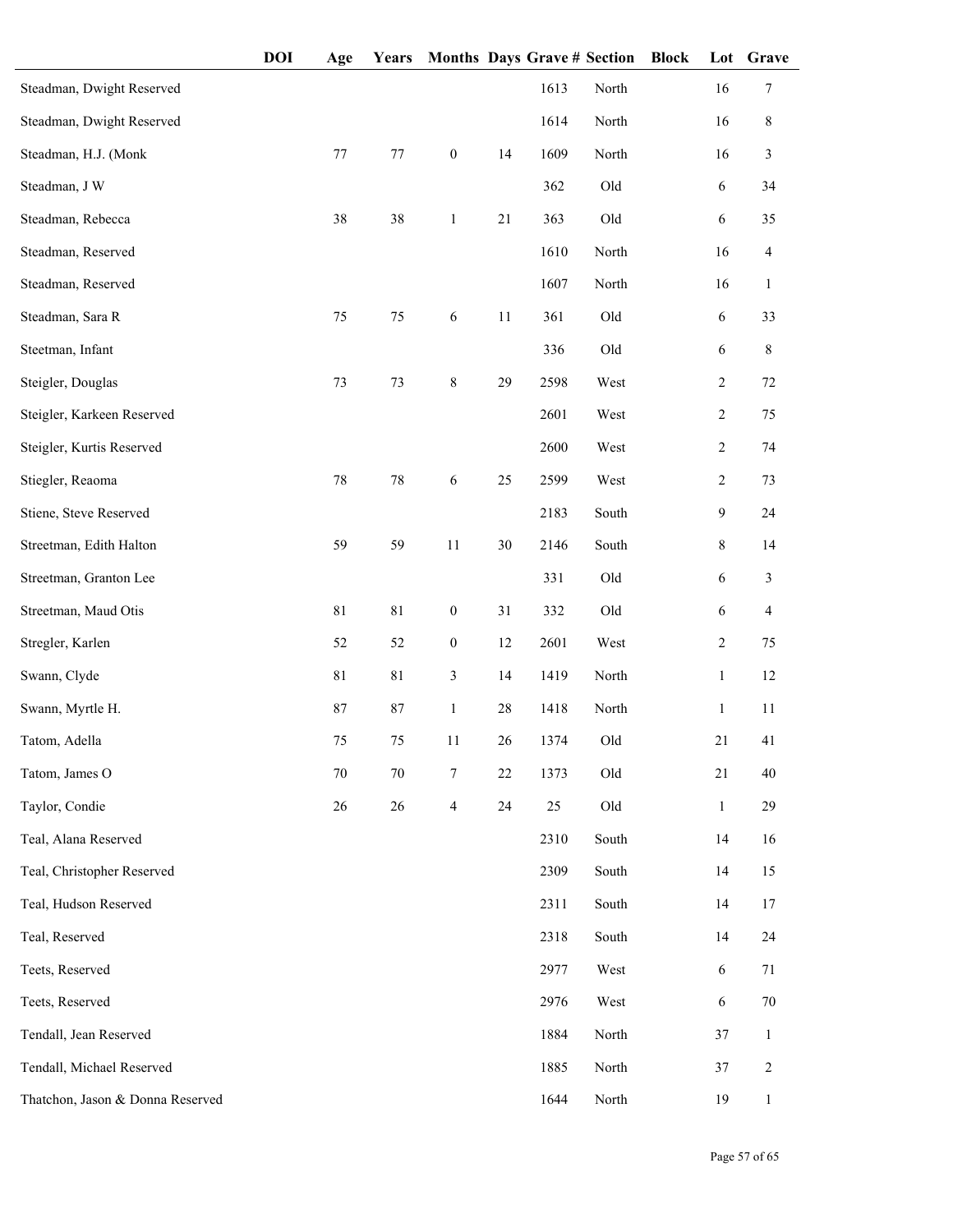|                                   | <b>DOI</b> | Age    | Years  |                  |                |      | <b>Months Days Grave # Section</b> | <b>Block</b> |                  | Lot Grave      |
|-----------------------------------|------------|--------|--------|------------------|----------------|------|------------------------------------|--------------|------------------|----------------|
| Thatchon, Jason & Donna Reserved  |            |        |        |                  |                | 1647 | North                              |              | 19               | $\overline{4}$ |
| Thatchon, Jason & Donna Reserved  |            |        |        |                  |                | 1646 | North                              |              | 19               | 3              |
| Thatchon, Jason & Donna Reserved  |            |        |        |                  |                | 1645 | North                              |              | 19               | $\sqrt{2}$     |
| Thedford, Debbie Reserved         |            |        |        |                  |                | 2364 | South                              |              | 16               | 16             |
| Thedford, Elwanda                 |            | 97     | 97     | 9                | $22\,$         | 2366 | South                              |              | 16               | 18             |
| Thedford, Howard W.               |            | 89     | 89     | $\boldsymbol{7}$ | 17             | 2367 | South                              |              | 16               | 19             |
| Thedford, Keith (Donny?) Reserved |            |        |        |                  |                | 2365 | South                              |              | 16               | 17             |
| Thomas, Ky'anne Reserved          |            |        |        |                  |                | 3017 | West                               |              | $\boldsymbol{7}$ | 16             |
| Thomas, Lance Reserved            |            |        |        |                  |                | 3018 | West                               |              | $\boldsymbol{7}$ | 17             |
| Thompson, James Reserved          |            |        |        |                  |                | 1591 | North                              |              | 14               | 11             |
| Thompson, Magie LaVon Reserved    |            |        |        |                  |                | 1590 | North                              |              | 14               | 10             |
| Thompson, Melba Lively            |            | 65     | 65     | $\mathfrak{Z}$   | 31             | 2332 | South                              |              | 15               | 11             |
| Thompson, Reserved                |            |        |        |                  |                | 1603 | North                              |              | 15               | 10             |
| Thompson, Reserved                |            |        |        |                  |                | 1604 | North                              |              | 15               | 11             |
| Thornton, Charlie C               |            | 83     | 83     | $\mathbf{1}$     | $22\,$         | 600  | Old                                |              | 10               | $\overline{4}$ |
| Thornton, Freddie                 |            | 79     | 79     | $\mathbf{1}$     | $28\,$         | 367  | Old                                |              | 6                | 39             |
| Thornton, George Shelby           |            | 37     | 37     | 7                | $26\,$         | 371  | Old                                |              | 6                | 43             |
| Thornton, Jessie                  |            | $78\,$ | $78\,$ | 9                | 17             | 366  | Old                                |              | 6                | 38             |
| Thornton, John L                  |            | 88     | $88\,$ | 7                | 19             | 1140 | Old                                |              | $18\,$           | 8              |
| Thornton, L T                     |            | 75     | 75     | 9                | 20             | 365  | Old                                |              | 6                | $37\,$         |
| Thornton, Leona Lively            |            | 73     | 73     | 11               | 16             | 1138 | Old                                |              | 18               | 6              |
| Thornton, Martha Ann              |            | 62     | 62     | $\boldsymbol{2}$ | $\overline{4}$ | 541  | Old                                |              | 9                | 12             |
| Tillman, Alna                     |            | 50     | $50\,$ | 3                | $10\,$         | 380  | Old                                |              | 6                | 52             |
| Tillman, Ethel                    |            | 43     | 43     | $\sqrt{6}$       | 12             | 379  | Old                                |              | 6                | 51             |
| Tillman, John                     |            | 52     | 52     | $\boldsymbol{0}$ | 31             | 514  | Old                                |              | 8                | 52             |
| Tillman, Matilda                  |            | 52     | 52     | $\boldsymbol{0}$ | 31             | 513  | Old                                |              | $\,$ 8 $\,$      | 51             |
| Tillman, Nora                     |            | 83     | 83     | $\boldsymbol{0}$ | 31             | 511  | Old                                |              | $\,$ 8 $\,$      | 49             |
| Tillman, Wordie                   |            | $46\,$ | 46     | $\boldsymbol{0}$ | 31             | 512  | Old                                |              | $\,$ 8 $\,$      | 50             |
| Tomme, Anne Morehead              |            |        |        |                  |                | 23   | Old                                |              | $\mathbf{1}$     | $27\,$         |
| Tompkins, Martha Reserved         |            |        |        |                  |                | 2719 | West                               |              | $\overline{4}$   | 3              |
| Tompkins, Martha Reserved         |            |        |        |                  |                | 2720 | West                               |              | 4                | 4              |
| Tompkins, Martha Reserved         |            |        |        |                  |                | 2717 | West                               |              | $\overline{4}$   | $\mathbf{1}$   |
|                                   |            |        |        |                  |                |      |                                    |              |                  |                |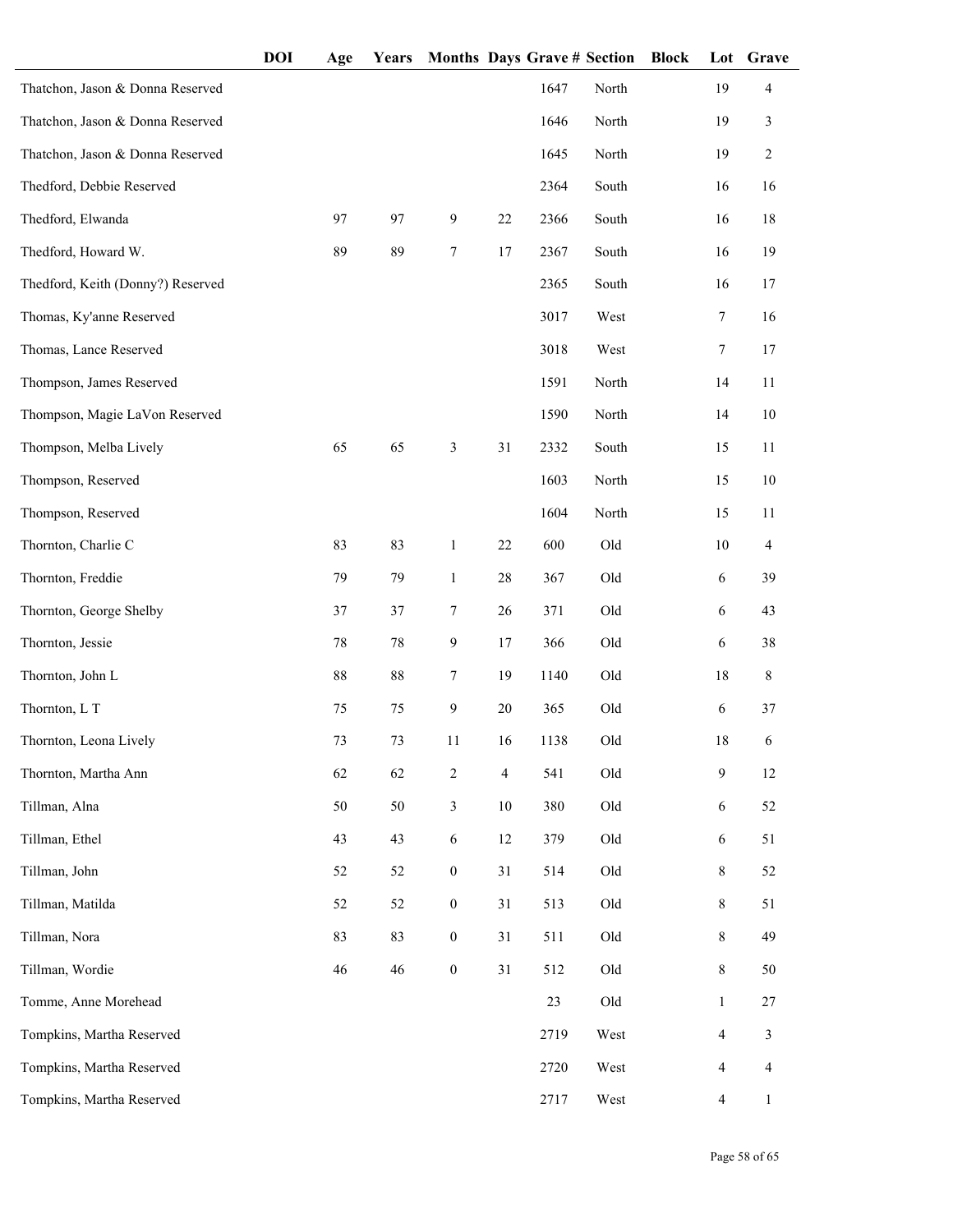|                              | <b>DOI</b> | Age          | Years        |                          |                | Months Days Grave # Section |                | <b>Block</b> |                  | Lot Grave        |
|------------------------------|------------|--------------|--------------|--------------------------|----------------|-----------------------------|----------------|--------------|------------------|------------------|
| Tompkins, Martha Reserved    |            |              |              |                          |                | 2720                        | West           |              | 4                | 4                |
| Tompkins, Martha Reserved    |            |              |              |                          |                | 2718                        | West           |              | 4                | $\overline{c}$   |
| Tompkins, Martha Reserved    |            |              |              |                          |                | 2720                        | West           |              | 4                | $\overline{4}$   |
| Treadwell, Mike              |            |              |              |                          |                | 169                         | $\mathrm{Old}$ |              | 3                | 42               |
| Treadwell, Mike Reserved     |            |              |              |                          |                | 169                         | Old            |              | 3                | 42               |
| Treadwell, Trino Reserved    |            |              |              |                          |                | 168                         | Old            |              | 3                | 41               |
| Treadwell, Trino Reserved    |            |              |              |                          |                | 168                         | $\mathrm{Old}$ |              | 3                | 41               |
| Trigg, Brant Joyce Reserve   |            |              |              |                          |                | 1556                        | North          |              | 12               | $\overline{c}$   |
| Trigg, Cora E                |            | 54           | 54           | 11                       | $\,$ 8 $\,$    | 801                         | $\mathrm{Old}$ |              | 13               | 4                |
| Trigg, Daniel R              |            | 75           | 75           | $\sqrt{2}$               | 13             | $800\,$                     | $\rm Old$      |              | 13               | $\mathfrak{Z}$   |
| Trigg, Eugene                |            | $77\,$       | $77\,$       | $\boldsymbol{0}$         | 31             | 1555                        | North          |              | 12               | $\mathbf{1}$     |
| Trigg, Hogan Daniel (Hayden) |            | 82           | $82\,$       | $\boldsymbol{7}$         | 12             | 799                         | $\mathrm{Old}$ |              | 13               | $\boldsymbol{2}$ |
| Trigg, Orlean Smith          |            | 93           | 93           | $\mathbf{1}$             | $\mathfrak s$  | 599                         | Old            |              | 10               | $\mathfrak{Z}$   |
| Trigg, Oscar Marvin          |            | $\mathbf{1}$ | $\mathbf{1}$ | $\overline{4}$           | $\overline{c}$ | 802                         | $\mathrm{Old}$ |              | 13               | 5                |
| Trigg, Ruby Broughton        |            | $72\,$       | $72\,$       | 10                       | 12             | 798                         | Old            |              | 13               | $\mathbf{1}$     |
| Trigg, Sara A                |            | $78\,$       | $78\,$       | $\boldsymbol{0}$         | 31             | 869                         | Old            |              | 14               | 5                |
| Trigg, William A             |            | 52           | 52           | $\boldsymbol{0}$         | 31             | 868                         | $\mathrm{Old}$ |              | 14               | 4                |
| Tucker, Barbara Amelia       |            | $78\,$       | $78\,$       | $\mathbf{1}$             | 19             | 2247                        | South          |              | 12               | $\boldsymbol{7}$ |
| Tucker, Barney V.            |            | 55           | 55           | 6                        | 19             | 2248                        | South          |              | 12               | $\,8\,$          |
| Tucker, E A                  |            | 66           | 66           | $8\,$                    | 15             | 780                         | $\mathrm{Old}$ |              | 12               | $50\,$           |
| Tucker, S B                  |            | $70\,$       | $70\,$       | $\overline{\phantom{a}}$ | 31             | 781                         | $\rm Old$      |              | 12               | 51               |
| Tyler, Hazel Burden          |            | 85           | 85           | $\sqrt{2}$               | 14             | 925                         | Old            |              | 14               | 61               |
| Tyson, Beverly Reserved      |            |              |              |                          |                | 2184                        | South          |              | 9                | 25               |
| Tyson, James                 |            | 30           | 30           | $\boldsymbol{7}$         | $10\,$         | 2185                        | South          |              | 9                | $26\,$           |
| UNKNOWN,                     |            |              |              |                          |                | 2182                        | South          |              | 9                | 23               |
| UNKNOWN,                     |            |              |              |                          |                | 2017                        | South          |              | 3                | $20\,$           |
| UNKNOWN,                     |            |              |              |                          |                | 2090                        | South          |              | 6                | 12               |
| UNKNOWN,                     |            |              |              |                          |                | 2006                        | South          |              | 3                | $\overline{9}$   |
| UNKNOWN,                     |            |              |              |                          |                | 3030                        | West           |              | 7                | 29               |
| UNKNOWN,                     |            |              |              |                          |                | 2840                        | West           |              | 5                | $29\,$           |
| UNKNOWN,                     |            |              |              |                          |                | 3030                        | West           |              | 7                | 29               |
| Van Bibber, John W           |            | 75           | $75\,$       | $\mathfrak{Z}$           | 31             | 3063                        | West           |              | $\boldsymbol{7}$ | 62               |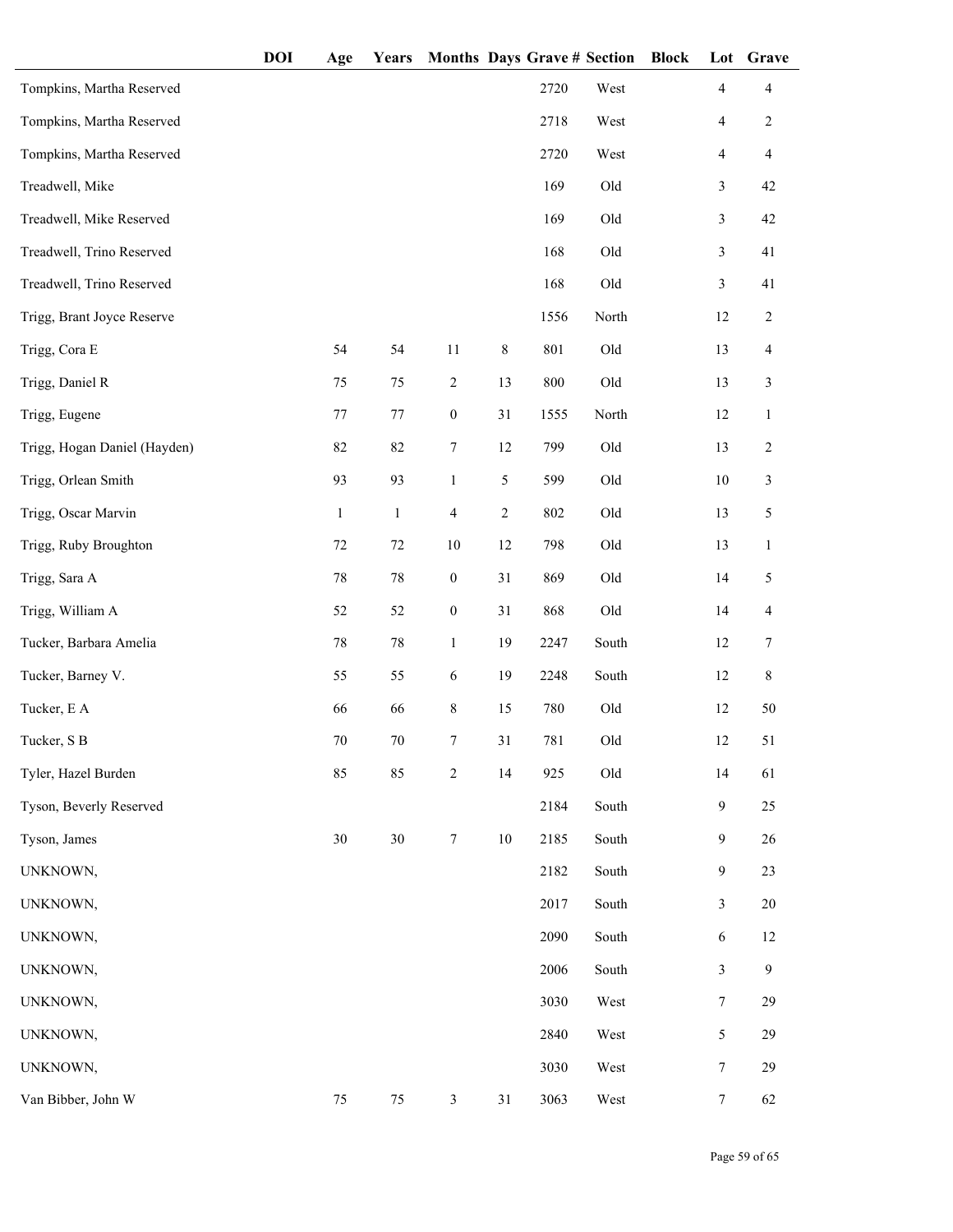|                               | <b>DOI</b> | Age          | Years        |                  |                  | Months Days Grave # Section |                | <b>Block</b> |                  | Lot Grave      |
|-------------------------------|------------|--------------|--------------|------------------|------------------|-----------------------------|----------------|--------------|------------------|----------------|
| Van Bibber, Sandra            |            | 67           | 67           | $\,$ $\,$        | $27\,$           | 3062                        | West           |              | $\boldsymbol{7}$ | 61             |
| Vance, Anna B                 |            | 79           | 79           | $\,$ $\,$        | 12               | 643                         | $\mathrm{Old}$ |              | 10               | $47\,$         |
| Vance, Annie Pearl            |            | $27\,$       | 27           | $\boldsymbol{0}$ | 31               | 617                         | $\mathrm{Old}$ |              | $10\,$           | 21             |
| Vance, Birel Lee              |            | 19           | 19           | 5                | $\overline{4}$   | 1757                        | North          |              | $28\,$           | $\mathfrak{Z}$ |
| Vance, Frank                  |            | 56           | 56           | $\mathbf{1}$     | 19               | 177                         | $\mathrm{Old}$ |              | $\mathfrak{Z}$   | 50             |
| Vance, Henry                  |            | 19           | 19           | $\boldsymbol{0}$ | 31               | 618                         | $\mathrm{Old}$ |              | 10               | $22\,$         |
| Vance, Houston                |            | $\mathbf{1}$ | $\mathbf{1}$ | $\boldsymbol{0}$ | 31               | 638                         | $\mathrm{Old}$ |              | $10\,$           | 42             |
| Vance, Infant twins           |            |              |              |                  |                  | 639                         | $\mathrm{Old}$ |              | $10\,$           | 43             |
| Vance, Jerry                  |            | 66           | 66           | $\overline{4}$   | $20\,$           | 1755                        | North          |              | 28               | $\,1\,$        |
| Vance, Laura                  |            | 76           | 76           | 3                | 23               | 642                         | $\mathrm{Old}$ |              | 10               | $46\,$         |
| Vance, Maggie Joe             |            | 51           | 51           | 6                | 19               | 176                         | Old            |              | 3                | 49             |
| Vance, Rodger (Robert) A      |            | 100          | 100          | $\,1$            | 21               | 644                         | $\mathrm{Old}$ |              | $10\,$           | $48\,$         |
| Vance, Sidney F               |            | 63           | 63           | $\mathfrak{Z}$   | 16               | 641                         | $\mathrm{Old}$ |              | $10\,$           | 45             |
| Vance, Virez Lee              |            | 91           | 91           | 5                | 24               | 1756                        | North          |              | 28               | $\overline{2}$ |
| Vidal, Terry & Garry Reserved |            |              |              |                  |                  | 1797                        | North          |              | 31               | $\overline{4}$ |
| Vidal, Terry & Gary Reserved  |            |              |              |                  |                  | 1794                        | North          |              | 31               | $\mathbf{1}$   |
| Vidal, Terry & Gary Reserved  |            |              |              |                  |                  | 1796                        | North          |              | 31               | $\mathfrak{Z}$ |
| Vidal, Terry & Gary Reserved  |            |              |              |                  |                  | 1795                        | North          |              | $31\,$           | $\sqrt{2}$     |
| Villareal, Wanda Reserved     |            |              |              |                  |                  | 3066                        | West           |              | 7                | 65             |
| Villareal, Wanda Reserved     |            |              |              |                  |                  | 3067                        | West           |              | 7                | 66             |
| Voyles, Edward Reserved       |            |              |              |                  |                  | 2916                        | West           |              | 6                | $10\,$         |
| Voyles, Edward Reserved       |            |              |              |                  |                  | 2915                        | West           |              | 6                | 9              |
| Voyles, Edward Reserved       |            |              |              |                  |                  | 2914                        | West           |              | 6                | 8              |
| Voyles, Edward Reserved       |            |              |              |                  |                  | 2913                        | West           |              | 6                | 7              |
| Waddell, Ethel Dania          |            | 84           | 84           | $10\,$           | 15               | 265                         | $\mathrm{Old}$ |              | 5                | $\overline{4}$ |
| Waddell, William David        |            | 82           | 82           | $\,$ 8 $\,$      | 26               | 266                         | $\mathrm{Old}$ |              | 5                | 5              |
| Walker, Earnest               |            | $80\,$       | $80\,$       | $\boldsymbol{7}$ | $26\,$           | 1746                        | North          |              | $27\,$           | 5              |
| Walker, Jo-Ann                |            | 79           | 79           | $\boldsymbol{0}$ | 12               | 1402                        | $\mathrm{Old}$ |              | $22\,$           | 48             |
| Wallace, Effie                |            | 67           | 67           | 9                | 18               | $47\,$                      | Old            |              | $\mathbf{1}$     | 51             |
| Wallace, Gilbert              |            | 89           | 89           | $\,$ $\,$        | $\boldsymbol{9}$ | 2116                        | South          |              | 7                | $11\,$         |
| Wallace, Infant               |            |              |              |                  |                  | 324                         | $\rm Old$      |              | 5                | 63             |
| Wallace, James Edward         |            | 76           | $76\,$       | $\boldsymbol{0}$ | 15               | 255                         | Old            |              | 4                | 61             |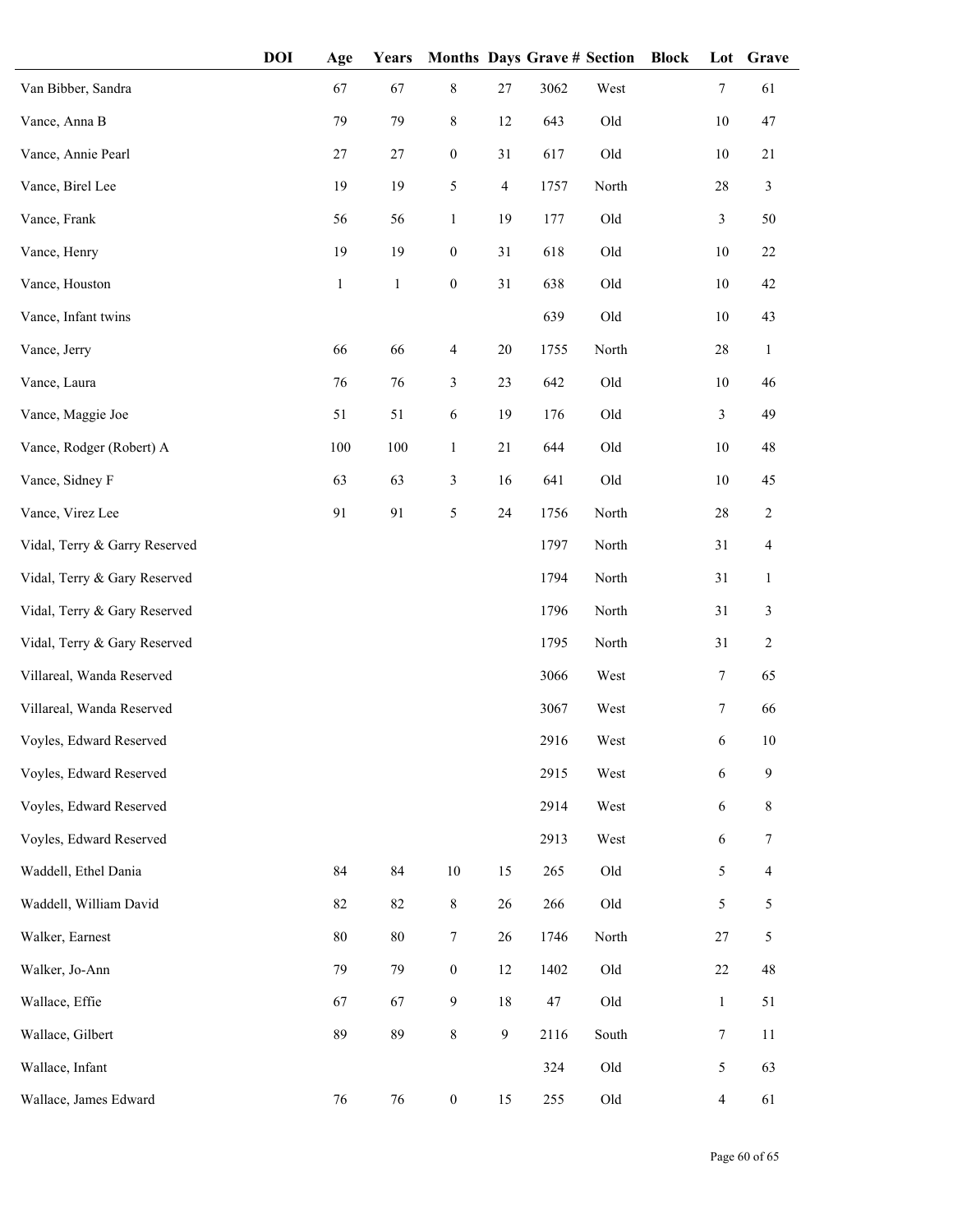|                                | <b>DOI</b> | Age    | Years            |                |                  |        | <b>Months Days Grave # Section</b> | <b>Block</b> |                          | Lot Grave      |  |
|--------------------------------|------------|--------|------------------|----------------|------------------|--------|------------------------------------|--------------|--------------------------|----------------|--|
| Wallace, Melba A               |            | 91     | 91               | $10\,$         | $31\,$           | 2117   | South                              |              | $\boldsymbol{7}$         | 12             |  |
| Wallace, Melba Lively Reserved |            |        |                  |                |                  | 2115   | South                              |              | $\boldsymbol{7}$         | 10             |  |
| Wallace, Pat Reserved          |            |        |                  |                |                  | 2203   | South                              |              | $10\,$                   | 17             |  |
| Wallace, Pat Reserved          |            |        |                  |                |                  | 2202   | South                              |              | $10\,$                   | 16             |  |
| Wallace, Pat Reserved          |            |        |                  |                |                  | 2201   | South                              |              | $10\,$                   | 15             |  |
| Wallace, Pat Reserved          |            |        |                  |                |                  | 2200   | South                              |              | $10\,$                   | 14             |  |
| Wallace, Pat Reserved          |            |        |                  |                |                  | 2199   | South                              |              | $10\,$                   | 13             |  |
| Wallace, Pat Reserved          |            |        |                  |                |                  | 2198   | South                              |              | $10\,$                   | 12             |  |
| Wallace, Richard Larue         |            | 46     | 46               | 5              | 3                | $46\,$ | Old                                |              | $\,1$                    | $50\,$         |  |
| Wallace, Vera Killion          |            | $70\,$ | $70\,$           | 6              | 15               | 256    | Old                                |              | $\overline{\mathcal{A}}$ | 62             |  |
| Waller, Charles Floyd          |            | $82\,$ | 82               | 9              | 26               | 2362   | South                              |              | 16                       | 14             |  |
| Waller, Clarence M.            |            | 96     | 96               | $\tau$         | 14               | 1984   | South                              |              | $\boldsymbol{2}$         | 12             |  |
| Waller, Omil                   |            | $90\,$ | 90               | 9              | 28               | 1983   | South                              |              | $\boldsymbol{2}$         | $11\,$         |  |
| Walling, Ordie B.              |            | 53     | 53               | 9              | $20\,$           | 2352   | South                              |              | 16                       | $\overline{4}$ |  |
| Walling, Paul E. Reserved      |            |        |                  |                |                  | 2353   | South                              |              | 16                       | 5              |  |
| Walsh, Christine Reserved      |            |        |                  |                |                  | 1706   | North                              |              | 24                       | 3              |  |
| Walsh, Christine Reserved      |            |        |                  |                |                  | 1696   | North                              |              | 23                       | 5              |  |
| Walston, Buck                  |            | 55     | 55               | 3              | 6                | 778    | Old                                |              | 12                       | 48             |  |
| Walston, Jewel Haltom          |            |        |                  |                |                  | 777    | Old                                |              | 12                       | $47\,$         |  |
| Ward, Gary Reserved            |            |        |                  |                |                  | 2925   | West                               |              | 6                        | 19             |  |
| Ward, Gary Reserved            |            |        |                  |                |                  | 2926   | West                               |              | 6                        | $20\,$         |  |
| Ward, Gary Reserved            |            |        |                  |                |                  | 2927   | West                               |              | 6                        | 21             |  |
| Ward, Gary Reserved            |            |        |                  |                |                  | 2924   | West                               |              | $\sqrt{6}$               | 18             |  |
| Warner, Michelle               |            | 61     | 61               | 3              | 24               | 2975   | West                               |              | 6                        | 69             |  |
| Warnes, Michelle Reserved      |            |        |                  |                |                  | 2975   | West                               |              | 6                        | 69             |  |
| Warren, George W               |            | 67     | 67               | $\overline{4}$ | $\boldsymbol{7}$ | 1225   | $\rm Old$                          |              | 19                       | $26\,$         |  |
| Warren, Maxine T Reserved      |            |        |                  |                |                  | 1224   | Old                                |              | 19                       | $25\,$         |  |
| Washborn, Joseph Pennington    |            | 7      | $\boldsymbol{7}$ | 8              | 13               | 751    | Old                                |              | 12                       | 21             |  |
| Watkins, Hellen Grace          |            | 55     | 55               | $\sqrt{6}$     | $7\phantom{.}$   | 1303   | Old                                |              | $20\,$                   | 37             |  |
| Watsen, John E. Reserved       |            |        |                  |                |                  | 2301   | South                              |              | 14                       | 7              |  |
| Watsen, Judy Reserved          |            |        |                  |                |                  | 2302   | South                              |              | 14                       | 8              |  |
| Watson, John E.                |            | 65     | 65               | $\tau$         | 18               | 2301   | South                              |              | 14                       | $\tau$         |  |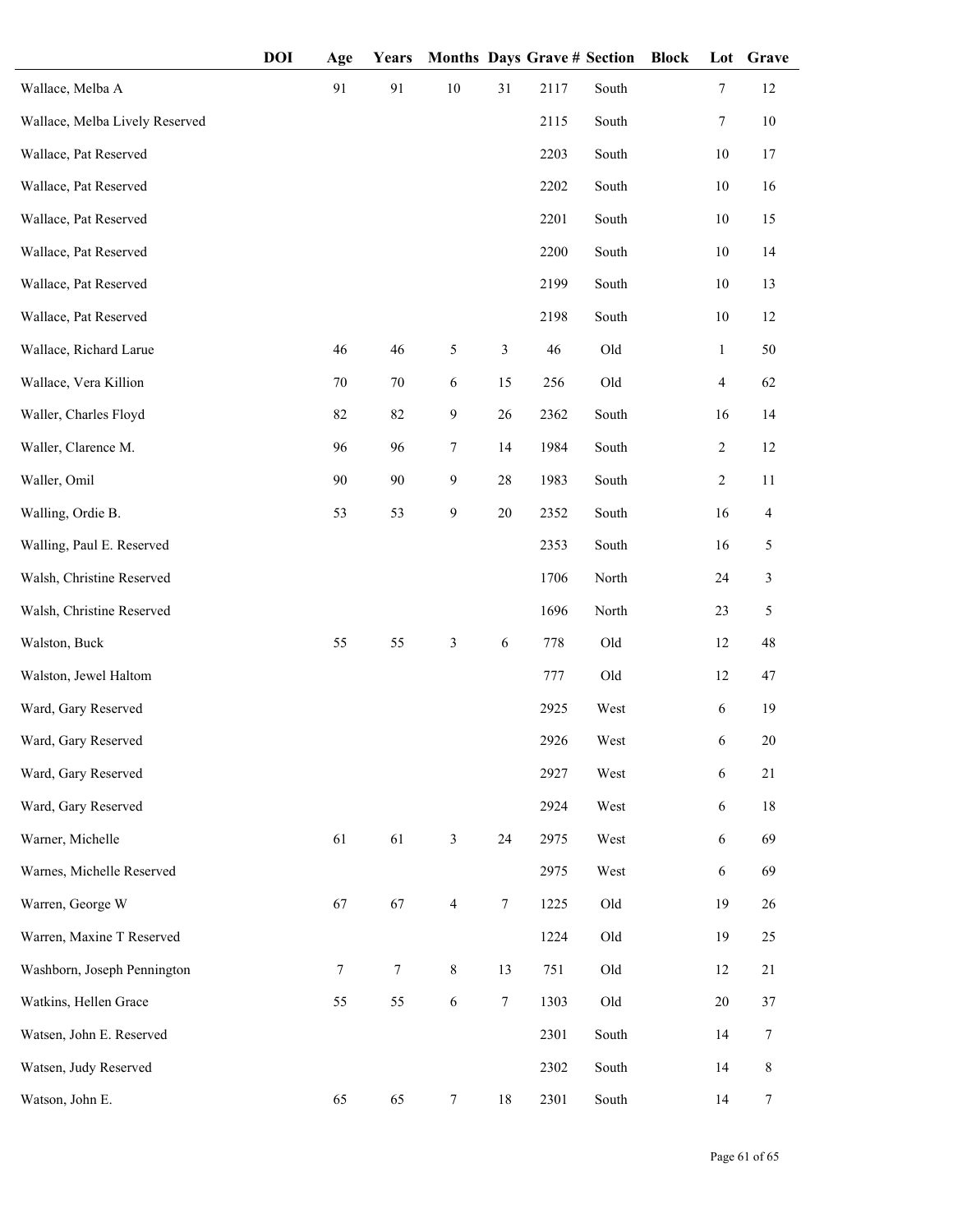|                                | DOI | Age              | Years            |                  |                  | <b>Months Days Grave # Section</b> |                | <b>Block</b> |                  | Lot Grave        |
|--------------------------------|-----|------------------|------------------|------------------|------------------|------------------------------------|----------------|--------------|------------------|------------------|
| Watson, Judy Reserved          |     |                  |                  |                  |                  | 2302                               | South          |              | 14               | $\,$ 8 $\,$      |
| Weaver, Johnnie W              |     | 73               | 73               | $\mathbf{1}$     | 31               | 2999                               | West           |              | 6                | 93               |
| Webb, Janette Reserved         |     |                  |                  |                  |                  | 2618                               | West           |              | $\overline{c}$   | 92               |
| Webb, Janette Reserved         |     |                  |                  |                  |                  | 2619                               | West           |              | $\overline{2}$   | 93               |
| Webb, Jannette Reserved        |     |                  |                  |                  |                  | 2621                               | West           |              | $\overline{c}$   | 95               |
| Webb, Jannette Reserved        |     |                  |                  |                  |                  | 2620                               | West           |              | $\overline{c}$   | 94               |
| Weisinger, Cynthia Herod       |     | 57               | 57               | 11               | 24               | 2113                               | South          |              | $\boldsymbol{7}$ | $\,8\,$          |
| Weisinger, Donald              |     | 85               | 85               | $\mathbf{1}$     | $\sqrt{2}$       | 1851                               | North          |              | 34               | 15               |
| Weisinger, Eldridge            |     | $\boldsymbol{0}$ | $\boldsymbol{0}$ | $\boldsymbol{0}$ | $\boldsymbol{0}$ | 349                                | Old            |              | $\sqrt{6}$       | $21\,$           |
| Weisinger, Eldridge D.         |     | 51               | 51               | 5                | $\boldsymbol{7}$ | 2111                               | South          |              | $\boldsymbol{7}$ | $\sqrt{6}$       |
| Weisinger, Emma Jewell         |     | 85               | 85               | $\mathfrak{S}$   | $\boldsymbol{7}$ | 2086                               | South          |              | 6                | $8\,$            |
| Weisinger, Fletcher Smith      |     | 64               | 64               | $10\,$           | $30\,$           | 2085                               | South          |              | 6                | $\boldsymbol{7}$ |
| Weisinger, H C                 |     | 67               | 67               | $11\,$           | $\boldsymbol{7}$ | 386                                | $\mathrm{Old}$ |              | $\sqrt{6}$       | 58               |
| Weisinger, Ida Mae (No Marker) |     |                  |                  |                  |                  | 1314                               | $\mathrm{Old}$ |              | $20\,$           | $\sqrt{48}$      |
| Weisinger, Infant              |     |                  |                  |                  |                  | 353                                | $\mathrm{Old}$ |              | $\sqrt{6}$       | $25\,$           |
| Weisinger, Infant              |     |                  |                  |                  |                  | 351                                | $\mathrm{Old}$ |              | 6                | $23\,$           |
| Weisinger, Infant              |     |                  |                  |                  |                  | 352                                | $\mathrm{Old}$ |              | 6                | 24               |
| Weisinger, Isadore             |     | $72\,$           | $72\,$           | $\boldsymbol{0}$ | 31               | 354                                | $\mathrm{Old}$ |              | 6                | $26\,$           |
| Weisinger, James (Jim)         |     | $87\,$           | $87\,$           | 9                | $\mathfrak{S}$   | 355                                | $\mathrm{Old}$ |              | 6                | $27\,$           |
| Weisinger, James Fletcher      |     | 63               | 63               | 5                | 16               | 2112                               | South          |              | 7                | $\boldsymbol{7}$ |
| Weisinger, Jewel Melba         |     | $\boldsymbol{0}$ | $\boldsymbol{0}$ | 9                | 10               | 1315                               | Old            |              | $20\,$           | 49               |
| Weisinger, Lucille             |     | 69               | 69               | 9                | $10\,$           | 1850                               | North          |              | 34               | 14               |
| Weisinger, Paul                |     | $\boldsymbol{0}$ | $\boldsymbol{0}$ | $\boldsymbol{0}$ | $\boldsymbol{0}$ | 2108                               | South          |              | $\boldsymbol{7}$ | 3                |
| Weisinger, Reserved            |     |                  |                  |                  |                  | 1852                               | North          |              | 35               | $\mathbf{1}$     |
| Weisinger, Reserved            |     |                  |                  |                  |                  | 1844                               | North          |              | 34               | $8\,$            |
| Weisinger, Reserved            |     |                  |                  |                  |                  | 1847                               | North          |              | 34               | $11\,$           |
| Weisinger, Reserved            |     |                  |                  |                  |                  | 1846                               | North          |              | 34               | $10\,$           |
| Weisinger, Reserved            |     |                  |                  |                  |                  | 1845                               | North          |              | 34               | $\overline{9}$   |
| Weisinger, Reserved            |     |                  |                  |                  |                  | 1848                               | North          |              | 34               | 12               |
| Weisinger, Reserved            |     |                  |                  |                  |                  | 1862                               | North          |              | 35               | $11\,$           |
| Weisinger, Reserved            |     |                  |                  |                  |                  | 1853                               | North          |              | 35               | $\sqrt{2}$       |
| Weisinger, Reserved            |     |                  |                  |                  |                  | 1857                               | North          |              | 35               | $\sqrt{6}$       |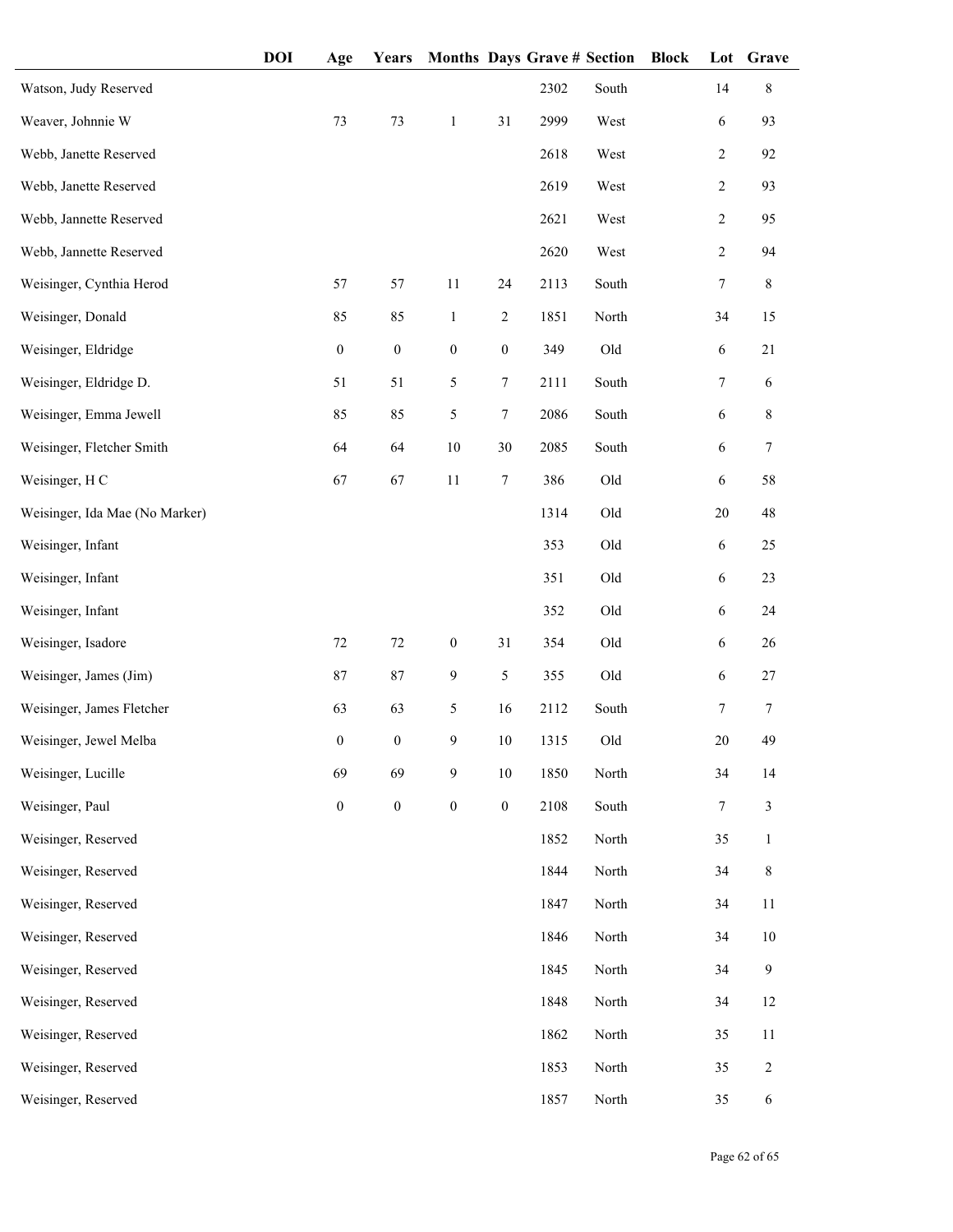|                                | <b>DOI</b> | Age              | Years            | Months Days Grave # Section |                  |      |           | <b>Block</b> |                  | Lot Grave      |
|--------------------------------|------------|------------------|------------------|-----------------------------|------------------|------|-----------|--------------|------------------|----------------|
| Weisinger, Reserved            |            |                  |                  |                             |                  | 1859 | North     |              | 35               | $\,8\,$        |
| Weisinger, Reserved            |            |                  |                  |                             |                  | 1859 | North     |              | 35               | $\,8\,$        |
| Weisinger, Reserved            |            |                  |                  |                             |                  | 1860 | North     |              | 35               | $\overline{9}$ |
| Weisinger, Reserved            |            |                  |                  |                             |                  | 1856 | North     |              | 35               | $\mathfrak{H}$ |
| Weisinger, Reserved            |            |                  |                  |                             |                  | 1843 | North     |              | 34               | $\tau$         |
| Weisinger, Reserved            |            |                  |                  |                             |                  | 1861 | North     |              | 35               | 10             |
| Weisinger, Reserved            |            |                  |                  |                             |                  | 1858 | North     |              | 35               | $\tau$         |
| Weisinger, Reserved            |            |                  |                  |                             |                  | 1863 | North     |              | 35               | 12             |
| Weisinger, Reserved            |            |                  |                  |                             |                  | 1840 | North     |              | 34               | $\overline{4}$ |
| Weisinger, Reserved            |            |                  |                  |                             |                  | 1939 | North     |              | $40\,$           | $\,8\,$        |
| Weisinger, Reserved            |            |                  |                  |                             |                  | 1838 | North     |              | 34               | $\sqrt{2}$     |
| Weisinger, Reserved            |            |                  |                  |                             |                  | 1837 | North     |              | 34               | $\mathbf{1}$   |
| Weisinger, Reserved            |            |                  |                  |                             |                  | 1841 | North     |              | 34               | $\mathfrak{H}$ |
| Weisinger, Reserved            |            |                  |                  |                             |                  | 1842 | North     |              | 34               | 6              |
| Weisinger, Reserved            |            |                  |                  |                             |                  | 1855 | North     |              | 35               | $\overline{4}$ |
| Weisinger, Stanley J           |            | $26\,$           | $26\,$           | $\boldsymbol{0}$            | 31               | 844  | $\rm Old$ |              | 13               | 47             |
| Weisinger, Susie Kate          |            | 35               | 35               | $\boldsymbol{0}$            | 31               | 1317 | Old       |              | $20\,$           | 51             |
| Weisinger, Theresia Jacqueline |            | 48               | 48               | 7                           | 21               | 2089 | South     |              | 6                | 11             |
| Weisinger, Virgie              |            | $\boldsymbol{0}$ | $\boldsymbol{0}$ | $\boldsymbol{0}$            | $\boldsymbol{0}$ | 350  | Old       |              | 6                | 22             |
| Weisinger, William Monroe      |            | 69               | 69               | $\boldsymbol{0}$            | 31               | 1318 | $\rm Old$ |              | $20\,$           | 52             |
| Wells, Arledge V               |            | 66               | 66               | 1                           | $\overline{4}$   | 43   | Old       |              | $\mathbf{1}$     | 47             |
| Wells, Beula Kersh             |            | 87               | $87\,$           | 9                           | 17               | 1030 | Old       |              | 16               | 32             |
| Wells, Billy Reserved          |            |                  |                  |                             |                  | 232  | $\rm Old$ |              | $\overline{4}$   | 38             |
| Wells, Bobbie J                |            |                  |                  |                             |                  | 73   | Old       |              | $\boldsymbol{2}$ | 13             |
| Wells, Bobby                   |            |                  |                  |                             |                  | 74   | Old       |              | $\boldsymbol{2}$ | 14             |
| Wells, Bobby Gene              |            | 78               | $78\,$           | $\,$ 8 $\,$                 | $\mathbf{1}$     | 167  | Old       |              | $\mathfrak{Z}$   | 40             |
| Wells, Carl B                  |            | $77 \,$          | $77 \,$          | $\sqrt{2}$                  | 31               | 41   | $\rm Old$ |              | $\mathbf{1}$     | 45             |
| Wells, Debbie Reserved         |            |                  |                  |                             |                  | 230  | Old       |              | $\overline{4}$   | 36             |
| Wells, Earl Morton             |            | 48               | $\sqrt{48}$      | 7                           | $\,8\,$          | 1031 | Old       |              | 16               | 33             |
| Wells, I T                     |            | 74               | 74               | $10\,$                      | 6                | 394  | Old       |              | 6                | 66             |
| Wells, Iva                     |            | 62               | 62               | $\boldsymbol{7}$            | $\mathbf{1}$     | 42   | $\rm Old$ |              | $\mathbf{1}$     | 46             |
| Wells, J S                     |            | $8\sqrt{1}$      | $81\,$           | $10\,$                      | 18               | 395  | Old       |              | 6                | 67             |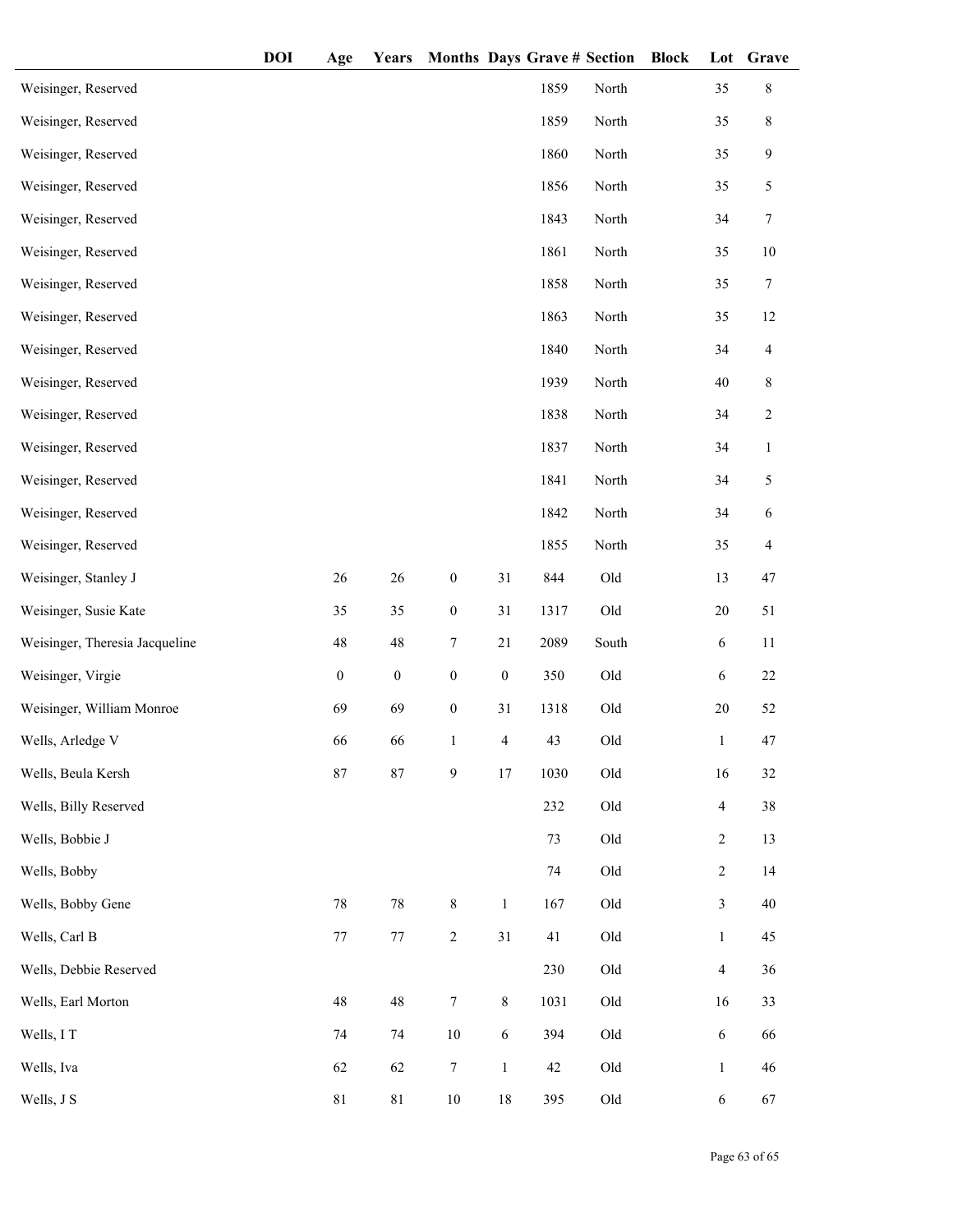|                                  | <b>DOI</b> | Age    | Years  |                  |                  | <b>Months Days Grave # Section</b> |                | <b>Block</b> |                         | Lot Grave        |
|----------------------------------|------------|--------|--------|------------------|------------------|------------------------------------|----------------|--------------|-------------------------|------------------|
| Wells, John R (Jinks)            |            | $50\,$ | 50     | $\,$ $\,$        | $18\,$           | 234                                | $\mathrm{Old}$ |              | $\overline{\mathbf{4}}$ | $40\,$           |
| Wells, Reserved                  |            |        |        |                  |                  | $40\,$                             | $\mathrm{Old}$ |              | $\mathbf{1}$            | $44\,$           |
| Wells, Vora                      |            | 90     | 90     | 3                | $\mathbf{1}$     | 233                                | Old            |              | 4                       | 39               |
| Wells, William Ray               |            | $73\,$ | 73     | $\mathfrak{Z}$   | $\mathbf{9}$     | 44                                 | Old            |              | $\mathbf{1}$            | $48\,$           |
| Weston, Steve Reserved           |            |        |        |                  |                  | 2918                               | West           |              | 6                       | 12               |
| Weston, Steve Reserved           |            |        |        |                  |                  | 2920                               | West           |              | 6                       | 14               |
| Weston, Steve Reserved           |            |        |        |                  |                  | 2917                               | West           |              | 6                       | 11               |
| Weston, Steve Reserved           |            |        |        |                  |                  | 2919                               | West           |              | 6                       | 13               |
| Whatley, Sabra J                 |            | $-20$  | $-20$  | 3                | 12               | 736                                | $\mathrm{Old}$ |              | 12                      | $\sqrt{6}$       |
| Whiteside, Niki Reserved         |            |        |        |                  |                  | 3008                               | West           |              | 7                       | $\boldsymbol{7}$ |
| Whiteside, Niki Reserved         |            |        |        |                  |                  | 3009                               | West           |              | $\boldsymbol{7}$        | $\,$ 8 $\,$      |
| Whittaker, Nella Walker Reserved |            |        |        |                  |                  | 3011                               | West           |              | 7                       | $10\,$           |
| Whittaker, W. Wray               |            | $88\,$ | $88\,$ | 5                | $20\,$           | 3012                               | West           |              | $\boldsymbol{7}$        | $11\,$           |
| Wick, Christopher                |            | $25\,$ | $25\,$ | 6                | $25\,$           | 2283                               | South          |              | 13                      | 16               |
| Wiesinger, Reserved              |            |        |        |                  |                  | 1854                               | North          |              | 35                      | $\mathfrak{Z}$   |
| Wilbanks, Lige Burton            |            | $72\,$ | $72\,$ | 7                | $\boldsymbol{7}$ | 1521                               | North          |              | 9                       | $\sqrt{6}$       |
| Wilbanks, Prudie                 |            | 47     | $47\,$ | $\boldsymbol{0}$ | 31               | 210                                | $\mathrm{Old}$ |              | 4                       | 16               |
| Wilbanks, Zona Starkey           |            | $72\,$ | $72\,$ | $\tau$           | $18\,$           | 1520                               | North          |              | 9                       | 5                |
| Wilcox, Anne                     |            | $70\,$ | $70\,$ | $\mathbf{1}$     | 14               | 2551                               | West           |              | 2                       | 25               |
| Wilcox, William Jr. Reserved     |            |        |        |                  |                  | 2550                               | West           |              | 2                       | 24               |
| Wilkerson, James                 |            | $88\,$ | $88\,$ | 11               | 27               | 1263                               | Old            |              | 19                      | 64               |
| Williams, Mary A                 |            | $72\,$ | $72\,$ | $\,$ 8 $\,$      | $\sqrt{6}$       | 654                                | Old            |              | $10\,$                  | 58               |
| Willis, Edward Bryan             |            |        |        |                  |                  | 35                                 | Old            |              | $\mathbf{1}$            | 39               |
| Willis, Linda Faye Starkey       |            |        |        |                  |                  | 34                                 | Old            |              | $\mathbf{1}$            | $3\,8$           |
| Willis, Reserved                 |            |        |        |                  |                  | $32\,$                             | Old            |              | $\mathbf{1}$            | 36               |
| Wilson, Jefferson                |            | 34     | 34     | 11               | $28\,$           | 318                                | Old            |              | 5                       | 57               |
| Woodard, Infant                  |            |        |        |                  |                  | 1248                               | Old            |              | 19                      | 49               |
| Woods, John                      |            |        |        |                  |                  | 715                                | Old            |              | 11                      | 52               |
| Woods, Sally                     |            |        |        |                  |                  | 716                                | Old            |              | 11                      | 53               |
| Woody, Carlene Salmon            |            | 75     | $75\,$ | $\boldsymbol{7}$ | $\boldsymbol{7}$ | 1586                               | North          |              | 14                      | $\sqrt{6}$       |
| Woody, Larry Reserved            |            |        |        |                  |                  | 1589                               | North          |              | 14                      | 9                |
| Woody, Merrill                   |            | $72\,$ | $72\,$ | $\sqrt{6}$       | 29               | 1587                               | North          |              | 14                      | $\boldsymbol{7}$ |
|                                  |            |        |        |                  |                  |                                    |                |              |                         |                  |